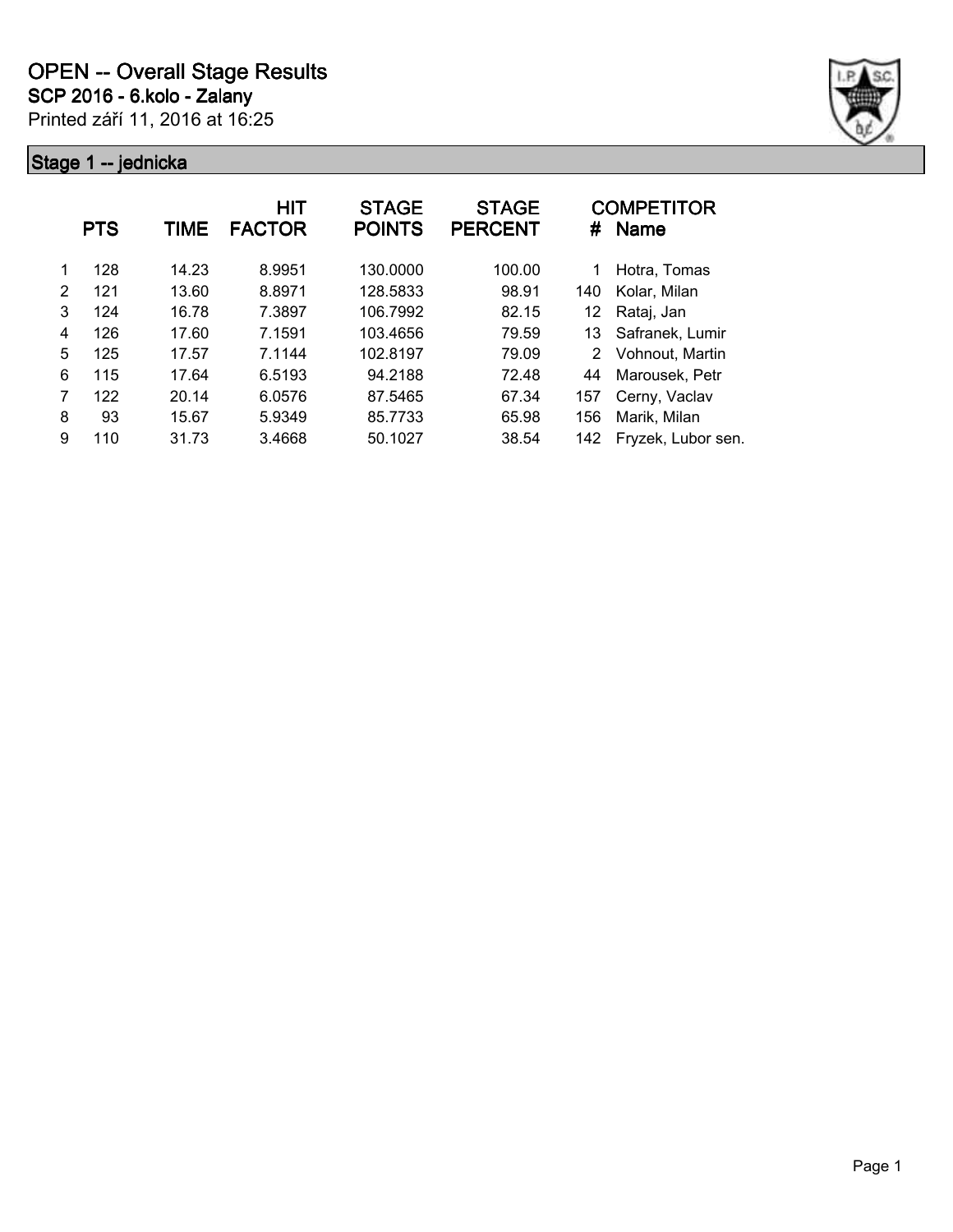### **SCP 2016 - 6.kolo - Zalany STANDARD -- Overall Stage Results**

Printed září 11, 2016 at 16:25



|                  | <b>PTS</b> | <b>TIME</b> | HIT<br><b>FACTOR</b> | <b>STAGE</b><br><b>POINTS</b> | <b>STAGE</b><br><b>PERCENT</b> | #   | <b>COMPETITOR</b><br><b>Name</b> |
|------------------|------------|-------------|----------------------|-------------------------------|--------------------------------|-----|----------------------------------|
| $\mathbf 1$      | 120        | 14.59       | 8.2248               | 130.0000                      | 100.00                         | 104 | Liehne, Jan                      |
| $\overline{c}$   | 117        | 14.31       | 8.1761               | 129.2301                      | 99.41                          | 27  | Riha, Michal                     |
| 3                | 124        | 16.23       | 7.6402               | 120.7593                      | 92.89                          | 126 | Bocarov, Vasil                   |
| 4                | 118        | 16.34       | 7.2215               | 114.1425                      | 87.80                          | 143 | Zakostelecky, Frantisek          |
| 5                | 118        | 16.37       | 7.2083               | 113.9333                      | 87.64                          | 131 | Koblasa, Bohumil                 |
| 6                | 104        | 14.54       | 7.1527               | 113.0541                      | 86.96                          | 41  | Krejci, Martin                   |
| 7                | 124        | 17.46       | 7.1019               | 112.2522                      | 86.35                          | 116 | Malinsky, Jiri                   |
| 8                | 124        | 18.11       | 6.8470               | 108.2233                      | 83.25                          | 71  | Tucek, Jiri                      |
| $\boldsymbol{9}$ | 120        | 17.57       | 6.8298               | 107.9510                      | 83.04                          | 62  | Valasik, Petr                    |
| 10               | 120        | 18.17       | 6.6043               | 104.3864                      | 80.30                          | 29  | Wilk, Ivo                        |
| 11               | 120        | 18.47       | 6.4970               | 102.6908                      | 78.99                          | 80  | Rota, Martin                     |
| 12               | 126        | 19.54       | 6.4483               | 101.9209                      | 78.40                          | 159 | Kohn, Miroslav                   |
| 13               | 118        | 18.57       | 6.3543               | 100.4356                      | 77.26                          | 120 | Zilinec, Daniel                  |
| 14               | 89         | 14.24       | 6.2500               | 98.7865                       | 75.99                          | 101 | Dvorak, Petr                     |
| 15               | 116        | 19.03       | 6.0956               | 96.3466                       | 74.11                          | 39  | Stahl, Robert                    |
| 16               | 124        | 20.38       | 6.0844               | 96.1690                       | 73.98                          | 108 | Liehne, Irena                    |
| 17               | 112        | 18.65       | 6.0054               | 94.9198                       | 73.02                          | 137 | Benes, Stanislav                 |
| 18               | 116        | 19.32       | 6.0041               | 94.9005                       | 73.00                          | 133 | Fiala, Milan                     |
| 19               | 121        | 20.26       | 5.9724               | 94.3981                       | 72.61                          | 38  | Ryba, Jan                        |
| 20               | 116        | 19.55       | 5.9335               | 93.7840                       | 72.14                          | 52  | Panek, Roman                     |
| 21               | 114        | 19.48       | 5.8522               | 92.4982                       | 71.15                          | 100 | Zeman, Marcel                    |
| 22               | 108        | 18.81       | 5.7416               | 90.7512                       | 69.81                          | 43  | Matousek, Jiri                   |
| 23               | 124        | 21.63       | 5.7328               | 90.6113                       | 69.70                          | 129 | Elisak, Milan                    |
| 24               | 112        | 19.75       | 5.6709               | 89.6331                       | 68.95                          | 139 | Fryzek, Lubor                    |
| 25               | 122        | 21.53       | 5.6665               | 89.5639                       | 68.90                          | 70  | Marx, Jakub                      |
| 26               | 110        | 19.50       | 5.6410               | 89.1611                       | 68.59                          | 106 | Kotrousova, Denisa               |
| 27               | 108        | 19.18       | 5.6309               | 89.0005                       | 68.46                          | 154 | Hauer, Michael                   |
| 28               | 111        | 20.20       | 5.4950               | 86.8538                       | 66.81                          | 73  | Moravec, Jan                     |
| 29               | 102        | 18.93       | 5.3883               | 85.1661                       | 65.51                          | 61  | Radkov, Petr                     |
| 30               | 108        | 20.12       | 5.3678               | 84.8424                       | 65.26                          | 59  | Landl, Radek                     |
| 31               | 118        | 22.13       | 5.3321               | 84.2787                       | 64.83                          | 144 | Frinta, Petr                     |
| 32               | 106        | 19.92       | 5.3213               | 84.1073                       | 64.70                          | 123 | Haas, Milan                      |
| 33               | 85         | 16.15       | 5.2632               | 83.1886                       | 63.99                          | 141 | Batek, Jaroslav                  |
| 34               | 112        | 21.39       | 5.2361               | 82.7608                       | 63.66                          | 147 | Konecny, Petr                    |
| 35               | 90         | 17.48       | 5.1487               | 81.3801                       | 62.60                          | 36  | Selichar, Daniel                 |
| 36               | 120        | 23.47       | 5.1129               | 80.8138                       | 62.16                          | 57  | Zolnay, Anna                     |
| 37               | 117        | 22.94       | 5.1003               | 80.6139                       | 62.01                          | 21  | Janouch, Pavel                   |
| 38               | 86         | 16.97       | 5.0678               | 80.1003                       | 61.62                          | 135 | Kocandrle, Petr                  |
| 39               | 94         | 18.58       | 5.0592               | 79.9649                       | 61.51                          | 72  | Kolisch, Petr                    |
| 40               | 110        | 22.19       | 4.9572               | 78.3525                       | 60.27                          | 66  | Korecky, Jan                     |
| 41               | 114        | 23.37       | 4.8780               | 77.1016                       | 59.31                          | 64  | Gomolak, Juraj                   |
| 42               | 110        | 22.87       | 4.8098               | 76.0228                       | 58.48                          | 74  | Soucek, Jan                      |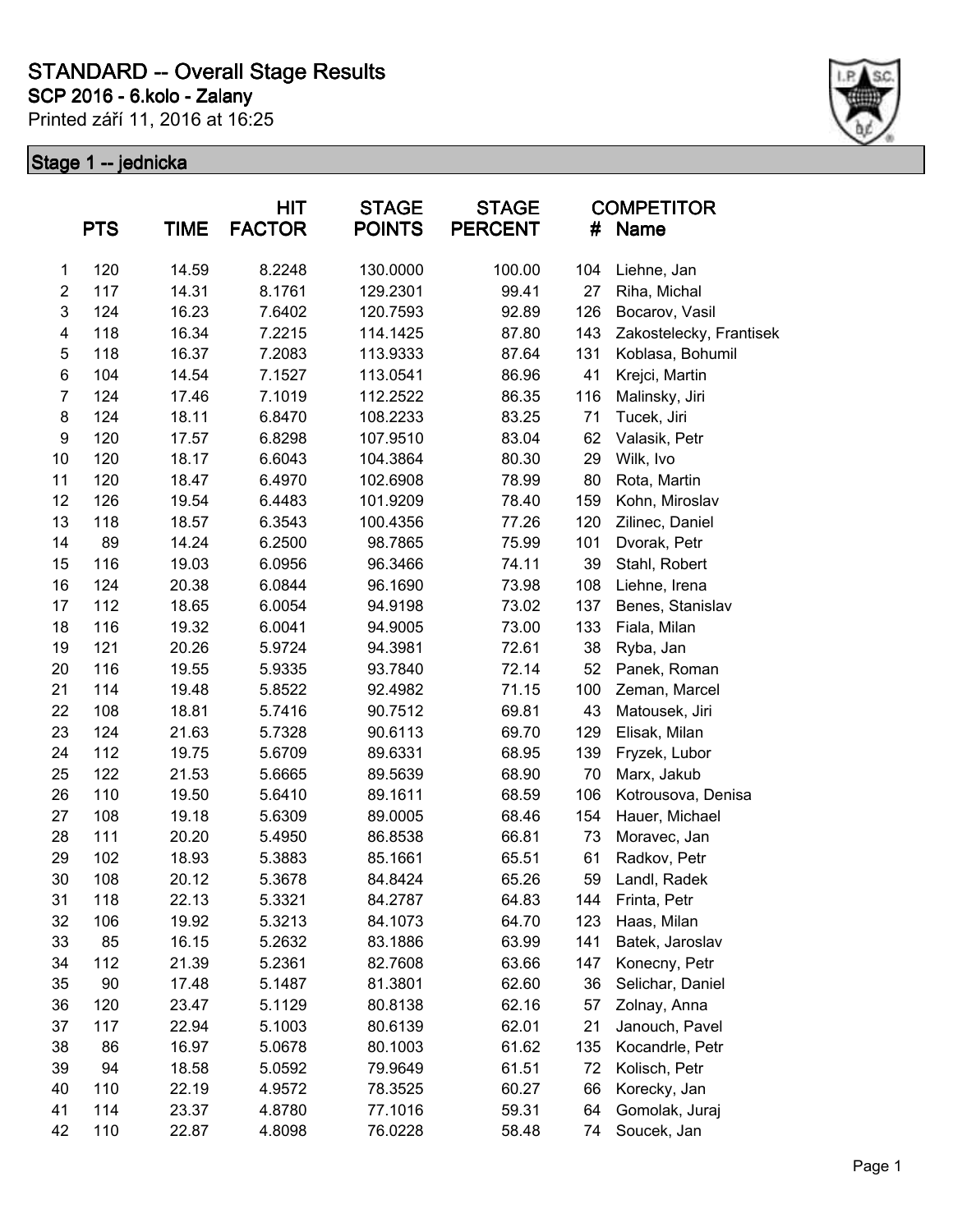

|    | <b>PTS</b> | TIME  | HIT<br><b>FACTOR</b> | <b>STAGE</b><br><b>POINTS</b> | <b>STAGE</b><br><b>PERCENT</b> | #   | <b>COMPETITOR</b><br>Name |
|----|------------|-------|----------------------|-------------------------------|--------------------------------|-----|---------------------------|
| 43 | 108        | 22.52 | 4.7957               | 75.8006                       | 58.31                          | 81  | Mladek, Petr              |
| 44 | 97         | 20.42 | 4.7502               | 75.0816                       | 57.76                          | 18  | Volhejn, Ladislav         |
| 45 | 107        | 22.76 | 4.7012               | 74.3069                       | 57.16                          | 112 | Ulman, Tomas              |
| 46 | 110        | 24.57 | 4.4770               | 70.7628                       | 54.43                          | 99  | Volesak, Jan              |
| 47 | 93         | 21.05 | 4.4181               | 69.8310                       | 53.72                          | 94  | Elstner, Marek            |
| 48 | 108        | 25.26 | 4.2755               | 67.5784                       | 51.98                          | 50  | Veselka, Jaroslav         |
| 49 | 124        | 29.08 | 4.2641               | 67.3976                       | 51.84                          | 136 | Smehyl, Lubomir           |
| 50 | 98         | 23.55 | 4.1614               | 65.7737                       | 50.60                          | 19  | Synek, Petr               |
| 51 | 110        | 26.63 | 4.1307               | 65.2888                       | 50.22                          | 125 | Kupcik, Pavel             |
| 52 | 103        | 25.37 | 4.0599               | 64.1703                       | 49.36                          | 155 | Krystof, Jan              |
| 53 | 89         | 23.44 | 3.7969               | 60.0136                       | 46.16                          | 158 | Hradek, Martin            |
| 54 | 76         | 20.08 | 3.7849               | 59.8229                       | 46.02                          | 55  | Zolnay, Pavol             |
| 55 | 115        | 30.43 | 3.7792               | 59.7329                       | 45.95                          | 25  | Simek, Frantisek          |
| 56 | 106        | 29.00 | 3.6552               | 57.7730                       | 44.44                          | 113 | Dubeda, Lukas             |
| 57 | 82         | 22.50 | 3.6444               | 57.6035                       | 44.31                          | 115 | Simecek, Jiri             |
| 58 | 104        | 30.82 | 3.3744               | 53.3357                       | 41.03                          | 138 | Jadrny, Milos             |
| 59 | 52         | 20.65 | 2.5182               | 39.8016                       | 30.62                          | 77  | Hrubesova, Helena         |
| 60 | 56         | 28.47 | 1.9670               | 31.0898                       | 23.92                          | 149 | Vltavsky, Miroslav        |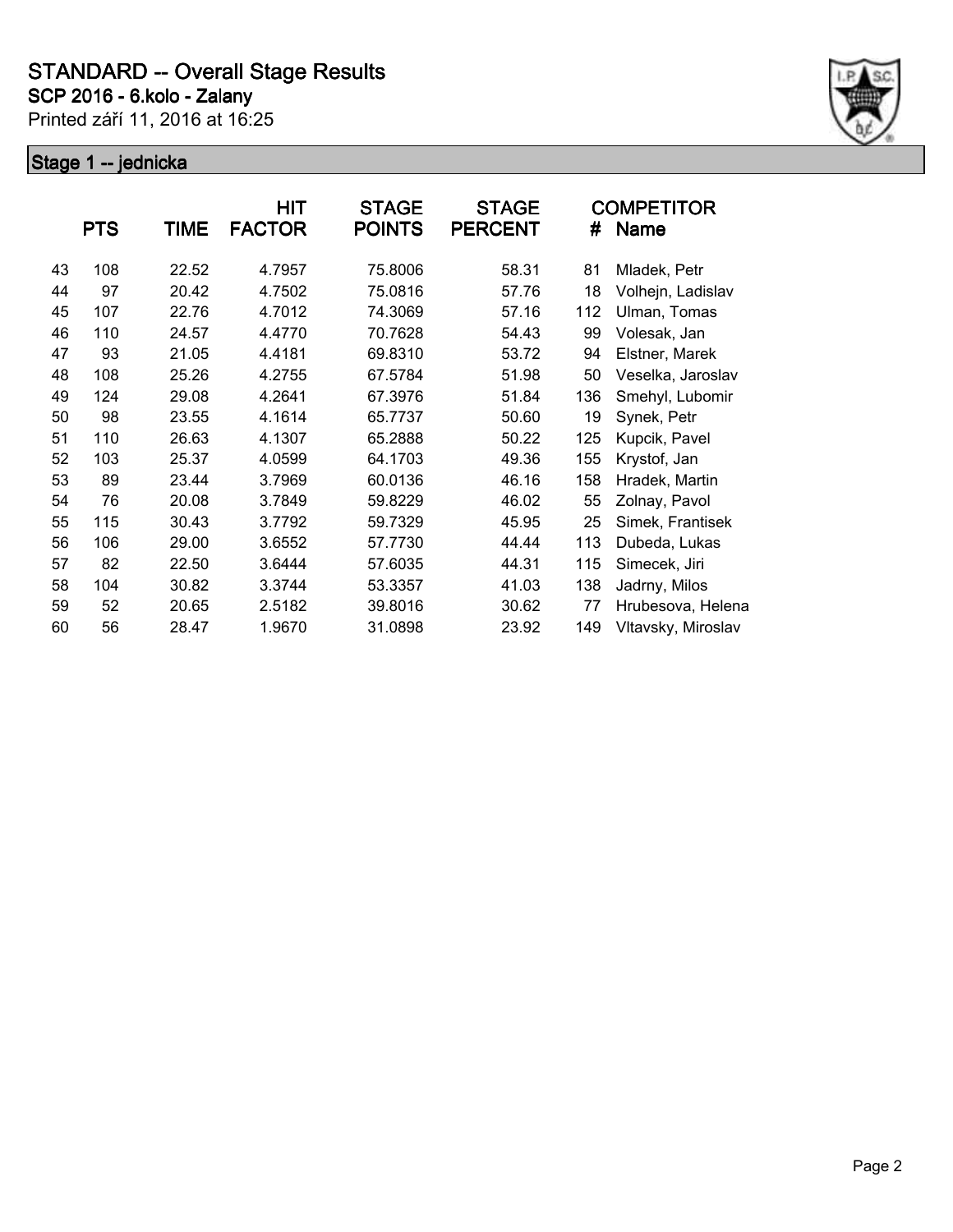**SCP 2016 - 6.kolo - Zalany**

Printed září 11, 2016 at 16:25



|                | <b>PTS</b> | <b>TIME</b> | <b>HIT</b><br><b>FACTOR</b> | <b>STAGE</b><br><b>POINTS</b> | <b>STAGE</b><br><b>PERCENT</b> | #   | <b>COMPETITOR</b><br>Name |
|----------------|------------|-------------|-----------------------------|-------------------------------|--------------------------------|-----|---------------------------|
| $\mathbf{1}$   | 112        | 14.65       | 7.6451                      | 130.0000                      | 100.00                         | 31  | Svoboda, Pavel            |
| $\overline{c}$ | 108        | 14.22       | 7.5949                      | 129.1478                      | 99.34                          | 22  | Hakala, Jiri              |
| $\mathsf 3$    | 118        | 16.25       | 7.2615                      | 123.4786                      | 94.98                          | 53  | Hertl, Roman              |
| 4              | 120        | 16.86       | 7.1174                      | 121.0282                      | 93.10                          | 34  | Ulehla, Gejza             |
| 5              | 112        | 17.08       | 6.5574                      | 111.5047                      | 85.77                          | 127 | Tiefenbach, Martin        |
| 6              | 120        | 18.89       | 6.3526                      | 108.0220                      | 83.09                          | 9   | Caprata, Jaroslav         |
| $\overline{7}$ | 108        | 17.12       | 6.3084                      | 107.2711                      | 82.52                          | 93  | Cehelsky, Petr            |
| 8              | 122        | 20.07       | 6.0787                      | 103.3655                      | 79.51                          | 45  | Louda, Vratislav          |
| 9              | 106        | 17.67       | 5.9989                      | 102.0075                      | 78.47                          | 67  | Dusek, Ondra              |
| 10             | 101        | 16.95       | 5.9587                      | 101.3245                      | 77.94                          | 105 | Manolevski, Michael       |
| 11             | 120        | 20.38       | 5.8881                      | 100.1244                      | 77.02                          | 54  | Tichak, Pavel             |
| 12             | 101        | 17.22       | 5.8653                      | 99.7358                       | 76.72                          | 78  | Bernard, Petr             |
| 13             | 122        | 21.74       | 5.6118                      | 95.4252                       | 73.40                          | 153 | Doubrava, Jan             |
| 14             | 97         | 17.31       | 5.6037                      | 95.2879                       | 73.30                          | 5   | Jesensky, Daniel          |
| 15             | 112        | 20.45       | 5.4768                      | 93.1296                       | 71.64                          | 23  | Beran, Jakub              |
| 16             | 114        | 20.87       | 5.4624                      | 92.8850                       | 71.45                          | 10  | Jesensky, Petr            |
| 17             | 114        | 21.15       | 5.3901                      | 91.6553                       | 70.50                          | 68  | Censky, Tomas             |
| 18             | 99         | 18.39       | 5.3834                      | 91.5412                       | 70.42                          | 152 | Netolicky, Pavel          |
| 19             | 110        | 20.81       | 5.2859                      | 89.8842                       | 69.14                          | 42  | Neumman, Marek            |
| 20             | 122        | 23.32       | 5.2316                      | 88.9599                       | 68.43                          | 97  | Bahensky, Michael         |
| 21             | 114        | 22.21       | 5.1328                      | 87.2809                       | 67.14                          | 35  | Zaruba, Petr              |
| 22             | 118        | 24.00       | 4.9167                      | 83.6053                       | 64.31                          | 33  | Bohdanecky, Rene          |
| 23             | 106        | 22.09       | 4.7986                      | 81.5968                       | 62.77                          | 87  | Kadlec, Ales              |
| 24             | 102        | 21.56       | 4.7310                      | 80.4478                       | 61.88                          | 6   | Kysela, Milos             |
| 25             | 114        | 24.87       | 4.5838                      | 77.9457                       | 59.96                          | 82  | Zidek, Milan              |
| 26             | 118        | 26.13       | 4.5159                      | 76.7902                       | 59.07                          | 14  | Tichy, Lukas              |
| 27             | 99         | 21.98       | 4.5041                      | 76.5897                       | 58.92                          | 51  | Travnicek, Pavel          |
| 28             | 103        | 22.89       | 4.4998                      | 76.5164                       | 58.86                          | 92  | Kovac, Marian             |
| 29             | 124        | 27.83       | 4.4556                      | 75.7655                       | 58.28                          | 11  | Caprata, Jaroslav jun.    |
| 30             | 110        | 25.13       | 4.3772                      | 74.4326                       | 57.26                          | 109 | Hynek, Jakub              |
| 31             | 106        | 24.25       | 4.3711                      | 74.3288                       | 57.18                          | 121 | Bizek, Vojtech            |
| 32             | 92         | 21.67       | 4.2455                      | 72.1925                       | 55.53                          | 148 | Hnatko, Jindrich          |
| 33             | 100        | 24.26       | 4.1220                      | 70.0926                       | 53.92                          | 49  | Sima, Michal              |
| 34             | 82         | 20.13       | 4.0735                      | 69.2681                       | 53.28                          | 15  | Richter, Jakub            |
| 35             | 110        | 27.03       | 4.0696                      | 69.2006                       | 53.23                          | 65  | Bielska, Vera             |
| 36             | 83         | 20.62       | 4.0252                      | 68.4467                       | 52.65                          | 150 | Pajtl, Martin             |
| 37             | 93         | 23.81       | 3.9059                      | 66.4181                       | 51.09                          | 30  | Skorpil, Ales             |
| 38             | 85         | 22.03       | 3.8584                      | 65.6096                       | 50.47                          | 26  | Oklestek, Tomas           |
| 39             | 120        | 34.08       | 3.5211                      | 59.8749                       | 46.06                          | 76  | Kovar, Martin             |
| 40             | 116        | 33.67       | 3.4452                      | 58.5838                       | 45.06                          | 79  | Bernatek, Ivan            |
| 41             | 87         | 25.64       | 3.3931                      | 57.6985                       | 44.38                          | 16  | Zicha, Josef              |
| 42             | 118        | 35.84       | 3.2924                      | 55.9857                       | 43.07                          | 114 | Dubeda, Jakub             |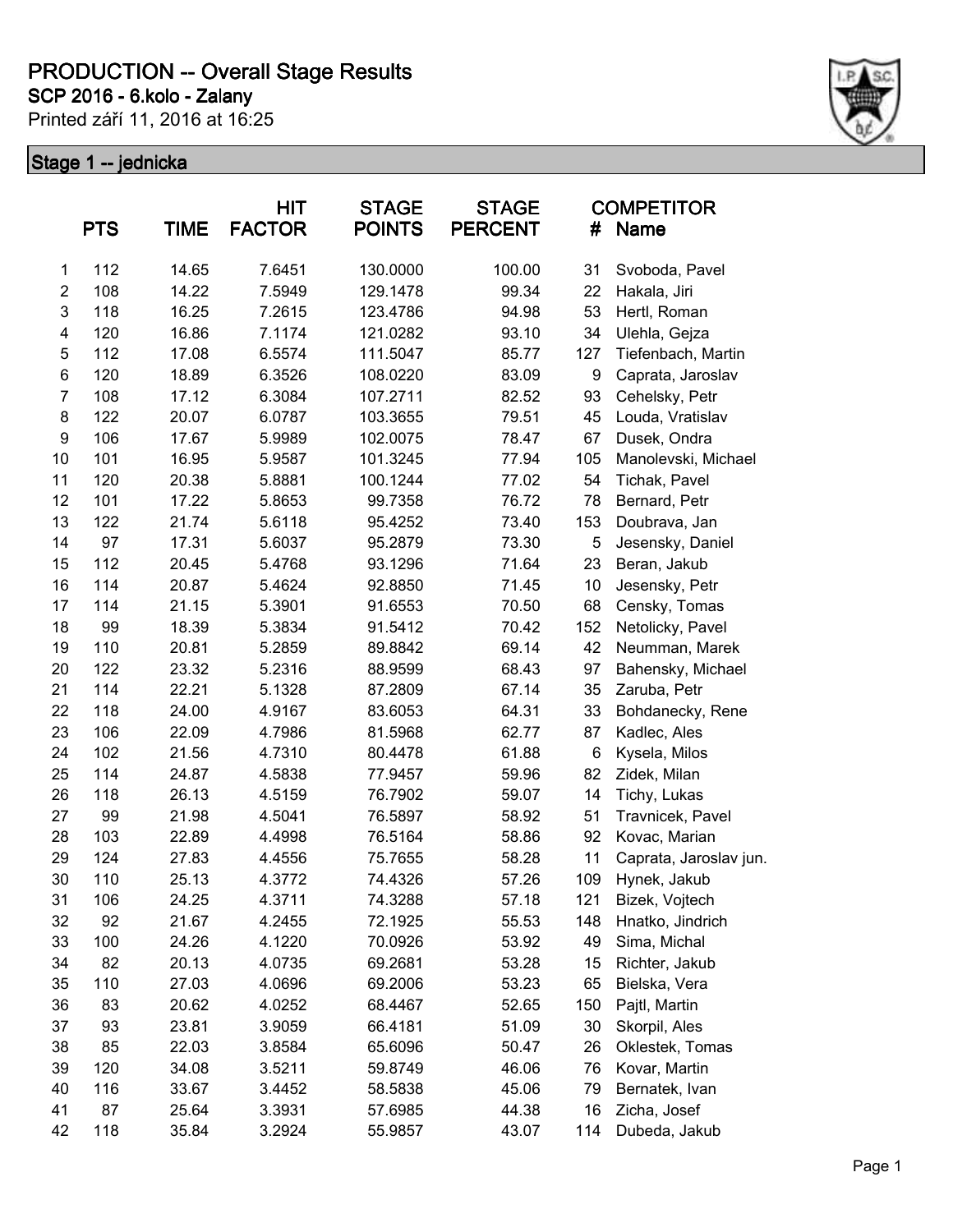**SCP 2016 - 6.kolo - Zalany**

Printed září 11, 2016 at 16:25



|    | <b>PTS</b> | TIME  | <b>HIT</b><br><b>FACTOR</b> | <b>STAGE</b><br><b>POINTS</b> | <b>STAGE</b><br><b>PERCENT</b> | #   | <b>COMPETITOR</b><br><b>Name</b> |
|----|------------|-------|-----------------------------|-------------------------------|--------------------------------|-----|----------------------------------|
| 43 | 104        | 32.49 | 3.2010                      | 54.4310                       | 41.87                          | 122 | Becev, Jan                       |
| 44 | 105        | 33.39 | 3.1447                      | 53.4732                       | 41.13                          | 95  | Nepovida, Ales                   |
| 45 | 93         | 32.80 | 2.8354                      | 48.2139                       | 37.09                          | 86  | Polacek, Petr                    |
| 46 | 106        | 42.44 | 2.4976                      | 42.4711                       | 32.67                          | 111 | Surmanova, Michaela              |
| 47 | 48         | 23.60 | 2.0339                      | 34.5854                       | 26.60                          | 32  | Smrkovsky, Martin                |
| 48 | 57         | 28.30 | 2.0141                      | 34.2493                       | 26.35                          | 48  | Sulc, Vladimir                   |
| 49 | 63         | 35.61 | 1.7692                      | 30.0837                       | 23.14                          | 75  | Seba, Petr                       |
| 50 | 75         | 46.52 | 1.6122                      | 27.4148                       | 21.09                          | 69  | Vanek, Robert                    |
| 51 | 38         | 27.04 | 1.4053                      | 23.8968                       | 18.38                          | 37  | Stejskal, Milan                  |
| 52 | 0          | 0.00  | 0.0000                      | 0.0000                        | 0.00                           | 47  | Sveda, Miloslav                  |
|    |            |       |                             |                               |                                |     |                                  |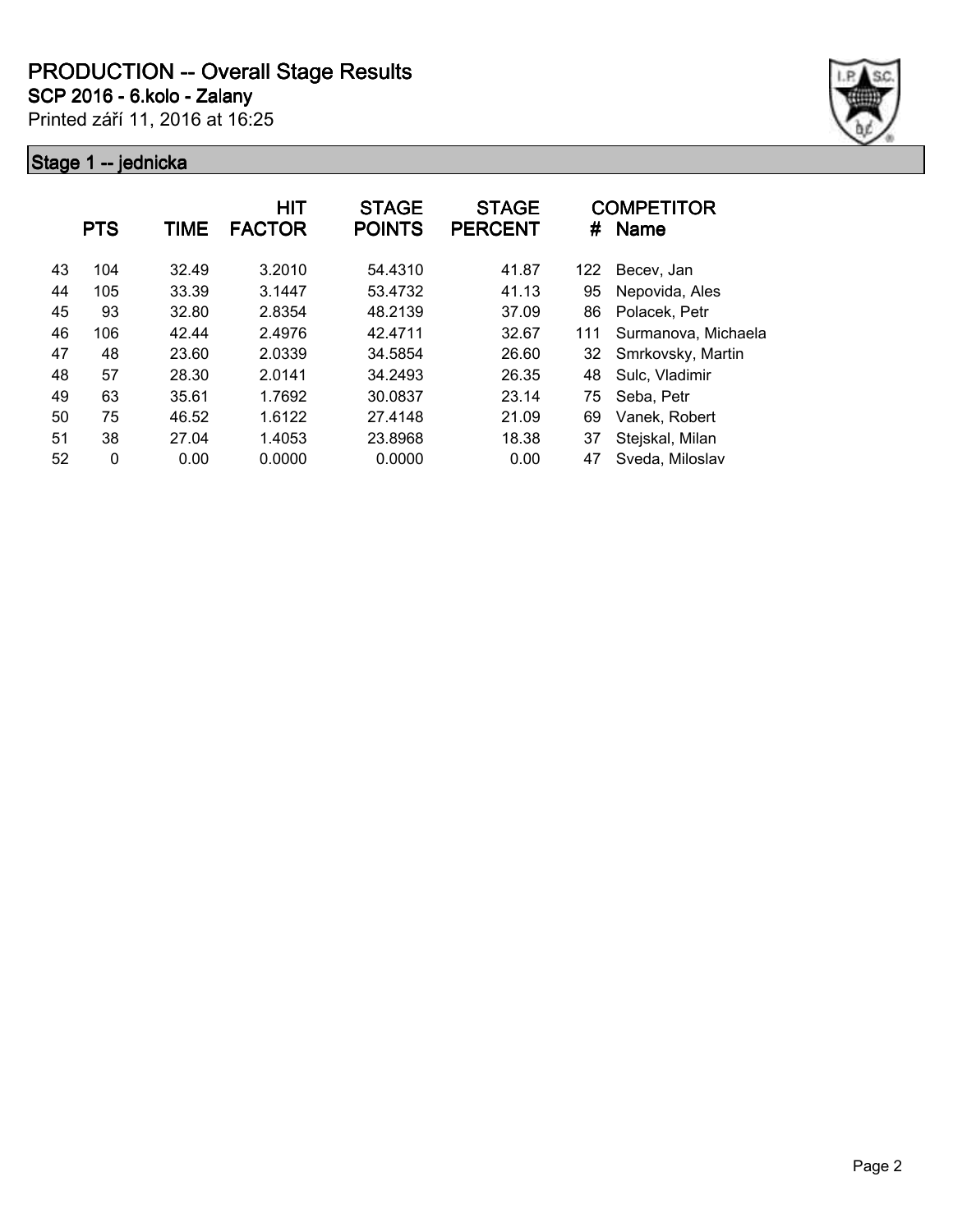

|   | <b>PTS</b> | TIME  | HIT<br><b>FACTOR</b> | <b>STAGE</b><br><b>POINTS</b> | <b>STAGE</b><br><b>PERCENT</b> | #   | <b>COMPETITOR</b><br><b>Name</b> |
|---|------------|-------|----------------------|-------------------------------|--------------------------------|-----|----------------------------------|
| 1 | 110        | 18.80 | 5.8511               | 130.0000                      | 100.00                         | 84  | Radkovic, Michal                 |
| 2 | 106        | 19.44 | 5.4527               | 121.1485                      | 93.19                          | 20  | Rehberger, Ivo                   |
| 3 | 112        | 20.76 | 5.3950               | 119.8669                      | 92.21                          | 24  | Marek, Jiri                      |
| 4 | 112        | 21.39 | 5.2361               | 116.3364                      | 89.49                          | 46  | Weingartner, Tomas               |
| 5 | 101        | 26.83 | 3.7644               | 83.6391                       | 64.34                          | 132 | Musil, Eduard                    |
| 6 | 79         | 25.93 | 3.0467               | 67.6913                       | 52.07                          | 89  | Chan, Marek                      |
|   | 122        | 40.52 | 3.0109               | 66.8958                       | 51.46                          | 119 | Frydl, Vaclav                    |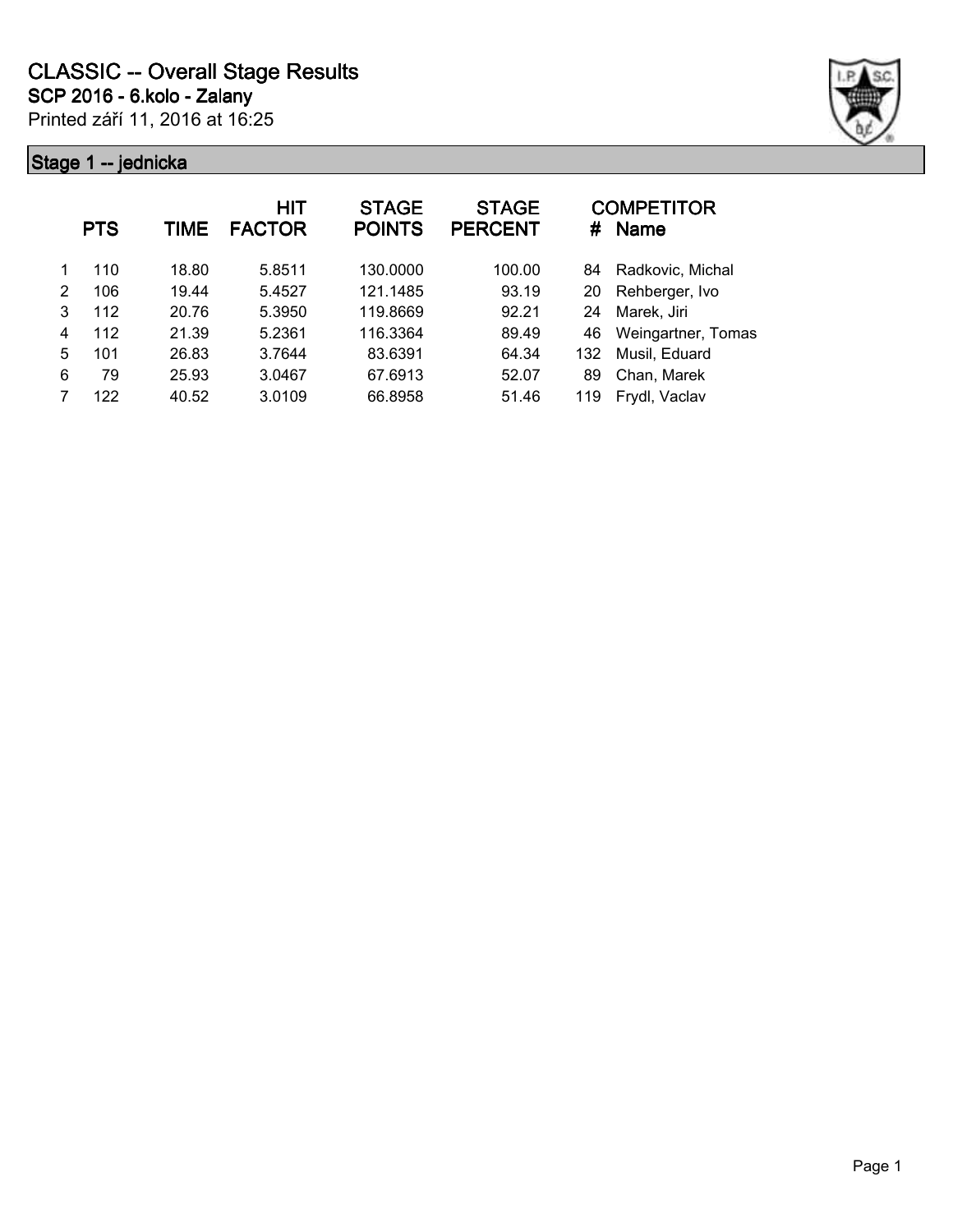

|   | <b>PTS</b> | TIME  | HIT<br><b>FACTOR</b> | <b>STAGE</b><br><b>POINTS</b> | <b>STAGE</b><br><b>PERCENT</b> | #   | <b>COMPETITOR</b><br><b>Name</b> |
|---|------------|-------|----------------------|-------------------------------|--------------------------------|-----|----------------------------------|
|   | 123        | 24.23 | 5.0764               | 130,0000                      | 100.00                         | 88  | Jedlicka, Jiri                   |
| 2 | 120        | 24.90 | 4.8193               | 123.4166                      | 94.94                          | 107 | Kotrous, Pavel                   |
| 3 | 122        | 27.32 | 4.4656               | 114.3591                      | 87.97                          | 83  | Neumann, Michal                  |
| 4 | 122        | 30.70 | 3.9739               | 101.7684                      | 78.28                          | 60  | Potuckova, Ludmila               |
| 5 | 116        | 30.10 | 3.8538               | 98.6923                       | 75.92                          | 90  | Barta, Ondrej                    |
| 6 | 124        | 35.19 | 3.5237               | 90.2390                       | 69.41                          | 96  | Slovacek, Pavel                  |
| 7 | 127        | 36.99 | 3.4334               | 87.9247                       | 67.63                          | 17  | Prepletany, Jan                  |
| 8 | 94         | 33.88 | 2.7745               | 71.0520                       | 54.66                          | 98  | Rossl, Karel                     |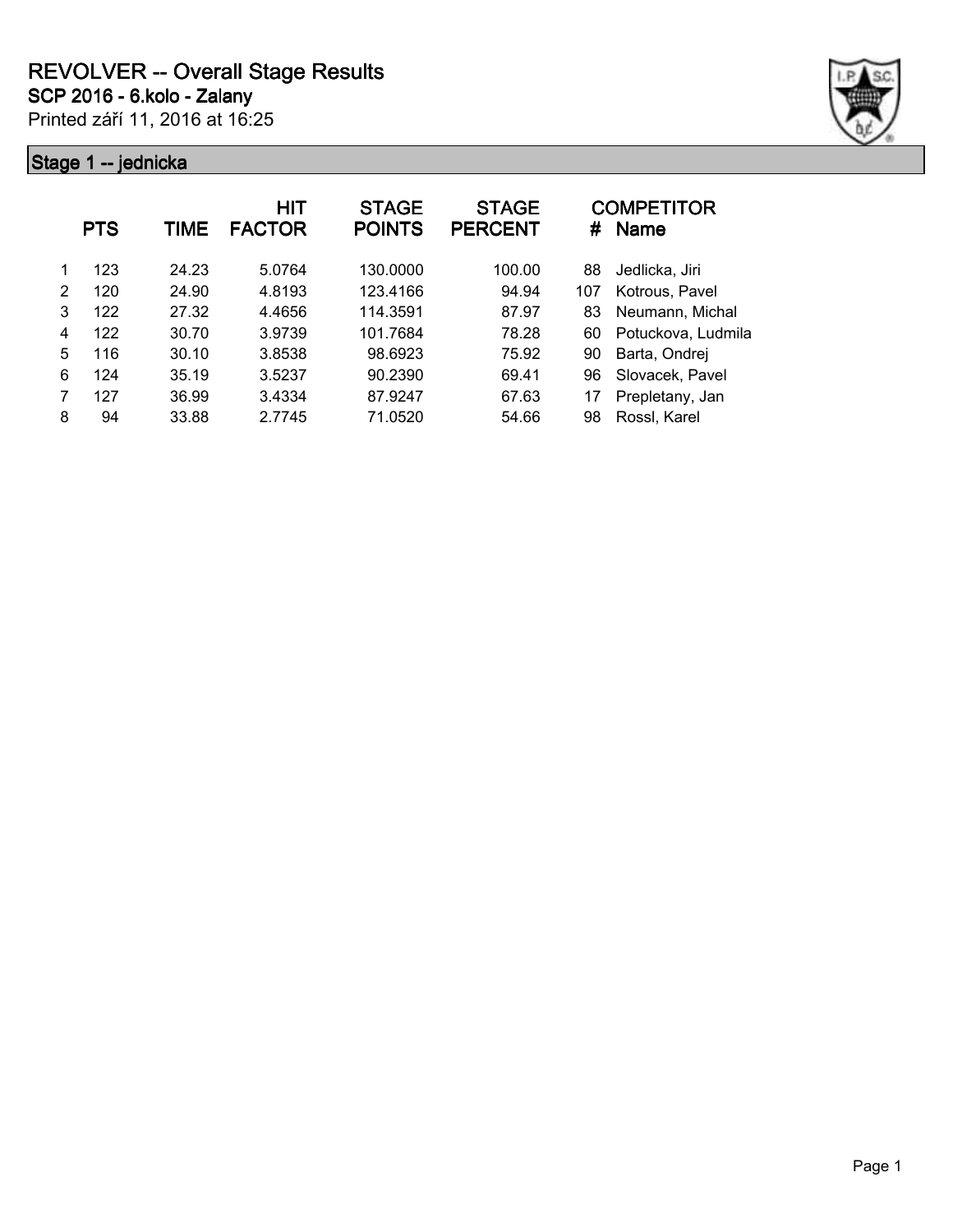

|   | <b>PTS</b> | TIME  | <b>HIT</b><br><b>FACTOR</b> | <b>STAGE</b><br><b>POINTS</b> | <b>STAGE</b><br><b>PERCENT</b> | #             | <b>COMPETITOR</b><br><b>Name</b> |
|---|------------|-------|-----------------------------|-------------------------------|--------------------------------|---------------|----------------------------------|
| 1 | 123        | 12.16 | 10.1151                     | 130.0000                      | 100.00                         | 140           | Kolar, Milan                     |
| 2 | 126        | 13.90 | 9.0647                      | 116.5004                      | 89.62                          | 12            | Rataj, Jan                       |
| 3 | 127        | 14.20 | 8.9437                      | 114.9442                      | 88.42                          | 1             | Hotra, Tomas                     |
| 4 | 124        | 13.96 | 8.8825                      | 114.1585                      | 87.81                          | 156           | Marik, Milan                     |
| 5 | 126        | 14.86 | 8.4791                      | 108.9742                      | 83.83                          | 13            | Safranek, Lumir                  |
| 6 | 127        | 16.89 | 7.5192                      | 96.6376                       | 74.34                          | $\mathcal{P}$ | Vohnout, Martin                  |
| 7 | 92         | 15.12 | 6.0847                      | 78.2002                       | 60.15                          | 44            | Marousek, Petr                   |
| 8 | 125        | 21.25 | 5.8824                      | 75.6002                       | 58.15                          | 157           | Cerny, Vaclav                    |
| 9 | 95         | 26.70 | 3.5581                      | 45.7282                       | 35.18                          | 142           | Fryzek, Lubor sen.               |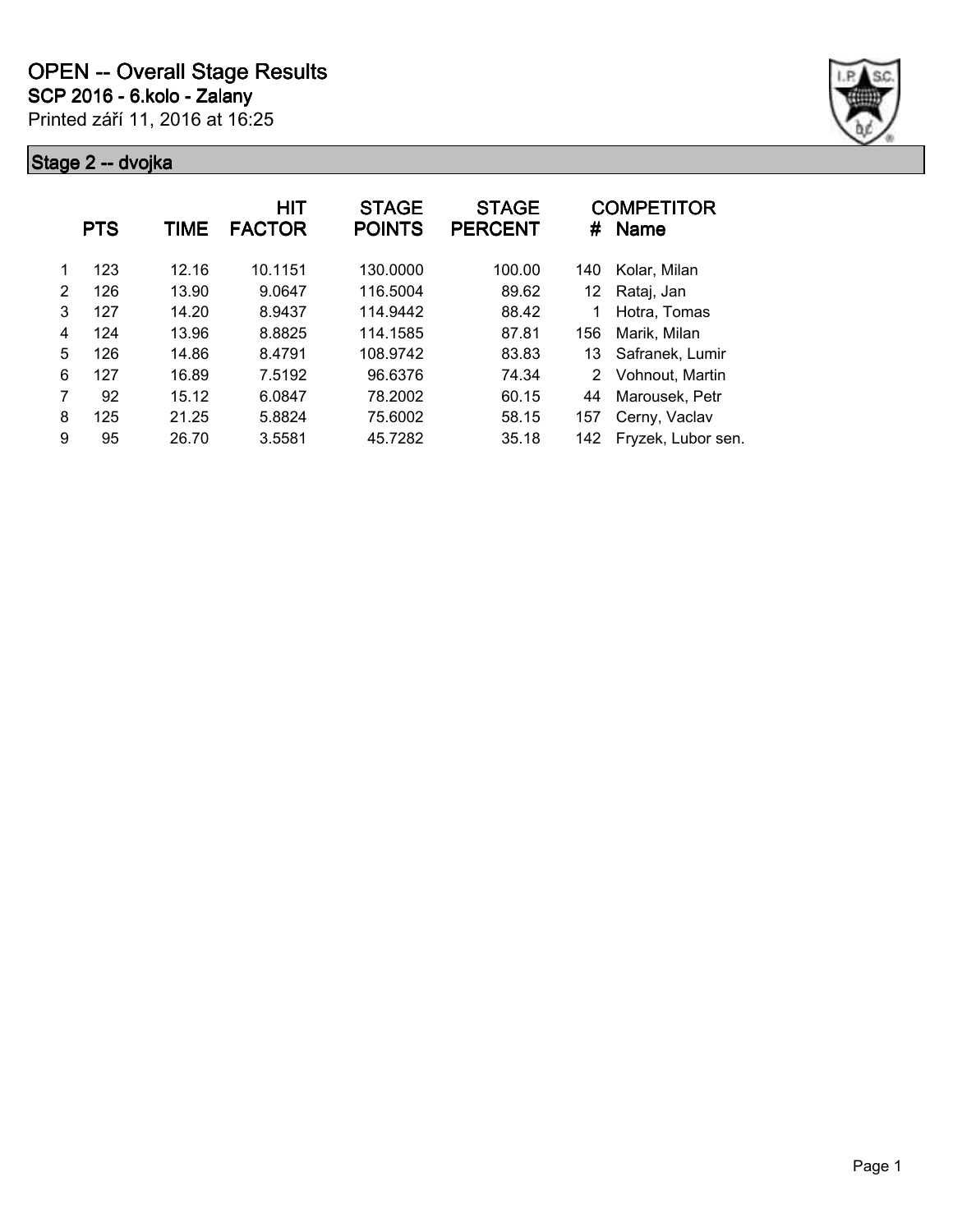### **SCP 2016 - 6.kolo - Zalany STANDARD -- Overall Stage Results**

Printed září 11, 2016 at 16:25



| <b>PTS</b>              |     | <b>TIME</b> | HIT<br><b>FACTOR</b> | <b>STAGE</b><br><b>POINTS</b> | <b>STAGE</b><br><b>PERCENT</b> | #   | <b>COMPETITOR</b><br><b>Name</b> |
|-------------------------|-----|-------------|----------------------|-------------------------------|--------------------------------|-----|----------------------------------|
| 1                       | 119 | 13.28       | 8.9608               | 130.0000                      | 100.00                         | 27  | Riha, Michal                     |
| $\overline{\mathbf{c}}$ | 118 | 14.79       | 7.9784               | 115.7466                      | 89.04                          | 59  | Landl, Radek                     |
| 3                       | 120 | 15.06       | 7.9681               | 115.5981                      | 88.92                          | 144 | Frinta, Petr                     |
| 4                       | 122 | 15.55       | 7.8457               | 113.8214                      | 87.55                          | 62  | Valasik, Petr                    |
| 5                       | 121 | 15.55       | 7.7814               | 112.8884                      | 86.84                          | 101 | Dvorak, Petr                     |
| $\,6$                   | 121 | 15.74       | 7.6874               | 111.5257                      | 85.79                          | 131 | Koblasa, Bohumil                 |
| $\overline{7}$          | 120 | 15.67       | 7.6579               | 111.0981                      | 85.46                          | 55  | Zolnay, Pavol                    |
| 8                       | 124 | 16.48       | 7.5243               | 109.1589                      | 83.97                          | 108 | Liehne, Irena                    |
| $\boldsymbol{9}$        | 120 | 15.98       | 7.5094               | 108.9429                      | 83.80                          | 116 | Malinsky, Jiri                   |
| 10                      | 116 | 16.00       | 7.2500               | 105.1798                      | 80.91                          | 43  | Matousek, Jiri                   |
| 11                      | 124 | 17.60       | 7.0455               | 102.2124                      | 78.62                          | 29  | Wilk, Ivo                        |
| 12                      | 122 | 17.36       | 7.0276               | 101.9541                      | 78.43                          | 66  | Korecky, Jan                     |
| 13                      | 125 | 18.25       | 6.8493               | 99.3669                       | 76.44                          | 159 | Kohn, Miroslav                   |
| 14                      | 116 | 16.98       | 6.8316               | 99.1094                       | 76.24                          | 100 | Zeman, Marcel                    |
| 15                      | 112 | 16.59       | 6.7511               | 97.9414                       | 75.34                          | 154 | Hauer, Michael                   |
| 16                      | 117 | 17.45       | 6.7049               | 97.2713                       | 74.82                          | 141 | Batek, Jaroslav                  |
| 17                      | 120 | 17.94       | 6.6890               | 97.0406                       | 74.65                          | 36  | Selichar, Daniel                 |
| 18                      | 104 | 15.57       | 6.6795               | 96.9034                       | 74.54                          | 18  | Volhejn, Ladislav                |
| 19                      | 105 | 16.09       | 6.5258               | 94.6733                       | 72.83                          | 70  | Marx, Jakub                      |
| 20                      | 118 | 18.61       | 6.3407               | 91.9878                       | 70.76                          | 81  | Mladek, Petr                     |
| 21                      | 114 | 18.04       | 6.3193               | 91.6775                       | 70.52                          | 120 | Zilinec, Daniel                  |
| 22                      | 112 | 17.91       | 6.2535               | 90.7229                       | 69.79                          | 94  | Elstner, Marek                   |
| 23                      | 86  | 13.80       | 6.2319               | 90.4095                       | 69.55                          | 104 | Liehne, Jan                      |
| 24                      | 103 | 16.76       | 6.1456               | 89.1575                       | 68.58                          | 143 | Zakostelecky, Frantisek          |
| 25                      | 115 | 18.76       | 6.1301               | 88.9323                       | 68.41                          | 71  | Tucek, Jiri                      |
| 26                      | 106 | 17.32       | 6.1201               | 88.7876                       | 68.30                          | 52  | Panek, Roman                     |
| 27                      | 128 | 21.00       | 6.0952               | 88.4271                       | 68.02                          | 99  | Volesak, Jan                     |
| 28                      | 112 | 18.60       | 6.0215               | 87.3574                       | 67.20                          | 106 | Kotrousova, Denisa               |
| 29                      | 120 | 19.93       | 6.0211               | 87.3511                       | 67.19                          | 138 | Jadrny, Milos                    |
| 30                      | 124 | 20.79       | 5.9644               | 86.5290                       | 66.56                          | 147 | Konecny, Petr                    |
| 31                      | 122 | 20.58       | 5.9281               | 86.0021                       | 66.16                          | 158 | Hradek, Martin                   |
| 32                      | 114 | 19.42       | 5.8702               | 85.1628                       | 65.51                          | 77  | Hrubesova, Helena                |
| 33                      | 116 | 19.80       | 5.8586               | 84.9938                       | 65.38                          | 57  | Zolnay, Anna                     |
| 34                      | 95  | 16.46       | 5.7716               | 83.7314                       | 64.41                          | 72  | Kolisch, Petr                    |
| 35                      | 109 | 18.95       | 5.7520               | 83.4472                       | 64.19                          | 126 | Bocarov, Vasil                   |
| 36                      | 112 | 19.72       | 5.6795               | 82.3959                       | 63.38                          | 80  | Rota, Martin                     |
| 37                      | 97  | 17.69       | 5.4833               | 79.5497                       | 61.19                          | 39  | Stahl, Robert                    |
| 38                      | 128 | 24.27       | 5.2740               | 76.5129                       | 58.86                          | 61  | Radkov, Petr                     |
| 39                      | 109 | 20.92       | 5.2103               | 75.5891                       | 58.15                          | 129 | Elisak, Milan                    |
| 40                      | 72  | 14.19       | 5.0740               | 73.6113                       | 56.62                          | 137 | Benes, Stanislav                 |
| 41                      | 101 | 20.53       | 4.9196               | 71.3718                       | 54.90                          | 74  | Soucek, Jan                      |
| 42                      | 110 | 22.52       | 4.8845               | 70.8629                       | 54.51                          | 139 | Fryzek, Lubor                    |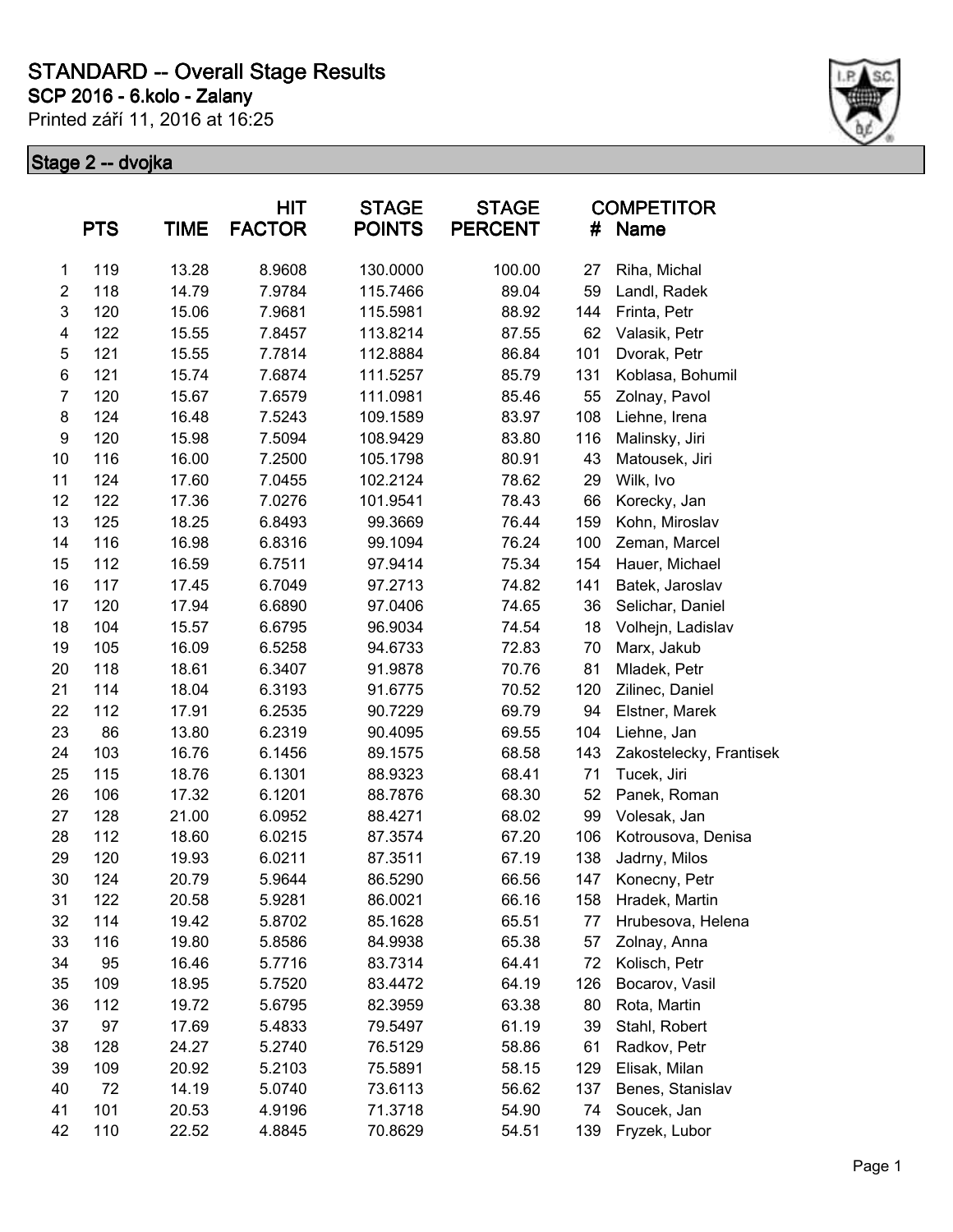

|    | <b>PTS</b> | TIME  | HIT<br><b>FACTOR</b> | <b>STAGE</b><br><b>POINTS</b> | <b>STAGE</b><br><b>PERCENT</b> | #   | <b>COMPETITOR</b><br>Name |
|----|------------|-------|----------------------|-------------------------------|--------------------------------|-----|---------------------------|
| 43 | 120        | 25.17 | 4.7676               | 69.1660                       | 53.20                          | 113 | Dubeda, Lukas             |
| 44 | 116        | 25.16 | 4.6105               | 66.8870                       | 51.45                          | 125 | Kupcik, Pavel             |
| 45 | 63         | 14.05 | 4.4840               | 65.0517                       | 50.04                          | 41  | Krejci, Martin            |
| 46 | 66         | 15.03 | 4.3912               | 63.7059                       | 49.00                          | 123 | Haas, Milan               |
| 47 | 118        | 27.20 | 4.3382               | 62.9372                       | 48.41                          | 50  | Veselka, Jaroslav         |
| 48 | 85         | 19.99 | 4.2521               | 61.6880                       | 47.45                          | 25  | Simek, Frantisek          |
| 49 | 122        | 28.71 | 4.2494               | 61.6483                       | 47.42                          | 155 | Krystof, Jan              |
| 50 | 104        | 25.52 | 4.0752               | 59.1217                       | 45.48                          | 115 | Simecek, Jiri             |
| 51 | 85         | 21.70 | 3.9171               | 56.8269                       | 43.71                          | 21  | Janouch, Pavel            |
| 52 | 92         | 25.72 | 3.5770               | 51.8933                       | 39.92                          | 64  | Gomolak, Juraj            |
| 53 | 57         | 16.00 | 3.5625               | 51.6832                       | 39.76                          | 135 | Kocandrle, Petr           |
| 54 | 73         | 20.52 | 3.5575               | 51.6107                       | 39.70                          | 133 | Fiala, Milan              |
| 55 | 65         | 18.43 | 3.5269               | 51.1661                       | 39.36                          | 73  | Moravec, Jan              |
| 56 | 96         | 29.50 | 3.2542               | 47.2111                       | 36.32                          | 112 | Ulman, Tomas              |
| 57 | 128        | 40.43 | 3.1660               | 45.9305                       | 35.33                          | 38  | Ryba, Jan                 |
| 58 | 96         | 32.56 | 2.9484               | 42.7741                       | 32.90                          | 136 | Smehyl, Lubomir           |
| 59 | 55         | 21.71 | 2.5334               | 36.7534                       | 28.27                          | 19  | Synek, Petr               |
| 60 | 42         | 20.63 | 2.0359               | 29.5355                       | 22.72                          | 149 | Vltavsky, Miroslav        |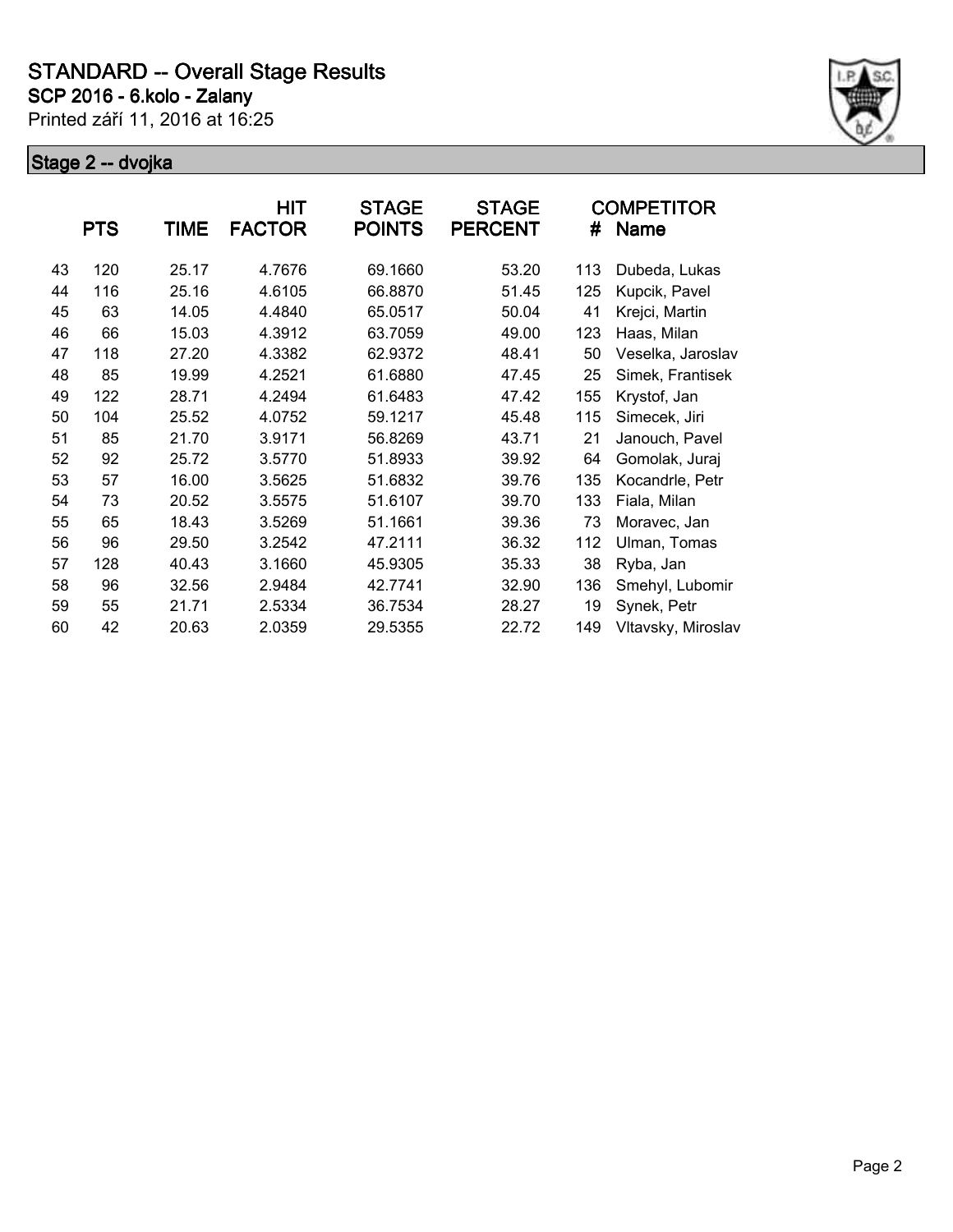**SCP 2016 - 6.kolo - Zalany**

Printed září 11, 2016 at 16:25



|                  | <b>PTS</b> | <b>TIME</b> | <b>HIT</b><br><b>FACTOR</b> | <b>STAGE</b><br><b>POINTS</b> | <b>STAGE</b><br><b>PERCENT</b> | #   | <b>COMPETITOR</b><br><b>Name</b> |
|------------------|------------|-------------|-----------------------------|-------------------------------|--------------------------------|-----|----------------------------------|
| 1                | 124        | 14.75       | 8.4068                      | 130.0000                      | 100.00                         | 22  | Hakala, Jiri                     |
| $\overline{2}$   | 124        | 15.58       | 7.9589                      | 123.0745                      | 94.67                          | 45  | Louda, Vratislav                 |
| 3                | 120        | 15.22       | 7.8844                      | 121.9215                      | 93.79                          | 67  | Dusek, Ondra                     |
| 4                | 118        | 15.60       | 7.5641                      | 116.9691                      | 89.98                          | 93  | Cehelsky, Petr                   |
| 5                | 116        | 17.15       | 6.7638                      | 104.5942                      | 80.46                          | 78  | Bernard, Petr                    |
| 6                | 108        | 16.77       | 6.4401                      | 99.5874                       | 76.61                          | 152 | Netolicky, Pavel                 |
| $\overline{7}$   | 93         | 15.04       | 6.1835                      | 95.6200                       | 73.55                          | 31  | Svoboda, Pavel                   |
| 8                | 109        | 18.18       | 5.9956                      | 92.7142                       | 71.32                          | 127 | Tiefenbach, Martin               |
| $\boldsymbol{9}$ | 118        | 19.99       | 5.9030                      | 91.2815                       | 70.22                          | 47  | Sveda, Miloslav                  |
| 10               | 122        | 20.75       | 5.8795                      | 90.9192                       | 69.94                          | 87  | Kadlec, Ales                     |
| 11               | 112        | 19.20       | 5.8333                      | 90.2050                       | 69.39                          | 97  | Bahensky, Michael                |
| 12               | 116        | 20.46       | 5.6696                      | 87.6730                       | 67.44                          | 9   | Caprata, Jaroslav                |
| 13               | 120        | 21.24       | 5.6497                      | 87.3656                       | 67.20                          | 153 | Doubrava, Jan                    |
| 14               | 122        | 21.64       | 5.6377                      | 87.1799                       | 67.06                          | 15  | Richter, Jakub                   |
| 15               | 114        | 20.57       | 5.5421                      | 85.7007                       | 65.92                          | 42  | Neumman, Marek                   |
| 16               | 116        | 21.07       | 5.5055                      | 85.1348                       | 65.49                          | 34  | Ulehla, Gejza                    |
| 17               | 99         | 18.13       | 5.4606                      | 84.4406                       | 64.95                          | 23  | Beran, Jakub                     |
| 18               | 114        | 20.99       | 5.4312                      | 83.9858                       | 64.60                          | 30  | Skorpil, Ales                    |
| 19               | 118        | 21.90       | 5.3881                      | 83.3204                       | 64.09                          | 92  | Kovac, Marian                    |
| 20               | 76         | 14.13       | 5.3786                      | 83.1735                       | 63.98                          | 105 | Manolevski, Michael              |
| 21               | 112        | 20.84       | 5.3743                      | 83.1063                       | 63.93                          | 51  | Travnicek, Pavel                 |
| 22               | 97         | 18.20       | 5.3297                      | 82.4165                       | 63.40                          | 10  | Jesensky, Petr                   |
| 23               | 120        | 22.94       | 5.2310                      | 80.8913                       | 62.22                          | 49  | Sima, Michal                     |
| 24               | 122        | 23.61       | 5.1673                      | 79.9057                       | 61.47                          | 121 | Bizek, Vojtech                   |
| 25               | 98         | 19.49       | 5.0282                      | 77.7549                       | 59.81                          | 148 | Hnatko, Jindrich                 |
| 26               | 120        | 23.88       | 5.0251                      | 77.7071                       | 59.77                          | 65  | Bielska, Vera                    |
| 27               | 114        | 23.19       | 4.9159                      | 76.0182                       | 58.48                          | 53  | Hertl, Roman                     |
| 28               | 104        | 21.33       | 4.8758                      | 75.3974                       | 58.00                          | 16  | Zicha, Josef                     |
| 29               | 65         | 13.34       | 4.8726                      | 75.3479                       | 57.96                          | 5   | Jesensky, Daniel                 |
| 30               | 116        | 23.81       | 4.8719                      | 75.3377                       | 57.95                          | 11  | Caprata, Jaroslav jun.           |
| 31               | 93         | 19.44       | 4.7840                      | 73.9776                       | 56.91                          | 6   | Kysela, Milos                    |
| 32               | 120        | 25.17       | 4.7676                      | 73.7245                       | 56.71                          | 76  | Kovar, Martin                    |
| 33               | 116        | 24.69       | 4.6983                      | 72.6525                       | 55.89                          | 54  | Tichak, Pavel                    |
| 34               | 124        | 26.49       | 4.6810                      | 72.3858                       | 55.68                          | 14  | Tichy, Lukas                     |
| 35               | 101        | 22.34       | 4.5210                      | 69.9120                       | 53.78                          | 26  | Oklestek, Tomas                  |
| 36               | 112        | 25.16       | 4.4515                      | 68.8369                       | 52.95                          | 86  | Polacek, Petr                    |
| 37               | 116        | 27.25       | 4.2569                      | 65.8272                       | 50.64                          | 95  | Nepovida, Ales                   |
| 38               | 88         | 21.63       | 4.0684                      | 62.9129                       | 48.39                          | 82  | Zidek, Milan                     |
| 39               | 78         | 19.93       | 3.9137                      | 60.5203                       | 46.55                          | 109 | Hynek, Jakub                     |
| 40               | 100        | 25.70       | 3.8911                      | 60.1701                       | 46.28                          | 68  | Censky, Tomas                    |
| 41               | 86         | 22.48       | 3.8256                      | 59.1583                       | 45.51                          | 33  | Bohdanecky, Rene                 |
| 42               | 116        | 31.12       | 3.7275                      | 57.6411                       | 44.34                          | 37  | Stejskal, Milan                  |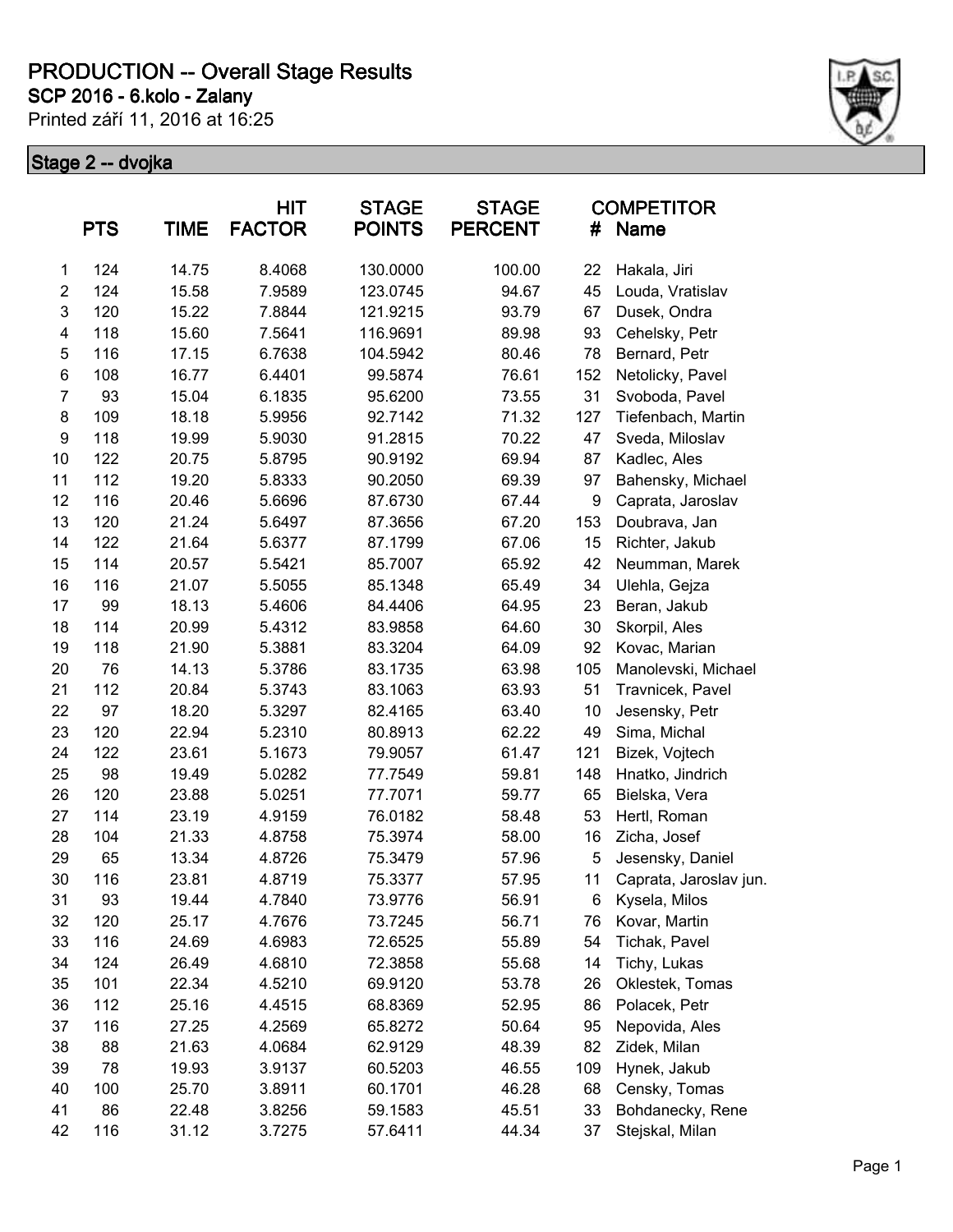**SCP 2016 - 6.kolo - Zalany**

Printed září 11, 2016 at 16:25



|    | <b>PTS</b> | TIME  | <b>HIT</b><br><b>FACTOR</b> | <b>STAGE</b><br><b>POINTS</b> | <b>STAGE</b><br><b>PERCENT</b> | #   | <b>COMPETITOR</b><br><b>Name</b> |
|----|------------|-------|-----------------------------|-------------------------------|--------------------------------|-----|----------------------------------|
| 43 | 74         | 19.98 | 3.7037                      | 57.2730                       | 44.06                          | 150 | Pajtl, Martin                    |
| 44 | 112        | 34.09 | 3.2854                      | 50.8048                       | 39.08                          | 75  | Seba, Petr                       |
| 45 | 75         | 24.69 | 3.0377                      | 46.9736                       | 36.13                          | 32  | Smrkovsky, Martin                |
| 46 | 110        | 36.31 | 3.0295                      | 46.8468                       | 36.04                          | 79  | Bernatek, Ivan                   |
| 47 | 90         | 29.80 | 3.0201                      | 46.7025                       | 35.92                          | 35  | Zaruba, Petr                     |
| 48 | 120        | 41.50 | 2.8916                      | 44.7143                       | 34.40                          | 114 | Dubeda, Jakub                    |
| 49 | 91         | 39.74 | 2.2899                      | 35.4101                       | 27.24                          | 69  | Vanek, Robert                    |
| 50 | 78         | 35.60 | 2.1910                      | 33.8812                       | 26.06                          | 122 | Becev, Jan                       |
| 51 | 72         | 47.14 | 1.5274                      | 23.6187                       | 18.17                          | 111 | Surmanova, Michaela              |
| 52 | 51         | 33.68 | 1.5143                      | 23.4160                       | 18.01                          | 48  | Sulc, Vladimir                   |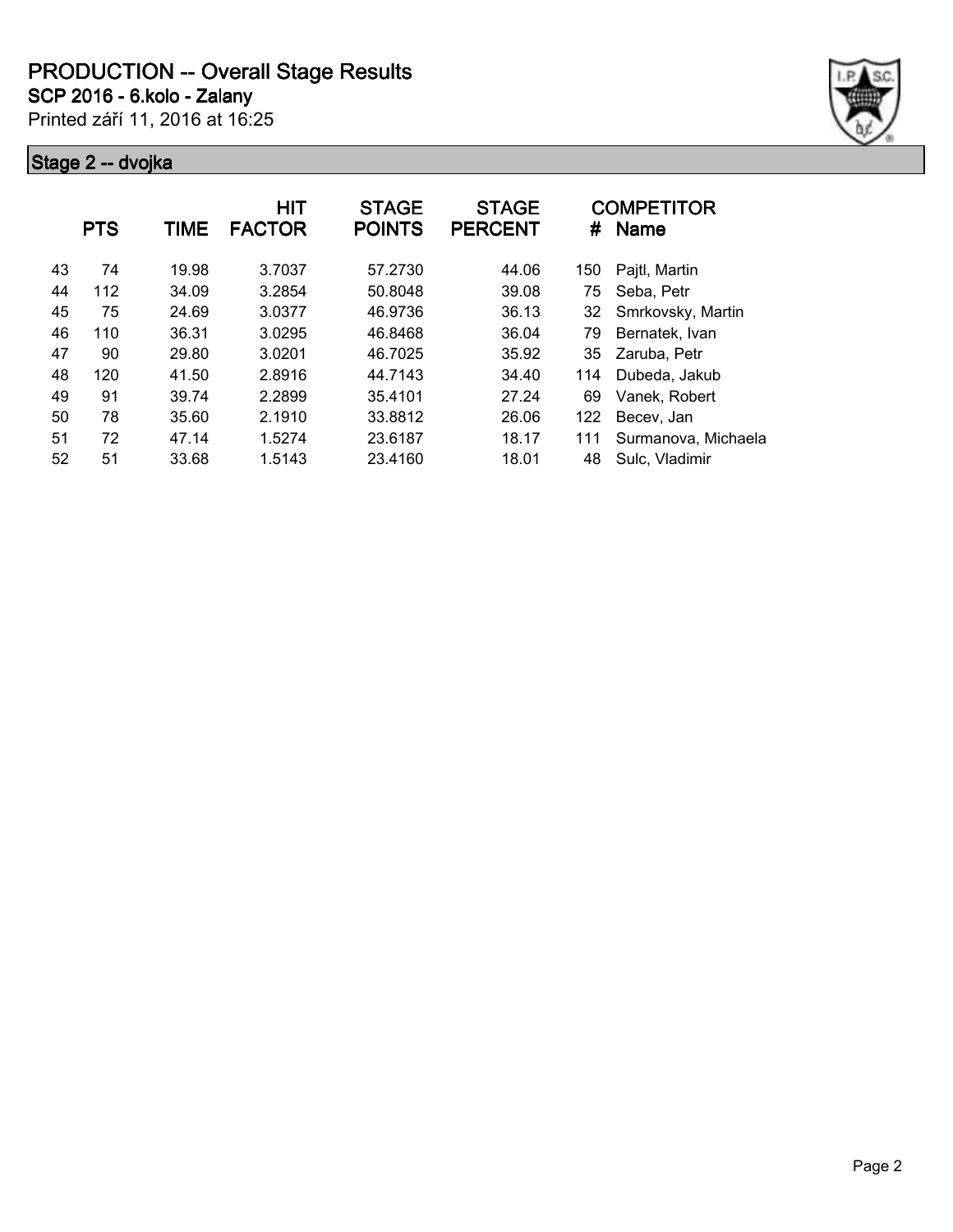

|   | <b>PTS</b> | TIME  | HIT<br><b>FACTOR</b> | <b>STAGE</b><br><b>POINTS</b> | <b>STAGE</b><br><b>PERCENT</b> | #   | <b>COMPETITOR</b><br><b>Name</b> |
|---|------------|-------|----------------------|-------------------------------|--------------------------------|-----|----------------------------------|
| 1 | 114        | 19.05 | 5.9843               | 130.0000                      | 100.00                         | 20  | Rehberger, Ivo                   |
| 2 | 112        | 21.28 | 5.2632               | 114.3352                      | 87.95                          | 24  | Marek, Jiri                      |
| 3 | 110        | 20.91 | 5.2606               | 114.2805                      | 87.91                          | 89  | Chan, Marek                      |
| 4 | 119        | 23.56 | 5.0509               | 109.7249                      | 84.40                          | 132 | Musil, Eduard                    |
| 5 | 99         | 19.75 | 5.0127               | 108.8934                      | 83.76                          | 84  | Radkovic, Michal                 |
| 6 | 94         | 19.08 | 4.9266               | 107.0244                      | 82.33                          | 46  | Weingartner, Tomas               |
|   | 104        | 27.17 | 3.8278               | 83.1529                       | 63.96                          | 119 | Frydl, Vaclav                    |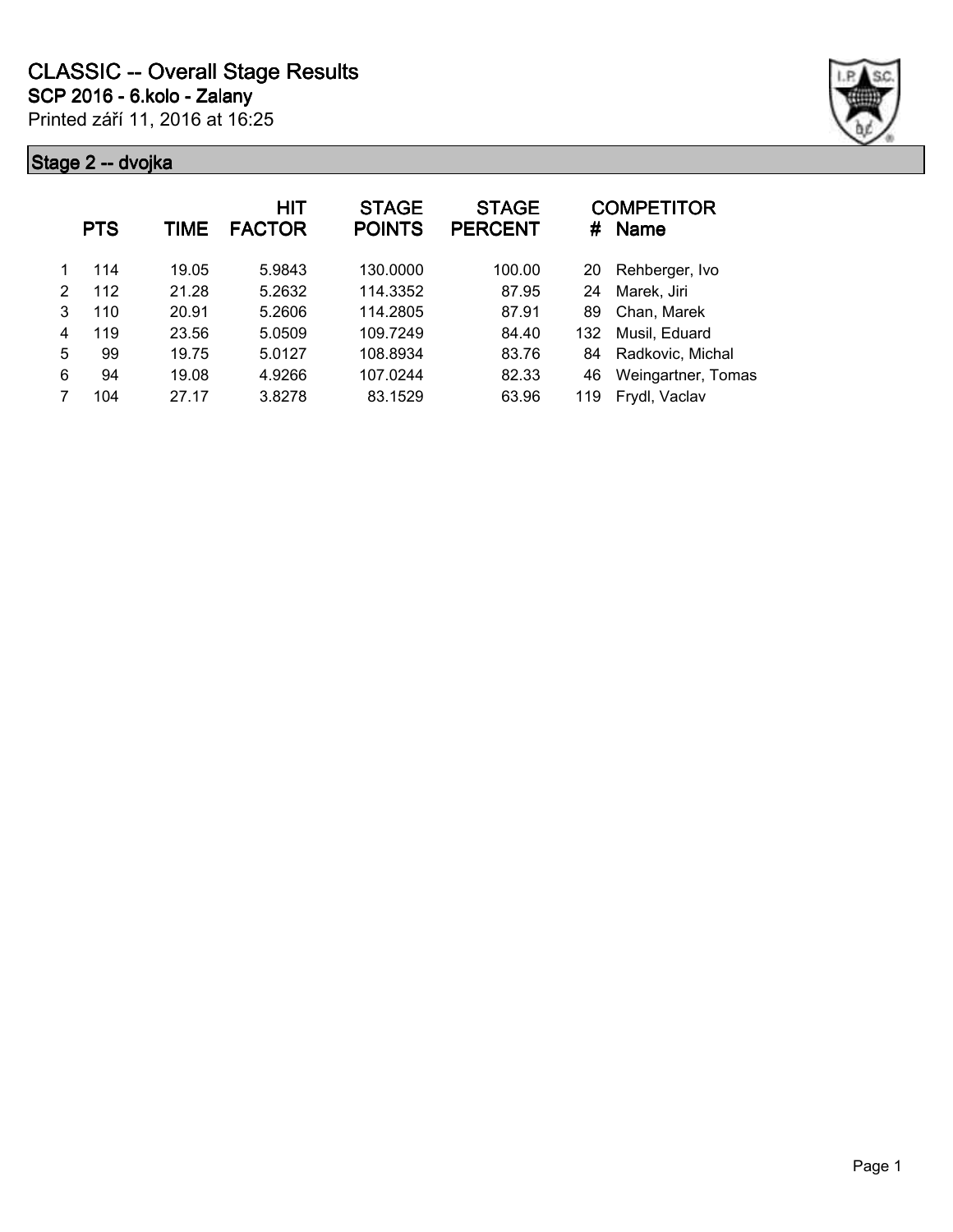

|   | <b>PTS</b> | TIME  | HIT<br><b>FACTOR</b> | <b>STAGE</b><br><b>POINTS</b> | <b>STAGE</b><br><b>PERCENT</b> | #   | <b>COMPETITOR</b><br><b>Name</b> |
|---|------------|-------|----------------------|-------------------------------|--------------------------------|-----|----------------------------------|
|   | 128        | 21.24 | 6.0264               | 130.0000                      | 100.00                         | 88  | Jedlicka, Jiri                   |
| 2 | 125        | 22.71 | 5.5042               | 118.7355                      | 91.34                          | 107 | Kotrous, Pavel                   |
| 3 | 123        | 23.52 | 5.2296               | 112.8121                      | 86.78                          | 83  | Neumann, Michal                  |
| 4 | 117        | 23.00 | 5.0870               | 109.7352                      | 84.41                          | 90  | Barta, Ondrej                    |
| 5 | 130        | 29.82 | 4.3595               | 94.0424                       | 72.34                          | 60  | Potuckova, Ludmila               |
| 6 | 125        | 35.19 | 3.5521               | 76.6264                       | 58.94                          | 96  | Slovacek, Pavel                  |
| 7 | 123        | 35.69 | 3.4463               | 74.3441                       | 57.19                          | 17  | Prepletany, Jan                  |
| 8 | 118        | 36.36 | 3.2453               | 70.0077                       | 53.85                          | 98  | Rossl, Karel                     |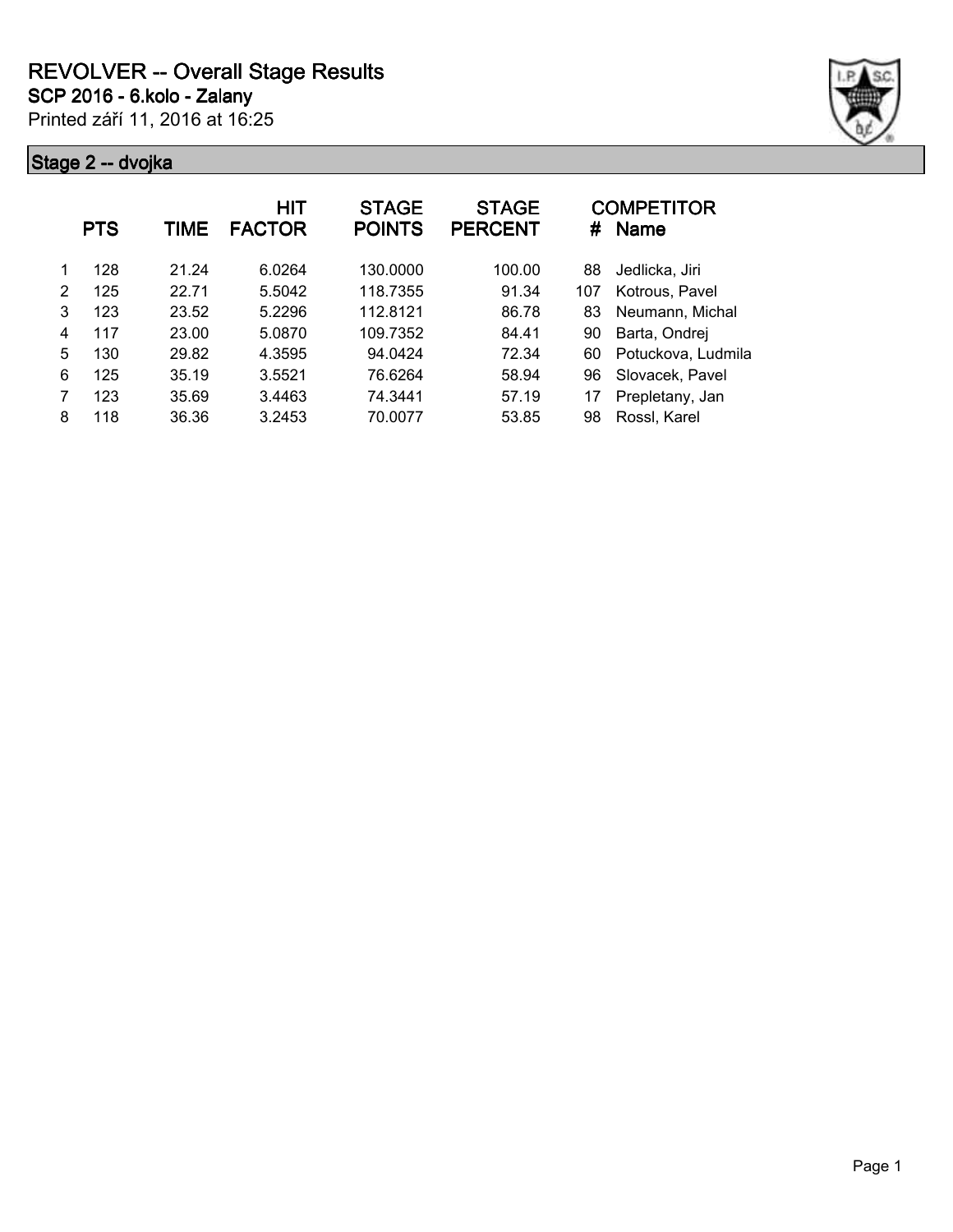

|   | <b>PTS</b> | TIME  | HIT<br><b>FACTOR</b> | <b>STAGE</b><br><b>POINTS</b> | <b>STAGE</b><br><b>PERCENT</b> | #   | <b>COMPETITOR</b><br><b>Name</b> |
|---|------------|-------|----------------------|-------------------------------|--------------------------------|-----|----------------------------------|
| 1 | 110        | 11.63 | 9.4583               | 120.0000                      | 100.00                         | 156 | Marik, Milan                     |
| 2 | 112        | 11.85 | 9.4515               | 119.9135                      | 99.93                          | 140 | Kolar, Milan                     |
| 3 | 113        | 12.04 | 9.3854               | 119.0749                      | 99.23                          | 12  | Rataj, Jan                       |
| 4 | 117        | 12.77 | 9.1621               | 116.2421                      | 96.87                          | 1   | Hotra, Tomas                     |
| 5 | 111        | 12.84 | 8.6449               | 109.6797                      | 91.40                          | 44  | Marousek, Petr                   |
| 6 | 109        | 14.44 | 7.5485               | 95.7696                       | 79.81                          | 2   | Vohnout, Martin                  |
| 7 | 114        | 15.76 | 7.2335               | 91.7734                       | 76.48                          | 157 | Cerny, Vaclav                    |
| 8 | 115        | 16.97 | 6.7767               | 85.9774                       | 71.65                          | 13  | Safranek, Lumir                  |
| 9 | 90         | 23.20 | 3.8793               | 49.2179                       | 41.01                          | 142 | Fryzek, Lubor sen.               |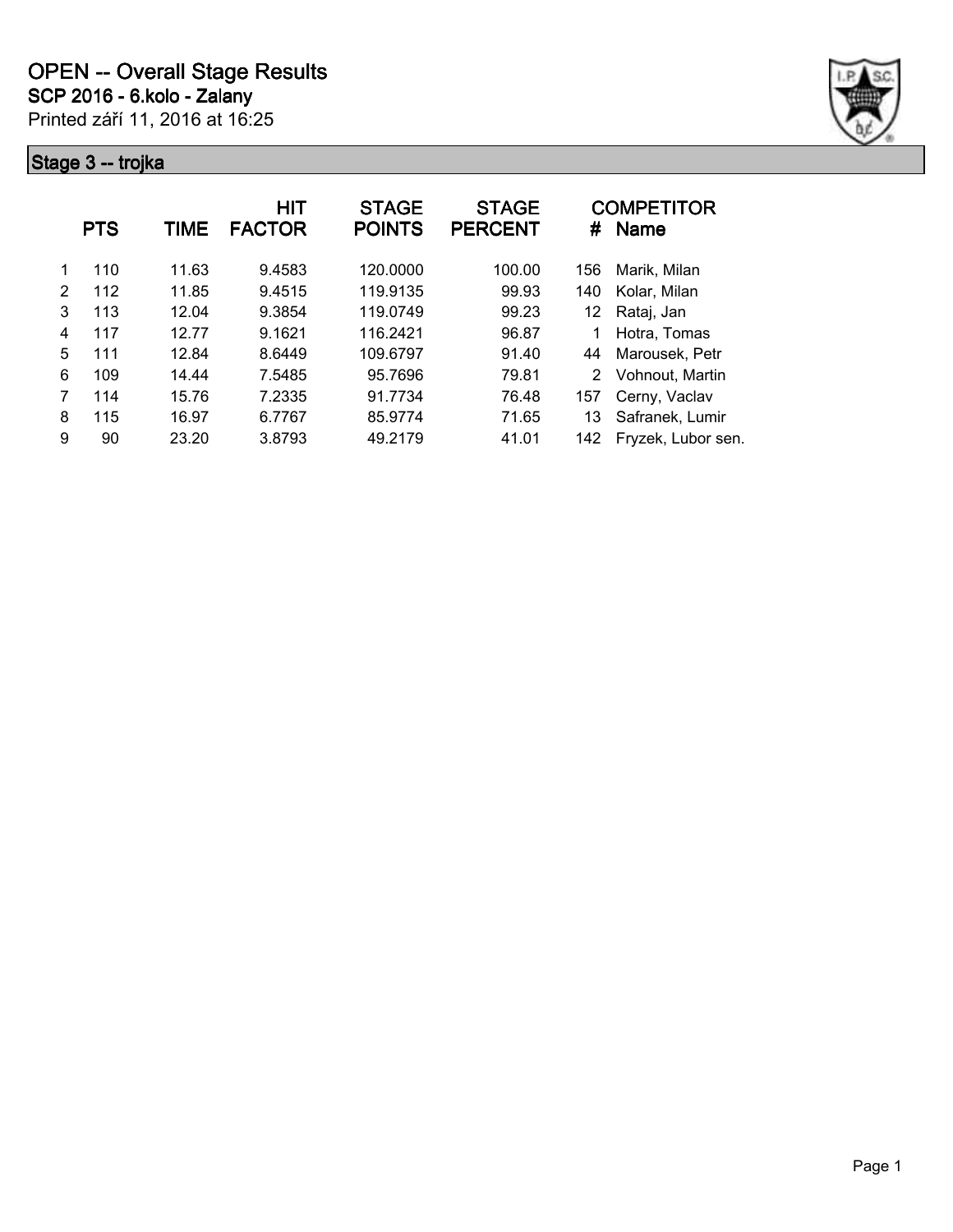### **SCP 2016 - 6.kolo - Zalany STANDARD -- Overall Stage Results**

Printed září 11, 2016 at 16:25



| <b>PTS</b><br><b>TIME</b> |     | HIT<br><b>FACTOR</b> |        | <b>STAGE</b><br><b>POINTS</b> | <b>STAGE</b><br><b>PERCENT</b> | #   | <b>COMPETITOR</b><br><b>Name</b> |
|---------------------------|-----|----------------------|--------|-------------------------------|--------------------------------|-----|----------------------------------|
| 1                         | 115 | 12.26                | 9.3801 | 120.0000                      | 100.00                         | 27  | Riha, Michal                     |
| $\overline{c}$            | 116 | 12.68                | 9.1483 | 117.0341                      | 97.53                          | 104 | Liehne, Jan                      |
| $\mathsf 3$               | 118 | 13.28                | 8.8855 | 113.6731                      | 94.73                          | 101 | Dvorak, Petr                     |
| 4                         | 118 | 13.43                | 8.7863 | 112.4035                      | 93.67                          | 70  | Marx, Jakub                      |
| 5                         | 105 | 12.17                | 8.6278 | 110.3755                      | 91.98                          | 137 | Benes, Stanislav                 |
| $\,6$                     | 115 | 13.49                | 8.5248 | 109.0586                      | 90.88                          | 131 | Koblasa, Bohumil                 |
| $\overline{7}$            | 112 | 13.54                | 8.2718 | 105.8213                      | 88.18                          | 41  | Krejci, Martin                   |
| 8                         | 108 | 13.28                | 8.1325 | 104.0398                      | 86.70                          | 116 | Malinsky, Jiri                   |
| 9                         | 115 | 14.24                | 8.0758 | 103.3146                      | 86.10                          | 159 | Kohn, Miroslav                   |
| 10                        | 108 | 13.50                | 8.0000 | 102.3443                      | 85.29                          | 29  | Wilk, Ivo                        |
| 11                        | 113 | 14.53                | 7.7770 | 99.4917                       | 82.91                          | 141 | Batek, Jaroslav                  |
| 12                        | 114 | 14.67                | 7.7710 | 99.4142                       | 82.85                          | 120 | Zilinec, Daniel                  |
| 13                        | 109 | 14.25                | 7.6491 | 97.8556                       | 81.55                          | 144 | Frinta, Petr                     |
| 14                        | 102 | 13.34                | 7.6462 | 97.8179                       | 81.51                          | 126 | Bocarov, Vasil                   |
| 15                        | 110 | 15.16                | 7.2559 | 92.8255                       | 77.35                          | 108 | Liehne, Irena                    |
| 16                        | 102 | 14.34                | 7.1130 | 90.9965                       | 75.83                          | 18  | Volhejn, Ladislav                |
| 17                        | 104 | 14.67                | 7.0893 | 90.6937                       | 75.58                          | 62  | Valasik, Petr                    |
| 18                        | 116 | 16.38                | 7.0818 | 90.5979                       | 75.50                          | 133 | Fiala, Milan                     |
| 19                        | 108 | 15.46                | 6.9858 | 89.3693                       | 74.47                          | 25  | Simek, Frantisek                 |
| 20                        | 101 | 14.78                | 6.8336 | 87.4220                       | 72.85                          | 66  | Korecky, Jan                     |
| 21                        | 102 | 15.05                | 6.7774 | 86.7037                       | 72.25                          | 143 | Zakostelecky, Frantisek          |
| 22                        | 112 | 16.53                | 6.7756 | 86.6800                       | 72.23                          | 71  | Tucek, Jiri                      |
| 23                        | 104 | 15.36                | 6.7708 | 86.6196                       | 72.18                          | 59  | Landl, Radek                     |
| 24                        | 113 | 16.71                | 6.7624 | 86.5119                       | 72.09                          | 38  | Ryba, Jan                        |
| 25                        | 108 | 16.01                | 6.7458 | 86.2991                       | 71.92                          | 100 | Zeman, Marcel                    |
| 26                        | 116 | 17.24                | 6.7285 | 86.0785                       | 71.73                          | 94  | Elstner, Marek                   |
| 27                        | 108 | 16.21                | 6.6626 | 85.2343                       | 71.03                          | 147 | Konecny, Petr                    |
| 28                        | 94  | 14.31                | 6.5688 | 84.0354                       | 70.03                          | 43  | Matousek, Jiri                   |
| 29                        | 108 | 16.47                | 6.5574 | 83.8888                       | 69.91                          | 123 | Haas, Milan                      |
| 30                        | 110 | 16.86                | 6.5243 | 83.4659                       | 69.55                          | 99  | Volesak, Jan                     |
| 31                        | 110 | 17.00                | 6.4706 | 82.7785                       | 68.98                          | 129 | Elisak, Milan                    |
| 32                        | 108 | 16.91                | 6.3868 | 81.7060                       | 68.09                          | 80  | Rota, Martin                     |
| 33                        | 96  | 15.22                | 6.3075 | 80.6920                       | 67.24                          | 36  | Selichar, Daniel                 |
| 34                        | 104 | 16.69                | 6.2313 | 79.7170                       | 66.43                          | 55  | Zolnay, Pavol                    |
| 35                        | 102 | 16.38                | 6.2271 | 79.6636                       | 66.39                          | 139 | Fryzek, Lubor                    |
| 36                        | 92  | 14.81                | 6.2120 | 79.4706                       | 66.23                          | 52  | Panek, Roman                     |
| 37                        | 106 | 17.18                | 6.1700 | 78.9326                       | 65.78                          | 138 | Jadrny, Milos                    |
| 38                        | 104 | 17.16                | 6.0606 | 77.5336                       | 64.61                          | 106 | Kotrousova, Denisa               |
| 39                        | 98  | 16.34                | 5.9976 | 76.7269                       | 63.94                          | 39  | Stahl, Robert                    |
| 40                        | 108 | 18.11                | 5.9636 | 76.2920                       | 63.58                          | 61  | Radkov, Petr                     |
| 41                        | 110 | 18.97                | 5.7986 | 74.1821                       | 61.82                          | 64  | Gomolak, Juraj                   |
| 42                        | 108 | 18.63                | 5.7971 | 74.1626                       | 61.80                          | 57  | Zolnay, Anna                     |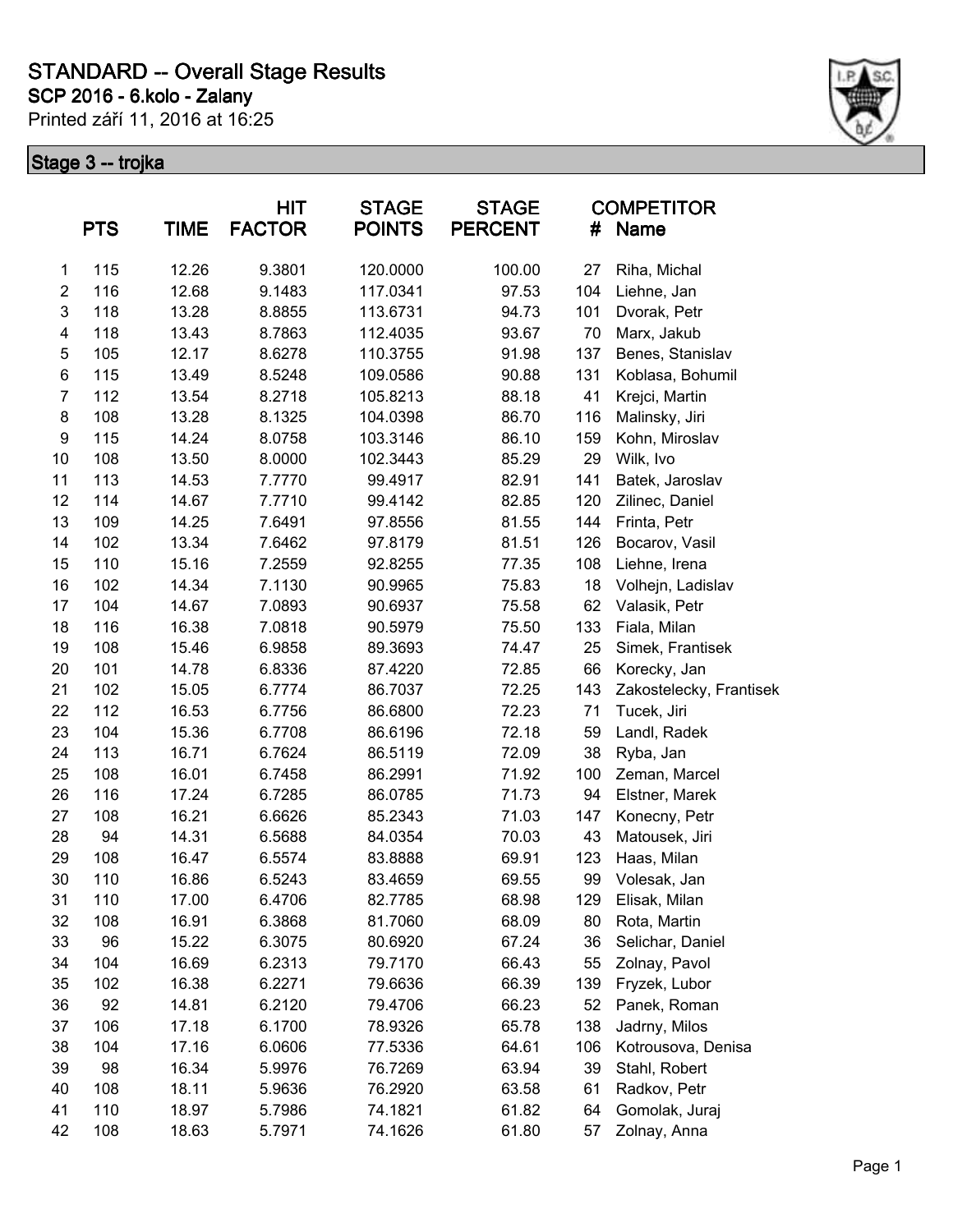

|    | <b>PTS</b> | TIME  | HIT<br><b>FACTOR</b> | <b>STAGE</b><br><b>POINTS</b> | <b>STAGE</b><br><b>PERCENT</b> | #   | <b>COMPETITOR</b><br><b>Name</b> |
|----|------------|-------|----------------------|-------------------------------|--------------------------------|-----|----------------------------------|
| 43 | 106        | 18.32 | 5.7860               | 74.0209                       | 61.68                          | 81  | Mladek, Petr                     |
| 44 | 112        | 19.47 | 5.7524               | 73.5912                       | 61.33                          | 158 | Hradek, Martin                   |
| 45 | 92         | 16.11 | 5.7107               | 73.0577                       | 60.88                          | 72  | Kolisch, Petr                    |
| 46 | 85         | 15.27 | 5.5665               | 71.2121                       | 59.34                          | 154 | Hauer, Michael                   |
| 47 | 104        | 18.88 | 5.5085               | 70.4701                       | 58.73                          | 115 | Simecek, Jiri                    |
| 48 | 102        | 19.13 | 5.3319               | 68.2117                       | 56.84                          | 77  | Hrubesova, Helena                |
| 49 | 104        | 19.52 | 5.3279               | 68.1597                       | 56.80                          | 19  | Synek, Petr                      |
| 50 | 106        | 20.28 | 5.2268               | 66.8670                       | 55.72                          | 125 | Kupcik, Pavel                    |
| 51 | 110        | 22.05 | 4.9887               | 63.8202                       | 53.18                          | 73  | Moravec, Jan                     |
| 52 | 108        | 21.87 | 4.9383               | 63.1755                       | 52.65                          | 21  | Janouch, Pavel                   |
| 53 | 112        | 22.97 | 4.8759               | 62.3779                       | 51.98                          | 113 | Dubeda, Lukas                    |
| 54 | 104        | 21.35 | 4.8712               | 62.3174                       | 51.93                          | 50  | Veselka, Jaroslav                |
| 55 | 87         | 17.90 | 4.8603               | 62.1785                       | 51.82                          | 135 | Kocandrle, Petr                  |
| 56 | 90         | 18.71 | 4.8103               | 61.5379                       | 51.28                          | 149 | Vltavsky, Miroslav               |
| 57 | 99         | 23.25 | 4.2581               | 54.4736                       | 45.39                          | 112 | Ulman, Tomas                     |
| 58 | 65         | 15.94 | 4.0778               | 52.1674                       | 43.47                          | 74  | Soucek, Jan                      |
| 59 | 120        | 29.54 | 4.0623               | 51.9690                       | 43.31                          | 136 | Smehyl, Lubomir                  |
| 60 | 106        | 27.53 | 3.8503               | 49.2576                       | 41.05                          | 155 | Krystof, Jan                     |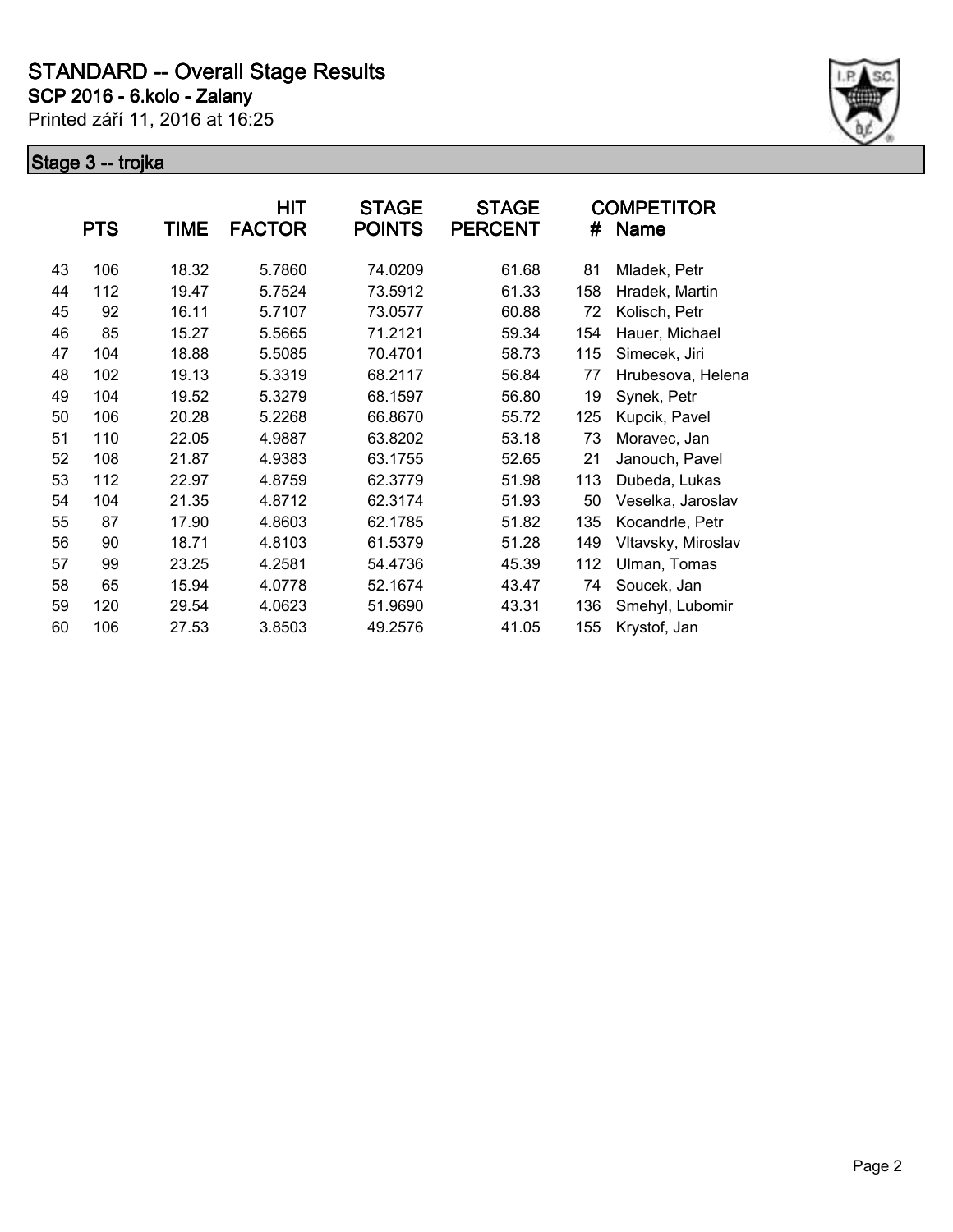**SCP 2016 - 6.kolo - Zalany**

Printed září 11, 2016 at 16:25



|                  | <b>PTS</b><br><b>TIME</b> |       | <b>HIT</b><br><b>FACTOR</b> | <b>STAGE</b><br><b>POINTS</b> | <b>STAGE</b><br><b>PERCENT</b> | #   | <b>COMPETITOR</b><br>Name |
|------------------|---------------------------|-------|-----------------------------|-------------------------------|--------------------------------|-----|---------------------------|
| $\mathbf{1}$     | 102                       | 11.09 | 9.1975                      | 120.0000                      | 100.00                         | 22  | Hakala, Jiri              |
| $\overline{c}$   | 110                       | 12.96 | 8.4877                      | 110.7389                      | 92.28                          | 45  | Louda, Vratislav          |
| $\mathsf 3$      | 110                       | 13.41 | 8.2028                      | 107.0229                      | 89.19                          | 31  | Svoboda, Pavel            |
| 4                | 110                       | 13.45 | 8.1784                      | 106.7046                      | 88.92                          | 105 | Manolevski, Michael       |
| 5                | 114                       | 13.94 | 8.1779                      | 106.6976                      | 88.91                          | 93  | Cehelsky, Petr            |
| 6                | 114                       | 14.05 | 8.1139                      | 105.8623                      | 88.22                          | 53  | Hertl, Roman              |
| $\overline{7}$   | 112                       | 14.59 | 7.6765                      | 100.1556                      | 83.46                          | 78  | Bernard, Petr             |
| 8                | 110                       | 15.02 | 7.3236                      | 95.5510                       | 79.63                          | 42  | Neumman, Marek            |
| $\boldsymbol{9}$ | 104                       | 14.48 | 7.1823                      | 93.7082                       | 78.09                          | 152 | Netolicky, Pavel          |
| 10               | 100                       | 14.52 | 6.8871                      | 89.8558                       | 74.88                          | 34  | Ulehla, Gejza             |
| 11               | 87                        | 12.68 | 6.8612                      | 89.5185                       | 74.60                          | 5   | Jesensky, Daniel          |
| 12               | 116                       | 17.18 | 6.7520                      | 88.0942                       | 73.41                          | 127 | Tiefenbach, Martin        |
| 13               | 114                       | 16.99 | 6.7098                      | 87.5435                       | 72.95                          | 16  | Zicha, Josef              |
| 14               | 106                       | 15.86 | 6.6835                      | 87.1998                       | 72.67                          | 97  | Bahensky, Michael         |
| 15               | 112                       | 17.07 | 6.5612                      | 85.6046                       | 71.34                          | 153 | Doubrava, Jan             |
| 16               | 112                       | 17.88 | 6.2640                      | 81.7265                       | 68.11                          | 68  | Censky, Tomas             |
| 17               | 114                       | 18.22 | 6.2569                      | 81.6336                       | 68.03                          | 15  | Richter, Jakub            |
| 18               | 90                        | 14.50 | 6.2069                      | 80.9818                       | 67.48                          | 67  | Dusek, Ondra              |
| 19               | 102                       | 16.47 | 6.1931                      | 80.8015                       | 67.33                          | 9   | Caprata, Jaroslav         |
| 20               | 104                       | 16.84 | 6.1758                      | 80.5757                       | 67.15                          | 6   | Kysela, Milos             |
| 21               | 114                       | 18.55 | 6.1456                      | 80.1814                       | 66.82                          | 121 | Bizek, Vojtech            |
| 22               | 116                       | 19.20 | 6.0417                      | 78.8260                       | 65.69                          | 35  | Zaruba, Petr              |
| 23               | 114                       | 19.15 | 5.9530                      | 77.6692                       | 64.72                          | 82  | Zidek, Milan              |
| 24               | 93                        | 15.68 | 5.9311                      | 77.3837                       | 64.49                          | 23  | Beran, Jakub              |
| 25               | 108                       | 18.23 | 5.9243                      | 77.2947                       | 64.41                          | 47  | Sveda, Miloslav           |
| 26               | 114                       | 19.53 | 5.8372                      | 76.1579                       | 63.46                          | 87  | Kadlec, Ales              |
| 27               | 98                        | 16.80 | 5.8333                      | 76.1078                       | 63.42                          | 148 | Hnatko, Jindrich          |
| 28               | 112                       | 19.29 | 5.8061                      | 75.7527                       | 63.13                          | 76  | Kovar, Martin             |
| 29               | 92                        | 16.67 | 5.5189                      | 72.0054                       | 60.00                          | 51  | Travnicek, Pavel          |
| 30               | 108                       | 19.91 | 5.4244                      | 70.7726                       | 58.98                          | 30  | Skorpil, Ales             |
| 31               | 104                       | 19.60 | 5.3061                      | 69.2293                       | 57.69                          | 86  | Polacek, Petr             |
| 32               | 110                       | 20.78 | 5.2936                      | 69.0653                       | 57.55                          | 11  | Caprata, Jaroslav jun.    |
| 33               | 102                       | 19.41 | 5.2550                      | 68.5626                       | 57.14                          | 92  | Kovac, Marian             |
| 34               | 114                       | 22.10 | 5.1584                      | 67.3016                       | 56.08                          | 49  | Sima, Michal              |
| 35               | 114                       | 22.86 | 4.9869                      | 65.0641                       | 54.22                          | 26  | Oklestek, Tomas           |
| 36               | 93                        | 18.90 | 4.9206                      | 64.1998                       | 53.50                          | 150 | Pajtl, Martin             |
| 37               | 102                       | 20.90 | 4.8804                      | 63.6746                       | 53.06                          | 32  | Smrkovsky, Martin         |
| 38               | 70                        | 14.52 | 4.8209                      | 62.8990                       | 52.42                          | 10  | Jesensky, Petr            |
| 39               | 110                       | 23.53 | 4.6749                      | 60.9935                       | 50.83                          | 95  | Nepovida, Ales            |
| 40               | 90                        | 19.85 | 4.5340                      | 59.1554                       | 49.30                          | 109 | Hynek, Jakub              |
| 41               | 112                       | 26.17 | 4.2797                      | 55.8376                       | 46.53                          | 54  | Tichak, Pavel             |
| 42               | 118                       | 27.65 | 4.2676                      | 55.6800                       | 46.40                          | 75  | Seba, Petr                |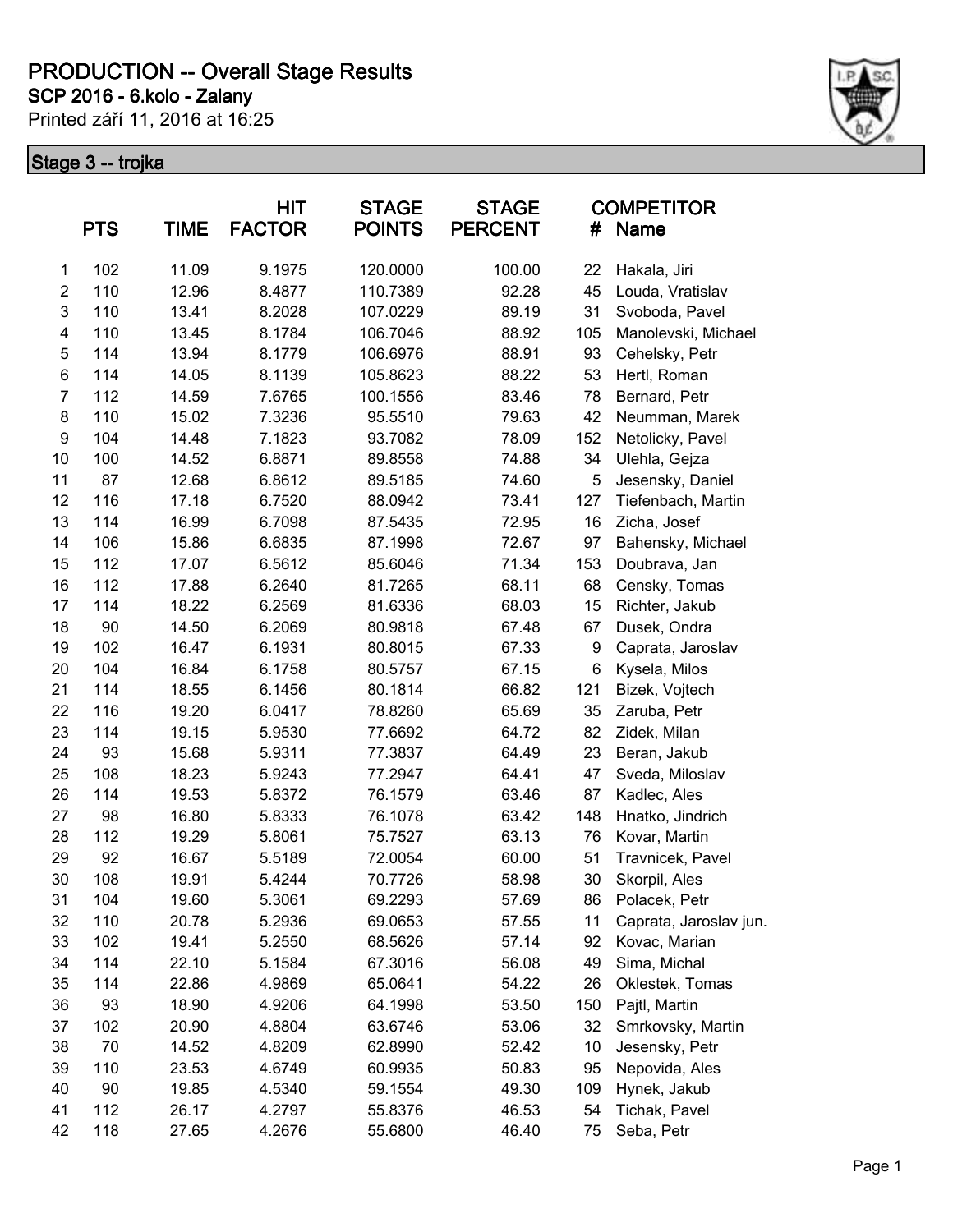**SCP 2016 - 6.kolo - Zalany**

Printed září 11, 2016 at 16:25



|    | <b>PTS</b><br>TIME |       | <b>HIT</b><br><b>FACTOR</b> | <b>STAGE</b><br><b>POINTS</b> | <b>STAGE</b><br><b>PERCENT</b> | #   | <b>COMPETITOR</b><br><b>Name</b> |
|----|--------------------|-------|-----------------------------|-------------------------------|--------------------------------|-----|----------------------------------|
| 43 | 114                | 26.97 | 4.2269                      | 55.1489                       | 45.96                          | 14  | Tichy, Lukas                     |
| 44 | 78                 | 18.48 | 4.2208                      | 55.0688                       | 45.89                          | 33  | Bohdanecky, Rene                 |
| 45 | 104                | 25.75 | 4.0388                      | 52.6949                       | 43.91                          | 37  | Stejskal, Milan                  |
| 46 | 104                | 27.04 | 3.8462                      | 50.1810                       | 41.82                          | 122 | Becev, Jan                       |
| 47 | 83                 | 21.61 | 3.8408                      | 50.1113                       | 41.76                          | 65  | Bielska, Vera                    |
| 48 | 108                | 29.48 | 3.6635                      | 47.7979                       | 39.83                          | 111 | Surmanova, Michaela              |
| 49 | 112                | 32.21 | 3.4772                      | 45.3670                       | 37.81                          | 48  | Sulc, Vladimir                   |
| 50 | 116                | 34.00 | 3.4118                      | 44.5135                       | 37.09                          | 79  | Bernatek, Ivan                   |
| 51 | 118                | 35.52 | 3.3221                      | 43.3433                       | 36.12                          | 114 | Dubeda, Jakub                    |
| 52 | 108                | 36.14 | 2.9884                      | 38.9895                       | 32.49                          | 69  | Vanek, Robert                    |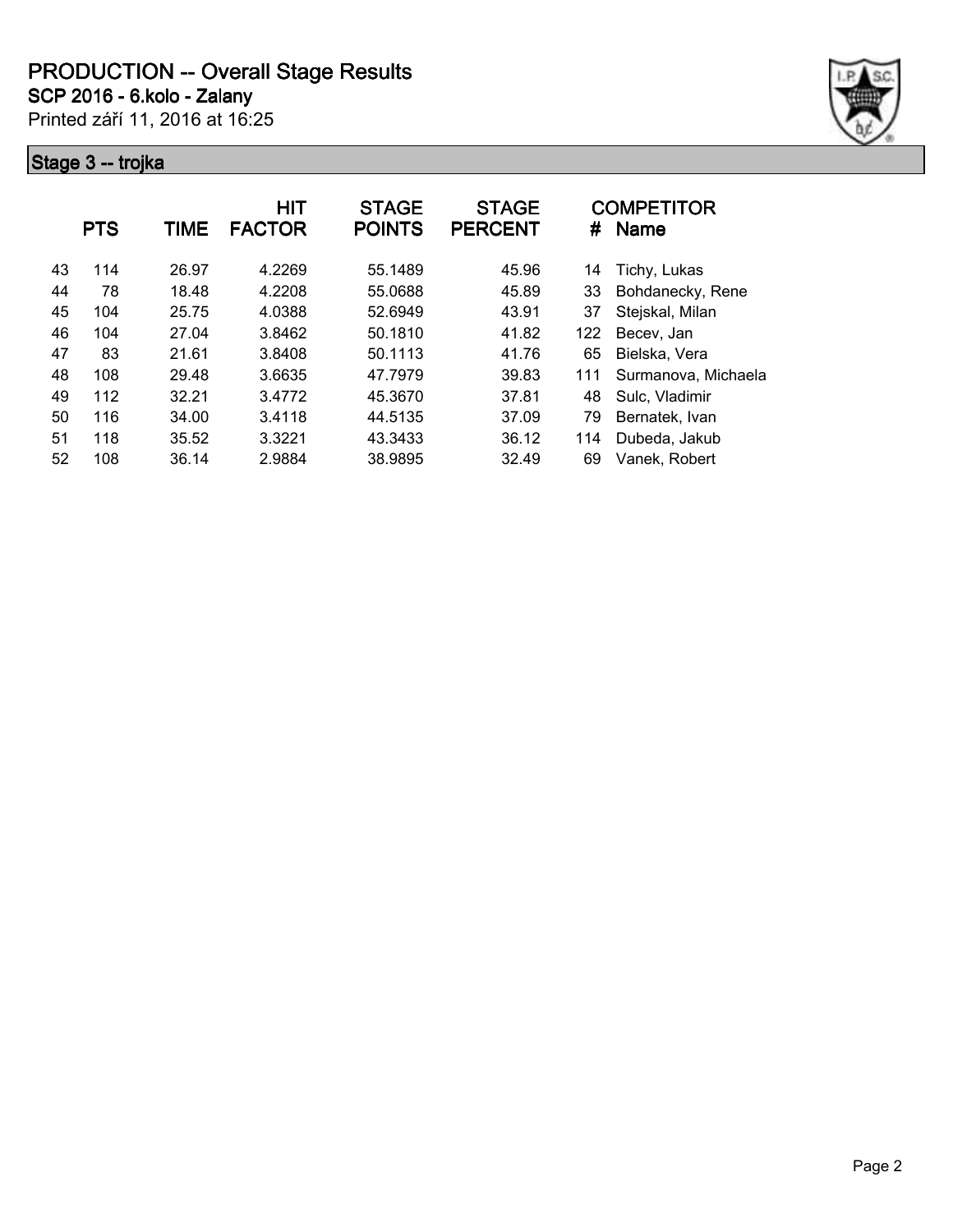

| <b>PTS</b> |     | TIME  | HIT<br><b>FACTOR</b> | <b>STAGE</b><br><b>POINTS</b> | <b>STAGE</b><br><b>PERCENT</b> | #   | <b>COMPETITOR</b><br><b>Name</b> |
|------------|-----|-------|----------------------|-------------------------------|--------------------------------|-----|----------------------------------|
| 1          | 108 | 15.89 | 6.7967               | 120.0000                      | 100.00                         | 46  | Weingartner, Tomas               |
| 2          | 117 | 18.10 | 6.4641               | 114.1271                      | 95.11                          | 132 | Musil, Eduard                    |
| 3          | 108 | 18.18 | 5.9406               | 104.8845                      | 87.40                          | 24  | Marek, Jiri                      |
| 4          | 96  | 16.23 | 5.9150               | 104.4321                      | 87.03                          | 20  | Rehberger, Ivo                   |
| 5          | 91  | 15.57 | 5.8446               | 103.1892                      | 85.99                          | 84  | Radkovic, Michal                 |
| 6          | 110 | 20.10 | 5.4726               | 96.6224                       | 80.52                          | 89  | Chan, Marek                      |
|            | 110 | 20.15 | 5.4591               | 96.3827                       | 80.32                          | 119 | Frydl, Vaclav                    |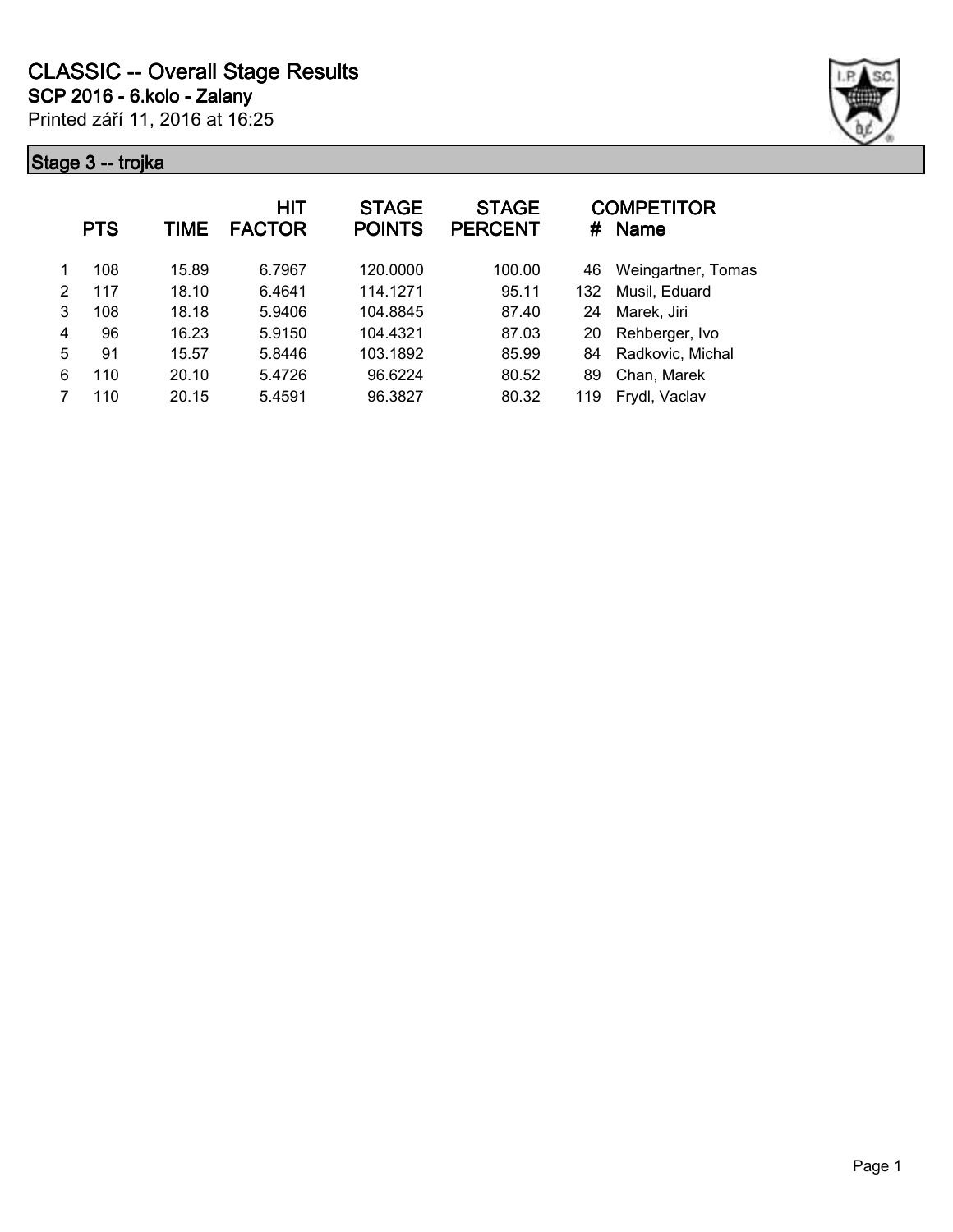

|   | <b>PTS</b> | TIME  | HIT<br><b>FACTOR</b> | <b>STAGE</b><br><b>POINTS</b> | <b>STAGE</b><br><b>PERCENT</b> | #   | <b>COMPETITOR</b><br><b>Name</b> |
|---|------------|-------|----------------------|-------------------------------|--------------------------------|-----|----------------------------------|
|   | 117        | 17.69 | 6.6139               | 120.0000                      | 100.00                         | 107 | Kotrous, Pavel                   |
| 2 | 115        | 19.45 | 5.9126               | 107.2757                      | 89.40                          | 88  | Jedlicka, Jiri                   |
| 3 | 111        | 19.57 | 5.6719               | 102.9095                      | 85.76                          | 90  | Barta, Ondrej                    |
| 4 | 107        | 20.09 | 5.3260               | 96.6333                       | 80.53                          | 83  | Neumann, Michal                  |
| 5 | 118        | 25.99 | 4.5402               | 82.3757                       | 68.65                          | 60  | Potuckova, Ludmila               |
| 6 | 111        | 24.63 | 4.5067               | 81.7677                       | 68.14                          | 96  | Slovacek, Pavel                  |
|   | 115        | 27.79 | 4.1382               | 75.0814                       | 62.57                          | 98  | Rossl, Karel                     |
| 8 | 117        | 29.59 | 3.9540               | 71.7404                       | 59.78                          |     | Prepletany, Jan                  |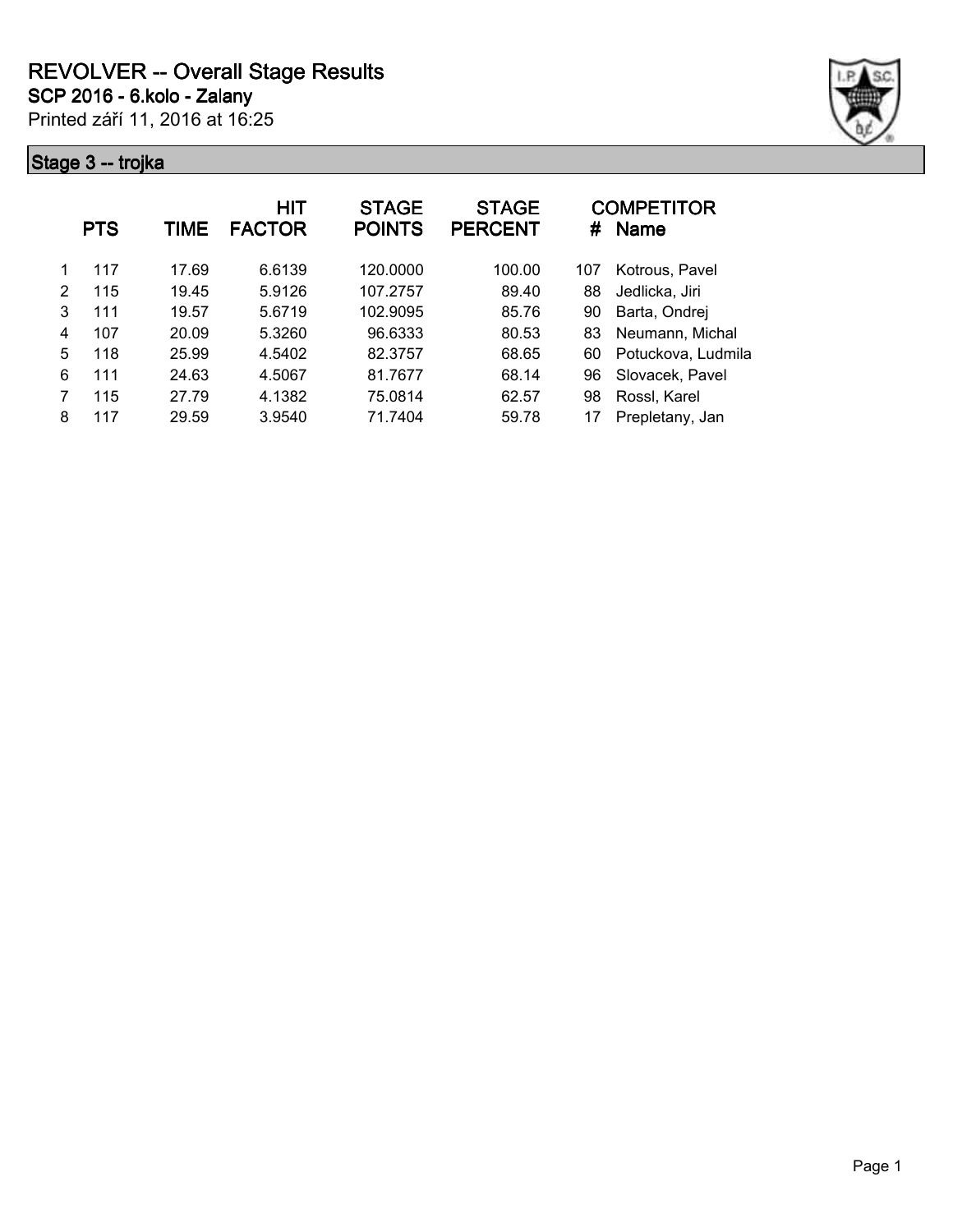

|   | <b>PTS</b> | TIME  | <b>HIT</b><br><b>FACTOR</b> | <b>STAGE</b><br><b>POINTS</b> | <b>STAGE</b><br><b>PERCENT</b> | #   | <b>COMPETITOR</b><br><b>Name</b> |
|---|------------|-------|-----------------------------|-------------------------------|--------------------------------|-----|----------------------------------|
| 1 | 106        | 12.53 | 8.4597                      | 110.0000                      | 100.00                         | 156 | Marik, Milan                     |
| 2 | 102        | 13.57 | 7.5166                      | 97.7368                       | 88.85                          | 140 | Kolar, Milan                     |
| 3 | 109        | 14.93 | 7.3007                      | 94.9302                       | 86.30                          | 1   | Hotra, Tomas                     |
| 4 | 104        | 14.72 | 7.0652                      | 91.8678                       | 83.52                          | 44  | Marousek, Petr                   |
| 5 | 104        | 14.92 | 6.9705                      | 90.6363                       | 82.40                          | 157 | Cerny, Vaclav                    |
| 6 | 102        | 14.66 | 6.9577                      | 90.4699                       | 82.25                          | 12  | Rataj, Jan                       |
| 7 | 107        | 17.15 | 6.2391                      | 81.1255                       | 73.75                          | 13  | Safranek, Lumir                  |
| 8 | 97         | 17.62 | 5.5051                      | 71.5820                       | 65.07                          | 2   | Vohnout, Martin                  |
| 9 | 94         | 24.50 | 3.8367                      | 49.8884                       | 45.35                          | 142 | Fryzek, Lubor sen.               |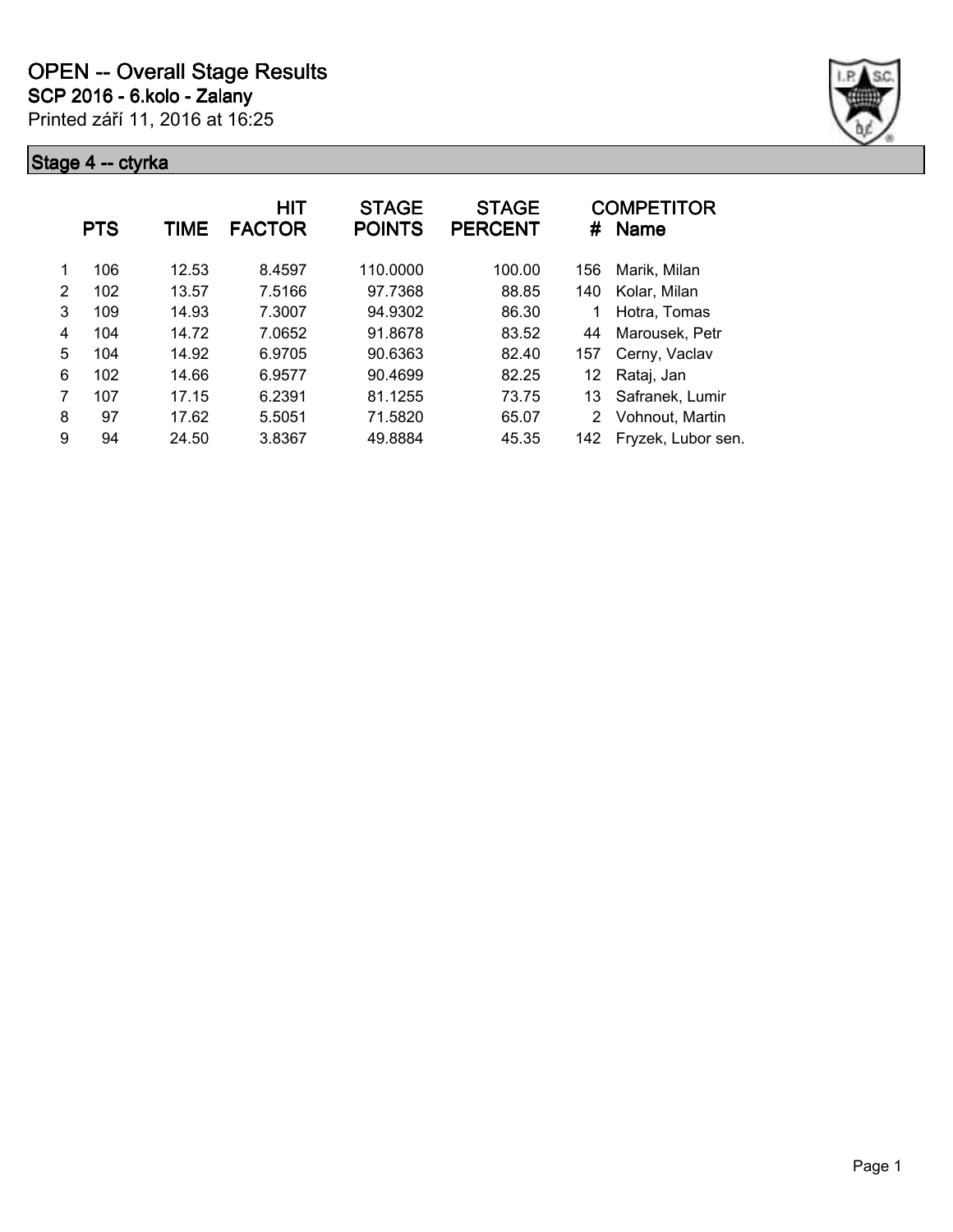**SCP 2016 - 6.kolo - Zalany STANDARD -- Overall Stage Results**

Printed září 11, 2016 at 16:25



|                | <b>PTS</b> | <b>TIME</b> | HIT<br><b>FACTOR</b> | <b>STAGE</b><br><b>POINTS</b> | <b>STAGE</b><br><b>PERCENT</b> | #   | <b>COMPETITOR</b><br><b>Name</b> |
|----------------|------------|-------------|----------------------|-------------------------------|--------------------------------|-----|----------------------------------|
| $\mathbf{1}$   | 100        | 12.76       | 7.8370               | 110.0000                      | 100.00                         | 70  | Marx, Jakub                      |
| $\overline{c}$ | 101        | 12.98       | 7.7812               | 109.2169                      | 99.29                          | 27  | Riha, Michal                     |
| 3              | 94         | 12.70       | 7.4016               | 103.8885                      | 94.44                          | 104 | Liehne, Jan                      |
| 4              | 106        | 14.49       | 7.3154               | 102.6788                      | 93.34                          | 126 | Bocarov, Vasil                   |
| 5              | 104        | 14.25       | 7.2982               | 102.4382                      | 93.13                          | 159 | Kohn, Miroslav                   |
| 6              | 104        | 14.35       | 7.2474               | 101.7243                      | 92.48                          | 101 | Dvorak, Petr                     |
| $\overline{7}$ | 101        | 14.49       | 6.9703               | 97.8355                       | 88.94                          | 144 | Frinta, Petr                     |
| 8              | 104        | 15.49       | 6.7140               | 94.2378                       | 85.67                          | 131 | Koblasa, Bohumil                 |
| 9              | 104        | 15.63       | 6.6539               | 93.3937                       | 84.90                          | 41  | Krejci, Martin                   |
| 10             | 94         | 14.13       | 6.6525               | 93.3747                       | 84.89                          | 62  | Valasik, Petr                    |
| 11             | 101        | 15.21       | 6.6404               | 93.2042                       | 84.73                          | 25  | Simek, Frantisek                 |
| 12             | 100        | 15.30       | 6.5359               | 91.7386                       | 83.40                          | 137 | Benes, Stanislav                 |
| 13             | 100        | 15.31       | 6.5317               | 91.6786                       | 83.34                          | 29  | Wilk, Ivo                        |
| 14             | 94         | 14.57       | 6.4516               | 90.5548                       | 82.32                          | 36  | Selichar, Daniel                 |
| 15             | 89         | 13.99       | 6.3617               | 89.2926                       | 81.18                          | 18  | Volhejn, Ladislav                |
| 16             | 107        | 16.97       | 6.3052               | 88.5004                       | 80.45                          | 38  | Ryba, Jan                        |
| 17             | 94         | 15.00       | 6.2667               | 87.9589                       | 79.96                          | 154 | Hauer, Michael                   |
| 18             | 103        | 16.55       | 6.2236               | 87.3540                       | 79.41                          | 141 | Batek, Jaroslav                  |
| 19             | 108        | 17.49       | 6.1750               | 86.6717                       | 78.79                          | 143 | Zakostelecky, Frantisek          |
| 20             | 102        | 16.71       | 6.1041               | 85.6776                       | 77.89                          | 108 | Liehne, Irena                    |
| 21             | 104        | 17.04       | 6.1033               | 85.6657                       | 77.88                          | 66  | Korecky, Jan                     |
| 22             | 102        | 16.77       | 6.0823               | 85.3710                       | 77.61                          | 94  | Elstner, Marek                   |
| 23             | 102        | 17.03       | 5.9894               | 84.0676                       | 76.43                          | 80  | Rota, Martin                     |
| 24             | 92         | 15.45       | 5.9547               | 83.5801                       | 75.98                          | 116 | Malinsky, Jiri                   |
| 25             | 98         | 16.50       | 5.9394               | 83.3653                       | 75.79                          | 59  | Landl, Radek                     |
| 26             | 106        | 17.98       | 5.8954               | 82.7484                       | 75.23                          | 100 | Zeman, Marcel                    |
| 27             | 99         | 16.92       | 5.8511               | 82.1255                       | 74.66                          | 71  | Tucek, Jiri                      |
| 28             | 90         | 15.51       | 5.8027               | 81.4468                       | 74.04                          | 55  | Zolnay, Pavol                    |
| 29             | 104        | 18.48       | 5.6277               | 78.9905                       | 71.81                          | 73  | Moravec, Jan                     |
| 30             | 96         | 17.08       | 5.6206               | 78.8909                       | 71.72                          | 135 | Kocandrle, Petr                  |
| 31             | 94         | 16.79       | 5.5986               | 78.5815                       | 71.44                          | 133 | Fiala, Milan                     |
| 32             | 100        | 18.27       | 5.4735               | 76.8254                       | 69.84                          | 139 | Fryzek, Lubor                    |
| 33             | 90         | 16.73       | 5.3796               | 75.5075                       | 68.64                          | 74  | Soucek, Jan                      |
| 34             | 83         | 15.59       | 5.3239               | 74.7266                       | 67.93                          | 43  | Matousek, Jiri                   |
| 35             | 92         | 17.37       | 5.2965               | 74.3415                       | 67.58                          | 129 | Elisak, Milan                    |
| 36             | 100        | 18.99       | 5.2659               | 73.9126                       | 67.19                          | 57  | Zolnay, Anna                     |
| 37             | 102        | 19.63       | 5.1961               | 72.9329                       | 66.30                          | 81  | Mladek, Petr                     |
| 38             | 88         | 17.00       | 5.1765               | 72.6569                       | 66.05                          | 123 | Haas, Milan                      |
| 39             | 102        | 19.73       | 5.1698               | 72.5632                       | 65.97                          | 147 | Konecny, Petr                    |
| 40             | 98         | 19.10       | 5.1309               | 72.0172                       | 65.47                          | 115 | Simecek, Jiri                    |
| 41             | 98         | 19.25       | 5.0909               | 71.4560                       | 64.96                          | 138 | Jadrny, Milos                    |
| 42             | 87         | 17.11       | 5.0847               | 71.3695                       | 64.88                          | 72  | Kolisch, Petr                    |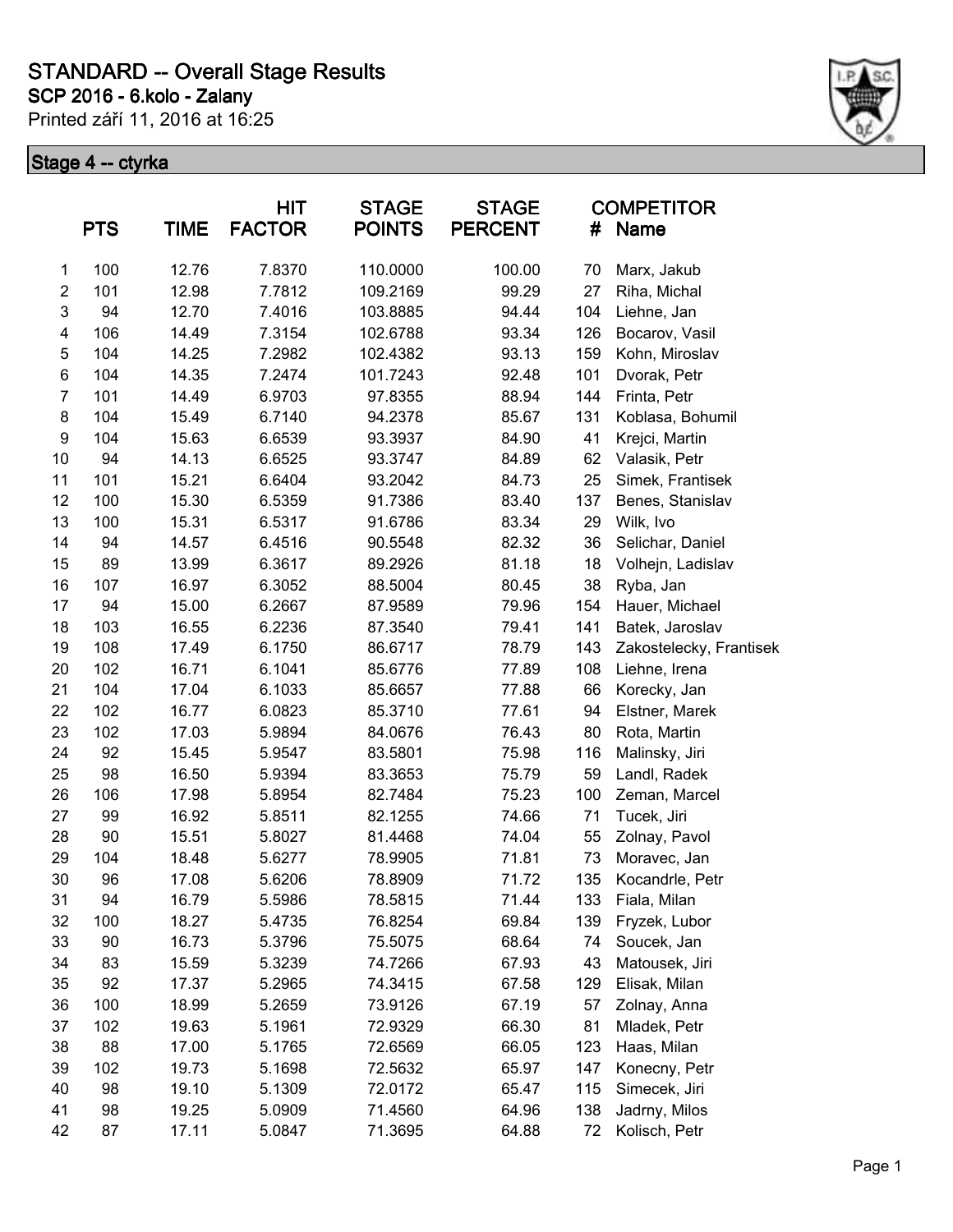

|    | <b>PTS</b> | TIME  | HIT<br><b>FACTOR</b> | <b>STAGE</b><br><b>POINTS</b> | <b>STAGE</b><br><b>PERCENT</b> | #   | <b>COMPETITOR</b><br><b>Name</b> |
|----|------------|-------|----------------------|-------------------------------|--------------------------------|-----|----------------------------------|
| 43 | 104        | 20.56 | 5.0584               | 70.9992                       | 64.54                          | 61  | Radkov, Petr                     |
| 44 | 88         | 17.46 | 5.0401               | 70.7427                       | 64.31                          | 106 | Kotrousova, Denisa               |
| 45 | 83         | 16.66 | 4.9820               | 69.9272                       | 63.57                          | 52  | Panek, Roman                     |
| 46 | 102        | 20.63 | 4.9443               | 69.3976                       | 63.09                          | 99  | Volesak, Jan                     |
| 47 | 110        | 22.58 | 4.8716               | 68.3773                       | 62.16                          | 64  | Gomolak, Juraj                   |
| 48 | 104        | 21.57 | 4.8215               | 67.6747                       | 61.52                          | 21  | Janouch, Pavel                   |
| 49 | 98         | 20.38 | 4.8086               | 67.4940                       | 61.36                          | 77  | Hrubesova, Helena                |
| 50 | 81         | 16.87 | 4.8014               | 67.3928                       | 61.27                          | 39  | Stahl, Robert                    |
| 51 | 98         | 20.99 | 4.6689               | 65.5325                       | 59.58                          | 158 | Hradek, Martin                   |
| 52 | 104        | 23.10 | 4.5022               | 63.1924                       | 57.45                          | 50  | Veselka, Jaroslav                |
| 53 | 94         | 21.06 | 4.4634               | 62.6488                       | 56.95                          | 125 | Kupcik, Pavel                    |
| 54 | 104        | 23.95 | 4.3424               | 60.9496                       | 55.41                          | 113 | Dubeda, Lukas                    |
| 55 | 100        | 23.91 | 4.1824               | 58.7035                       | 53.37                          | 112 | Ulman, Tomas                     |
| 56 | 106        | 26.20 | 4.0458               | 56.7869                       | 51.62                          | 155 | Krystof, Jan                     |
| 57 | 75         | 18.76 | 3.9979               | 56.1141                       | 51.01                          | 120 | Zilinec, Daniel                  |
| 58 | 88         | 23.65 | 3.7209               | 52.2270                       | 47.48                          | 19  | Synek, Petr                      |
| 59 | 102        | 29.08 | 3.5076               | 49.2322                       | 44.76                          | 136 | Smehyl, Lubomir                  |
| 60 | 56         | 23.32 | 2.4014               | 33.7057                       | 30.64                          | 149 | Vltavsky, Miroslav               |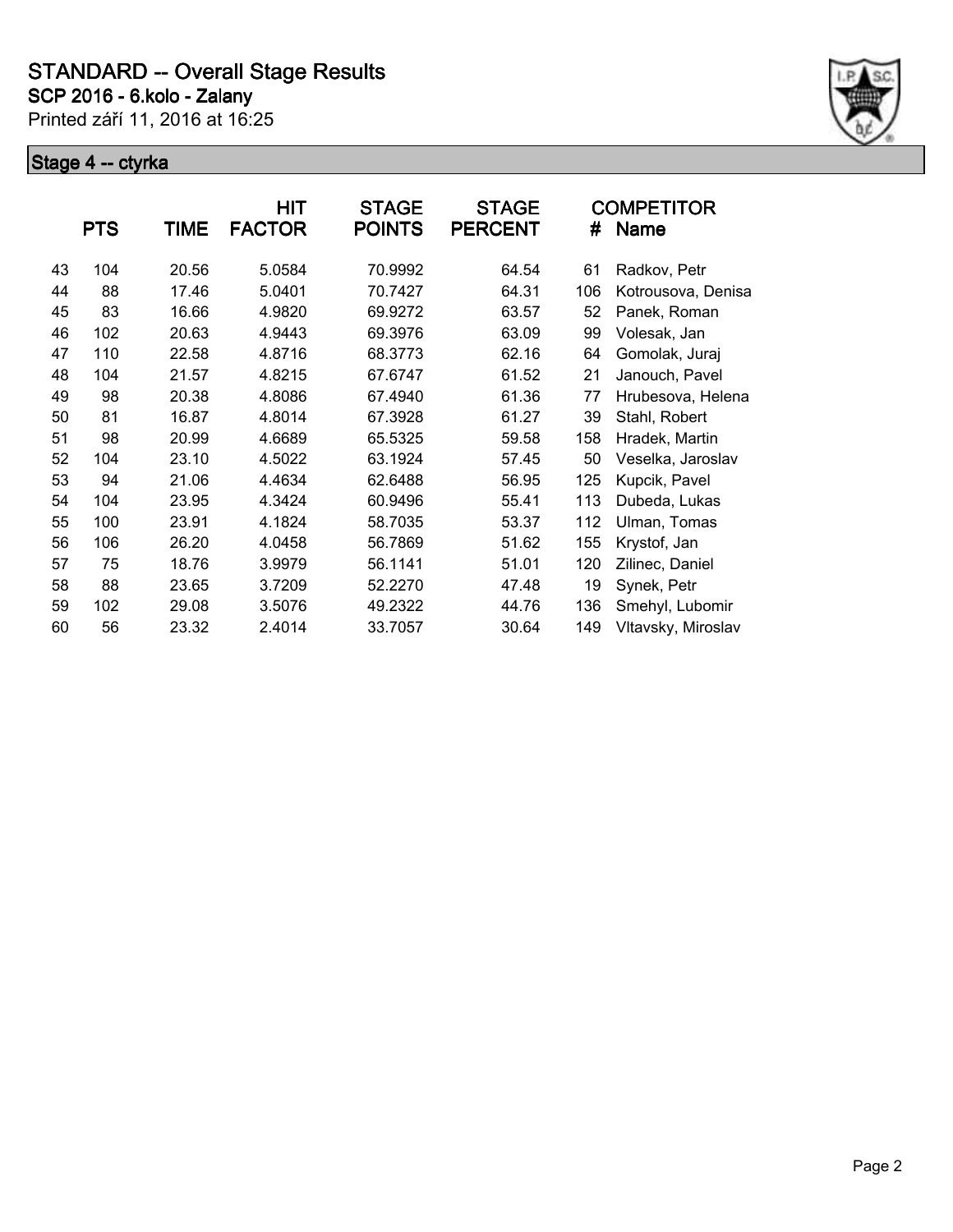**SCP 2016 - 6.kolo - Zalany**

Printed září 11, 2016 at 16:25



|                | <b>PTS</b> | TIME  | <b>HIT</b><br><b>FACTOR</b> | <b>STAGE</b><br><b>POINTS</b> | <b>STAGE</b><br><b>PERCENT</b> | #   | <b>COMPETITOR</b><br><b>Name</b> |
|----------------|------------|-------|-----------------------------|-------------------------------|--------------------------------|-----|----------------------------------|
| $\mathbf{1}$   | 104        | 11.66 | 8.9194                      | 110.0000                      | 100.00                         | 22  | Hakala, Jiri                     |
| $\overline{2}$ | 90         | 12.05 | 7.4689                      | 92.1114                       | 83.74                          | 109 | Hynek, Jakub                     |
| $\mathsf 3$    | 106        | 14.63 | 7.2454                      | 89.3551                       | 81.23                          | 45  | Louda, Vratislav                 |
| 4              | 100        | 14.69 | 6.8074                      | 83.9530                       | 76.32                          | 93  | Cehelsky, Petr                   |
| 5              | 104        | 15.50 | 6.7097                      | 82.7484                       | 75.23                          | 127 | Tiefenbach, Martin               |
| 6              | 94         | 14.04 | 6.6952                      | 82.5693                       | 75.06                          | 31  | Svoboda, Pavel                   |
| 7              | 100        | 15.31 | 6.5317                      | 80.5532                       | 73.23                          | 105 | Manolevski, Michael              |
| 8              | 102        | 15.90 | 6.4151                      | 79.1154                       | 71.92                          | 34  | Ulehla, Gejza                    |
| 9              | 100        | 16.40 | 6.0976                      | 75.1993                       | 68.36                          | 53  | Hertl, Roman                     |
| 10             | 98         | 16.40 | 5.9756                      | 73.6954                       | 67.00                          | 42  | Neumman, Marek                   |
| 11             | 104        | 17.49 | 5.9463                      | 73.3333                       | 66.67                          | 153 | Doubrava, Jan                    |
| 12             | 98         | 17.08 | 5.7377                      | 70.7613                       | 64.33                          | 9   | Caprata, Jaroslav                |
| 13             | 104        | 18.19 | 5.7174                      | 70.5113                       | 64.10                          | 16  | Zicha, Josef                     |
| 14             | 92         | 16.16 | 5.6931                      | 70.2109                       | 63.83                          | 67  | Dusek, Ondra                     |
| 15             | 94         | 17.06 | 5.5100                      | 67.9527                       | 61.78                          | 6   | Kysela, Milos                    |
| 16             | 83         | 15.22 | 5.4534                      | 67.2545                       | 61.14                          | 152 | Netolicky, Pavel                 |
| 17             | 96         | 17.64 | 5.4422                      | 67.1167                       | 61.02                          | 97  | Bahensky, Michael                |
| 18             | 90         | 16.61 | 5.4184                      | 66.8237                       | 60.75                          | 51  | Travnicek, Pavel                 |
| 19             | 102        | 19.17 | 5.3208                      | 65.6200                       | 59.65                          | 15  | Richter, Jakub                   |
| 20             | 92         | 17.32 | 5.3118                      | 65.5085                       | 59.55                          | 150 | Pajtl, Martin                    |
| 21             | 92         | 17.65 | 5.2125                      | 64.2837                       | 58.44                          | 148 | Hnatko, Jindrich                 |
| 22             | 100        | 19.54 | 5.1177                      | 63.1151                       | 57.38                          | 54  | Tichak, Pavel                    |
| 23             | 106        | 20.97 | 5.0548                      | 62.3398                       | 56.67                          | 11  | Caprata, Jaroslav jun.           |
| 24             | 98         | 19.61 | 4.9975                      | 61.6320                       | 56.03                          | 68  | Censky, Tomas                    |
| 25             | 84         | 17.49 | 4.8027                      | 59.2308                       | 53.85                          | 23  | Beran, Jakub                     |
| 26             | 96         | 20.02 | 4.7952                      | 59.1378                       | 53.76                          | 87  | Kadlec, Ales                     |
| 27             | 104        | 22.15 | 4.6953                      | 57.9052                       | 52.64                          | 30  | Skorpil, Ales                    |
| 28             | 106        | 22.85 | 4.6389                      | 57.2107                       | 52.01                          | 49  | Sima, Michal                     |
| 29             | 90         | 19.61 | 4.5895                      | 56.6008                       | 51.46                          | 32  | Smrkovsky, Martin                |
| 30             | 98         | 21.49 | 4.5603                      | 56.2403                       | 51.13                          | 78  | Bernard, Petr                    |
| 31             | 94         | 20.66 | 4.5499                      | 56.1120                       | 51.01                          | 10  | Jesensky, Petr                   |
| 32             | 96         | 21.67 | 4.4301                      | 54.6349                       | 49.67                          | 82  | Zidek, Milan                     |
| 33             | 92         | 20.79 | 4.4252                      | 54.5747                       | 49.61                          | 86  | Polacek, Petr                    |
| 34             | 96         | 21.99 | 4.3656                      | 53.8399                       | 48.95                          | 26  | Oklestek, Tomas                  |
| 35             | 106        | 24.44 | 4.3372                      | 53.4888                       | 48.63                          | 14  | Tichy, Lukas                     |
| 36             | 100        | 23.24 | 4.3029                      | 53.0667                       | 48.24                          | 121 | Bizek, Vojtech                   |
| 37             | 98         | 23.30 | 4.2060                      | 51.8714                       | 47.16                          | 92  | Kovac, Marian                    |
| 38             | 108        | 26.27 | 4.1112                      | 50.7016                       | 46.09                          | 76  | Kovar, Martin                    |
| 39             | 84         | 20.71 | 4.0560                      | 50.0215                       | 45.47                          | 65  | Bielska, Vera                    |
| 40             | 87         | 21.54 | 4.0390                      | 49.8117                       | 45.28                          | 95  | Nepovida, Ales                   |
| 41             | 52         | 13.44 | 3.8690                      | 47.7158                       | 43.38                          | 5   | Jesensky, Daniel                 |
| 42             | 100        | 25.85 | 3.8685                      | 47.7087                       | 43.37                          | 37  | Stejskal, Milan                  |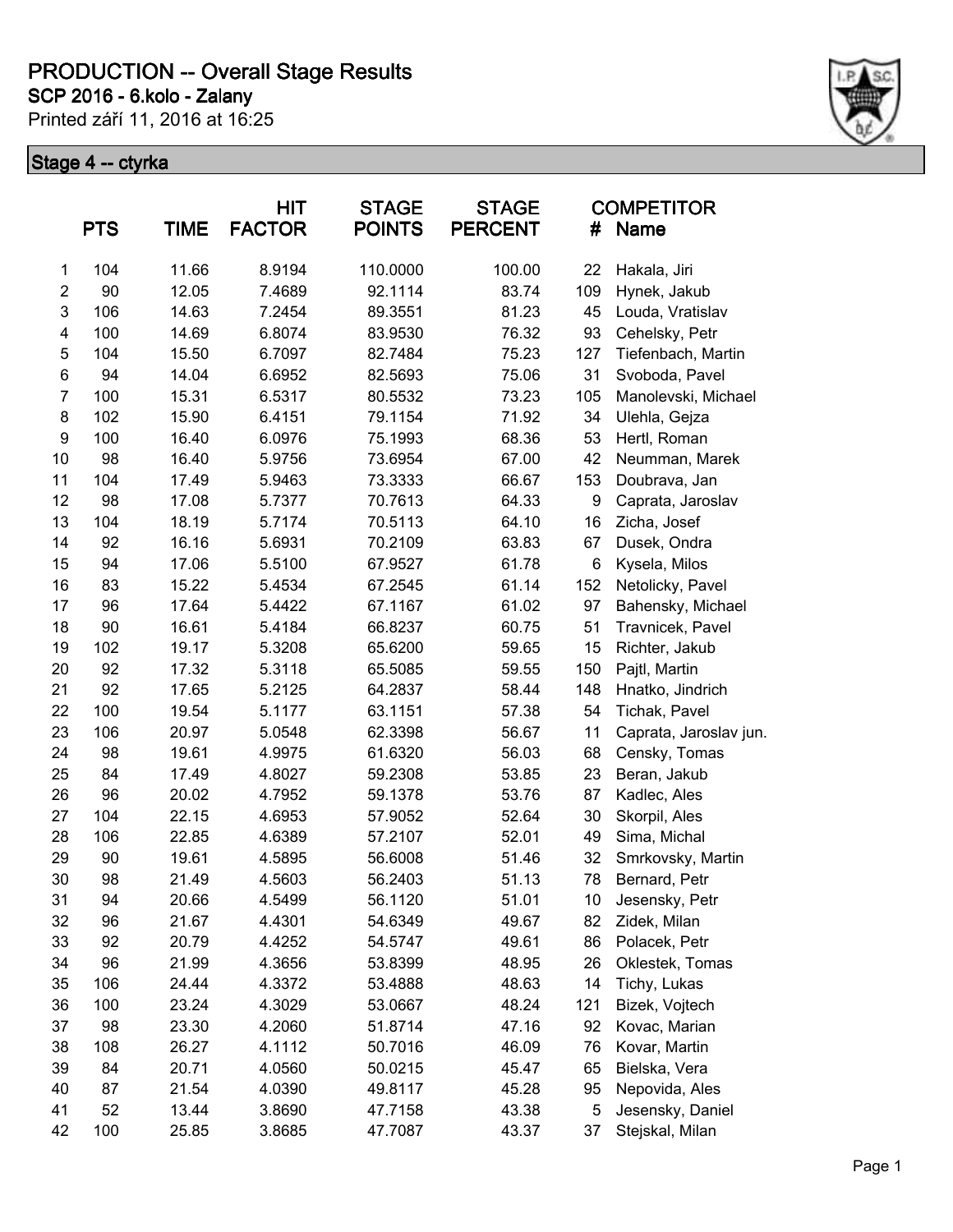**SCP 2016 - 6.kolo - Zalany**

Printed září 11, 2016 at 16:25



|    | <b>PTS</b> | TIME  | <b>HIT</b><br><b>FACTOR</b> | <b>STAGE</b><br><b>POINTS</b> | <b>STAGE</b><br><b>PERCENT</b> | #   | <b>COMPETITOR</b><br><b>Name</b> |
|----|------------|-------|-----------------------------|-------------------------------|--------------------------------|-----|----------------------------------|
| 43 | 92         | 24.56 | 3.7459                      | 46.1974                       | 42.00                          | 35  | Zaruba, Petr                     |
| 44 | 102        | 28.77 | 3.5454                      | 43.7238                       | 39.75                          | 48  | Sulc, Vladimir                   |
| 45 | 83         | 25.88 | 3.2071                      | 39.5523                       | 35.96                          | 122 | Becev, Jan                       |
| 46 | 98         | 31.60 | 3.1013                      | 38.2470                       | 34.77                          | 47  | Sveda, Miloslav                  |
| 47 | 86         | 27.78 | 3.0958                      | 38.1790                       | 34.71                          | 111 | Surmanova, Michaela              |
| 48 | 64         | 21.03 | 3.0433                      | 37.5317                       | 34.12                          | 33  | Bohdanecky, Rene                 |
| 49 | 94         | 33.62 | 2.7960                      | 34.4817                       | 31.35                          | 114 | Dubeda, Jakub                    |
| 50 | 86         | 33.48 | 2.5687                      | 31.6790                       | 28.80                          | 75  | Seba, Petr                       |
| 51 | 62         | 31.05 | 1.9968                      | 24.6257                       | 22.39                          | 79  | Bernatek, Ivan                   |
| 52 | 75         | 40.85 | 1.8360                      | 22.6426                       | 20.58                          | 69  | Vanek, Robert                    |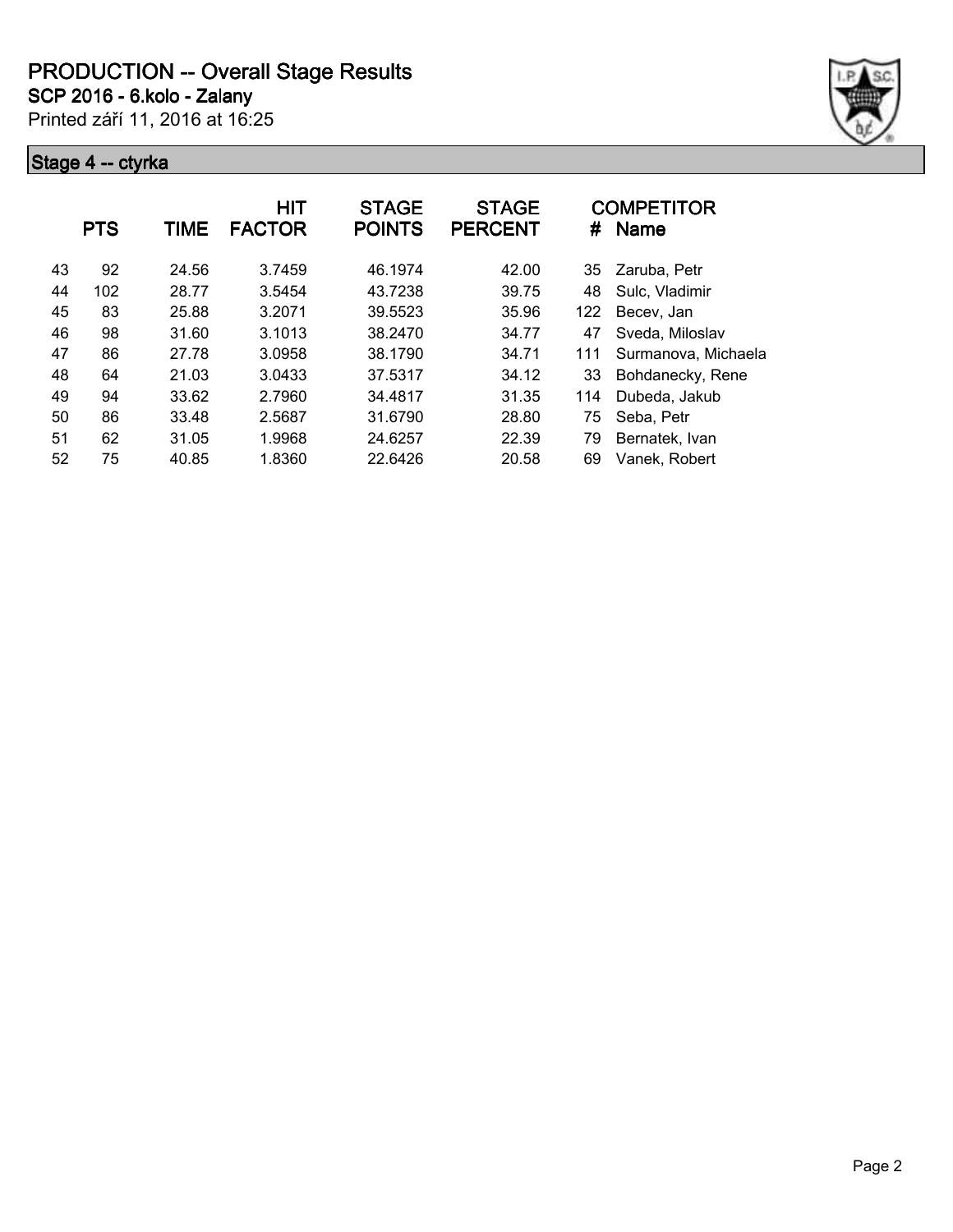

| <b>PTS</b><br>TIME |     | HIT<br><b>FACTOR</b> | <b>STAGE</b><br><b>POINTS</b> | <b>STAGE</b><br><b>PERCENT</b> | #      | <b>COMPETITOR</b><br><b>Name</b> |                    |
|--------------------|-----|----------------------|-------------------------------|--------------------------------|--------|----------------------------------|--------------------|
| 1                  | 108 | 18.40                | 5.8696                        | 110.0000                       | 100.00 | 132                              | Musil, Eduard      |
| 2                  | 100 | 17.37                | 5.7571                        | 107.8914                       | 98.08  | 46                               | Weingartner, Tomas |
| 3                  | 100 | 18.00                | 5.5556                        | 104.1152                       | 94.65  | 84                               | Radkovic, Michal   |
| 4                  | 96  | 18.70                | 5.1337                        | 96.2092                        | 87.46  | 24                               | Marek, Jiri        |
| 5                  | 102 | 20.56                | 4.9611                        | 92.9745                        | 84.52  | 119                              | Frydl, Vaclav      |
| 6                  | 82  | 17.63                | 4.6512                        | 87.1662                        | 79.24  | 20                               | Rehberger, Ivo     |
| 7                  | 98  | 23.35                | 4.1970                        | 78.6549                        | 71.50  | 89                               | Chan, Marek        |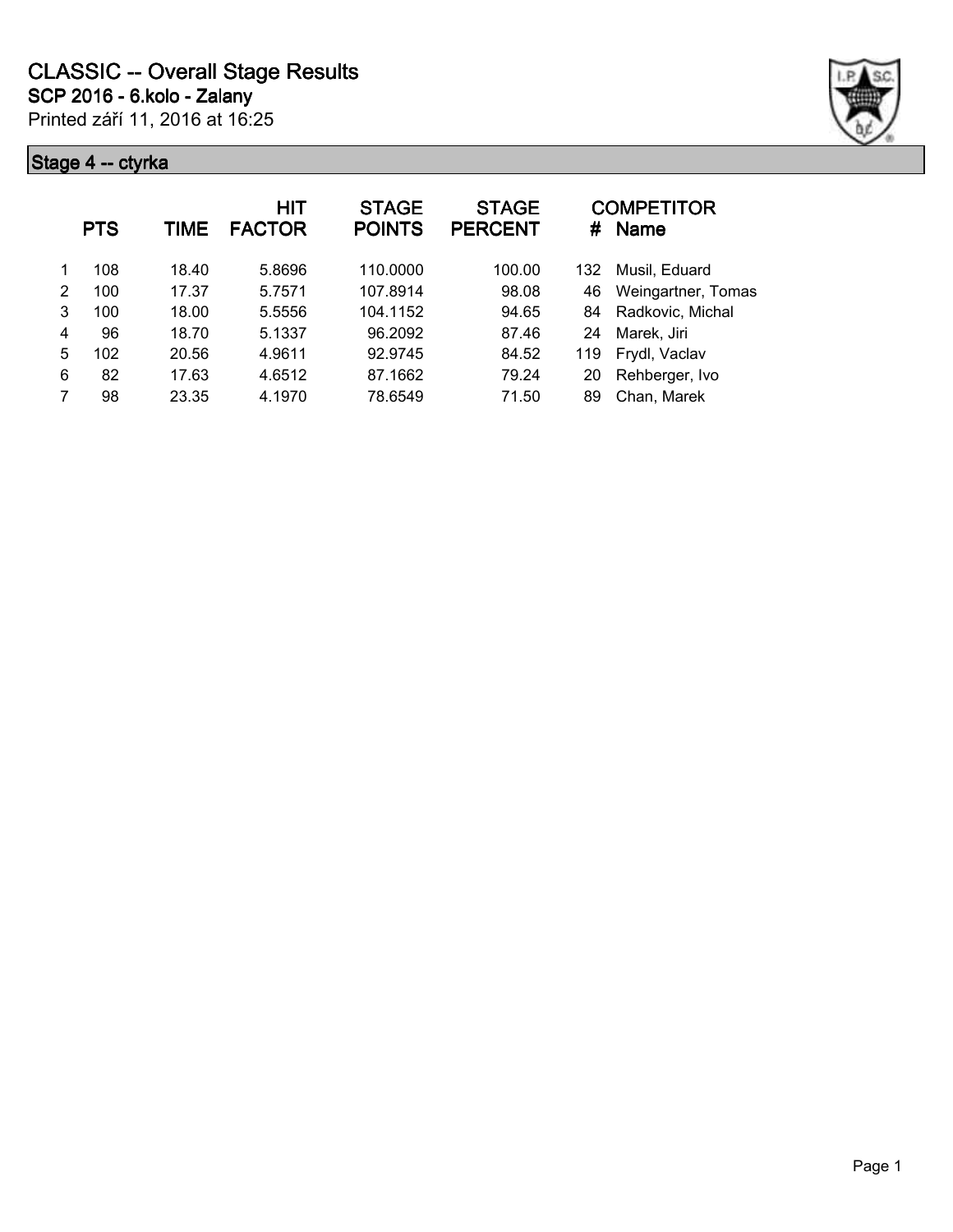

|   | <b>PTS</b> | TIME  | HIT<br><b>FACTOR</b> | <b>STAGE</b><br><b>POINTS</b> | <b>STAGE</b><br><b>PERCENT</b> | #   | <b>COMPETITOR</b><br><b>Name</b> |
|---|------------|-------|----------------------|-------------------------------|--------------------------------|-----|----------------------------------|
|   | 104        | 19.26 | 5.3998               | 110.0000                      | 100.00                         | 88  | Jedlicka, Jiri                   |
| 2 | 104        | 20.14 | 5.1639               | 105.1936                      | 95.63                          | 107 | Kotrous, Pavel                   |
| 3 | 105        | 23.03 | 4.5593               | 92.8776                       | 84.43                          | 83  | Neumann, Michal                  |
| 4 | 105        | 25.41 | 4.1322               | 84.1783                       | 76.53                          | 96  | Slovacek, Pavel                  |
| 5 | 91         | 23.31 | 3.9039               | 79.5270                       | 72.30                          | 90  | Barta, Ondrej                    |
| 6 | 107        | 27.41 | 3.9037               | 79.5226                       | 72.29                          | 60  | Potuckova, Ludmila               |
|   | 104        | 28.46 | 3.6543               | 74.4413                       | 67.67                          | 98  | Rossl, Karel                     |
| 8 | 107        | 31.47 | 3.4001               | 69.2632                       | 62.97                          |     | Prepletany, Jan                  |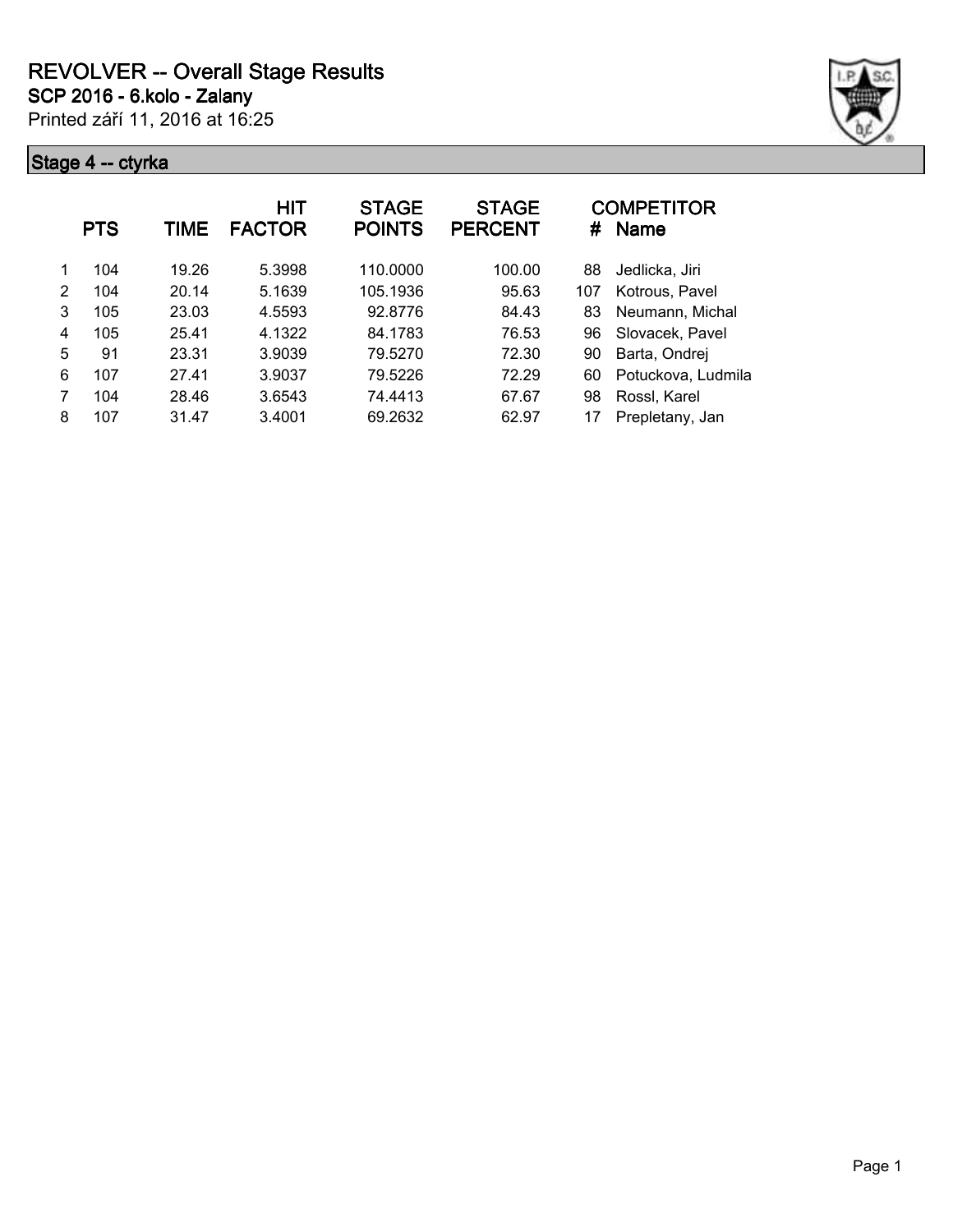

|   | <b>PTS</b> | TIME  | <b>HIT</b><br><b>FACTOR</b> | <b>STAGE</b><br><b>POINTS</b> | <b>STAGE</b><br><b>PERCENT</b> | #   | <b>COMPETITOR</b><br><b>Name</b> |
|---|------------|-------|-----------------------------|-------------------------------|--------------------------------|-----|----------------------------------|
| 1 | 86         | 9.82  | 8.7576                      | 90.0000                       | 100.00                         | 1   | Hotra, Tomas                     |
| 2 | 87         | 10.11 | 8.6053                      | 88.4349                       | 98.26                          | 140 | Kolar, Milan                     |
| 3 | 80         | 10.05 | 7.9602                      | 81.8049                       | 90.89                          | 156 | Marik, Milan                     |
| 4 | 82         | 11.14 | 7.3609                      | 75.6457                       | 84.05                          | 12  | Rataj, Jan                       |
| 5 | 82         | 11.74 | 6.9847                      | 71.7796                       | 79.76                          | 2   | Vohnout, Martin                  |
| 6 | 66         | 12.82 | 5.1482                      | 52.9068                       | 58.79                          | 44  | Marousek, Petr                   |
| 7 | 88         | 17.21 | 5.1133                      | 52.5481                       | 58.39                          | 157 | Cerny, Vaclav                    |
| 8 | 86         | 17.41 | 4.9397                      | 50.7639                       | 56.40                          | 13  | Safranek, Lumir                  |
| 9 | 76         | 18.89 | 4.0233                      | 41.3464                       | 45.94                          | 142 | Fryzek, Lubor sen.               |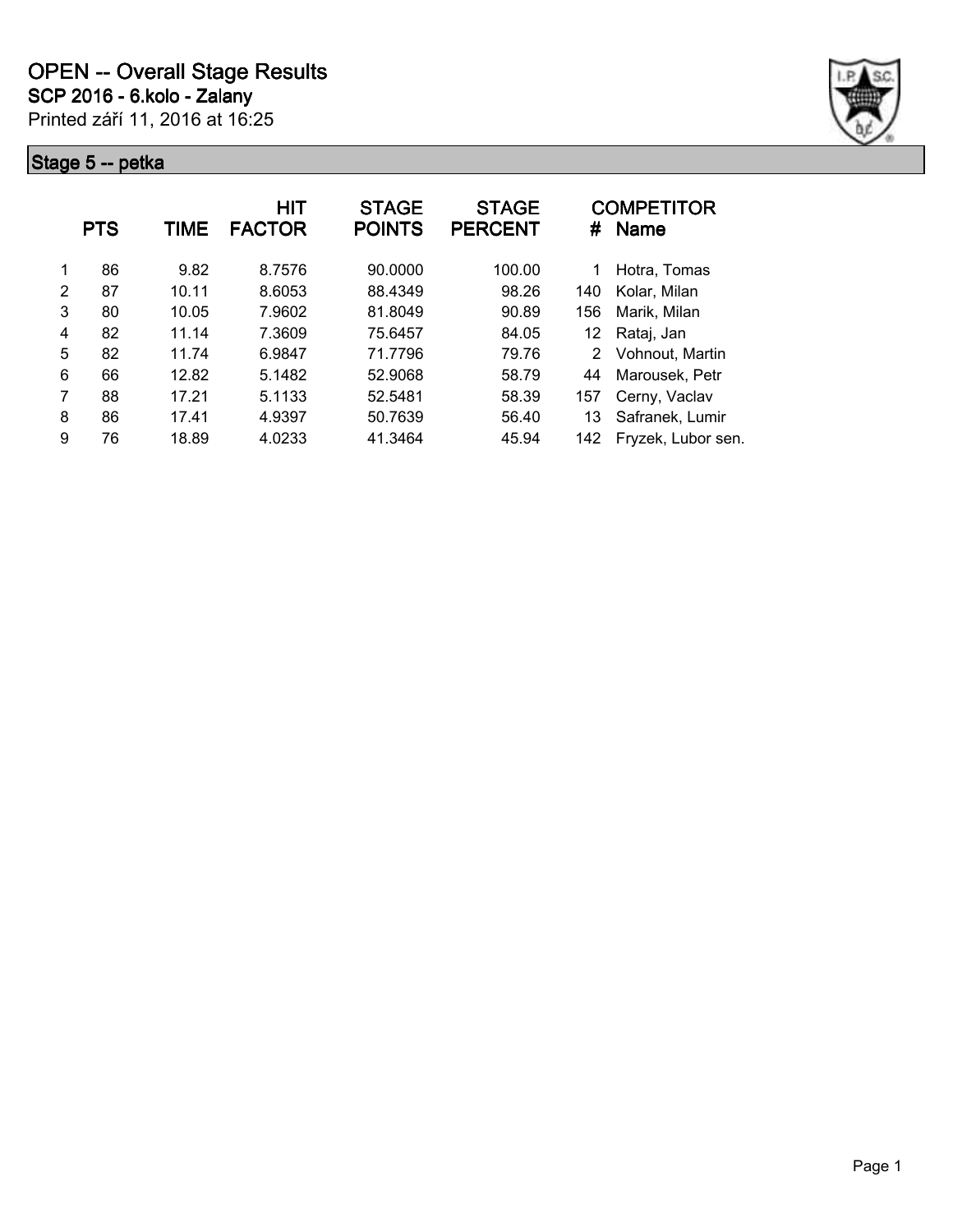### **SCP 2016 - 6.kolo - Zalany STANDARD -- Overall Stage Results**

Printed září 11, 2016 at 16:25



|                  | <b>PTS</b> | <b>TIME</b> | <b>HIT</b><br><b>FACTOR</b> | <b>STAGE</b><br><b>POINTS</b> | <b>STAGE</b><br><b>PERCENT</b> | #   | <b>COMPETITOR</b><br><b>Name</b> |
|------------------|------------|-------------|-----------------------------|-------------------------------|--------------------------------|-----|----------------------------------|
| 1                | 84         | 10.41       | 8.0692                      | 90.0000                       | 100.00                         | 27  | Riha, Michal                     |
| $\overline{2}$   | 84         | 10.55       | 7.9621                      | 88.8057                       | 98.67                          | 41  | Krejci, Martin                   |
| 3                | 78         | 10.33       | 7.5508                      | 84.2186                       | 93.58                          | 104 | Liehne, Jan                      |
| 4                | 86         | 11.64       | 7.3883                      | 82.4061                       | 91.56                          | 101 | Dvorak, Petr                     |
| 5                | 80         | 11.20       | 7.1429                      | 79.6684                       | 88.52                          | 126 | Bocarov, Vasil                   |
| 6                | 83         | 11.63       | 7.1367                      | 79.5999                       | 88.44                          | 144 | Frinta, Petr                     |
| $\overline{7}$   | 84         | 12.03       | 6.9825                      | 77.8803                       | 86.53                          | 29  | Wilk, Ivo                        |
| 8                | 82         | 11.88       | 6.9024                      | 76.9859                       | 85.54                          | 70  | Marx, Jakub                      |
| $\boldsymbol{9}$ | 88         | 12.83       | 6.8589                      | 76.5015                       | 85.00                          | 133 | Fiala, Milan                     |
| 10               | 86         | 12.55       | 6.8526                      | 76.4308                       | 84.92                          | 131 | Koblasa, Bohumil                 |
| 11               | 85         | 12.41       | 6.8493                      | 76.3943                       | 84.88                          | 141 | Batek, Jaroslav                  |
| 12               | 82         | 12.04       | 6.8106                      | 75.9629                       | 84.40                          | 73  | Moravec, Jan                     |
| 13               | 90         | 13.36       | 6.7365                      | 75.1363                       | 83.48                          | 108 | Liehne, Irena                    |
| 14               | 76         | 11.39       | 6.6725                      | 74.4224                       | 82.69                          | 62  | Valasik, Petr                    |
| 15               | 78         | 11.73       | 6.6496                      | 74.1670                       | 82.41                          | 116 | Malinsky, Jiri                   |
| 16               | 80         | 12.12       | 6.6007                      | 73.6209                       | 81.80                          | 25  | Simek, Frantisek                 |
| 17               | 84         | 12.73       | 6.5986                      | 73.5978                       | 81.78                          | 100 | Zeman, Marcel                    |
| 18               | 82         | 12.49       | 6.5653                      | 73.2260                       | 81.36                          | 66  | Korecky, Jan                     |
| 19               | 80         | 12.24       | 6.5359                      | 72.8992                       | 81.00                          | 43  | Matousek, Jiri                   |
| 20               | 82         | 12.60       | 6.5079                      | 72.5867                       | 80.65                          | 59  | Landl, Radek                     |
| 21               | 80         | 12.51       | 6.3949                      | 71.3258                       | 79.25                          | 143 | Zakostelecky, Frantisek          |
| 22               | 88         | 13.86       | 6.3492                      | 70.8163                       | 78.68                          | 38  | Ryba, Jan                        |
| 23               | 88         | 13.99       | 6.2902                      | 70.1583                       | 77.95                          | 71  | Tucek, Jiri                      |
| 24               | 82         | 13.04       | 6.2883                      | 70.1375                       | 77.93                          | 154 | Hauer, Michael                   |
| 25               | 82         | 13.10       | 6.2595                      | 69.8162                       | 77.57                          | 80  | Rota, Martin                     |
| 26               | 80         | 13.06       | 6.1256                      | 68.3220                       | 75.91                          | 52  | Panek, Roman                     |
| 27               | 78         | 13.06       | 5.9724                      | 66.6140                       | 74.02                          | 74  | Soucek, Jan                      |
| 28               | 80         | 13.41       | 5.9657                      | 66.5388                       | 73.93                          | 139 | Fryzek, Lubor                    |
| 29               | 82         | 13.83       | 5.9291                      | 66.1311                       | 73.48                          | 129 | Elisak, Milan                    |
| 30               | 86         | 14.54       | 5.9147                      | 65.9702                       | 73.30                          | 61  | Radkov, Petr                     |
| 31               | 72         | 12.47       | 5.7739                      | 64.3991                       | 71.55                          | 135 | Kocandrle, Petr                  |
| 32               | 79         | 13.76       | 5.7413                      | 64.0358                       | 71.15                          | 137 | Benes, Stanislav                 |
| 33               | 79         | 13.83       | 5.7122                      | 63.7116                       | 70.79                          | 159 | Kohn, Miroslav                   |
| 34               | 78         | 13.73       | 5.6810                      | 63.3633                       | 70.40                          | 138 | Jadrny, Milos                    |
| 35               | 68         | 12.09       | 5.6245                      | 62.7331                       | 69.70                          | 120 | Zilinec, Daniel                  |
| 36               | 78         | 14.01       | 5.5675                      | 62.0970                       | 69.00                          | 123 | Haas, Milan                      |
| 37               | 78         | 14.23       | 5.4814                      | 61.1369                       | 67.93                          | 81  | Mladek, Petr                     |
| 38               | 84         | 15.39       | 5.4581                      | 60.8772                       | 67.64                          | 64  | Gomolak, Juraj                   |
| 39               | 70         | 12.95       | 5.4054                      | 60.2896                       | 66.99                          | 72  | Kolisch, Petr                    |
| 40               | 80         | 15.32       | 5.2219                      | 58.2432                       | 64.71                          | 125 | Kupcik, Pavel                    |
| 41               | 78         | 15.01       | 5.1965                      | 57.9599                       | 64.40                          | 99  | Volesak, Jan                     |
| 42               | 65         | 12.51       | 5.1958                      | 57.9522                       | 64.39                          | 36  | Selichar, Daniel                 |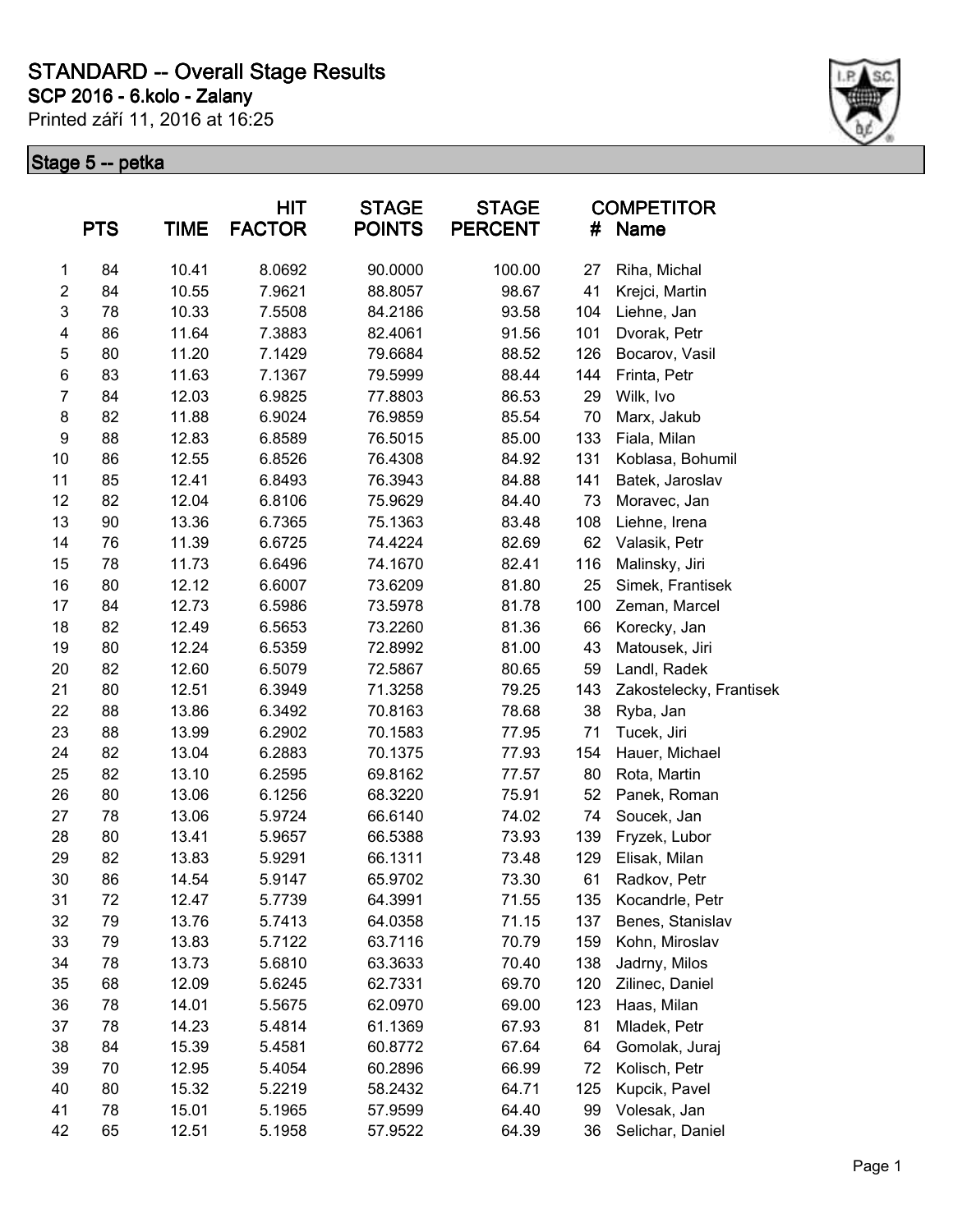

|    | <b>PTS</b> | <b>TIME</b> | HIT<br><b>FACTOR</b> | <b>STAGE</b><br><b>POINTS</b> | <b>STAGE</b><br><b>PERCENT</b> | #   | <b>COMPETITOR</b><br><b>Name</b> |
|----|------------|-------------|----------------------|-------------------------------|--------------------------------|-----|----------------------------------|
| 43 | 80         | 15.96       | 5.0125               | 55.9076                       | 62.12                          | 18  | Volhejn, Ladislav                |
| 44 | 69         | 13.82       | 4.9928               | 55.6871                       | 61.87                          | 55  | Zolnay, Pavol                    |
| 45 | 80         | 16.71       | 4.7876               | 53.3983                       | 59.33                          | 147 | Konecny, Petr                    |
| 46 | 85         | 17.82       | 4.7699               | 53.2017                       | 59.11                          | 21  | Janouch, Pavel                   |
| 47 | 78         | 16.89       | 4.6181               | 51.5085                       | 57.23                          | 50  | Veselka, Jaroslav                |
| 48 | 72         | 16.09       | 4.4748               | 49.9103                       | 55.46                          | 149 | Vltavsky, Miroslav               |
| 49 | 78         | 17.71       | 4.4043               | 49.1236                       | 54.58                          | 113 | Dubeda, Lukas                    |
| 50 | 63         | 14.51       | 4.3418               | 48.4269                       | 53.81                          | 106 | Kotrousova, Denisa               |
| 51 | 88         | 20.48       | 4.2969               | 47.9255                       | 53.25                          | 158 | Hradek, Martin                   |
| 52 | 76         | 18.83       | 4.0361               | 45.0171                       | 50.02                          | 155 | Krystof, Jan                     |
| 53 | 74         | 18.98       | 3.8988               | 43.4860                       | 48.32                          | 77  | Hrubesova, Helena                |
| 54 | 84         | 22.04       | 3.8113               | 42.5091                       | 47.23                          | 112 | Ulman, Tomas                     |
| 55 | 67         | 17.88       | 3.7472               | 41.7947                       | 46.44                          | 19  | Synek, Petr                      |
| 56 | 57         | 15.53       | 3.6703               | 40.9371                       | 45.49                          | 94  | Elstner, Marek                   |
| 57 | 53         | 15.16       | 3.4960               | 38.9934                       | 43.33                          | 39  | Stahl, Robert                    |
| 58 | 65         | 20.63       | 3.1508               | 35.1421                       | 39.05                          | 57  | Zolnay, Anna                     |
| 59 | 57         | 20.08       | 2.8386               | 31.6610                       | 35.18                          | 115 | Simecek, Jiri                    |
| 60 | 69         | 29.63       | 2.3287               | 25.9736                       | 28.86                          | 136 | Smehyl, Lubomir                  |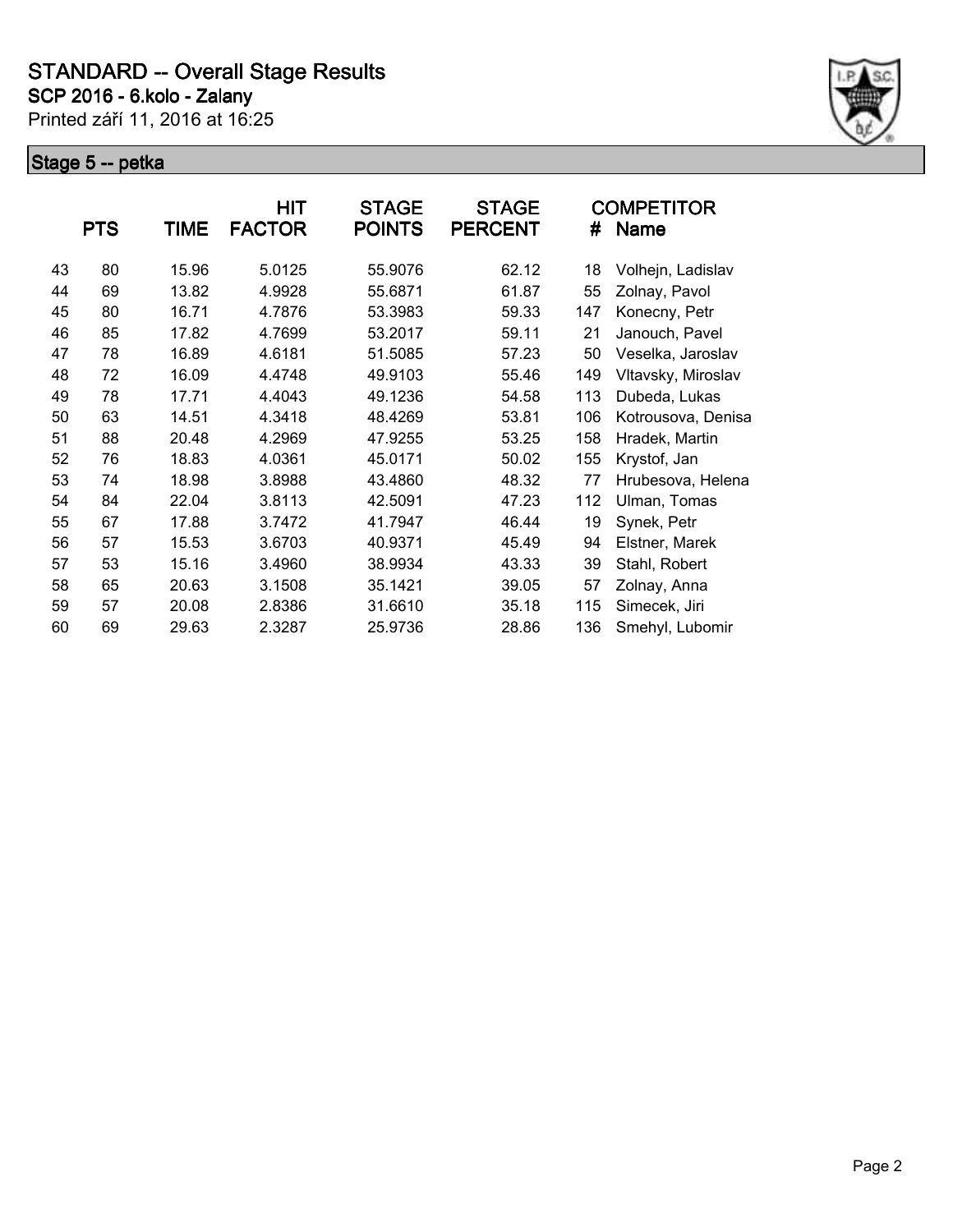Printed září 11, 2016 at 16:25 **SCP 2016 - 6.kolo - Zalany**



| <b>PTS</b><br><b>TIME</b> |    |       | HIT<br><b>FACTOR</b> | <b>STAGE</b><br><b>POINTS</b> | <b>STAGE</b><br><b>PERCENT</b> | #   | <b>COMPETITOR</b><br>Name |
|---------------------------|----|-------|----------------------|-------------------------------|--------------------------------|-----|---------------------------|
| 1                         | 80 | 9.61  | 8.3247               | 90.0000                       | 100.00                         | 22  | Hakala, Jiri              |
| $\boldsymbol{2}$          | 86 | 11.06 | 7.7758               | 84.0658                       | 93.41                          | 93  | Cehelsky, Petr            |
| 3                         | 82 | 11.73 | 6.9906               | 75.5774                       | 83.97                          | 67  | Dusek, Ondra              |
| 4                         | 84 | 12.02 | 6.9884               | 75.5528                       | 83.95                          | 97  | Bahensky, Michael         |
| 5                         | 82 | 11.90 | 6.8908               | 74.4977                       | 82.78                          | 31  | Svoboda, Pavel            |
| $\,6$                     | 88 | 13.01 | 6.7640               | 73.1276                       | 81.25                          | 9   | Caprata, Jaroslav         |
| $\overline{7}$            | 80 | 11.83 | 6.7625               | 73.1107                       | 81.23                          | 34  | Ulehla, Gejza             |
| 8                         | 86 | 13.08 | 6.5749               | 71.0831                       | 78.98                          | 42  | Neumman, Marek            |
| $\boldsymbol{9}$          | 74 | 11.43 | 6.4742               | 69.9941                       | 77.77                          | 5   | Jesensky, Daniel          |
| 10                        | 84 | 12.99 | 6.4665               | 69.9111                       | 77.68                          | 45  | Louda, Vratislav          |
| 11                        | 80 | 12.51 | 6.3949               | 69.1367                       | 76.82                          | 51  | Travnicek, Pavel          |
| 12                        | 80 | 12.65 | 6.3241               | 68.3715                       | 75.97                          | 127 | Tiefenbach, Martin        |
| 13                        | 86 | 13.65 | 6.3004               | 68.1148                       | 75.68                          | 153 | Doubrava, Jan             |
| 14                        | 82 | 13.27 | 6.1794               | 66.8065                       | 74.23                          | 10  | Jesensky, Petr            |
| 15                        | 80 | 13.15 | 6.0837               | 65.7719                       | 73.08                          | 150 | Pajtl, Martin             |
| 16                        | 82 | 13.48 | 6.0831               | 65.7658                       | 73.07                          | 53  | Hertl, Roman              |
| 17                        | 80 | 13.55 | 5.9041               | 63.8303                       | 70.92                          | 15  | Richter, Jakub            |
| 18                        | 80 | 13.99 | 5.7184               | 61.8227                       | 68.69                          | 16  | Zicha, Josef              |
| 19                        | 76 | 13.80 | 5.5072               | 59.5402                       | 66.16                          | 87  | Kadlec, Ales              |
| 20                        | 82 | 15.01 | 5.4630               | 59.0621                       | 65.62                          | 11  | Caprata, Jaroslav jun.    |
| 21                        | 84 | 15.49 | 5.4229               | 58.6278                       | 65.14                          | 32  | Smrkovsky, Martin         |
| 22                        | 65 | 12.31 | 5.2803               | 57.0862                       | 63.43                          | 152 | Netolicky, Pavel          |
| 23                        | 84 | 16.27 | 5.1629               | 55.8171                       | 62.02                          | 49  | Sima, Michal              |
| 24                        | 80 | 15.52 | 5.1546               | 55.7281                       | 61.92                          | 68  | Censky, Tomas             |
| 25                        | 78 | 15.17 | 5.1417               | 55.5885                       | 61.76                          | 54  | Tichak, Pavel             |
| 26                        | 78 | 15.23 | 5.1215               | 55.3695                       | 61.52                          | 105 | Manolevski, Michael       |
| 27                        | 66 | 12.96 | 5.0926               | 55.0573                       | 61.17                          | 148 | Hnatko, Jindrich          |
| 28                        | 74 | 14.83 | 4.9899               | 53.9469                       | 59.94                          | 47  | Sveda, Miloslav           |
| 29                        | 70 | 14.61 | 4.7912               | 51.7993                       | 57.55                          | 26  | Oklestek, Tomas           |
| 30                        | 63 | 13.31 | 4.7333               | 51.1727                       | 56.86                          | 78  | Bernard, Petr             |
| 31                        | 84 | 17.88 | 4.6980               | 50.7911                       | 56.43                          | 35  | Zaruba, Petr              |
| 32                        | 86 | 18.40 | 4.6739               | 50.5308                       | 56.15                          | 14  | Tichy, Lukas              |
| 33                        | 84 | 18.06 | 4.6512               | 50.2849                       | 55.87                          | 109 | Hynek, Jakub              |
| 34                        | 84 | 18.24 | 4.6053               | 49.7887                       | 55.32                          | 33  | Bohdanecky, Rene          |
| 35                        | 69 | 15.19 | 4.5425               | 49.1097                       | 54.57                          | 121 | Bizek, Vojtech            |
| 36                        | 78 | 17.18 | 4.5402               | 49.0848                       | 54.54                          | 86  | Polacek, Petr             |
| 37                        | 51 | 12.29 | 4.1497               | 44.8636                       | 49.85                          | 23  | Beran, Jakub              |
| 38                        | 86 | 21.17 | 4.0624               | 43.9191                       | 48.80                          | 95  | Nepovida, Ales            |
| 39                        | 63 | 15.62 | 4.0333               | 43.6049                       | 48.45                          | 82  | Zidek, Milan              |
| 40                        | 63 | 17.60 | 3.5795               | 38.6994                       | 43.00                          | 30  | Skorpil, Ales             |
| 41                        | 63 | 17.66 | 3.5674               | 38.5679                       | 42.85                          | 65  | Bielska, Vera             |
| 42                        | 61 | 17.53 | 3.4797               | 37.6204                       | 41.80                          | 48  | Sulc, Vladimir            |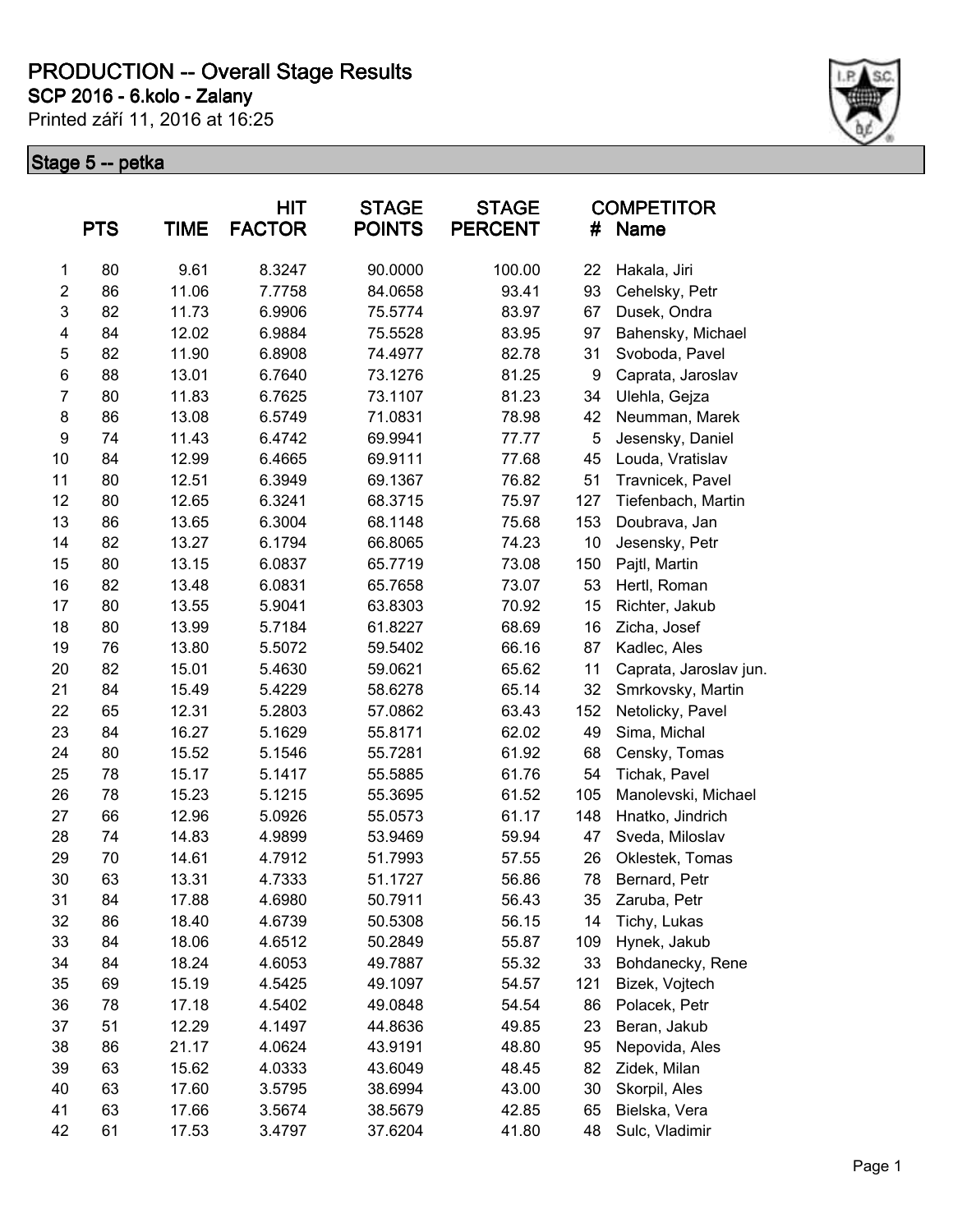**SCP 2016 - 6.kolo - Zalany**

Printed září 11, 2016 at 16:25



|    | <b>PTS</b> | TIME  | <b>HIT</b><br><b>FACTOR</b> | <b>STAGE</b><br><b>POINTS</b> | <b>STAGE</b><br><b>PERCENT</b> | #   | <b>COMPETITOR</b><br><b>Name</b> |
|----|------------|-------|-----------------------------|-------------------------------|--------------------------------|-----|----------------------------------|
| 43 | 63         | 18.42 | 3.4202                      | 36.9766                       | 41.09                          | 6   | Kysela, Milos                    |
| 44 | 70         | 20.80 | 3.3654                      | 36.3840                       | 40.43                          | 92  | Kovac, Marian                    |
| 45 | 68         | 20.24 | 3.3597                      | 36.3224                       | 40.36                          | 111 | Surmanova, Michaela              |
| 46 | 78         | 23.89 | 3.2650                      | 35.2983                       | 39.22                          | 79  | Bernatek, Ivan                   |
| 47 | 72         | 25.07 | 2.8720                      | 31.0495                       | 34.50                          | 114 | Dubeda, Jakub                    |
| 48 | 80         | 30.65 | 2.6101                      | 28.2186                       | 31.35                          | 76  | Kovar, Martin                    |
| 49 | 60         | 24.29 | 2.4702                      | 26.7054                       | 29.67                          | 122 | Becev, Jan                       |
| 50 | 60         | 24.35 | 2.4641                      | 26.6396                       | 29.60                          | 75  | Seba, Petr                       |
| 51 | 59         | 37.18 | 1.5869                      | 17.1561                       | 19.06                          | 69  | Vanek, Robert                    |
| 52 | 23         | 25.74 | 0.8936                      | 9.6604                        | 10.73                          | 37  | Stejskal, Milan                  |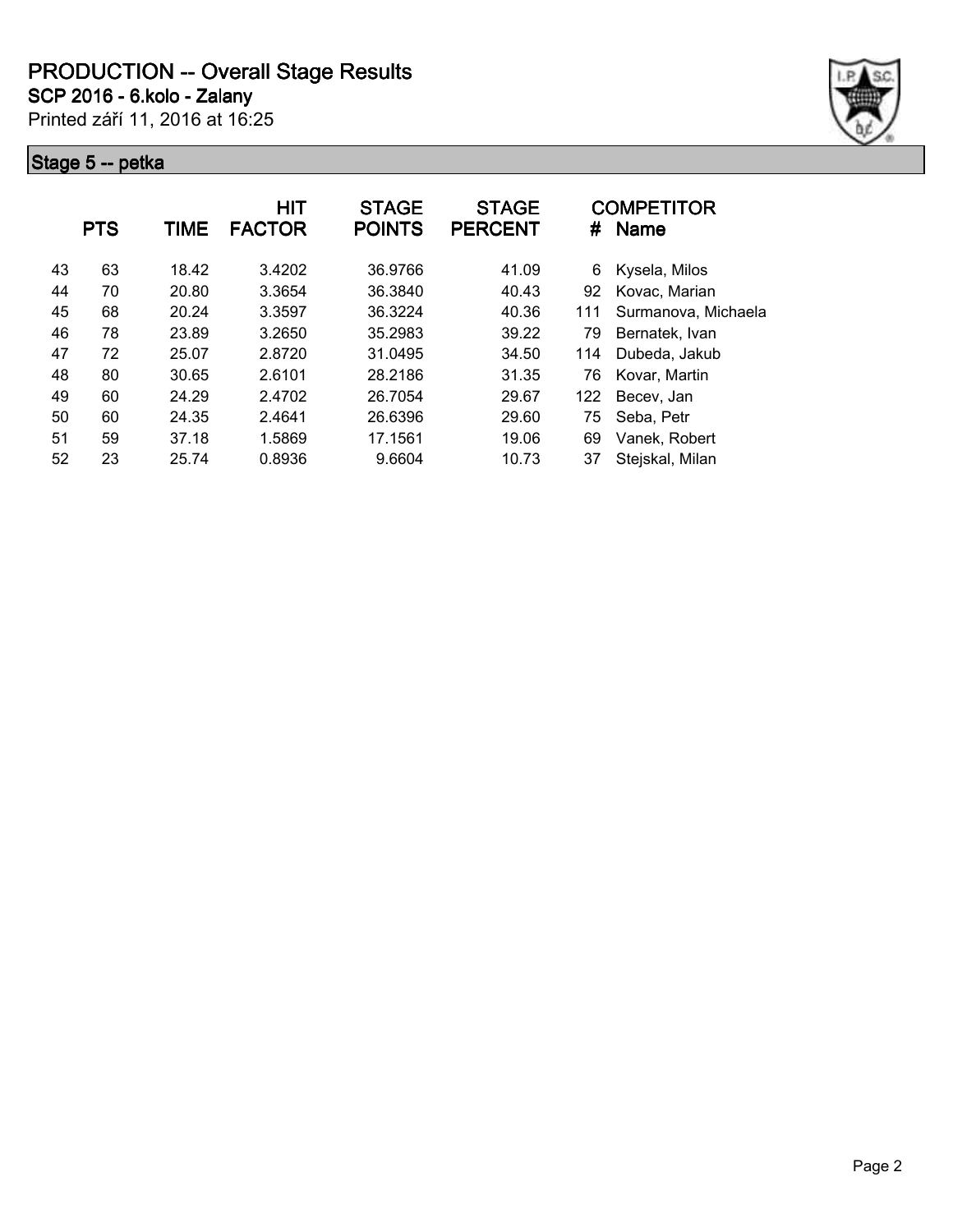

| <b>PTS</b> |    | TIME  | HIT<br><b>FACTOR</b> | <b>STAGE</b><br><b>POINTS</b> | <b>STAGE</b><br><b>PERCENT</b> | #   | <b>COMPETITOR</b><br><b>Name</b> |
|------------|----|-------|----------------------|-------------------------------|--------------------------------|-----|----------------------------------|
| 1          | 86 | 12.75 | 6.7451               | 90.0000                       | 100.00                         | 46  | Weingartner, Tomas               |
| 2          | 80 | 14.11 | 5.6697               | 75.6514                       | 84.06                          | 89  | Chan, Marek                      |
| 3          | 78 | 14.06 | 5.5477               | 74.0225                       | 82.25                          | 24  | Marek, Jiri                      |
| 4          | 74 | 14.22 | 5.2039               | 69.4363                       | 77.15                          | 20  | Rehberger, Ivo                   |
| 5          | 86 | 19.23 | 4.4722               | 59.6724                       | 66.30                          | 132 | Musil, Eduard                    |
| 6          | 50 | 13.99 | 3.5740               | 47.6877                       | 52.99                          | 84  | Radkovic, Michal                 |
| 7          | 51 | 16.60 | 3.0723               | 40.9936                       | 45.55                          | 119 | Frydl, Vaclav                    |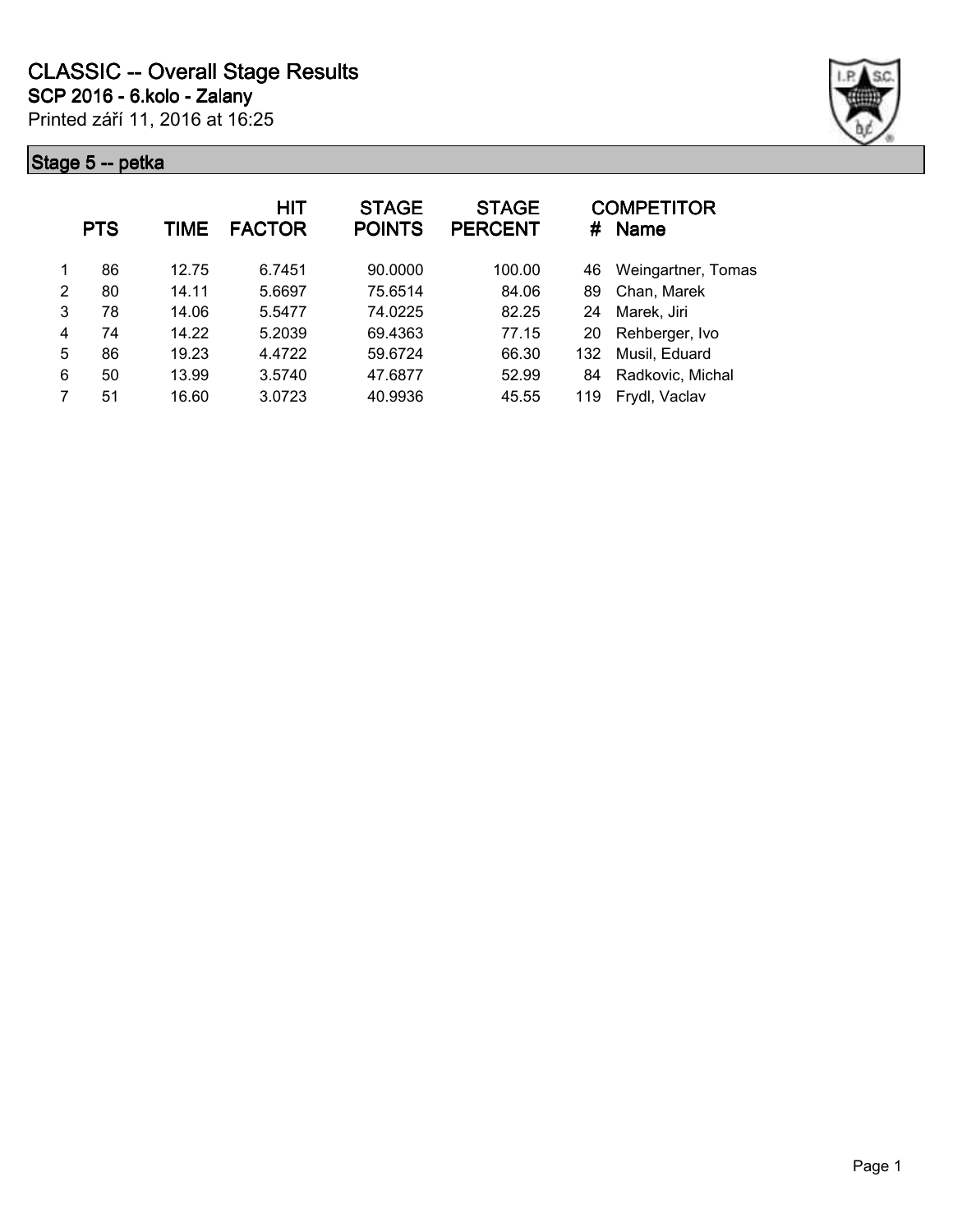

|   | <b>PTS</b> | TIME  | HIT<br><b>FACTOR</b> | <b>STAGE</b><br><b>POINTS</b> | <b>STAGE</b><br><b>PERCENT</b> | #   | <b>COMPETITOR</b><br><b>Name</b> |
|---|------------|-------|----------------------|-------------------------------|--------------------------------|-----|----------------------------------|
| 1 | 88         | 14.85 | 5.9259               | 90.0000                       | 100.00                         | 88  | Jedlicka, Jiri                   |
| 2 | 86         | 15.50 | 5.5484               | 84.2661                       | 93.63                          | 107 | Kotrous, Pavel                   |
| 3 | 84         | 17.25 | 4.8696               | 73.9565                       | 82.17                          | 90  | Barta, Ondrej                    |
| 4 | 85         | 18.36 | 4.6296               | 70.3125                       | 78.13                          | 17  | Prepletany, Jan                  |
| 5 | 80         | 18.44 | 4.3384               | 65.8894                       | 73.21                          | 83  | Neumann, Michal                  |
| 6 | 85         | 20.18 | 4.2121               | 63.9711                       | 71.08                          | 60  | Potuckova, Ludmila               |
| 7 | 83         | 21.96 | 3.7796               | 57.4027                       | 63.78                          | 98  | Rossl, Karel                     |
| 8 | 82         | 22.56 | 3.6348               | 55.2028                       | 61.34                          | 96  | Slovacek, Pavel                  |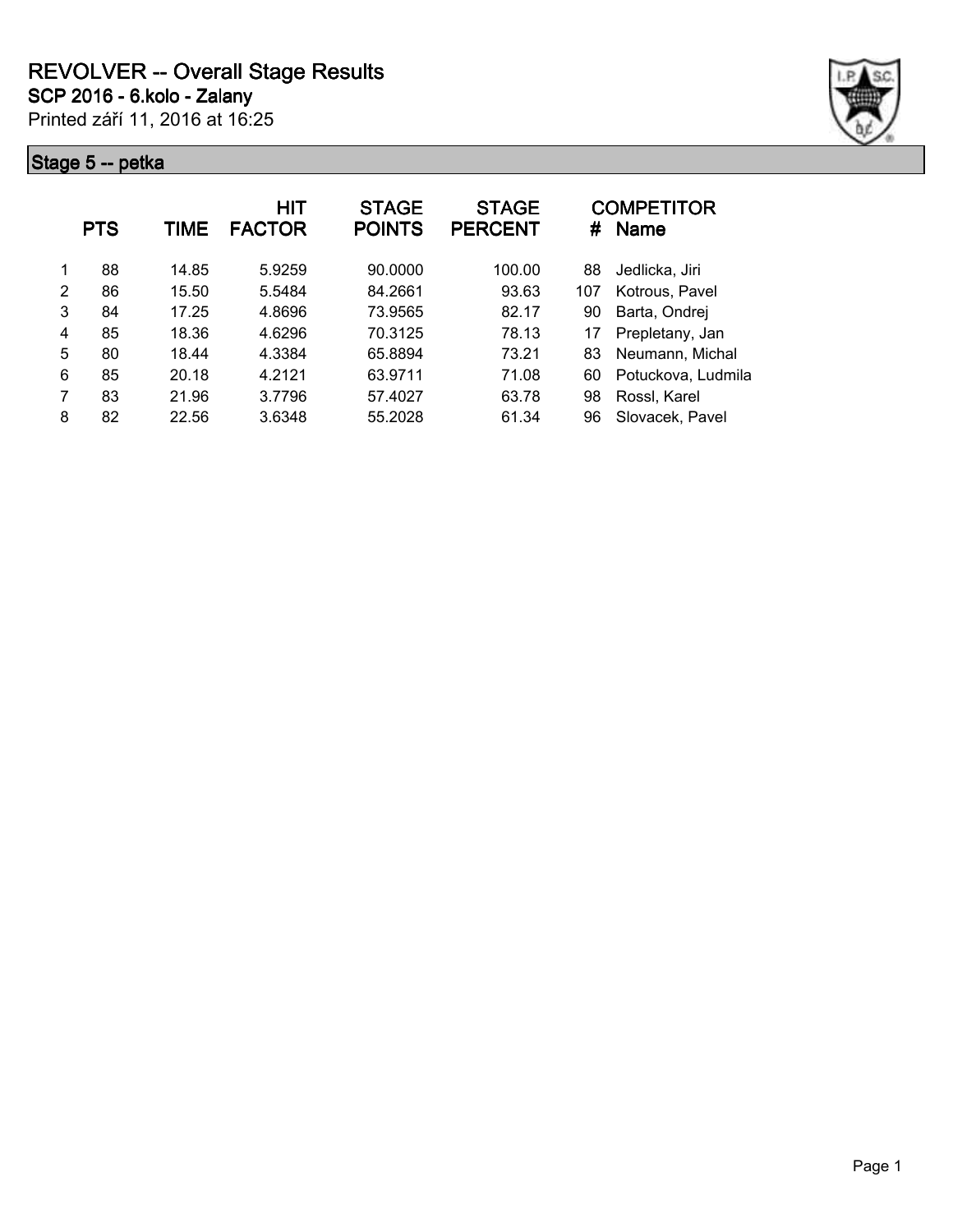

|   | <b>PTS</b> | TIME  | <b>HIT</b><br><b>FACTOR</b> | <b>STAGE</b><br><b>POINTS</b> | <b>STAGE</b><br><b>PERCENT</b> | #   | <b>COMPETITOR</b><br><b>Name</b> |
|---|------------|-------|-----------------------------|-------------------------------|--------------------------------|-----|----------------------------------|
| 1 | 78         | 8.62  | 9.0487                      | 80.0000                       | 100.00                         | 12  | Rataj, Jan                       |
| 2 | 78         | 9.24  | 8.4416                      | 74.6320                       | 93.29                          | 140 | Kolar, Milan                     |
| 3 | 76         | 9.73  | 7.8109                      | 69.0563                       | 86.32                          | 156 | Marik, Milan                     |
| 4 | 74         | 9.83  | 7.5280                      | 66.5550                       | 83.19                          | 1   | Hotra, Tomas                     |
| 5 | 76         | 10.32 | 7.3643                      | 65.1083                       | 81.39                          | 13  | Safranek, Lumir                  |
| 6 | 73         | 10.18 | 7.1709                      | 63.3983                       | 79.25                          | 44  | Marousek, Petr                   |
| 7 | 74         | 10.90 | 6.7890                      | 60.0216                       | 75.03                          | 2   | Vohnout, Martin                  |
| 8 | 77         | 11.40 | 6.7544                      | 59.7157                       | 74.64                          | 157 | Cerny, Vaclav                    |
| 9 | 70         | 17.04 | 4.1080                      | 36.3188                       | 45.40                          | 142 | Fryzek, Lubor sen.               |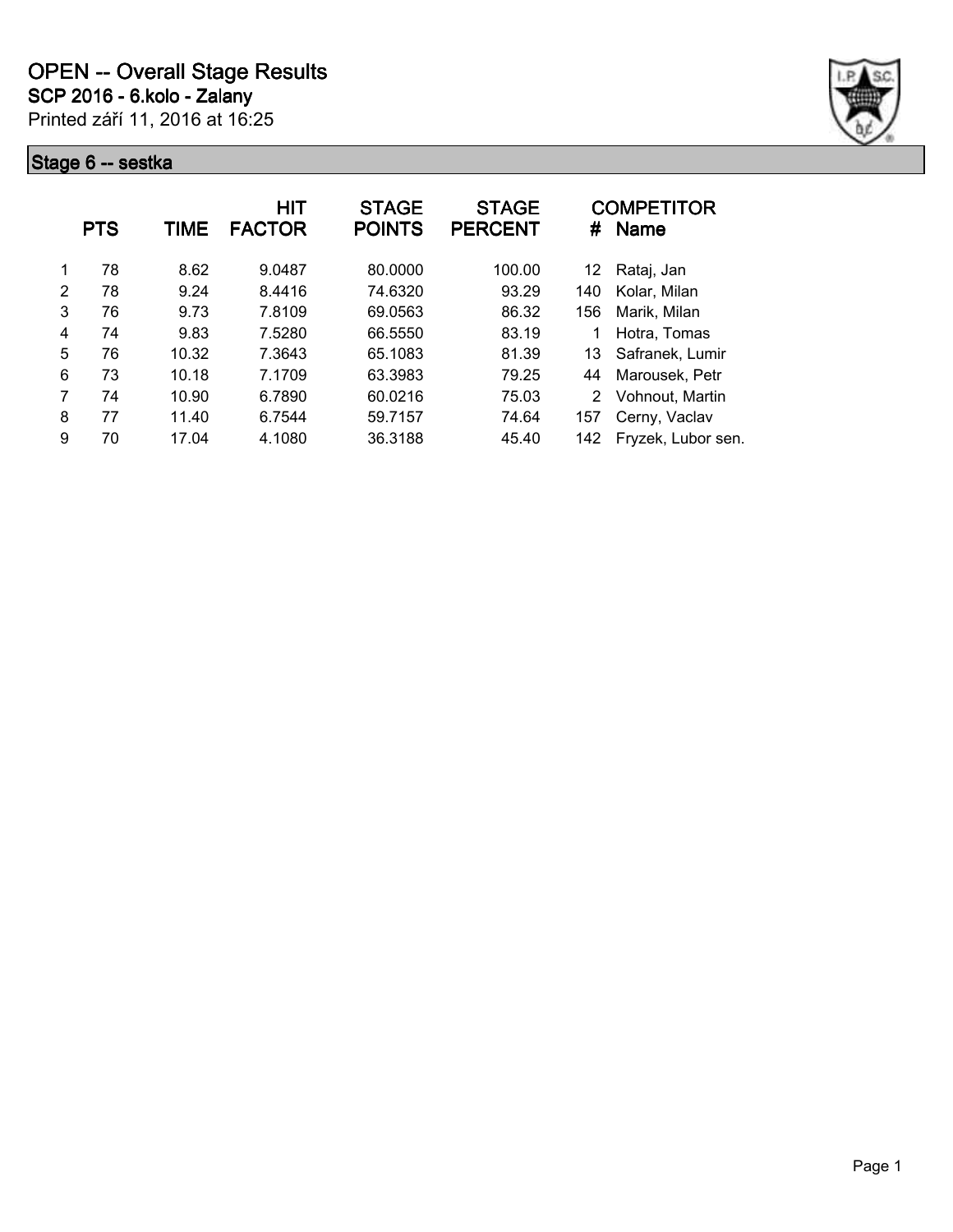### **SCP 2016 - 6.kolo - Zalany STANDARD -- Overall Stage Results**

Printed září 11, 2016 at 16:25



|                         | <b>PTS</b> | <b>TIME</b> | <b>HIT</b><br><b>FACTOR</b> | <b>STAGE</b><br><b>POINTS</b> | <b>STAGE</b><br><b>PERCENT</b> | #   | <b>COMPETITOR</b><br>Name |
|-------------------------|------------|-------------|-----------------------------|-------------------------------|--------------------------------|-----|---------------------------|
| 1                       | 75         | 8.10        | 9.2593                      | 80.0000                       | 100.00                         | 27  | Riha, Michal              |
| $\overline{\mathbf{c}}$ | 74         | 9.43        | 7.8473                      | 67.8006                       | 84.75                          | 154 | Hauer, Michael            |
| 3                       | 70         | 9.44        | 7.4153                      | 64.0678                       | 80.08                          | 104 | Liehne, Jan               |
| $\overline{\mathbf{4}}$ | 70         | 9.48        | 7.3840                      | 63.7975                       | 79.75                          | 41  | Krejci, Martin            |
| 5                       | 74         | 10.16       | 7.2835                      | 62.9291                       | 78.66                          | 62  | Valasik, Petr             |
| $\,6$                   | 72         | 10.02       | 7.1856                      | 62.0838                       | 77.60                          | 144 | Frinta, Petr              |
| $\overline{7}$          | 77         | 10.72       | 7.1828                      | 62.0597                       | 77.57                          | 101 | Dvorak, Petr              |
| 8                       | 72         | 10.35       | 6.9565                      | 60.1043                       | 75.13                          | 29  | Wilk, Ivo                 |
| $\boldsymbol{9}$        | 80         | 11.71       | 6.8318                      | 59.0265                       | 73.78                          | 80  | Rota, Martin              |
| 10                      | 76         | 11.25       | 6.7556                      | 58.3680                       | 72.96                          | 143 | Zakostelecky, Frantisek   |
| 11                      | 64         | 9.62        | 6.6528                      | 57.4802                       | 71.85                          | 126 | Bocarov, Vasil            |
| 12                      | 80         | 12.09       | 6.6170                      | 57.1712                       | 71.46                          | 36  | Selichar, Daniel          |
| 13                      | 72         | 10.92       | 6.5934                      | 56.9670                       | 71.21                          | 43  | Matousek, Jiri            |
| 14                      | 68         | 10.38       | 6.5511                      | 56.6012                       | 70.75                          | 116 | Malinsky, Jiri            |
| 15                      | 75         | 11.64       | 6.4433                      | 55.6701                       | 69.59                          | 141 | Batek, Jaroslav           |
| 16                      | 72         | 11.35       | 6.3436                      | 54.8088                       | 68.51                          | 138 | Jadrny, Milos             |
| 17                      | 68         | 10.76       | 6.3197                      | 54.6022                       | 68.25                          | 70  | Marx, Jakub               |
| 18                      | 76         | 12.05       | 6.3071                      | 54.4929                       | 68.12                          | 66  | Korecky, Jan              |
| 19                      | 68         | 10.92       | 6.2271                      | 53.8022                       | 67.25                          | 72  | Kolisch, Petr             |
| 20                      | 78         | 12.54       | 6.2201                      | 53.7416                       | 67.18                          | 71  | Tucek, Jiri               |
| 21                      | 68         | 10.94       | 6.2157                      | 53.7038                       | 67.13                          | 59  | Landl, Radek              |
| 22                      | 76         | 12.36       | 6.1489                      | 53.1262                       | 66.41                          | 108 | Liehne, Irena             |
| 23                      | 68         | 11.17       | 6.0877                      | 52.5980                       | 65.75                          | 139 | Fryzek, Lubor             |
| 24                      | 74         | 12.30       | 6.0163                      | 51.9805                       | 64.98                          | 133 | Fiala, Milan              |
| 25                      | 70         | 11.68       | 5.9932                      | 51.7808                       | 64.73                          | 100 | Zeman, Marcel             |
| 26                      | 76         | 12.88       | 5.9006                      | 50.9814                       | 63.73                          | 99  | Volesak, Jan              |
| 27                      | 66         | 11.28       | 5.8511                      | 50.5532                       | 63.19                          | 159 | Kohn, Miroslav            |
| 28                      | 78         | 13.51       | 5.7735                      | 49.8830                       | 62.35                          | 38  | Ryba, Jan                 |
| 29                      | 76         | 13.33       | 5.7014                      | 49.2603                       | 61.58                          | 61  | Radkov, Petr              |
| 30                      | 51         | 8.96        | 5.6920                      | 49.1786                       | 61.47                          | 25  | Simek, Frantisek          |
| 31                      | 58         | 10.43       | 5.5609                      | 48.0460                       | 60.06                          | 18  | Volhejn, Ladislav         |
| 32                      | 60         | 10.81       | 5.5504                      | 47.9556                       | 59.94                          | 55  | Zolnay, Pavol             |
| 33                      | 70         | 12.73       | 5.4988                      | 47.5098                       | 59.39                          | 123 | Haas, Milan               |
| 34                      | 68         | 12.48       | 5.4487                      | 47.0769                       | 58.85                          | 94  | Elstner, Marek            |
| 35                      | 74         | 13.89       | 5.3276                      | 46.0302                       | 57.54                          | 57  | Zolnay, Anna              |
| 36                      | 74         | 14.26       | 5.1893                      | 44.8359                       | 56.04                          | 158 | Hradek, Martin            |
| 37                      | 70         | 13.54       | 5.1699                      | 44.6676                       | 55.83                          | 106 | Kotrousova, Denisa        |
| 38                      | 55         | 10.66       | 5.1595                      | 44.5779                       | 55.72                          | 120 | Zilinec, Daniel           |
| 39                      | 64         | 12.47       | 5.1323                      | 44.3432                       | 55.43                          | 81  | Mladek, Petr              |
| 40                      | 60         | 11.87       | 5.0548                      | 43.6731                       | 54.59                          | 52  | Panek, Roman              |
| 41                      | 68         | 13.54       | 5.0222                      | 43.3914                       | 54.24                          | 39  | Stahl, Robert             |
| 42                      | 58         | 11.61       | 4.9957                      | 43.1628                       | 53.95                          | 135 | Kocandrle, Petr           |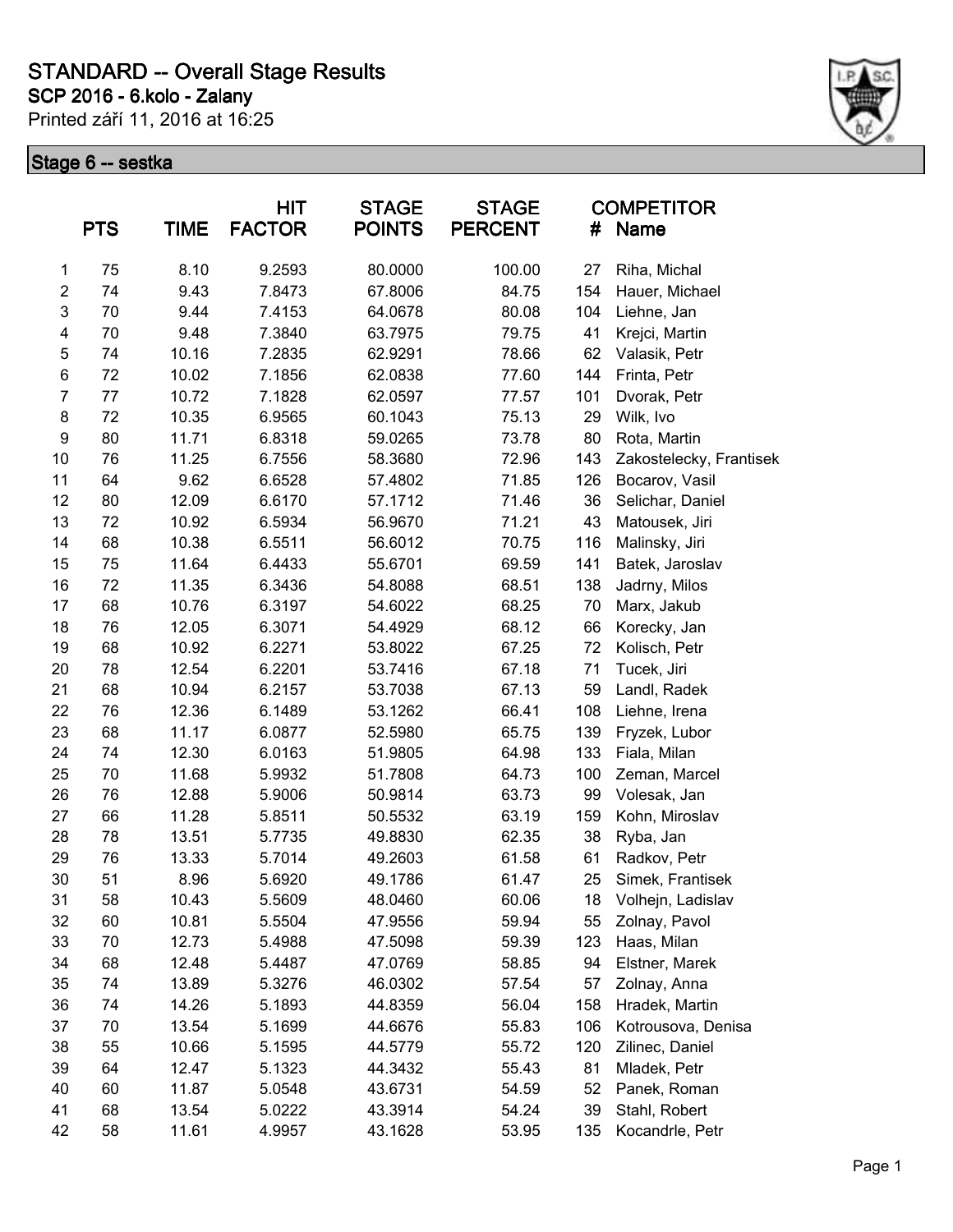

|    | <b>PTS</b> | TIME  | HIT<br><b>FACTOR</b> | <b>STAGE</b><br><b>POINTS</b> | <b>STAGE</b><br><b>PERCENT</b> | #   | <b>COMPETITOR</b><br><b>Name</b> |
|----|------------|-------|----------------------|-------------------------------|--------------------------------|-----|----------------------------------|
| 43 | 72         | 14.68 | 4.9046               | 42.3760                       | 52.97                          | 50  | Veselka, Jaroslav                |
| 44 | 70         | 14.53 | 4.8176               | 41.6242                       | 52.03                          | 21  | Janouch, Pavel                   |
| 45 | 61         | 12.67 | 4.8145               | 41.5975                       | 52.00                          | 129 | Elisak, Milan                    |
| 46 | 56         | 11.74 | 4.7700               | 41.2130                       | 51.52                          | 74  | Soucek, Jan                      |
| 47 | 72         | 15.53 | 4.6362               | 40.0567                       | 50.07                          | 77  | Hrubesova, Helena                |
| 48 | 76         | 16.47 | 4.6145               | 39.8689                       | 49.84                          | 136 | Smehyl, Lubomir                  |
| 49 | 74         | 16.85 | 4.3917               | 37.9442                       | 47.43                          | 64  | Gomolak, Juraj                   |
| 50 | 74         | 17.44 | 4.2431               | 36.6605                       | 45.83                          | 113 | Dubeda, Lukas                    |
| 51 | 64         | 15.18 | 4.2161               | 36.4269                       | 45.53                          | 115 | Simecek, Jiri                    |
| 52 | 68         | 16.32 | 4.1667               | 36.0000                       | 45.00                          | 112 | Ulman, Tomas                     |
| 53 | 73         | 17.75 | 4.1127               | 35.5335                       | 44.42                          | 73  | Moravec, Jan                     |
| 54 | 74         | 18.38 | 4.0261               | 34.7856                       | 43.48                          | 155 | Krystof, Jan                     |
| 55 | 59         | 15.40 | 3.8312               | 33.1013                       | 41.38                          | 137 | Benes, Stanislav                 |
| 56 | 57         | 14.92 | 3.8204               | 33.0080                       | 41.26                          | 125 | Kupcik, Pavel                    |
| 57 | 76         | 21.17 | 3.5900               | 31.0175                       | 38.77                          | 131 | Koblasa, Bohumil                 |
| 58 | 45         | 12.62 | 3.5658               | 30.8082                       | 38.51                          | 149 | Vltavsky, Miroslav               |
| 59 | 51         | 16.23 | 3.1423               | 27.1497                       | 33.94                          | 19  | Synek, Petr                      |
| 60 | 53         | 17.43 | 3.0407               | 26.2719                       | 32.84                          | 147 | Konecny, Petr                    |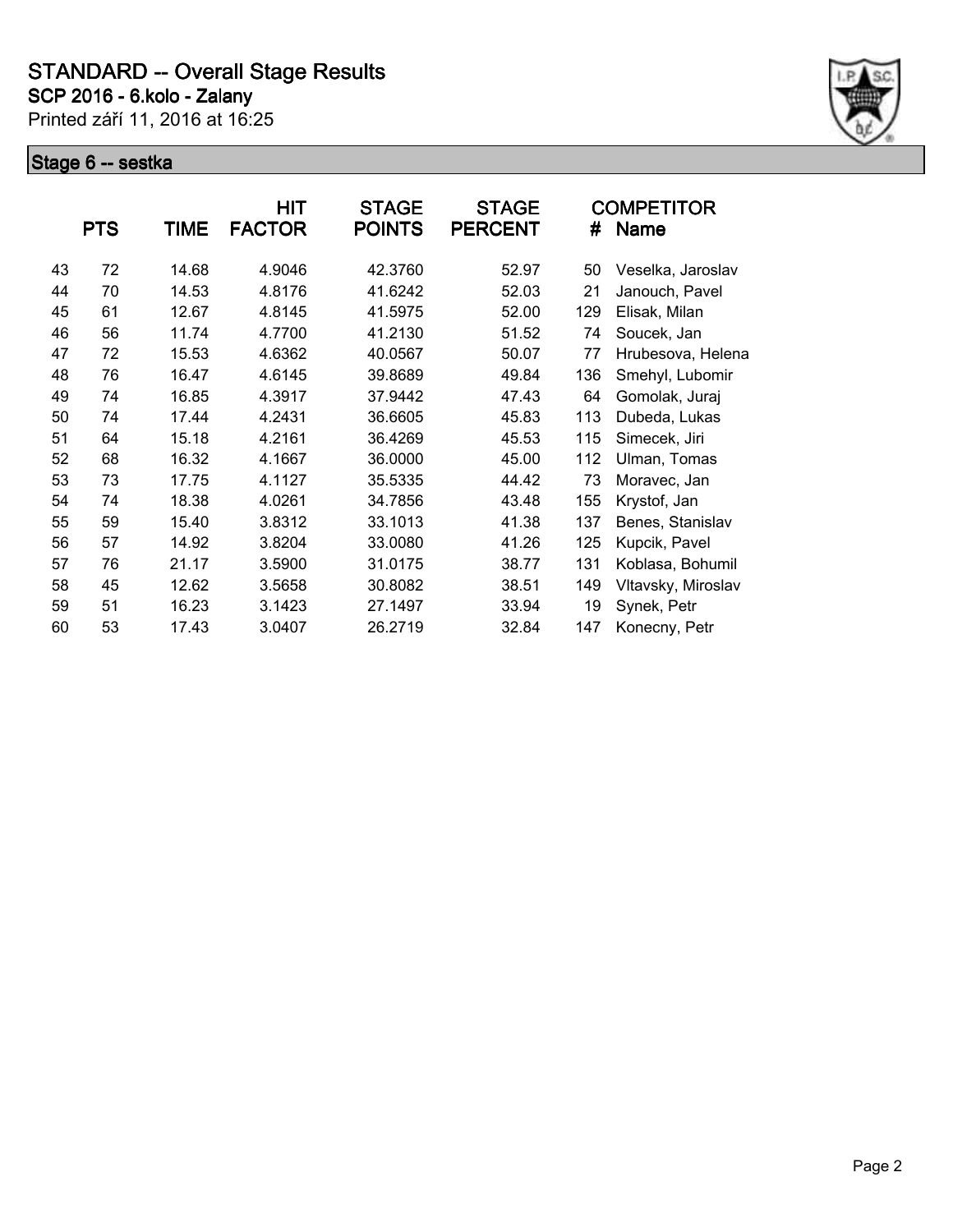Printed září 11, 2016 at 16:25 **SCP 2016 - 6.kolo - Zalany**



|                         | <b>PTS</b> | <b>TIME</b> | HIT<br><b>FACTOR</b> | <b>STAGE</b><br><b>POINTS</b> | <b>STAGE</b><br><b>PERCENT</b> | #   | <b>COMPETITOR</b><br><b>Name</b> |
|-------------------------|------------|-------------|----------------------|-------------------------------|--------------------------------|-----|----------------------------------|
| 1                       | 74         | 9.81        | 7.5433               | 80.0000                       | 100.00                         | 31  | Svoboda, Pavel                   |
| $\overline{\mathbf{c}}$ | 72         | 9.95        | 7.2362               | 76.7426                       | 95.93                          | 22  | Hakala, Jiri                     |
| 3                       | 80         | 11.21       | 7.1365               | 75.6853                       | 94.61                          | 9   | Caprata, Jaroslav                |
| $\overline{\mathbf{4}}$ | 78         | 11.09       | 7.0334               | 74.5917                       | 93.24                          | 67  | Dusek, Ondra                     |
| 5                       | 72         | 10.87       | 6.6237               | 70.2474                       | 87.81                          | 45  | Louda, Vratislav                 |
| $\,6$                   | 70         | 10.70       | 6.5421               | 69.3812                       | 86.73                          | 105 | Manolevski, Michael              |
| $\overline{7}$          | 78         | 12.21       | 6.3882               | 67.7495                       | 84.69                          | 42  | Neumman, Marek                   |
| 8                       | 76         | 11.90       | 6.3866               | 67.7320                       | 84.67                          | 6   | Kysela, Milos                    |
| 9                       | 70         | 11.16       | 6.2724               | 66.5214                       | 83.15                          | 127 | Tiefenbach, Martin               |
| 10                      | 78         | 12.58       | 6.2003               | 65.7569                       | 82.20                          | 153 | Doubrava, Jan                    |
| 11                      | 70         | 11.69       | 5.9880               | 63.5054                       | 79.38                          | 16  | Zicha, Josef                     |
| 12                      | 61         | 10.21       | 5.9745               | 63.3624                       | 79.20                          | 93  | Cehelsky, Petr                   |
| 13                      | 74         | 12.44       | 5.9486               | 63.0868                       | 78.86                          | 47  | Sveda, Miloslav                  |
| 14                      | 72         | 12.22       | 5.8920               | 62.4868                       | 78.11                          | 53  | Hertl, Roman                     |
| 15                      | 76         | 13.23       | 5.7445               | 60.9230                       | 76.15                          | 11  | Caprata, Jaroslav jun.           |
| 16                      | 80         | 13.95       | 5.7348               | 60.8195                       | 76.02                          | 121 | Bizek, Vojtech                   |
| 17                      | 78         | 13.63       | 5.7227               | 60.6912                       | 75.86                          | 14  | Tichy, Lukas                     |
| 18                      | 66         | 11.57       | 5.7044               | 60.4976                       | 75.62                          | 10  | Jesensky, Petr                   |
| 19                      | 78         | 13.71       | 5.6893               | 60.3371                       | 75.42                          | 54  | Tichak, Pavel                    |
| 20                      | 74         | 13.02       | 5.6836               | 60.2765                       | 75.35                          | 97  | Bahensky, Michael                |
| 21                      | 74         | 13.32       | 5.5556               | 58.9189                       | 73.65                          | 15  | Richter, Jakub                   |
| 22                      | 68         | 12.31       | 5.5240               | 58.5839                       | 73.23                          | 34  | Ulehla, Gejza                    |
| 23                      | 68         | 12.81       | 5.3084               | 56.2972                       | 70.37                          | 51  | Travnicek, Pavel                 |
| 24                      | 64         | 12.12       | 5.2805               | 56.0021                       | 70.00                          | 78  | Bernard, Petr                    |
| 25                      | 68         | 12.94       | 5.2550               | 55.7317                       | 69.66                          | 23  | Beran, Jakub                     |
| 26                      | 72         | 13.76       | 5.2326               | 55.4934                       | 69.37                          | 35  | Zaruba, Petr                     |
| 27                      | 60         | 11.56       | 5.1903               | 55.0454                       | 68.81                          | 68  | Censky, Tomas                    |
| 28                      | 80         | 15.49       | 5.1646               | 54.7729                       | 68.47                          | 76  | Kovar, Martin                    |
| 29                      | 57         | 11.22       | 5.0802               | 53.8777                       | 67.35                          | 152 | Netolicky, Pavel                 |
| 30                      | 68         | 13.54       | 5.0222               | 53.2620                       | 66.58                          | 30  | Skorpil, Ales                    |
| 31                      | 70         | 14.20       | 4.9296               | 52.2802                       | 65.35                          | 26  | Oklestek, Tomas                  |
| 32                      | 74         | 15.09       | 4.9039               | 52.0079                       | 65.01                          | 87  | Kadlec, Ales                     |
| 33                      | 70         | 14.70       | 4.7619               | 50.5019                       | 63.13                          | 5   | Jesensky, Daniel                 |
| 34                      | 70         | 14.86       | 4.7106               | 49.9582                       | 62.45                          | 49  | Sima, Michal                     |
| 35                      | 68         | 14.63       | 4.6480               | 49.2938                       | 61.62                          | 82  | Zidek, Milan                     |
| 36                      | 59         | 12.72       | 4.6384               | 49.1917                       | 61.49                          | 33  | Bohdanecky, Rene                 |
| 37                      | 68         | 15.15       | 4.4884               | 47.6018                       | 59.50                          | 86  | Polacek, Petr                    |
| 38                      | 70         | 15.60       | 4.4872               | 47.5884                       | 59.49                          | 65  | Bielska, Vera                    |
| 39                      | 64         | 14.40       | 4.4444               | 47.1351                       | 58.92                          | 148 | Hnatko, Jindrich                 |
| 40                      | 70         | 16.05       | 4.3614               | 46.2541                       | 57.82                          | 92  | Kovac, Marian                    |
| 41                      | 49         | 11.65       | 4.2060               | 44.6064                       | 55.76                          | 150 | Pajtl, Martin                    |
| 42                      | 76         | 18.09       | 4.2012               | 44.5556                       | 55.69                          | 79  | Bernatek, Ivan                   |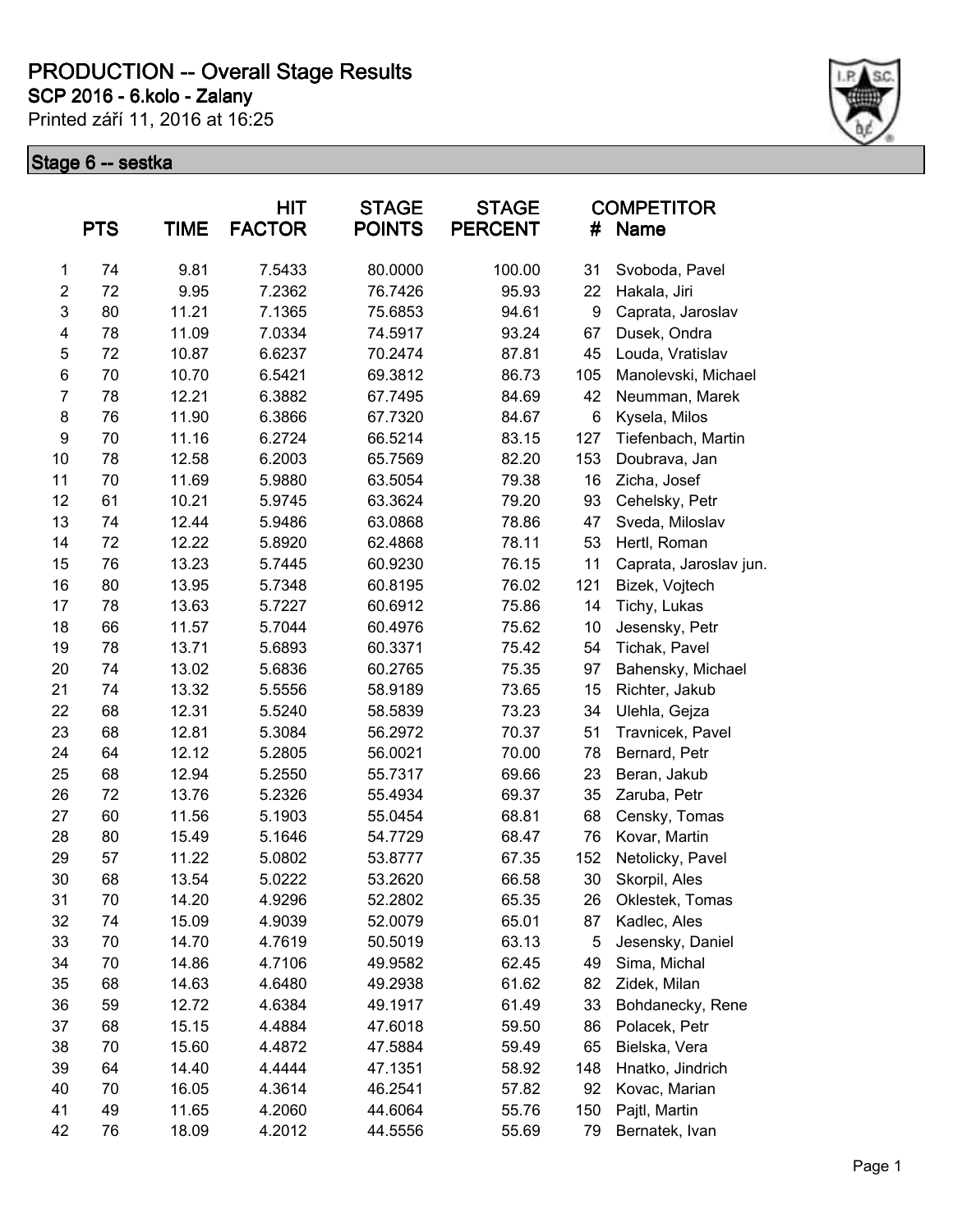**SCP 2016 - 6.kolo - Zalany**

Printed září 11, 2016 at 16:25



|    | <b>PTS</b> | TIME  | <b>HIT</b><br><b>FACTOR</b> | <b>STAGE</b><br><b>POINTS</b> | <b>STAGE</b><br><b>PERCENT</b> | #   | <b>COMPETITOR</b><br><b>Name</b> |
|----|------------|-------|-----------------------------|-------------------------------|--------------------------------|-----|----------------------------------|
| 43 | 72         | 17.47 | 4.1214                      | 43.7086                       | 54.64                          | 48  | Sulc, Vladimir                   |
| 44 | 78         | 19.17 | 4.0689                      | 43.1519                       | 53.94                          | 95  | Nepovida, Ales                   |
| 45 | 59         | 14.70 | 4.0136                      | 42.5659                       | 53.21                          | 32  | Smrkovsky, Martin                |
| 46 | 74         | 19.77 | 3.7430                      | 39.6965                       | 49.62                          | 37  | Stejskal, Milan                  |
| 47 | 70         | 20.31 | 3.4466                      | 36.5524                       | 45.69                          | 122 | Becev, Jan                       |
| 48 | 64         | 19.88 | 3.2193                      | 34.1422                       | 42.68                          | 111 | Surmanova, Michaela              |
| 49 | 49         | 15.98 | 3.0663                      | 32.5197                       | 40.65                          | 109 | Hynek, Jakub                     |
| 50 | 78         | 26.43 | 2.9512                      | 31.2986                       | 39.12                          | 114 | Dubeda, Jakub                    |
| 51 | 72         | 25.78 | 2.7929                      | 29.6194                       | 37.02                          | 75  | Seba, Petr                       |
| 52 | 64         | 26.26 | 2.4372                      | 25.8471                       | 32.31                          | 69  | Vanek. Robert                    |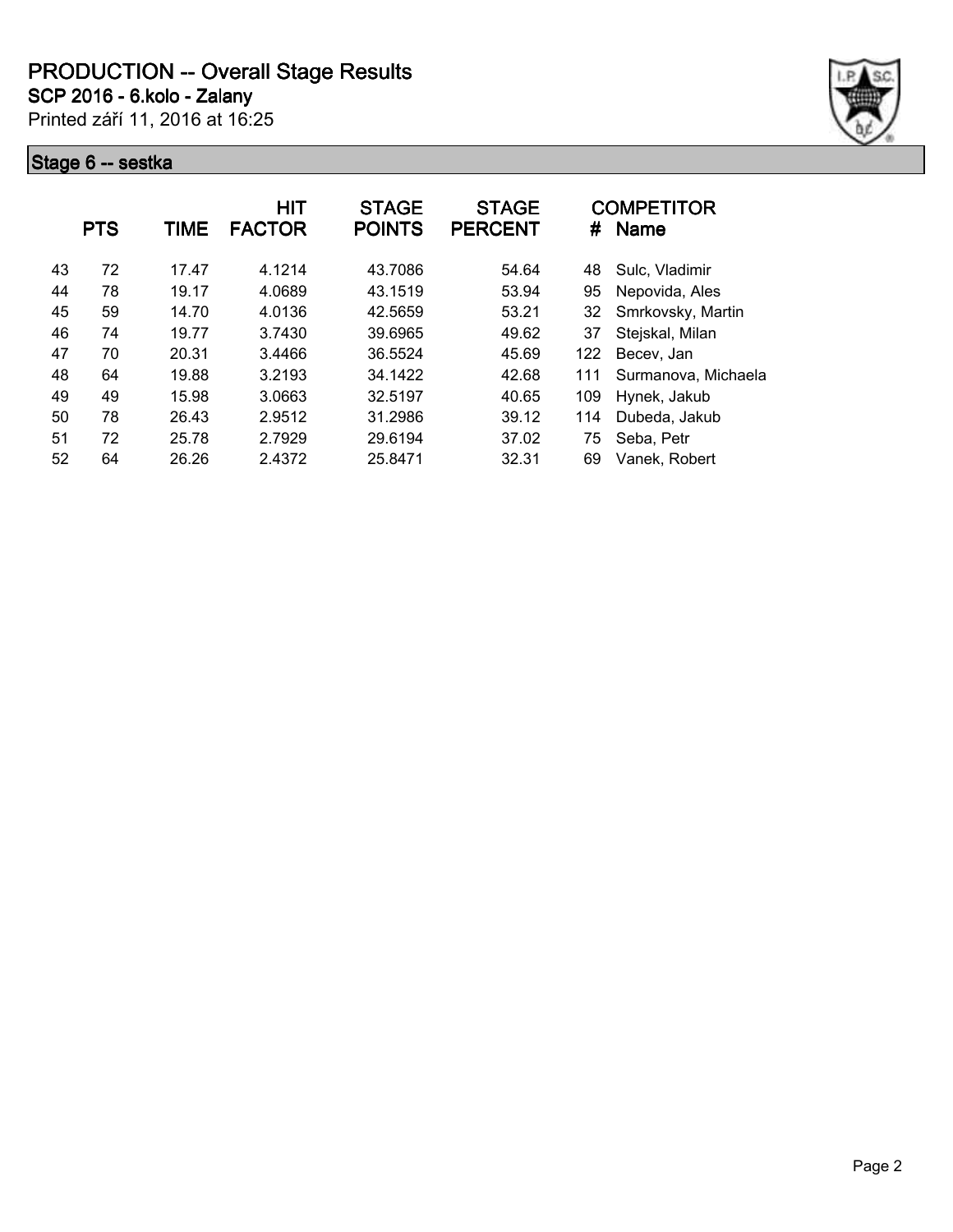

|   | <b>PTS</b> | TIME  | HIT<br><b>FACTOR</b> | <b>STAGE</b><br><b>POINTS</b> | <b>STAGE</b><br><b>PERCENT</b> | #   | <b>COMPETITOR</b><br><b>Name</b> |
|---|------------|-------|----------------------|-------------------------------|--------------------------------|-----|----------------------------------|
| 1 | 76         | 12.54 | 6.0606               | 80.0000                       | 100.00                         | 89  | Chan, Marek                      |
| 2 | 72         | 12.85 | 5.6031               | 73.9611                       | 92.45                          | 46  | Weingartner, Tomas               |
| 3 | 70         | 12.55 | 5.5777               | 73.6255                       | 92.03                          | 84  | Radkovic, Michal                 |
| 4 | 66         | 13.63 | 4.8423               | 63.9178                       | 79.90                          | 24  | Marek, Jiri                      |
| 5 | 64         | 13.34 | 4.7976               | 63.3283                       | 79.16                          | 132 | Musil, Eduard                    |
| 6 | 78         | 16.77 | 4.6512               | 61.3953                       | 76.74                          | 119 | Frydl, Vaclav                    |
| 7 | 58         | 13.07 | 4.4376               | 58.5769                       | 73.22                          | 20  | Rehberger, Ivo                   |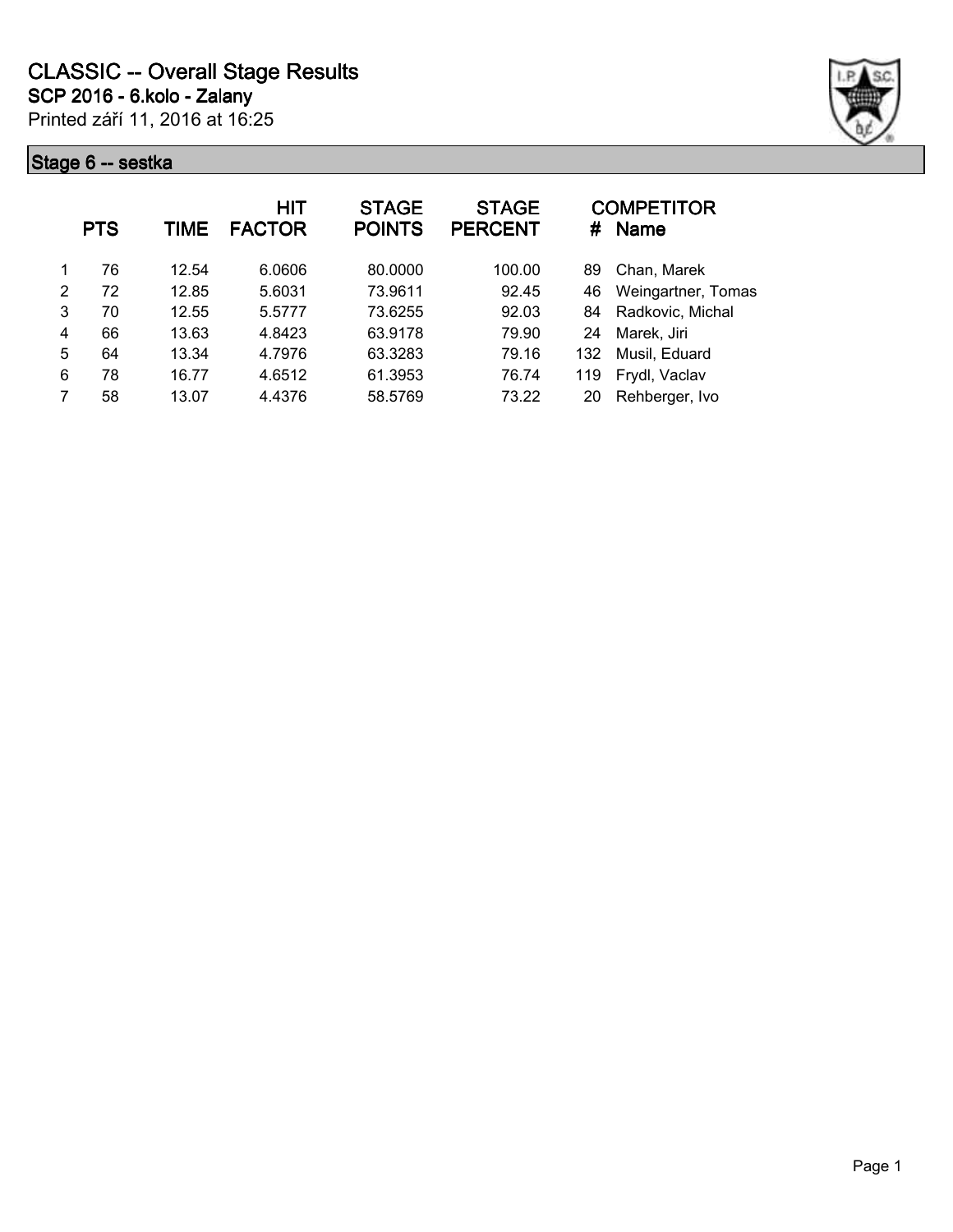

|   | <b>PTS</b> | TIME  | HIT<br><b>FACTOR</b> | <b>STAGE</b><br><b>POINTS</b> | <b>STAGE</b><br><b>PERCENT</b> | #   | <b>COMPETITOR</b><br>Name |
|---|------------|-------|----------------------|-------------------------------|--------------------------------|-----|---------------------------|
|   | 79         | 11.91 | 6.6331               | 80.0000                       | 100.00                         | 88  | Jedlicka, Jiri            |
| 2 | 78         | 12.77 | 6.1081               | 73.6679                       | 92.08                          | 107 | Kotrous, Pavel            |
| 3 | 78         | 13.77 | 5.6645               | 68.3180                       | 85.40                          | 90  | Barta, Ondrej             |
| 4 | 79         | 15.74 | 5.0191               | 60.5337                       | 75.67                          | 83  | Neumann, Michal           |
| 5 | 73         | 15.93 | 4.5825               | 55.2690                       | 69.09                          | 96  | Slovacek, Pavel           |
| 6 | 78         | 17.44 | 4.4725               | 53.9415                       | 67.43                          | 60  | Potuckova, Ludmila        |
| 7 | 73         | 19.34 | 3.7746               | 45.5241                       | 56.91                          | 17  | Prepletany, Jan           |
| 8 | 78         | 22.55 | 3.4590               | 41.7179                       | 52.15                          | 98  | Rossl, Karel              |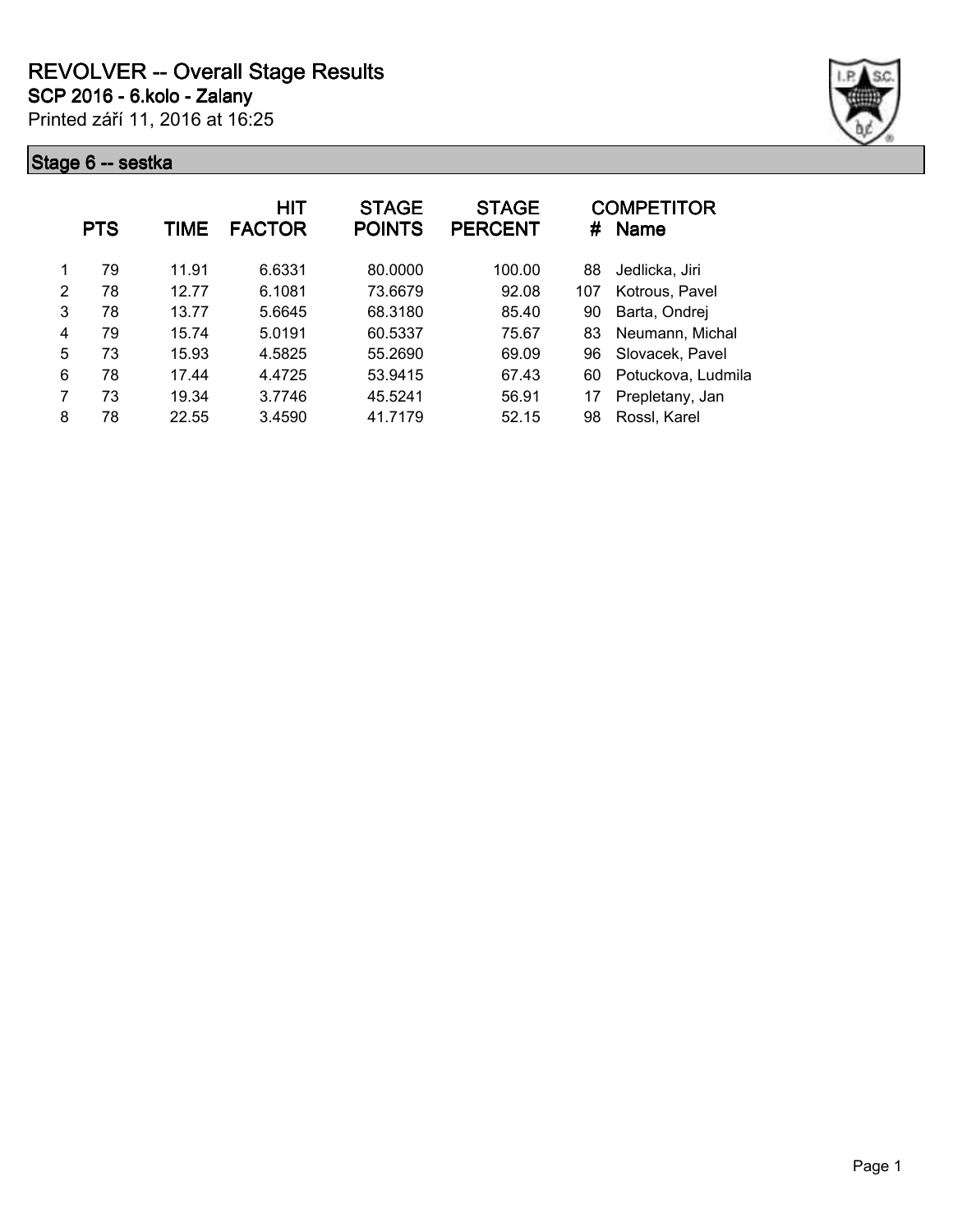

|   | <b>PTS</b> | TIME  | HIT<br><b>FACTOR</b> | <b>STAGE</b><br><b>POINTS</b> | <b>STAGE</b><br><b>PERCENT</b> | #   | <b>COMPETITOR</b><br><b>Name</b> |
|---|------------|-------|----------------------|-------------------------------|--------------------------------|-----|----------------------------------|
| 1 | 89         | 8.86  | 10.0451              | 90.0000                       | 100.00                         | 140 | Kolar, Milan                     |
| 2 | 89         | 9.09  | 9.7910               | 87.7228                       | 97.47                          | 1   | Hotra, Tomas                     |
| 3 | 87         | 9.36  | 9.2949               | 83.2779                       | 92.53                          | 13  | Safranek, Lumir                  |
| 4 | 87         | 10.86 | 8.0110               | 71.7754                       | 79.75                          | 156 | Marik, Milan                     |
| 5 | 85         | 10.67 | 7.9663               | 71.3741                       | 79.30                          | 12  | Rataj, Jan                       |
| 6 | 83         | 12.19 | 6.8089               | 61.0043                       | 67.78                          | 2   | Vohnout, Martin                  |
| 7 | 84         | 13.64 | 6.1584               | 55.1761                       | 61.31                          | 157 | Cerny, Vaclav                    |
| 8 | 78         | 22.94 | 3.4002               | 30.4640                       | 33.85                          | 142 | Fryzek, Lubor sen.               |
| 9 | 45         | 45.18 | 0.9960               | 8.9239                        | 9.92                           | 44  | Marousek, Petr                   |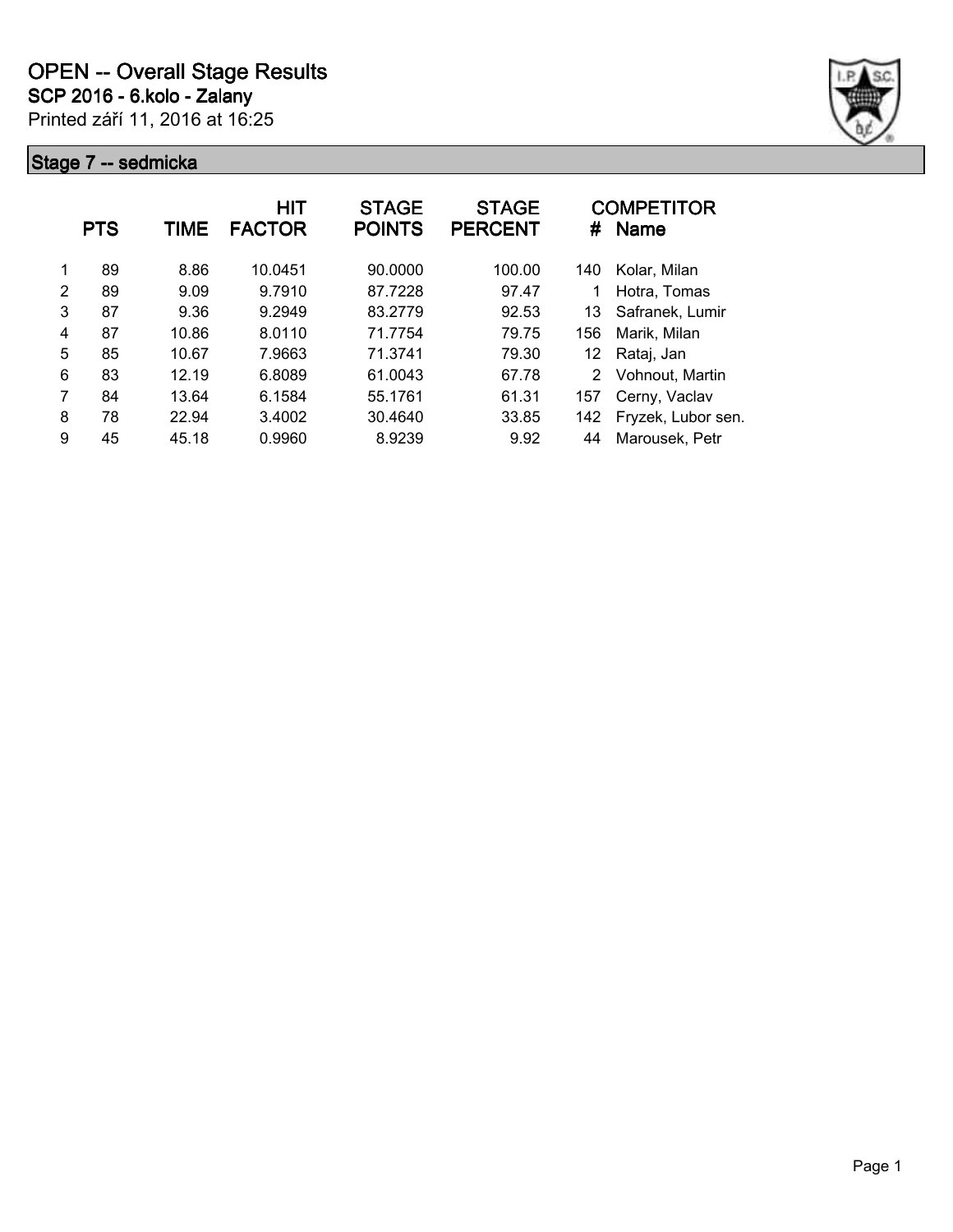### **SCP 2016 - 6.kolo - Zalany STANDARD -- Overall Stage Results**

Printed září 11, 2016 at 16:25



|                | <b>PTS</b> | <b>TIME</b> | HIT<br><b>FACTOR</b> | <b>STAGE</b><br><b>POINTS</b> | <b>STAGE</b><br><b>PERCENT</b> | #   | <b>COMPETITOR</b><br><b>Name</b> |
|----------------|------------|-------------|----------------------|-------------------------------|--------------------------------|-----|----------------------------------|
| 1              | 90         | 10.01       | 8.9910               | 90.0000                       | 100.00                         | 59  | Landl, Radek                     |
| $\overline{c}$ | 86         | 9.96        | 8.6345               | 86.4317                       | 96.04                          | 62  | Valasik, Petr                    |
| 3              | 80         | 10.56       | 7.5758               | 75.8333                       | 84.26                          | 66  | Korecky, Jan                     |
| 4              | 88         | 11.91       | 7.3887               | 73.9614                       | 82.18                          | 108 | Liehne, Irena                    |
| 5              | 78         | 10.80       | 7.2222               | 72.2944                       | 80.33                          | 36  | Selichar, Daniel                 |
| 6              | 85         | 11.82       | 7.1912               | 71.9839                       | 79.98                          | 71  | Tucek, Jiri                      |
| $\overline{7}$ | 90         | 12.61       | 7.1372               | 71.4433                       | 79.38                          | 41  | Krejci, Martin                   |
| $\bf 8$        | 88         | 12.50       | 7.0400               | 70.4704                       | 78.30                          | 27  | Riha, Michal                     |
| 9              | 80         | 11.43       | 6.9991               | 70.0612                       | 77.85                          | 104 | Liehne, Jan                      |
| 10             | 86         | 12.58       | 6.8362               | 68.4308                       | 76.03                          | 57  | Zolnay, Anna                     |
| 11             | 76         | 11.14       | 6.8223               | 68.2908                       | 75.88                          | 100 | Zeman, Marcel                    |
| 12             | 88         | 12.96       | 6.7901               | 67.9691                       | 75.52                          | 70  | Marx, Jakub                      |
| 13             | 82         | 12.13       | 6.7601               | 67.6686                       | 75.19                          | 43  | Matousek, Jiri                   |
| 14             | 86         | 12.76       | 6.7398               | 67.4655                       | 74.96                          | 126 | Bocarov, Vasil                   |
| 15             | 82         | 12.50       | 6.5600               | 65.6656                       | 72.96                          | 116 | Malinsky, Jiri                   |
| 16             | 80         | 12.34       | 6.4830               | 64.8947                       | 72.11                          | 61  | Radkov, Petr                     |
| 17             | 82         | 12.71       | 6.4516               | 64.5806                       | 71.76                          | 120 | Zilinec, Daniel                  |
| 18             | 82         | 13.17       | 6.2263               | 62.3250                       | 69.25                          | 73  | Moravec, Jan                     |
| 19             | 88         | 14.15       | 6.2191               | 62.2530                       | 69.17                          | 72  | Kolisch, Petr                    |
| 20             | 84         | 13.86       | 6.0606               | 60.6667                       | 67.41                          | 106 | Kotrousova, Denisa               |
| 21             | 86         | 14.22       | 6.0478               | 60.5387                       | 67.27                          | 99  | Volesak, Jan                     |
| 22             | 82         | 13.98       | 5.8655               | 58.7139                       | 65.24                          | 80  | Rota, Martin                     |
| 23             | 87         | 15.07       | 5.7731               | 57.7883                       | 64.21                          | 38  | Ryba, Jan                        |
| 24             | 82         | 14.27       | 5.7463               | 57.5207                       | 63.91                          | 29  | Wilk, Ivo                        |
| 25             | 80         | 13.94       | 5.7389               | 57.4462                       | 63.83                          | 143 | Zakostelecky, Frantisek          |
| 26             | 54         | 9.43        | 5.7264               | 57.3213                       | 63.69                          | 55  | Zolnay, Pavol                    |
| 27             | 86         | 15.27       | 5.6320               | 56.3759                       | 62.64                          | 144 | Frinta, Petr                     |
| 28             | 80         | 14.41       | 5.5517               | 55.5725                       | 61.75                          | 147 | Konecny, Petr                    |
| 29             | 80         | 14.86       | 5.3836               | 53.8896                       | 59.88                          | 52  | Panek, Roman                     |
| 30             | 82         | 15.29       | 5.3630               | 53.6835                       | 59.65                          | 25  | Simek, Frantisek                 |
| 31             | 88         | 16.57       | 5.3108               | 53.1611                       | 59.07                          | 133 | Fiala, Milan                     |
| 32             | 82         | 15.51       | 5.2869               | 52.9220                       | 58.80                          | 135 | Kocandrle, Petr                  |
| 33             | 78         | 15.08       | 5.1724               | 51.7759                       | 57.53                          | 74  | Soucek, Jan                      |
| 34             | 90         | 17.61       | 5.1107               | 51.1584                       | 56.84                          | 158 | Hradek, Martin                   |
| 35             | 87         | 17.47       | 4.9800               | 49.8495                       | 55.39                          | 141 | Batek, Jaroslav                  |
| 36             | 86         | 17.35       | 4.9568               | 49.6173                       | 55.13                          | 131 | Koblasa, Bohumil                 |
| 37             | 48         | 9.71        | 4.9434               | 49.4830                       | 54.98                          | 101 | Dvorak, Petr                     |
| 38             | 83         | 17.24       | 4.8144               | 48.1920                       | 53.55                          | 159 | Kohn, Miroslav                   |
| 39             | 85         | 17.70       | 4.8023               | 48.0706                       | 53.41                          | 137 | Benes, Stanislav                 |
| 40             | 86         | 18.05       | 4.7645               | 47.6931                       | 52.99                          | 81  | Mladek, Petr                     |
| 41             | 65         | 13.65       | 4.7619               | 47.6667                       | 52.96                          | 94  | Elstner, Marek                   |
| 42             | 86         | 18.14       | 4.7409               | 47.4564                       | 52.73                          | 113 | Dubeda, Lukas                    |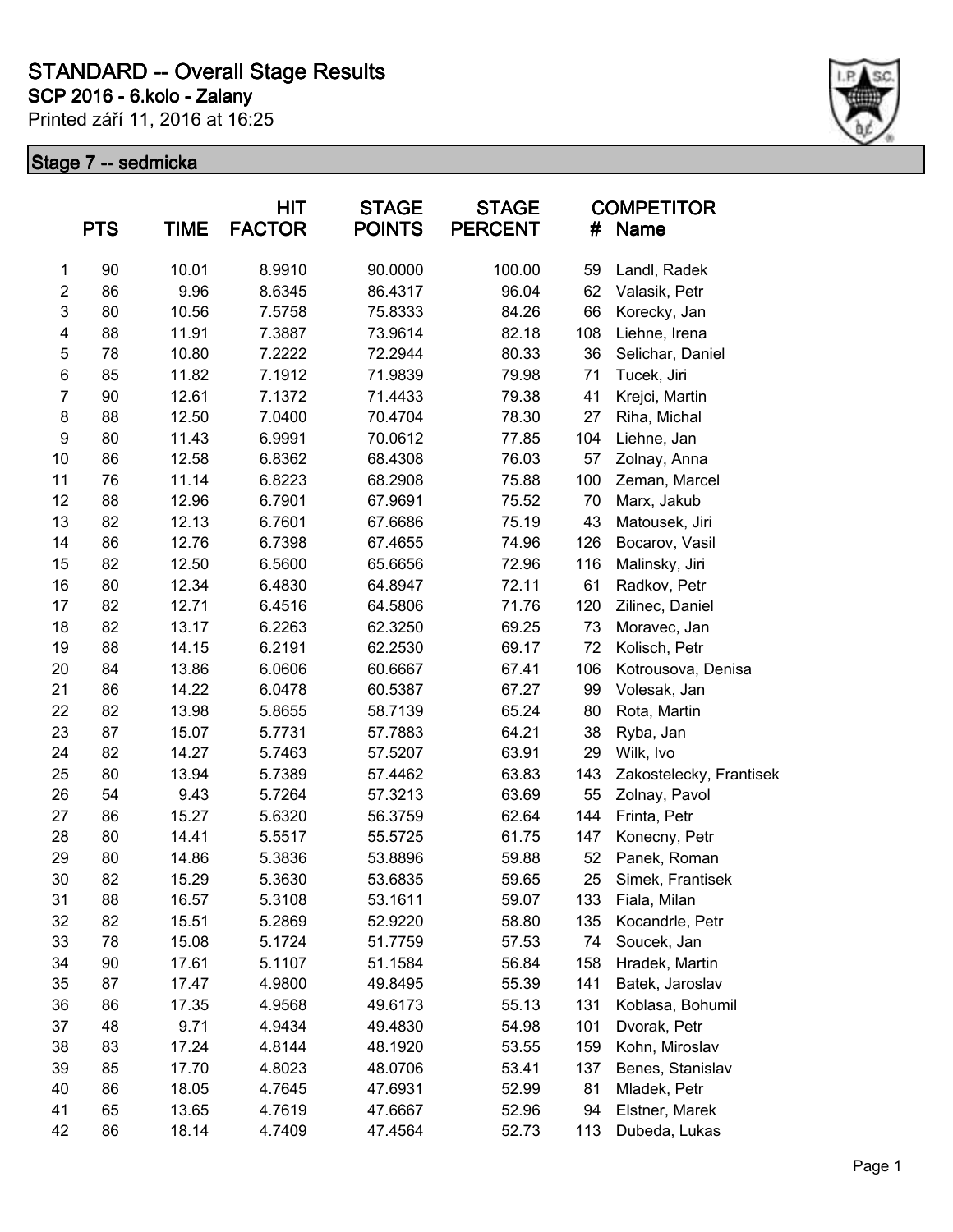

|    | <b>PTS</b> | <b>TIME</b> | <b>HIT</b><br><b>FACTOR</b> | <b>STAGE</b><br><b>POINTS</b> | <b>STAGE</b><br><b>PERCENT</b> | #   | <b>COMPETITOR</b><br><b>Name</b> |
|----|------------|-------------|-----------------------------|-------------------------------|--------------------------------|-----|----------------------------------|
| 43 | 69         | 14.70       | 4.6939                      | 46.9857                       | 52.21                          | 123 | Haas, Milan                      |
| 44 | 78         | 17.10       | 4.5614                      | 45.6596                       | 50.73                          | 154 | Hauer, Michael                   |
| 45 | 76         | 16.72       | 4.5455                      | 45.5000                       | 50.56                          | 18  | Volhejn, Ladislav                |
| 46 | 78         | 18.18       | 4.2904                      | 42.9472                       | 47.72                          | 125 | Kupcik, Pavel                    |
| 47 | 82         | 19.54       | 4.1965                      | 42.0072                       | 46.67                          | 64  | Gomolak, Juraj                   |
| 48 | 82         | 20.58       | 3.9845                      | 39.8844                       | 44.32                          | 138 | Jadrny, Milos                    |
| 49 | 82         | 20.81       | 3.9404                      | 39.4435                       | 43.83                          | 19  | Synek, Petr                      |
| 50 | 82         | 21.13       | 3.8807                      | 38.8462                       | 43.16                          | 39  | Stahl, Robert                    |
| 51 | 83         | 22.03       | 3.7676                      | 37.7136                       | 41.90                          | 21  | Janouch, Pavel                   |
| 52 | 86         | 23.92       | 3.5953                      | 35.9891                       | 39.99                          | 50  | Veselka, Jaroslav                |
| 53 | 88         | 25.65       | 3.4308                      | 34.3423                       | 38.16                          | 112 | Ulman, Tomas                     |
| 54 | 80         | 23.61       | 3.3884                      | 33.9178                       | 37.69                          | 129 | Elisak, Milan                    |
| 55 | 65         | 20.50       | 3.1707                      | 31.7390                       | 35.27                          | 155 | Krystof, Jan                     |
| 56 | 74         | 23.74       | 3.1171                      | 31.2022                       | 34.67                          | 139 | Fryzek, Lubor                    |
| 57 | 82         | 29.39       | 2.7901                      | 27.9285                       | 31.03                          | 136 | Smehyl, Lubomir                  |
| 58 | 67         | 26.15       | 2.5621                      | 25.6470                       | 28.50                          | 115 | Simecek, Jiri                    |
| 59 | 69         | 27.51       | 2.5082                      | 25.1069                       | 27.90                          | 77  | Hrubesova, Helena                |
| 60 | 78         | 46.52       | 1.6767                      | 16.7838                       | 18.65                          | 149 | Vltavsky, Miroslav               |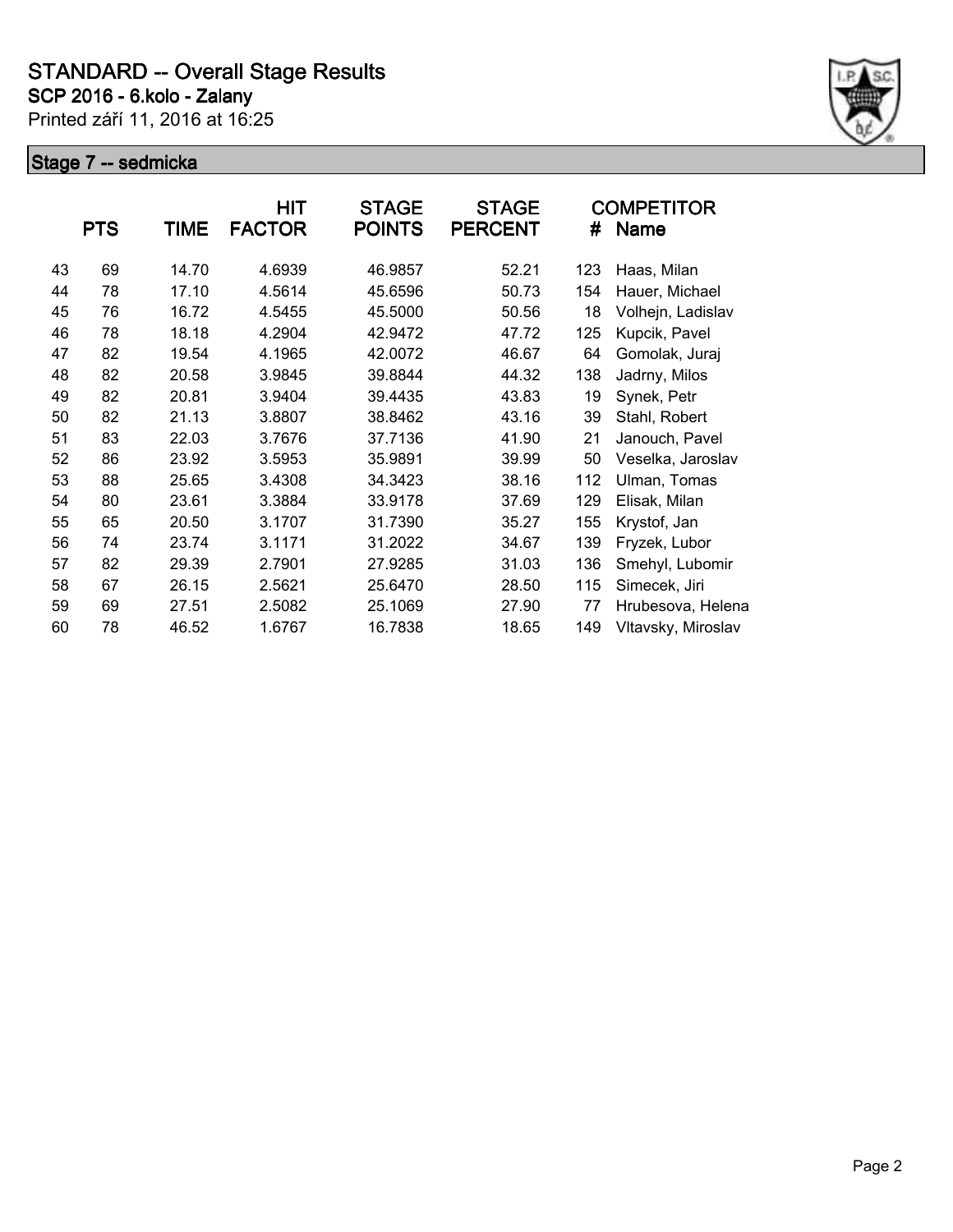**SCP 2016 - 6.kolo - Zalany**

Printed září 11, 2016 at 16:25



|                  | <b>PTS</b> | <b>TIME</b> | <b>HIT</b><br><b>FACTOR</b> | <b>STAGE</b><br><b>POINTS</b> | <b>STAGE</b><br><b>PERCENT</b> | #   | <b>COMPETITOR</b><br><b>Name</b> |
|------------------|------------|-------------|-----------------------------|-------------------------------|--------------------------------|-----|----------------------------------|
| 1                | 86         | 10.76       | 7.9926                      | 90.0000                       | 100.00                         | 105 | Manolevski, Michael              |
| $\overline{2}$   | 90         | 12.44       | 7.2347                      | 81.4664                       | 90.52                          | 45  | Louda, Vratislav                 |
| $\mathbf{3}$     | 82         | 11.42       | 7.1804                      | 80.8545                       | 89.84                          | 22  | Hakala, Jiri                     |
| 4                | 80         | 11.61       | 6.8906                      | 77.5915                       | 86.21                          | 16  | Zicha, Josef                     |
| 5                | 78         | 11.99       | 6.5054                      | 73.2541                       | 81.39                          | 67  | Dusek, Ondra                     |
| 6                | 88         | 14.20       | 6.1972                      | 69.7832                       | 77.54                          | 152 | Netolicky, Pavel                 |
| $\overline{7}$   | 69         | 11.87       | 5.8130                      | 65.4568                       | 72.73                          | 93  | Cehelsky, Petr                   |
| 8                | 84         | 14.98       | 5.6075                      | 63.1428                       | 70.16                          | 53  | Hertl, Roman                     |
| $\boldsymbol{9}$ | 84         | 15.74       | 5.3367                      | 60.0940                       | 66.77                          | 97  | Bahensky, Michael                |
| 10               | 86         | 16.15       | 5.3251                      | 59.9628                       | 66.63                          | 33  | Bohdanecky, Rene                 |
| 11               | 86         | 16.69       | 5.1528                      | 58.0228                       | 64.47                          | 76  | Kovar, Martin                    |
| 12               | 82         | 16.14       | 5.0805                      | 57.2093                       | 63.57                          | 26  | Oklestek, Tomas                  |
| 13               | 72         | 14.19       | 5.0740                      | 57.1355                       | 63.48                          | 5   | Jesensky, Daniel                 |
| 14               | 86         | 17.07       | 5.0381                      | 56.7311                       | 63.03                          | 54  | Tichak, Pavel                    |
| 15               | 82         | 16.32       | 5.0245                      | 56.5783                       | 62.86                          | 153 | Doubrava, Jan                    |
| 16               | 80         | 16.00       | 5.0000                      | 56.3023                       | 62.56                          | 150 | Pajtl, Martin                    |
| 17               | 88         | 17.63       | 4.9915                      | 56.2065                       | 62.45                          | 9   | Caprata, Jaroslav                |
| 18               | 67         | 13.46       | 4.9777                      | 56.0513                       | 62.28                          | 34  | Ulehla, Gejza                    |
| 19               | 84         | 17.01       | 4.9383                      | 55.6072                       | 61.79                          | 87  | Kadlec, Ales                     |
| 20               | 80         | 17.18       | 4.6566                      | 52.4352                       | 58.26                          | 30  | Skorpil, Ales                    |
| 21               | 75         | 16.93       | 4.4300                      | 49.8839                       | 55.43                          | 78  | Bernard, Petr                    |
| 22               | 84         | 19.09       | 4.4002                      | 49.5484                       | 55.05                          | 11  | Caprata, Jaroslav jun.           |
| 23               | 82         | 18.75       | 4.3733                      | 49.2458                       | 54.72                          | 42  | Neumman, Marek                   |
| 24               | 48         | 11.37       | 4.2216                      | 47.5376                       | 52.82                          | 31  | Svoboda, Pavel                   |
| 25               | 78         | 18.49       | 4.2185                      | 47.5022                       | 52.78                          | 49  | Sima, Michal                     |
| 26               | 72         | 17.29       | 4.1643                      | 46.8915                       | 52.10                          | 148 | Hnatko, Jindrich                 |
| 27               | 86         | 20.84       | 4.1267                      | 46.4683                       | 51.63                          | 15  | Richter, Jakub                   |
| 28               | 80         | 19.56       | 4.0900                      | 46.0551                       | 51.17                          | 10  | Jesensky, Petr                   |
| 29               | 80         | 20.08       | 3.9841                      | 44.8624                       | 49.85                          | 68  | Censky, Tomas                    |
| 30               | 78         | 19.67       | 3.9654                      | 44.6526                       | 49.61                          | 47  | Sveda, Miloslav                  |
| 31               | 71         | 18.33       | 3.8734                      | 43.6166                       | 48.46                          | 92  | Kovac, Marian                    |
| 32               | 84         | 21.74       | 3.8638                      | 43.5087                       | 48.34                          | 14  | Tichy, Lukas                     |
| 33               | 86         | 22.86       | 3.7620                      | 42.3622                       | 47.07                          | 121 | Bizek, Vojtech                   |
| 34               | 86         | 22.97       | 3.7440                      | 42.1593                       | 46.84                          | 109 | Hynek, Jakub                     |
| 35               | 71         | 19.54       | 3.6336                      | 40.9157                       | 45.46                          | 127 | Tiefenbach, Martin               |
| 36               | 80         | 22.24       | 3.5971                      | 40.5053                       | 45.01                          | 6   | Kysela, Milos                    |
| 37               | 86         | 25.01       | 3.4386                      | 38.7205                       | 43.02                          | 23  | Beran, Jakub                     |
| 38               | 80         | 24.15       | 3.3126                      | 37.3018                       | 41.45                          | 51  | Travnicek, Pavel                 |
| 39               | 56         | 17.10       | 3.2749                      | 36.8764                       | 40.97                          | 82  | Zidek, Milan                     |
| 40               | 86         | 27.83       | 3.0902                      | 34.7970                       | 38.66                          | 35  | Zaruba, Petr                     |
| 41               | 84         | 27.64       | 3.0391                      | 34.2214                       | 38.02                          | 65  | Bielska, Vera                    |
| 42               | 82         | 28.74       | 2.8532                      | 32.1280                       | 35.70                          | 48  | Sulc, Vladimir                   |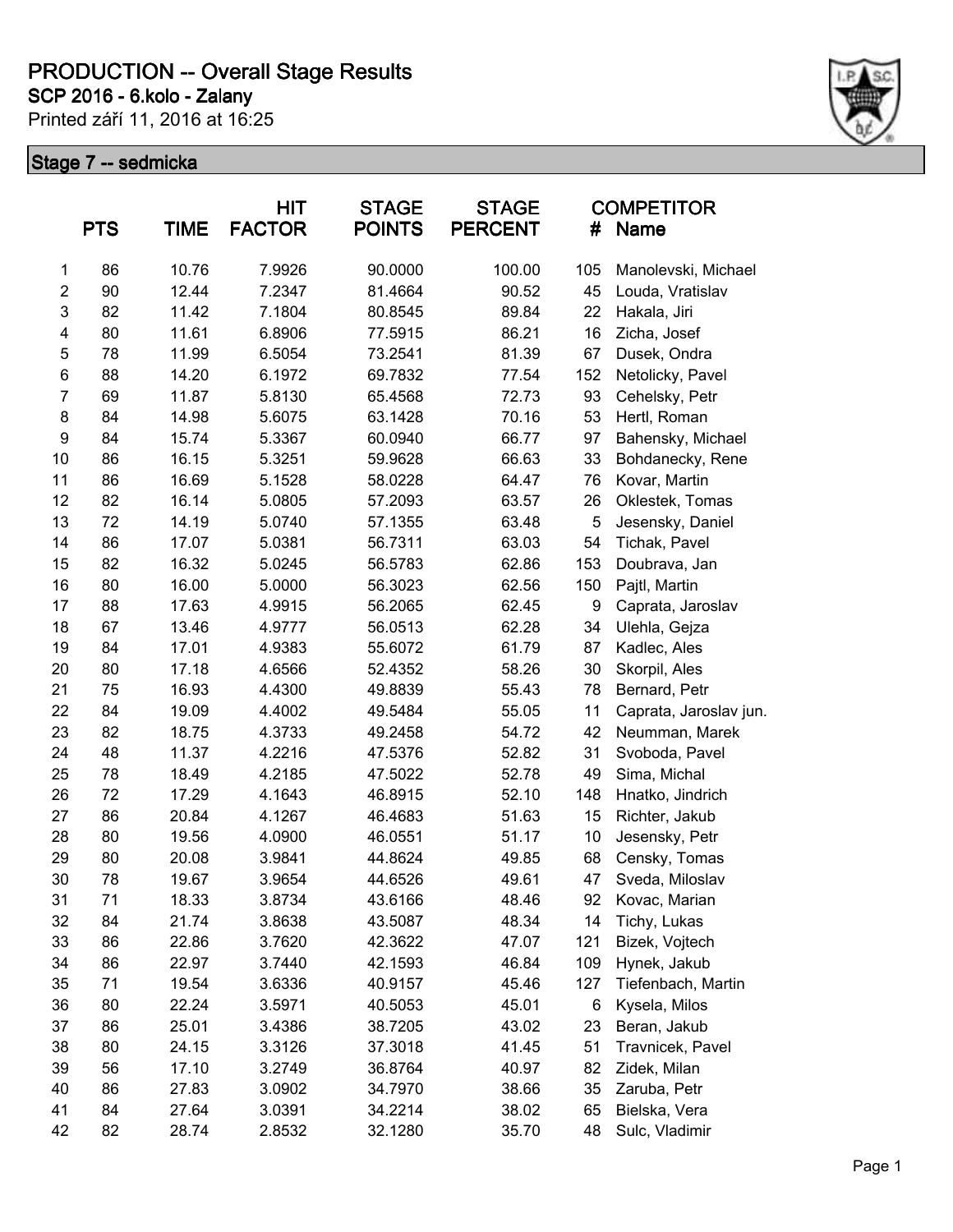**SCP 2016 - 6.kolo - Zalany**

Printed září 11, 2016 at 16:25



|    | <b>PTS</b>   | TIME  | <b>HIT</b><br><b>FACTOR</b> | <b>STAGE</b><br><b>POINTS</b> | <b>STAGE</b><br><b>PERCENT</b> | #   | <b>COMPETITOR</b><br><b>Name</b> |
|----|--------------|-------|-----------------------------|-------------------------------|--------------------------------|-----|----------------------------------|
| 43 | 82           | 29.30 | 2.7986                      | 31.5139                       | 35.02                          | 114 | Dubeda, Jakub                    |
| 44 | 82           | 29.40 | 2.7891                      | 31.4067                       | 34.90                          | 86  | Polacek, Petr                    |
| 45 | 80           | 29.62 | 2.7009                      | 30.4131                       | 33.79                          | 32  | Smrkovsky, Martin                |
| 46 | 69           | 25.83 | 2.6713                      | 30.0802                       | 33.42                          | 79  | Bernatek, Ivan                   |
| 47 | 67           | 27.62 | 2.4258                      | 27.3154                       | 30.35                          | 95  | Nepovida, Ales                   |
| 48 | 61           | 36.21 | 1.6846                      | 18.9696                       | 21.08                          | 69  | Vanek, Robert                    |
| 49 | 76           | 45.33 | 1.6766                      | 18.8792                       | 20.98                          | 75  | Seba, Petr                       |
| 50 | 84           | 57.22 | 1.4680                      | 16.5306                       | 18.37                          | 37  | Stejskal, Milan                  |
| 51 | 37           | 33.54 | 1.1032                      | 12.4221                       | 13.80                          | 111 | Surmanova, Michaela              |
| 52 | $\mathbf{0}$ | 52.93 | 0.0000                      | 0.0000                        | 0.00                           | 122 | Becev, Jan                       |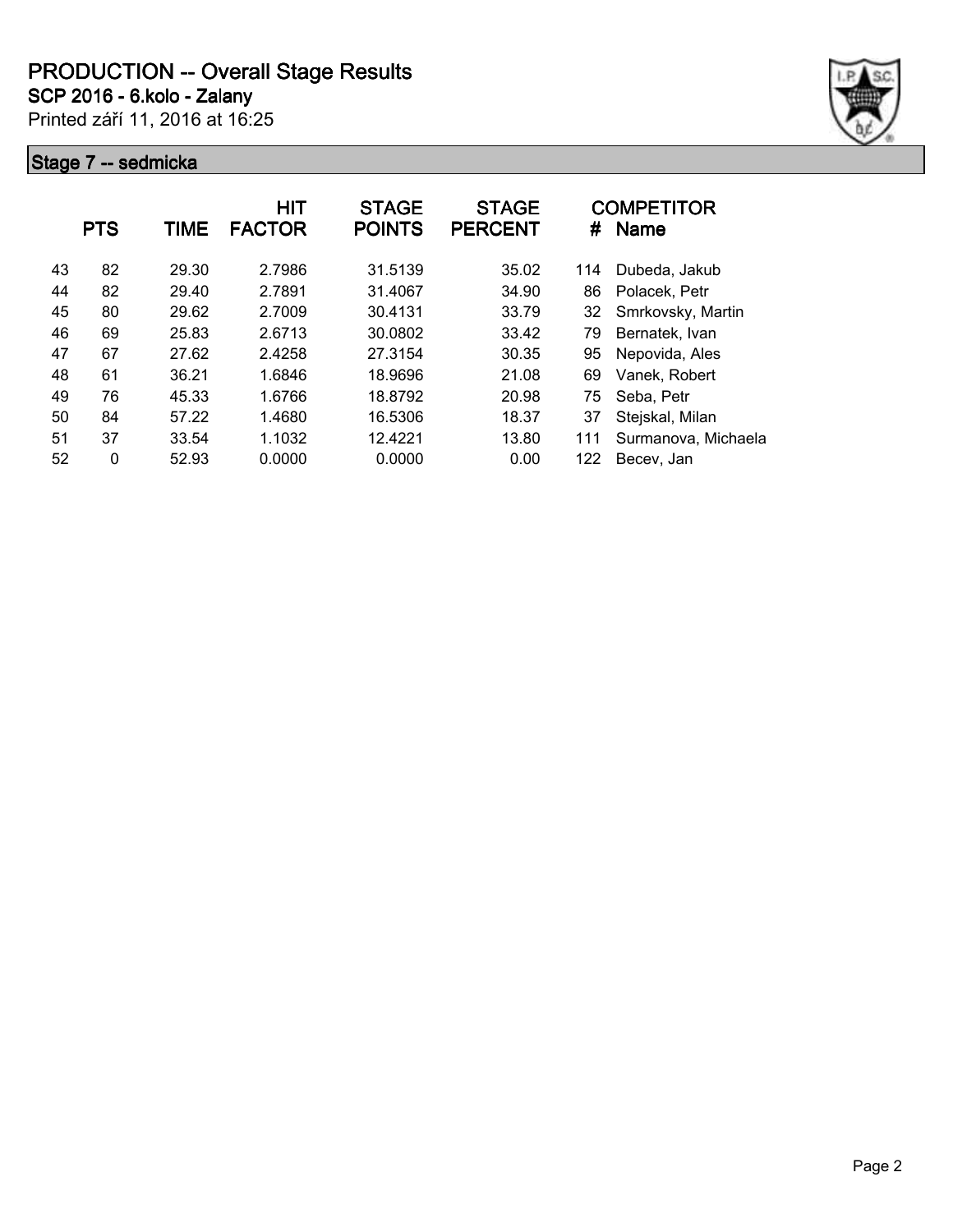

|   | <b>PTS</b> | TIME  | HIT<br><b>FACTOR</b> | <b>STAGE</b><br><b>POINTS</b> | <b>STAGE</b><br><b>PERCENT</b> | #   | <b>COMPETITOR</b><br><b>Name</b> |
|---|------------|-------|----------------------|-------------------------------|--------------------------------|-----|----------------------------------|
| 1 | 84         | 13.23 | 6.3492               | 90.0000                       | 100.00                         | 84  | Radkovic, Michal                 |
| 2 | 82         | 14.00 | 5.8571               | 83.0250                       | 92.25                          | 89  | Chan, Marek                      |
| 3 | 82         | 14.72 | 5.5707               | 78.9640                       | 87.74                          | 46  | Weingartner, Tomas               |
| 4 | 78         | 14.47 | 5.3905               | 76.4098                       | 84.90                          | 20  | Rehberger, Ivo                   |
| 5 | 78         | 17.48 | 4.4622               | 63.2523                       | 70.28                          | 119 | Frydl, Vaclav                    |
| 6 | 84         | 22.10 | 3.8009               | 53.8778                       | 59.86                          | 24  | Marek, Jiri                      |
| 7 | 88         | 26.78 | 3.2860               | 46.5795                       | 51.76                          | 132 | Musil, Eduard                    |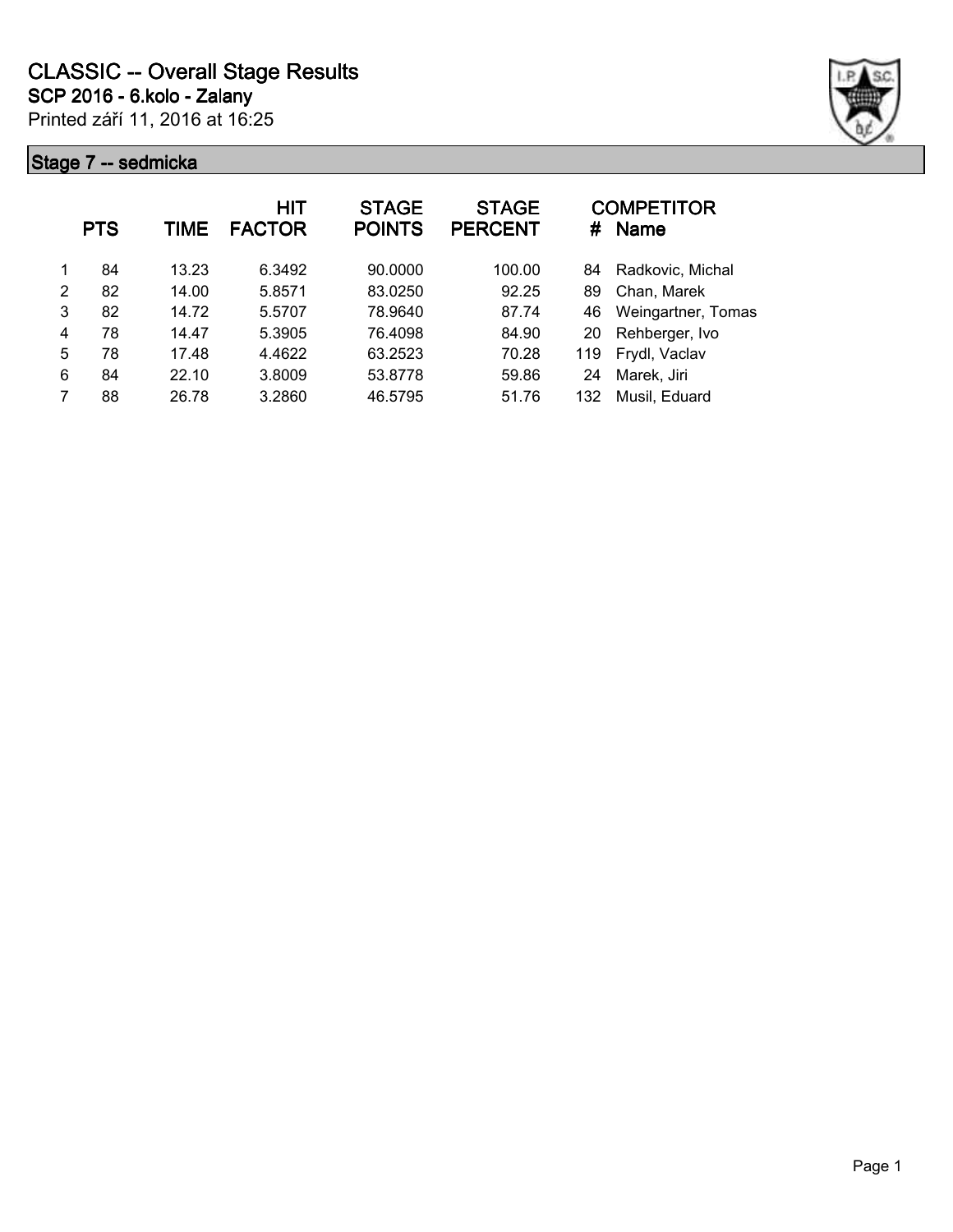

|   | <b>PTS</b> | TIME  | HIT<br><b>FACTOR</b> | <b>STAGE</b><br><b>POINTS</b> | <b>STAGE</b><br><b>PERCENT</b> | #   | <b>COMPETITOR</b><br><b>Name</b> |
|---|------------|-------|----------------------|-------------------------------|--------------------------------|-----|----------------------------------|
|   | 90         | 13.40 | 6.7164               | 90.0000                       | 100.00                         | 88  | Jedlicka, Jiri                   |
| 2 | 89         | 18.09 | 4.9198               | 65.9259                       | 73.25                          | 83  | Neumann, Michal                  |
| 3 | 87         | 17.78 | 4.8931               | 65.5681                       | 72.85                          | 107 | Kotrous, Pavel                   |
| 4 | 88         | 24.64 | 3.5714               | 47.8571                       | 53.17                          | 60  | Potuckova, Ludmila               |
| 5 | 87         | 25.95 | 3.3526               | 44.9249                       | 49.92                          | 17  | Prepletany, Jan                  |
| 6 | 85         | 31.26 | 2.7191               | 36.4363                       | 40.48                          | 96  | Slovacek, Pavel                  |
| 7 | 74         | 27.44 | 2.6968               | 36.1370                       | 40.15                          | 90  | Barta, Ondrej                    |
| 8 | 83         | 34.80 | 2.3851               | 31.9598                       | 35.51                          | 98  | Rossl, Karel                     |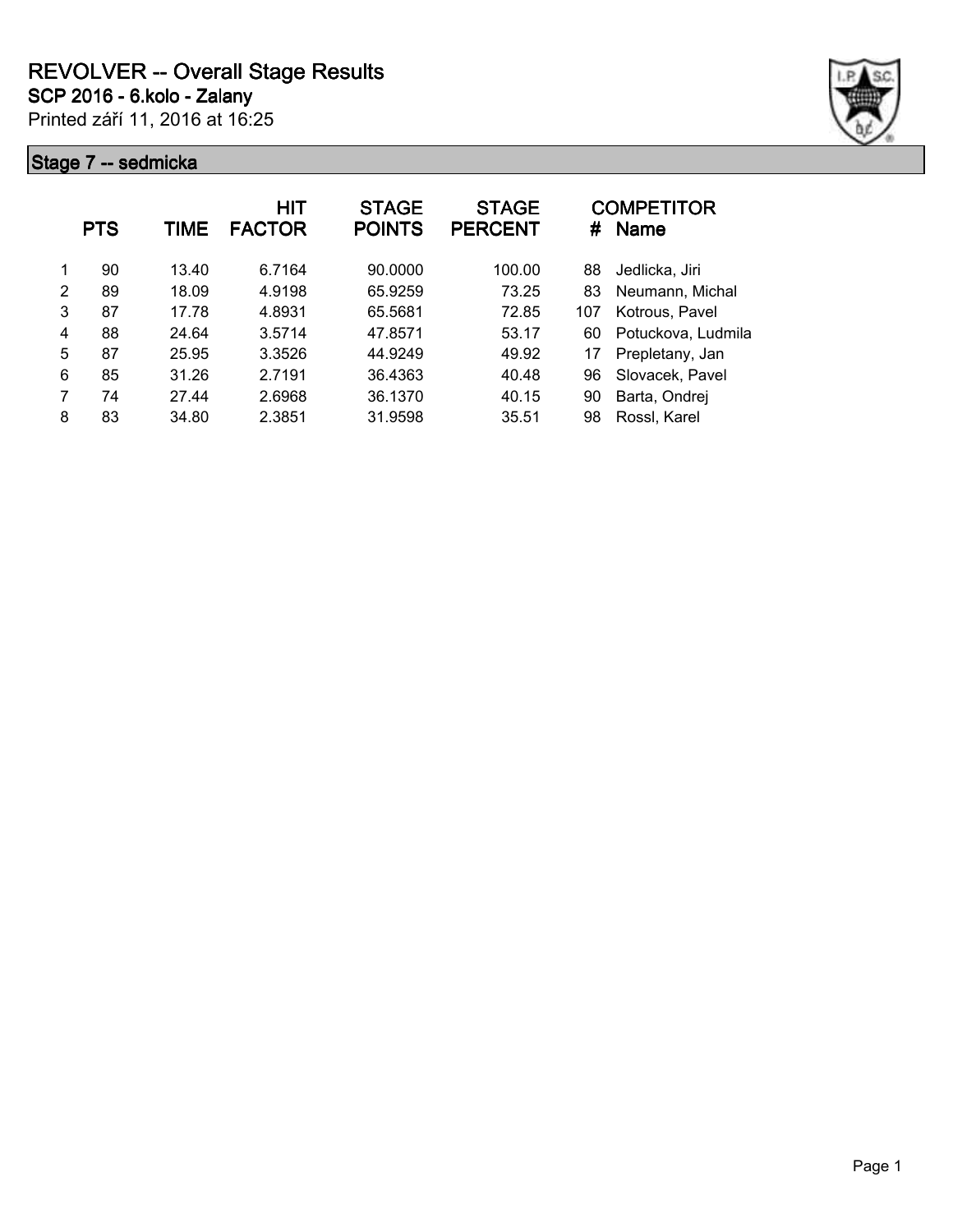

|                | <b>PTS</b> | TIME  | HIT<br><b>FACTOR</b> | <b>STAGE</b><br><b>POINTS</b> | <b>STAGE</b><br><b>PERCENT</b> | #   | <b>COMPETITOR</b><br><b>Name</b> |
|----------------|------------|-------|----------------------|-------------------------------|--------------------------------|-----|----------------------------------|
| 1              | 94         | 13.45 | 6.9888               | 100.0000                      | 100.00                         | 12  | Rataj, Jan                       |
| $\mathfrak{p}$ | 97         | 13.90 | 6.9784               | 99.8508                       | 99.85                          | 1   | Hotra, Tomas                     |
| 3              | 80         | 13.54 | 5.9084               | 84.5407                       | 84.54                          | 156 | Marik, Milan                     |
| 4              | 96         | 16.83 | 5.7041               | 81.6172                       | 81.62                          | 2   | Vohnout, Martin                  |
| 5              | 93         | 16.63 | 5.5923               | 80.0175                       | 80.02                          | 13  | Safranek, Lumir                  |
| 6              | 80         | 14.74 | 5.4274               | 77.6581                       | 77.66                          | 140 | Kolar, Milan                     |
| 7              | 83         | 16.18 | 5.1298               | 73.3997                       | 73.40                          | 44  | Marousek, Petr                   |
| 8              | 97         | 19.36 | 5.0103               | 71.6904                       | 71.69                          | 157 | Cerny, Vaclav                    |
| 9              | 86         | 27.29 | 3.1513               | 45.0909                       | 45.09                          | 142 | Fryzek, Lubor sen.               |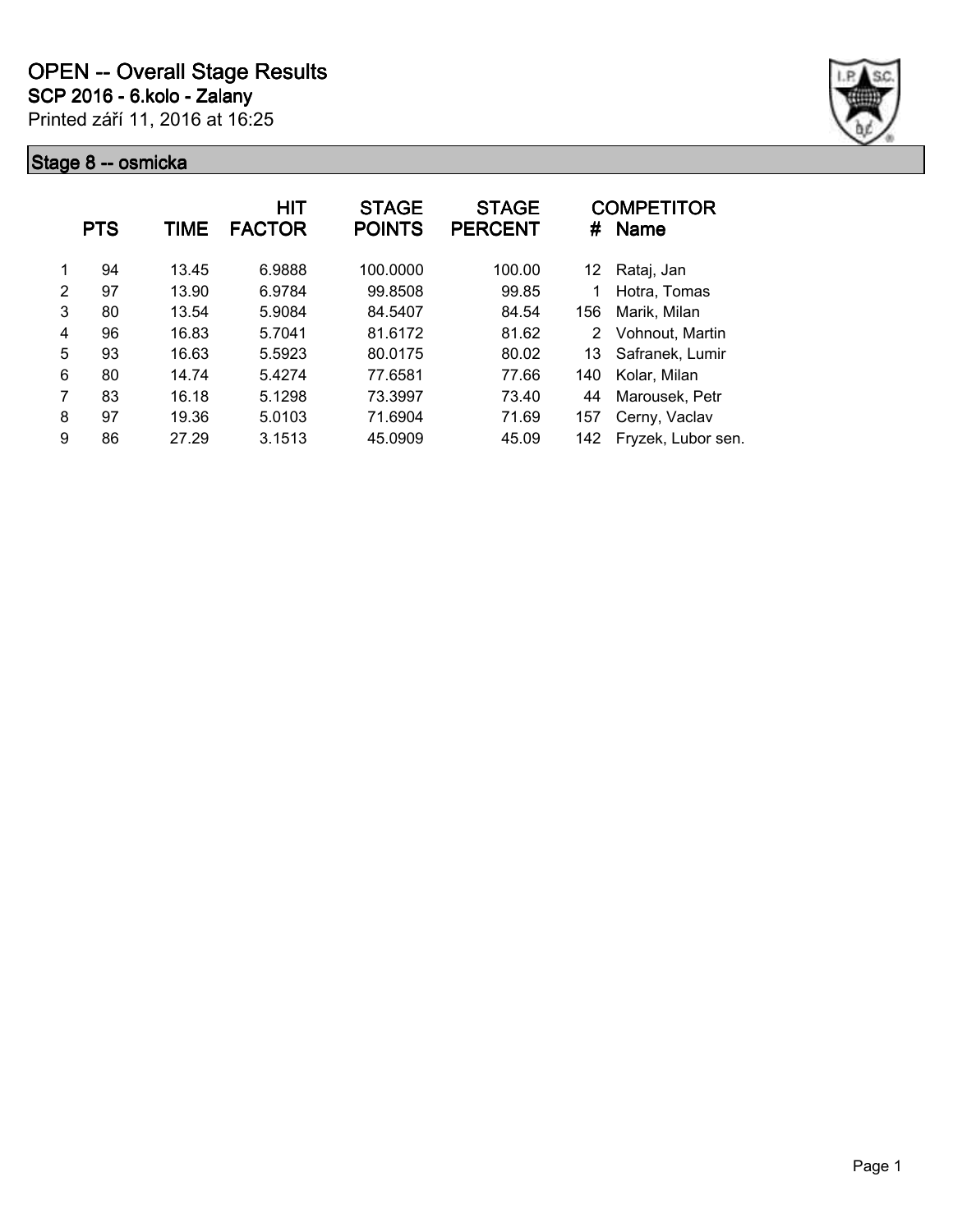### **SCP 2016 - 6.kolo - Zalany STANDARD -- Overall Stage Results**

Printed září 11, 2016 at 16:25



|                | <b>PTS</b> | <b>TIME</b> | HIT<br><b>FACTOR</b> | <b>STAGE</b><br><b>POINTS</b> | <b>STAGE</b><br><b>PERCENT</b> | #   | <b>COMPETITOR</b><br><b>Name</b> |
|----------------|------------|-------------|----------------------|-------------------------------|--------------------------------|-----|----------------------------------|
| $\mathbf{1}$   | 96         | 13.25       | 7.2453               | 100.0000                      | 100.00                         | 27  | Riha, Michal                     |
| $\overline{2}$ | 96         | 14.88       | 6.4516               | 89.0457                       | 89.05                          | 41  | Krejci, Martin                   |
| 3              | 95         | 14.77       | 6.4320               | 88.7744                       | 88.77                          | 101 | Dvorak, Petr                     |
| 4              | 95         | 15.09       | 6.2956               | 86.8918                       | 86.89                          | 144 | Frinta, Petr                     |
| 5              | 88         | 14.37       | 6.1239               | 84.5221                       | 84.52                          | 104 | Liehne, Jan                      |
| $\,6$          | 90         | 14.78       | 6.0893               | 84.0452                       | 84.05                          | 70  | Marx, Jakub                      |
| $\overline{7}$ | 94         | 15.86       | 5.9269               | 81.8030                       | 81.80                          | 59  | Landl, Radek                     |
| 8              | 94         | 15.89       | 5.9157               | 81.6486                       | 81.65                          | 29  | Wilk, Ivo                        |
| 9              | 92         | 15.58       | 5.9050               | 81.5014                       | 81.50                          | 36  | Selichar, Daniel                 |
| 10             | 96         | 16.27       | 5.9004               | 81.4382                       | 81.44                          | 108 | Liehne, Irena                    |
| 11             | 94         | 15.99       | 5.8787               | 81.1379                       | 81.14                          | 131 | Koblasa, Bohumil                 |
| 12             | 88         | 15.02       | 5.8589               | 80.8644                       | 80.86                          | 62  | Valasik, Petr                    |
| 13             | 92         | 15.95       | 5.7680               | 79.6108                       | 79.61                          | 100 | Zeman, Marcel                    |
| 14             | 99         | 17.47       | 5.6669               | 78.2144                       | 78.21                          | 141 | Batek, Jaroslav                  |
| 15             | 94         | 16.67       | 5.6389               | 77.8282                       | 77.83                          | 66  | Korecky, Jan                     |
| 16             | 97         | 17.28       | 5.6134               | 77.4770                       | 77.48                          | 38  | Ryba, Jan                        |
| 17             | 96         | 17.54       | 5.4732               | 75.5416                       | 75.54                          | 52  | Panek, Roman                     |
| 18             | 96         | 18.27       | 5.2545               | 72.5233                       | 72.52                          | 25  | Simek, Frantisek                 |
| 19             | 96         | 18.36       | 5.2288               | 72.1678                       | 72.17                          | 99  | Volesak, Jan                     |
| 20             | 90         | 17.34       | 5.1903               | 71.6371                       | 71.64                          | 137 | Benes, Stanislav                 |
| 21             | 86         | 16.69       | 5.1528               | 71.1192                       | 71.12                          | 120 | Zilinec, Daniel                  |
| 22             | 92         | 17.86       | 5.1512               | 71.0970                       | 71.10                          | 159 | Kohn, Miroslav                   |
| 23             | 92         | 18.70       | 4.9198               | 67.9033                       | 67.90                          | 143 | Zakostelecky, Frantisek          |
| 24             | 88         | 18.11       | 4.8592               | 67.0670                       | 67.07                          | 80  | Rota, Martin                     |
| 25             | 81         | 16.71       | 4.8474               | 66.9042                       | 66.90                          | 126 | Bocarov, Vasil                   |
| 26             | 84         | 17.49       | 4.8027               | 66.2879                       | 66.29                          | 116 | Malinsky, Jiri                   |
| 27             | 82         | 17.32       | 4.7344               | 65.3447                       | 65.34                          | 43  | Matousek, Jiri                   |
| 28             | 84         | 17.88       | 4.6980               | 64.8420                       | 64.84                          | 39  | Stahl, Robert                    |
| 29             | 90         | 19.63       | 4.5848               | 63.2801                       | 63.28                          | 133 | Fiala, Milan                     |
| 30             | 78         | 17.19       | 4.5375               | 62.6273                       | 62.63                          | 154 | Hauer, Michael                   |
| 31             | 86         | 19.30       | 4.4560               | 61.5015                       | 61.50                          | 61  | Radkov, Petr                     |
| 32             | 84         | 18.86       | 4.4539               | 61.4727                       | 61.47                          | 129 | Elisak, Milan                    |
| 33             | 84         | 19.16       | 4.3841               | 60.5102                       | 60.51                          | 106 | Kotrousova, Denisa               |
| 34             | 81         | 18.81       | 4.3062               | 59.4348                       | 59.43                          | 94  | Elstner, Marek                   |
| 35             | 92         | 21.53       | 4.2731               | 58.9778                       | 58.98                          | 158 | Hradek, Martin                   |
| 36             | 96         | 22.64       | 4.2403               | 58.5247                       | 58.52                          | 113 | Dubeda, Lukas                    |
| 37             | 80         | 19.76       | 4.0486               | 55.8789                       | 55.88                          | 57  | Zolnay, Anna                     |
| 38             | 88         | 21.96       | 4.0073               | 55.3089                       | 55.31                          | 138 | Jadrny, Milos                    |
| 39             | 74         | 18.48       | 4.0043               | 55.2681                       | 55.27                          | 139 | Fryzek, Lubor                    |
| 40             | 63         | 15.75       | 4.0000               | 55.2083                       | 55.21                          | 18  | Volhejn, Ladislav                |
| 41             | 94         | 23.85       | 3.9413               | 54.3981                       | 54.40                          | 125 | Kupcik, Pavel                    |
| 42             | 87         | 22.36       | 3.8909               | 53.7022                       | 53.70                          | 71  | Tucek, Jiri                      |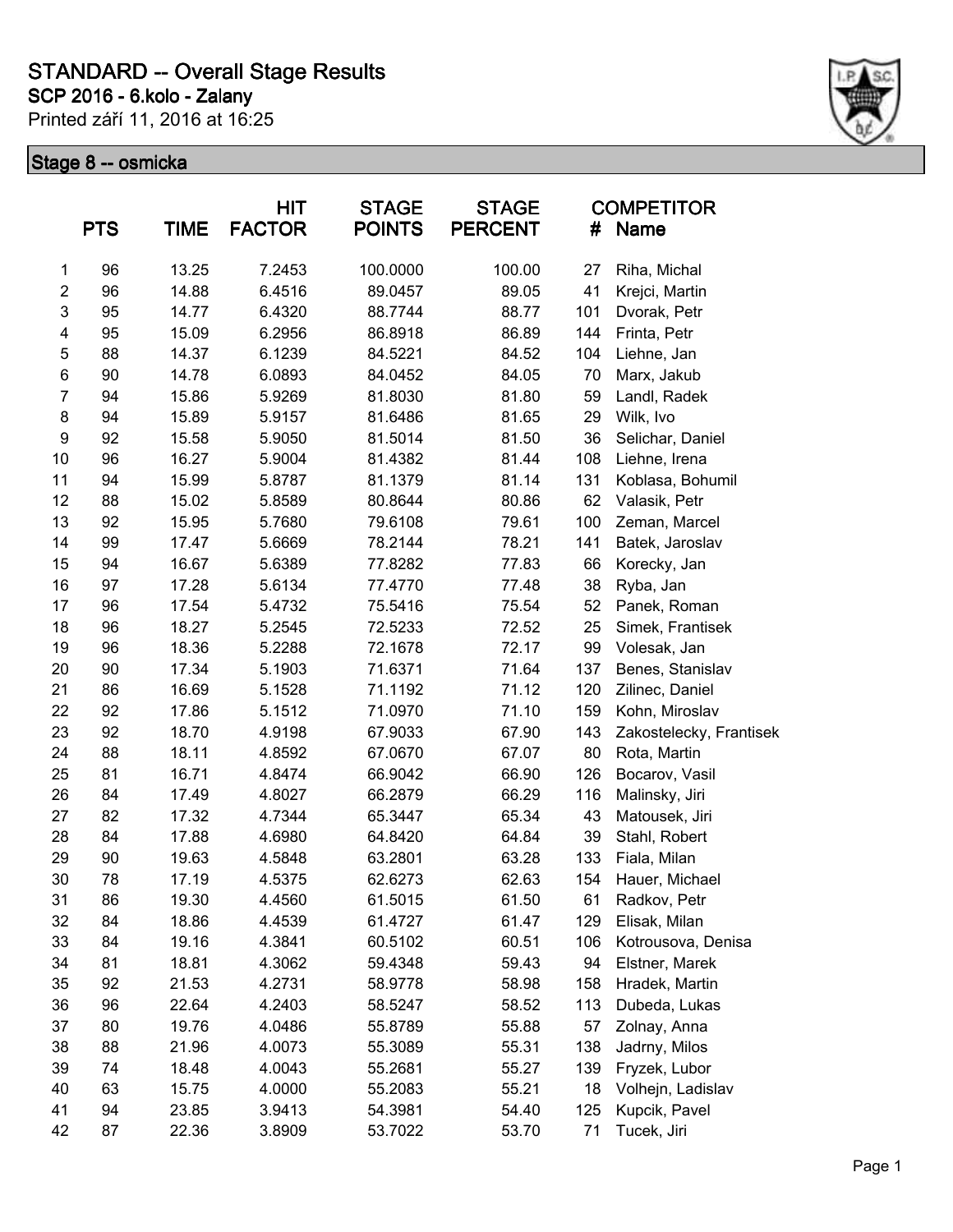

|    | <b>PTS</b> | TIME  | HIT<br><b>FACTOR</b> | <b>STAGE</b><br><b>POINTS</b> | <b>STAGE</b><br><b>PERCENT</b> | #   | <b>COMPETITOR</b><br><b>Name</b> |
|----|------------|-------|----------------------|-------------------------------|--------------------------------|-----|----------------------------------|
| 43 | 76         | 19.59 | 3.8795               | 53.5456                       | 53.55                          | 81  | Mladek, Petr                     |
| 44 | 71         | 18.39 | 3.8608               | 53.2870                       | 53.29                          | 147 | Konecny, Petr                    |
| 45 | 88         | 23.05 | 3.8178               | 52.6934                       | 52.69                          | 50  | Veselka, Jaroslav                |
| 46 | 90         | 23.70 | 3.7975               | 52.4130                       | 52.41                          | 21  | Janouch, Pavel                   |
| 47 | 94         | 24.95 | 3.7675               | 51.9998                       | 52.00                          | 73  | Moravec, Jan                     |
| 48 | 65         | 17.41 | 3.7335               | 51.5299                       | 51.53                          | 72  | Kolisch, Petr                    |
| 49 | 74         | 19.90 | 3.7186               | 51.3243                       | 51.32                          | 19  | Synek, Petr                      |
| 50 | 75         | 20.59 | 3.6425               | 50.2747                       | 50.27                          | 123 | Haas, Milan                      |
| 51 | 72         | 20.09 | 3.5839               | 49.4649                       | 49.46                          | 135 | Kocandrle, Petr                  |
| 52 | 75         | 21.18 | 3.5411               | 48.8742                       | 48.87                          | 64  | Gomolak, Juraj                   |
| 53 | 66         | 19.00 | 3.4737               | 47.9441                       | 47.94                          | 74  | Soucek, Jan                      |
| 54 | 92         | 26.87 | 3.4239               | 47.2569                       | 47.26                          | 112 | Ulman, Tomas                     |
| 55 | 48         | 14.75 | 3.2542               | 44.9153                       | 44.92                          | 55  | Zolnay, Pavol                    |
| 56 | 76         | 23.99 | 3.1680               | 43.7248                       | 43.72                          | 77  | Hrubesova, Helena                |
| 57 | 63         | 21.13 | 2.9815               | 41.1515                       | 41.15                          | 115 | Simecek, Jiri                    |
| 58 | 67         | 24.52 | 2.7325               | 37.7137                       | 37.71                          | 155 | Krystof, Jan                     |
| 59 | 46         | 20.80 | 2.2115               | 30.5238                       | 30.52                          | 149 | Vltavsky, Miroslav               |
| 60 | 85         | 55.03 | 1.5446               | 21.3189                       | 21.32                          | 136 | Smehyl, Lubomir                  |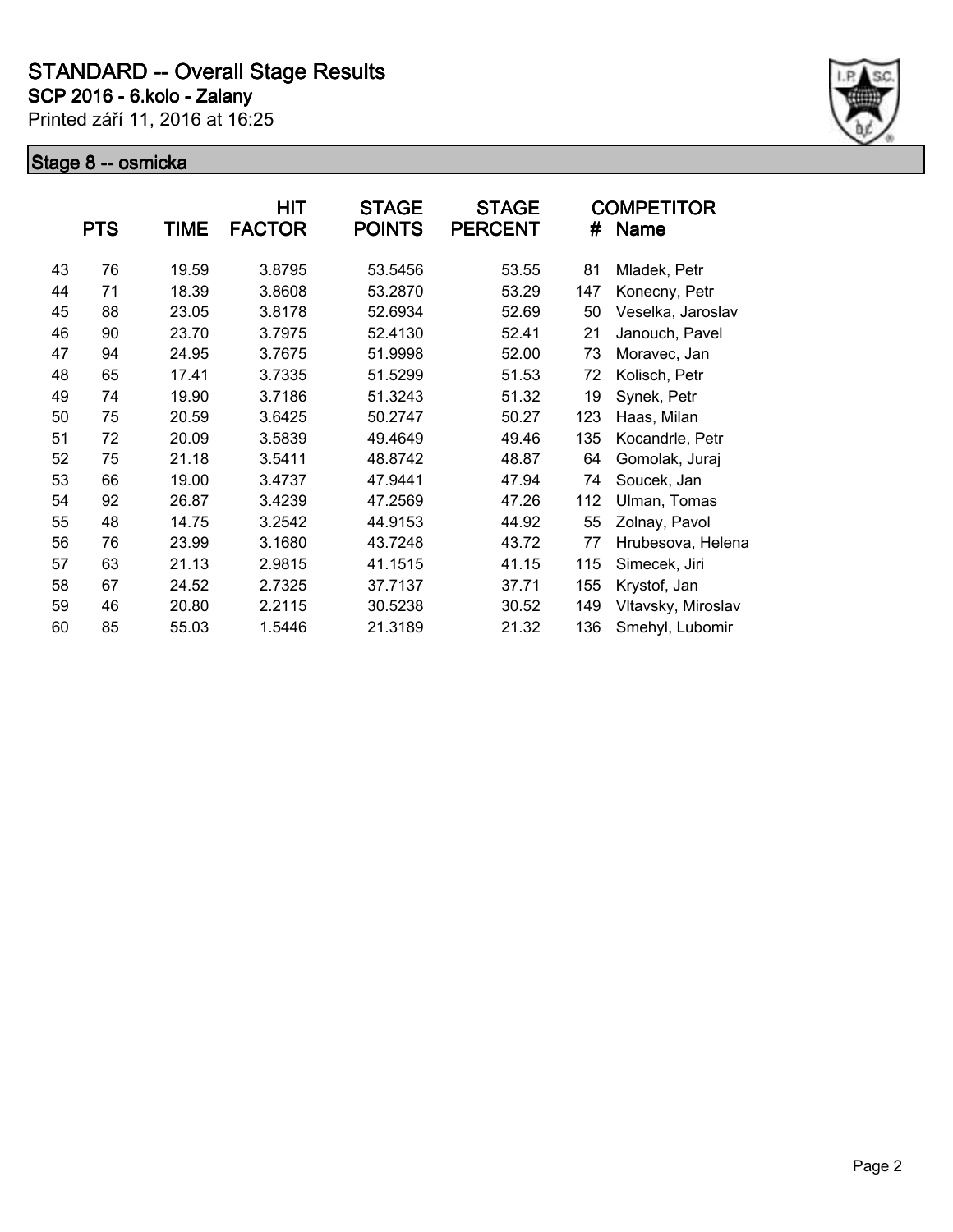**SCP 2016 - 6.kolo - Zalany**

Printed září 11, 2016 at 16:25



|                  | <b>PTS</b> | <b>TIME</b> | <b>HIT</b><br><b>FACTOR</b> | <b>STAGE</b><br><b>POINTS</b> | <b>STAGE</b><br><b>PERCENT</b> | #   | <b>COMPETITOR</b><br><b>Name</b> |
|------------------|------------|-------------|-----------------------------|-------------------------------|--------------------------------|-----|----------------------------------|
| 1                | 90         | 12.57       | 7.1599                      | 100.0000                      | 100.00                         | 22  | Hakala, Jiri                     |
| $\overline{c}$   | 94         | 14.57       | 6.4516                      | 90.1075                       | 90.11                          | 93  | Cehelsky, Petr                   |
| $\mathsf 3$      | 92         | 14.81       | 6.2120                      | 86.7612                       | 86.76                          | 67  | Dusek, Ondra                     |
| 4                | 94         | 15.59       | 6.0295                      | 84.2121                       | 84.21                          | 152 | Netolicky, Pavel                 |
| 5                | 90         | 15.00       | 6.0000                      | 83.8000                       | 83.80                          | 31  | Svoboda, Pavel                   |
| 6                | 88         | 14.98       | 5.8745                      | 82.0472                       | 82.05                          | 105 | Manolevski, Michael              |
| $\overline{7}$   | 92         | 15.99       | 5.7536                      | 80.3586                       | 80.36                          | 5   | Jesensky, Daniel                 |
| 8                | 92         | 17.05       | 5.3959                      | 75.3627                       | 75.36                          | 127 | Tiefenbach, Martin               |
| $\boldsymbol{9}$ | 98         | 18.49       | 5.3002                      | 74.0256                       | 74.03                          | 34  | Ulehla, Gejza                    |
| 10               | 92         | 17.49       | 5.2601                      | 73.4667                       | 73.47                          | 42  | Neumman, Marek                   |
| 11               | 90         | 17.15       | 5.2478                      | 73.2945                       | 73.29                          | 54  | Tichak, Pavel                    |
| 12               | 88         | 17.00       | 5.1765                      | 72.2980                       | 72.30                          | 45  | Louda, Vratislav                 |
| 13               | 100        | 19.49       | 5.1308                      | 71.6607                       | 71.66                          | 14  | Tichy, Lukas                     |
| 14               | 84         | 16.38       | 5.1282                      | 71.6239                       | 71.62                          | 53  | Hertl, Roman                     |
| 15               | 96         | 18.77       | 5.1145                      | 71.4331                       | 71.43                          | 150 | Pajtl, Martin                    |
| 16               | 86         | 17.50       | 4.9143                      | 68.6362                       | 68.64                          | 9   | Caprata, Jaroslav                |
| 17               | 82         | 17.10       | 4.7953                      | 66.9747                       | 66.97                          | 78  | Bernard, Petr                    |
| 18               | 94         | 19.79       | 4.7499                      | 66.3399                       | 66.34                          | 76  | Kovar, Martin                    |
| 19               | 90         | 19.04       | 4.7269                      | 66.0189                       | 66.02                          | 51  | Travnicek, Pavel                 |
| 20               | 96         | 20.92       | 4.5889                      | 64.0918                       | 64.09                          | 30  | Skorpil, Ales                    |
| 21               | 88         | 19.42       | 4.5314                      | 63.2887                       | 63.29                          | 6   | Kysela, Milos                    |
| 22               | 96         | 21.77       | 4.4097                      | 61.5893                       | 61.59                          | 65  | Bielska, Vera                    |
| 23               | 94         | 21.46       | 4.3802                      | 61.1774                       | 61.18                          | 11  | Caprata, Jaroslav jun.           |
| 24               | 86         | 20.11       | 4.2765                      | 59.7282                       | 59.73                          | 97  | Bahensky, Michael                |
| 25               | 90         | 22.04       | 4.0835                      | 57.0327                       | 57.03                          | 153 | Doubrava, Jan                    |
| 26               | 92         | 22.88       | 4.0210                      | 56.1597                       | 56.16                          | 33  | Bohdanecky, Rene                 |
| 27               | 82         | 20.75       | 3.9518                      | 55.1936                       | 55.19                          | 87  | Kadlec, Ales                     |
| 28               | 92         | 23.57       | 3.9033                      | 54.5156                       | 54.52                          | 26  | Oklestek, Tomas                  |
| 29               | 86         | 22.14       | 3.8844                      | 54.2517                       | 54.25                          | 121 | Bizek, Vojtech                   |
| 30               | 88         | 22.69       | 3.8784                      | 54.1678                       | 54.17                          | 32  | Smrkovsky, Martin                |
| 31               | 74         | 19.56       | 3.7832                      | 52.8391                       | 52.84                          | 16  | Zicha, Josef                     |
| 32               | 88         | 23.55       | 3.7367                      | 52.1897                       | 52.19                          | 95  | Nepovida, Ales                   |
| 33               | 67         | 17.96       | 3.7305                      | 52.1028                       | 52.10                          | 68  | Censky, Tomas                    |
| 34               | 82         | 22.31       | 3.6755                      | 51.3342                       | 51.33                          | 86  | Polacek, Petr                    |
| 35               | 84         | 23.05       | 3.6443                      | 50.8980                       | 50.90                          | 15  | Richter, Jakub                   |
| 36               | 90         | 24.81       | 3.6276                      | 50.6651                       | 50.67                          | 35  | Zaruba, Petr                     |
| 37               | 82         | 22.87       | 3.5855                      | 50.0772                       | 50.08                          | 148 | Hnatko, Jindrich                 |
| 38               | 67         | 20.86       | 3.2119                      | 44.8594                       | 44.86                          | 109 | Hynek, Jakub                     |
| 39               | 55         | 17.93       | 3.0675                      | 42.8425                       | 42.84                          | 23  | Beran, Jakub                     |
| 40               | 92         | 30.17       | 3.0494                      | 42.5898                       | 42.59                          | 48  | Sulc, Vladimir                   |
| 41               | 61         | 21.79       | 2.7994                      | 39.0990                       | 39.10                          | 49  | Sima, Michal                     |
| 42               | 88         | 32.46       | 2.7110                      | 37.8640                       | 37.86                          | 79  | Bernatek, Ivan                   |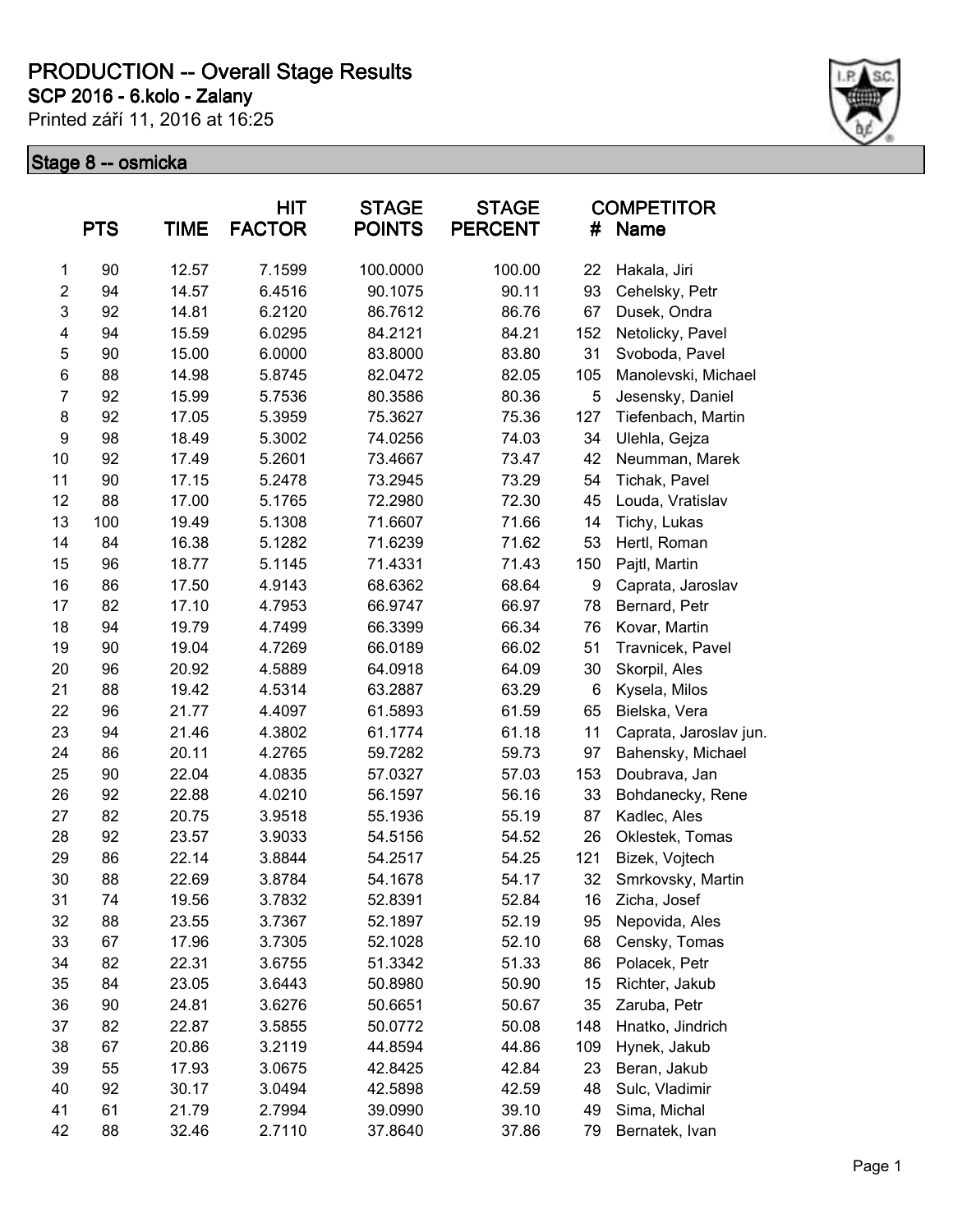**SCP 2016 - 6.kolo - Zalany**

Printed září 11, 2016 at 16:25



|    | <b>PTS</b> | TIME  | <b>HIT</b><br><b>FACTOR</b> | <b>STAGE</b><br><b>POINTS</b> | <b>STAGE</b><br><b>PERCENT</b> | #   | <b>COMPETITOR</b><br><b>Name</b> |
|----|------------|-------|-----------------------------|-------------------------------|--------------------------------|-----|----------------------------------|
| 43 | 46         | 17.67 | 2.6033                      | 36.3592                       | 36.36                          | 10  | Jesensky, Petr                   |
| 44 | 72         | 30.36 | 2.3715                      | 33.1225                       | 33.12                          | 37  | Stejskal, Milan                  |
| 45 | 90         | 38.02 | 2.3672                      | 33.0615                       | 33.06                          | 114 | Dubeda, Jakub                    |
| 46 | 69         | 29.67 | 2.3256                      | 32.4806                       | 32.48                          | 75  | Seba, Petr                       |
| 47 | 50         | 21.67 | 2.3073                      | 32.2258                       | 32.23                          | 82  | Zidek, Milan                     |
| 48 | 44         | 19.99 | 2.2011                      | 30.7420                       | 30.74                          | 92  | Kovac, Marian                    |
| 49 | 74         | 37.06 | 1.9968                      | 27.8881                       | 27.89                          | 111 | Surmanova, Michaela              |
| 50 | 76         | 46.31 | 1.6411                      | 22.9209                       | 22.92                          | 69  | Vanek, Robert                    |
| 51 | 57         | 41.09 | 1.3872                      | 19.3745                       | 19.37                          | 122 | Becev, Jan                       |
| 52 | 0          | 0.00  | 0.0000                      | 0.0000                        | 0.00                           | 47  | Sveda, Miloslav                  |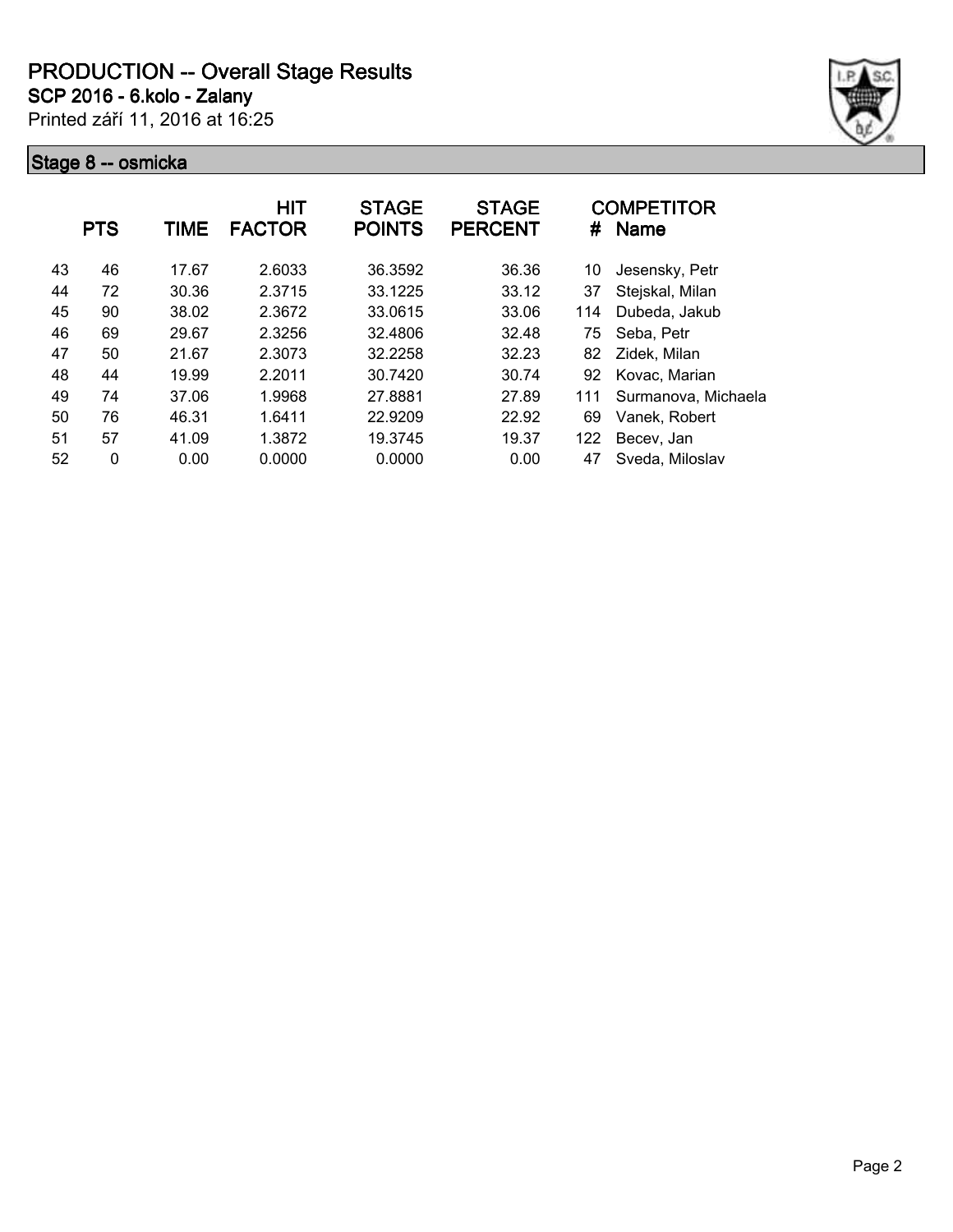

|   | <b>PTS</b> | TIME  | HIT<br><b>FACTOR</b> | <b>STAGE</b><br><b>POINTS</b> | <b>STAGE</b><br><b>PERCENT</b> | #   | <b>COMPETITOR</b><br><b>Name</b> |
|---|------------|-------|----------------------|-------------------------------|--------------------------------|-----|----------------------------------|
|   | 91         | 19.77 | 4.6029               | 100.0000                      | 100.00                         | 132 | Musil, Eduard                    |
| 2 | 88         | 19.12 | 4.6025               | 99.9908                       | 99.99                          | 46  | Weingartner, Tomas               |
| 3 | 84         | 18.52 | 4.5356               | 98.5380                       | 98.54                          | 20  | Rehberger, Ivo                   |
| 4 | 71         | 17.69 | 4.0136               | 87.1958                       | 87.20                          | 84  | Radkovic, Michal                 |
| 5 | 84         | 22.53 | 3.7284               | 80.9997                       | 81.00                          | 24  | Marek, Jiri                      |
| 6 | 82         | 24.20 | 3.3884               | 73.6146                       | 73.61                          | 119 | Frydl, Vaclav                    |
| 7 | 65         | 21.69 | 2.9968               | 65.1057                       | 65.11                          | 89  | Chan, Marek                      |
|   |            |       |                      |                               |                                |     |                                  |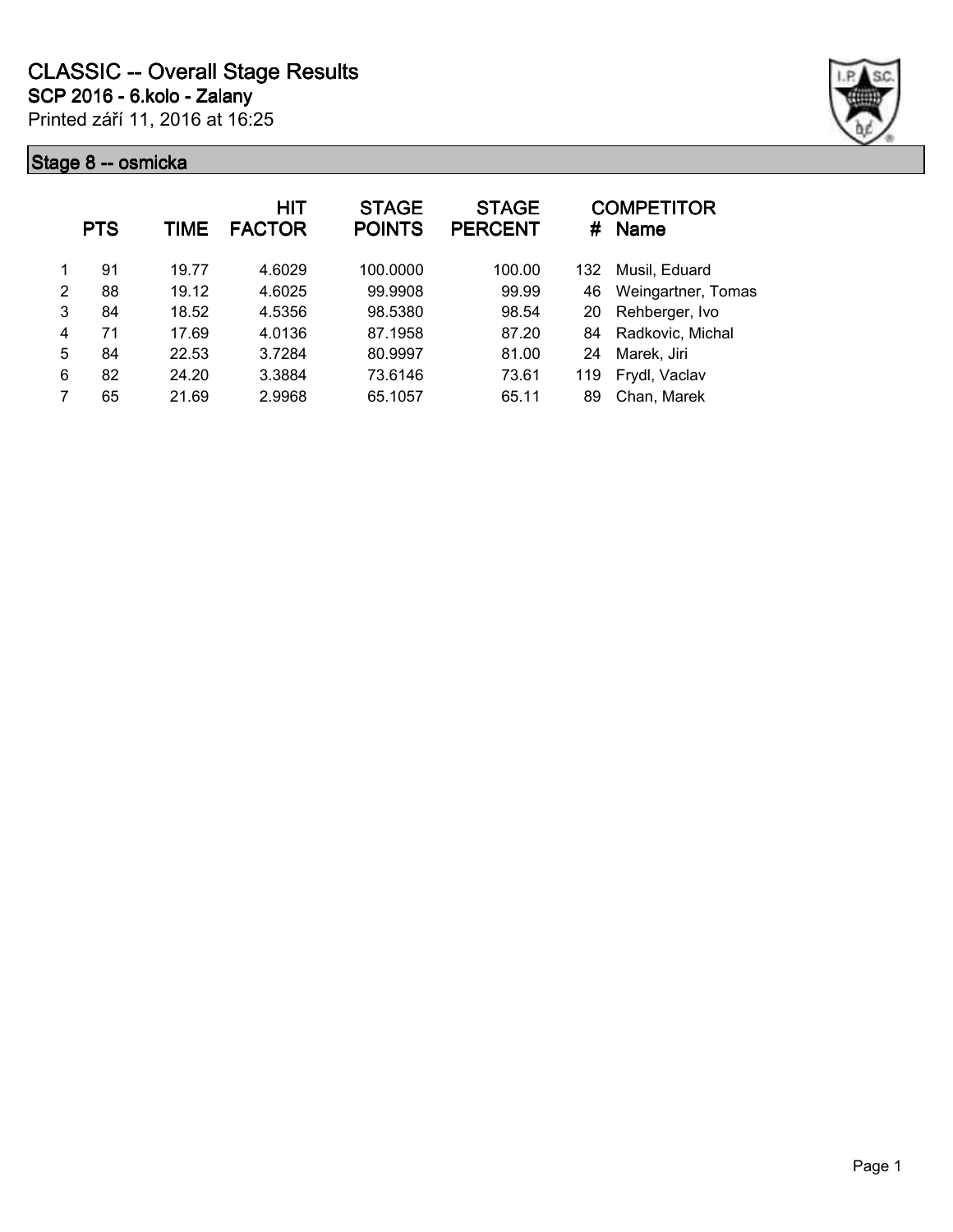

|   | <b>PTS</b> | TIME  | <b>HIT</b><br><b>FACTOR</b> | <b>STAGE</b><br><b>POINTS</b> | <b>STAGE</b><br><b>PERCENT</b> | #   | <b>COMPETITOR</b><br><b>Name</b> |
|---|------------|-------|-----------------------------|-------------------------------|--------------------------------|-----|----------------------------------|
| 1 | 96         | 18.35 | 5.2316                      | 100.0000                      | 100.00                         | 88  | Jedlicka, Jiri                   |
| 2 | 93         | 20.31 | 4.5790                      | 87.5262                       | 87.53                          | 107 | Kotrous, Pavel                   |
| 3 | 97         | 24.71 | 3.9255                      | 75.0350                       | 75.03                          | 83  | Neumann, Michal                  |
| 4 | 99         | 28.73 | 3.4459                      | 65.8665                       | 65.87                          | 17  | Prepletany, Jan                  |
| 5 | 95         | 29.14 | 3.2601                      | 62.3159                       | 62.32                          | 60  | Potuckova, Ludmila               |
| 6 | 79         | 25.18 | 3.1374                      | 59.9703                       | 59.97                          | 90  | Barta, Ondrej                    |
| 7 | 73         | 25.25 | 2.8911                      | 55.2620                       | 55.26                          | 96  | Slovacek, Pavel                  |
| 8 | 77         | 27.72 | 2.7778                      | 53.0961                       | 53.10                          | 98  | Rossl, Karel                     |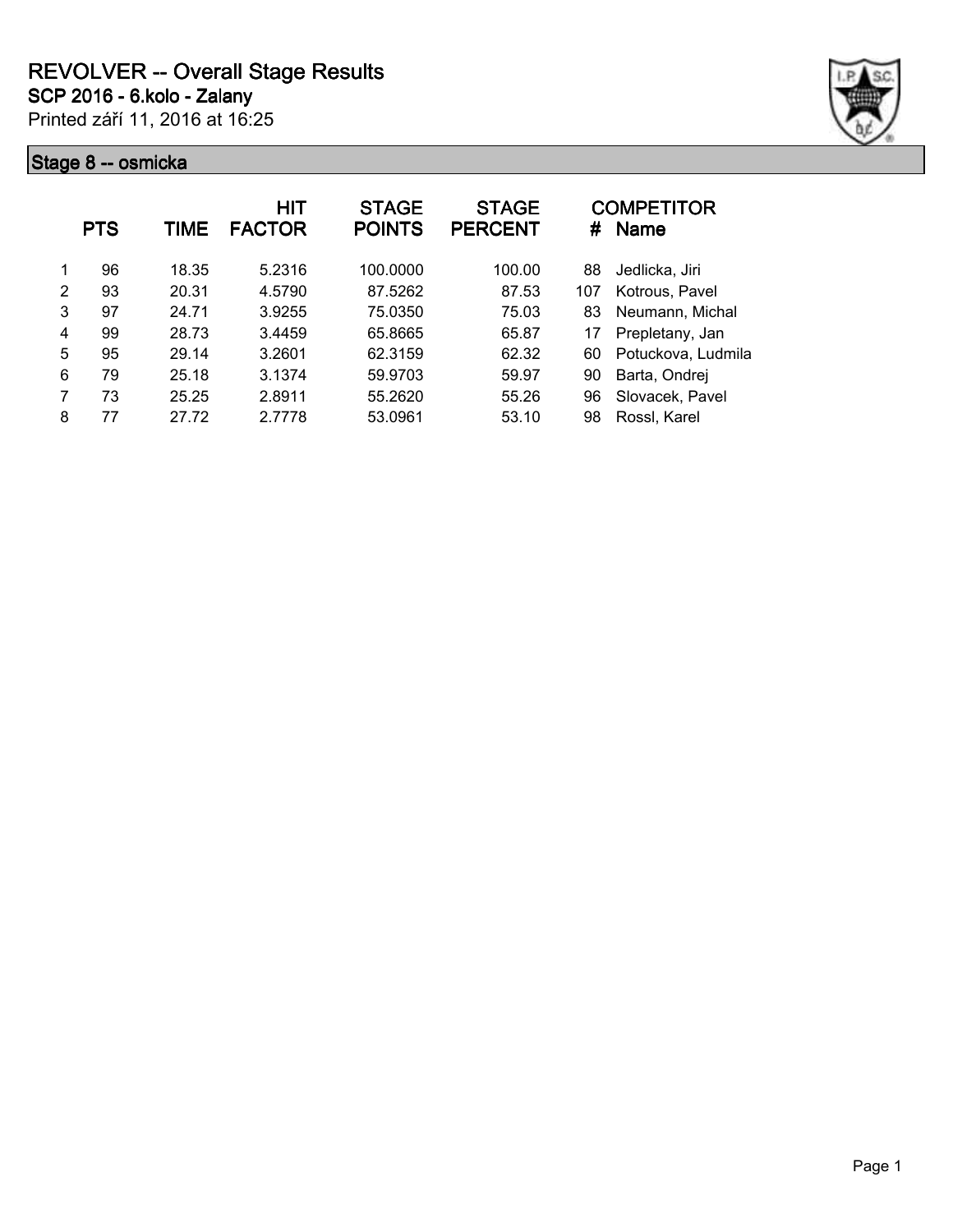

| 36<br>6.8441<br>40.0000<br>100.00<br>5.26<br>Rataj, Jan<br>1<br>12<br>35<br>6.1620<br>36.0133<br>90.03<br>2<br>5.68<br>Kolar, Milan<br>140<br>3<br>32<br>6.0606<br>5.28<br>35.4209<br>88.55<br>Marik, Milan<br>156<br>32<br>78.19<br>5.98<br>5.3512<br>31.2746<br>4<br>Vohnout, Martin<br>2 |  |
|---------------------------------------------------------------------------------------------------------------------------------------------------------------------------------------------------------------------------------------------------------------------------------------------|--|
|                                                                                                                                                                                                                                                                                             |  |
|                                                                                                                                                                                                                                                                                             |  |
|                                                                                                                                                                                                                                                                                             |  |
|                                                                                                                                                                                                                                                                                             |  |
| 5<br>37<br>7.82<br>4.7315<br>27.6527<br>69.13<br>1<br>Hotra, Tomas                                                                                                                                                                                                                          |  |
| 6<br>19<br>7.23<br>2.6279<br>15.3588<br>38.40<br>Marousek, Petr<br>44                                                                                                                                                                                                                       |  |
| 7<br>26<br>2.3381<br>Fryzek, Lubor sen.<br>11.12<br>13.6651<br>34.16<br>142                                                                                                                                                                                                                 |  |
| 7<br>8<br>6.64<br>1.0542<br>6.1613<br>15.40<br>Cerny, Vaclav<br>157                                                                                                                                                                                                                         |  |
| Safranek, Lumir<br>9<br>0<br>0.0000<br>0.0000<br>5.27<br>0.00<br>13                                                                                                                                                                                                                         |  |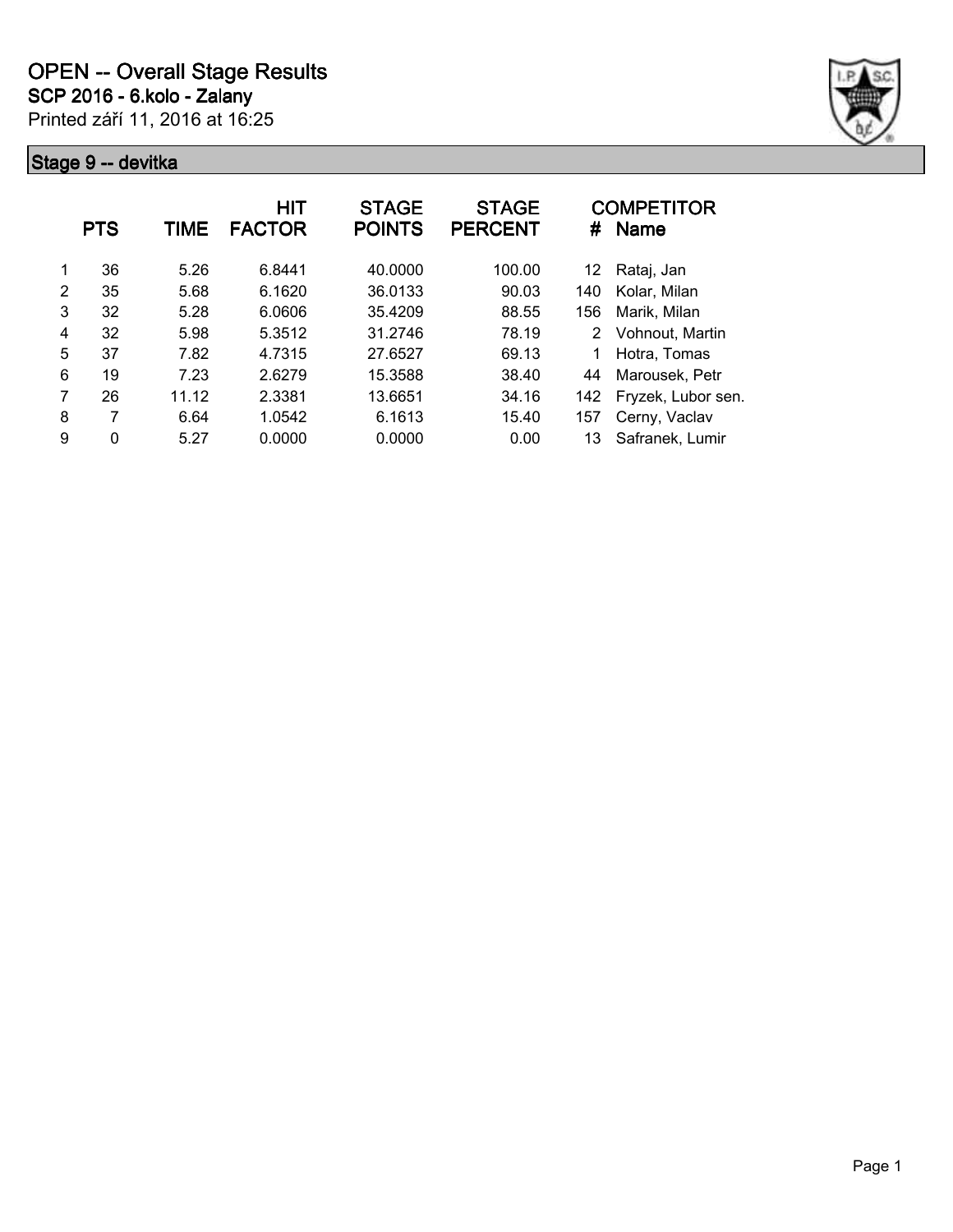### **SCP 2016 - 6.kolo - Zalany STANDARD -- Overall Stage Results**

Printed září 11, 2016 at 16:25



|                | <b>PTS</b> | <b>TIME</b> | HIT<br><b>FACTOR</b> | <b>STAGE</b><br><b>POINTS</b> | <b>STAGE</b><br><b>PERCENT</b> | #   | <b>COMPETITOR</b><br><b>Name</b> |
|----------------|------------|-------------|----------------------|-------------------------------|--------------------------------|-----|----------------------------------|
| 1              | 38         | 5.71        | 6.6550               | 40.0000                       | 100.00                         | 27  | Riha, Michal                     |
| $\overline{c}$ | 32         | 4.82        | 6.6390               | 39.9039                       | 99.76                          | 154 | Hauer, Michael                   |
| 3              | 28         | 4.55        | 6.1538               | 36.9879                       | 92.47                          | 70  | Marx, Jakub                      |
| 4              | 34         | 5.56        | 6.1151               | 36.7550                       | 91.89                          | 104 | Liehne, Jan                      |
| 5              | 38         | 6.23        | 6.0995               | 36.6613                       | 91.65                          | 159 | Kohn, Miroslav                   |
| 6              | 32         | 5.60        | 5.7143               | 34.3459                       | 85.86                          | 131 | Koblasa, Bohumil                 |
| $\overline{7}$ | 39         | 7.02        | 5.5556               | 33.3918                       | 83.48                          | 144 | Frinta, Petr                     |
| 8              | 34         | 6.27        | 5.4226               | 32.5930                       | 81.48                          | 137 | Benes, Stanislav                 |
| 9              | 34         | 6.54        | 5.1988               | 31.2474                       | 78.12                          | 29  | Wilk, Ivo                        |
| 10             | 38         | 7.37        | 5.1560               | 30.9905                       | 77.48                          | 43  | Matousek, Jiri                   |
| 11             | 30         | 6.41        | 4.6802               | 28.1304                       | 70.33                          | 18  | Volhejn, Ladislav                |
| 12             | 35         | 7.85        | 4.4586               | 26.7985                       | 67.00                          | 73  | Moravec, Jan                     |
| 13             | 38         | 9.28        | 4.0948               | 24.6121                       | 61.53                          | 61  | Radkov, Petr                     |
| 14             | 34         | 8.32        | 4.0865               | 24.5622                       | 61.41                          | 116 | Malinsky, Jiri                   |
| 15             | 32         | 8.07        | 3.9653               | 23.8336                       | 59.58                          | 25  | Simek, Frantisek                 |
| 16             | 30         | 7.89        | 3.8023               | 22.8537                       | 57.13                          | 80  | Rota, Martin                     |
| 17             | 28         | 7.67        | 3.6506               | 21.9419                       | 54.85                          | 123 | Haas, Milan                      |
| 18             | 28         | 7.77        | 3.6036               | 21.6596                       | 54.15                          | 141 | Batek, Jaroslav                  |
| 19             | 32         | 9.09        | 3.5204               | 21.1592                       | 52.90                          | 139 | Fryzek, Lubor                    |
| 20             | 30         | 8.58        | 3.4965               | 21.0158                       | 52.54                          | 113 | Dubeda, Lukas                    |
| 21             | 30         | 8.72        | 3.4404               | 20.6784                       | 51.70                          | 74  | Soucek, Jan                      |
| 22             | 20         | 5.84        | 3.4247               | 20.5840                       | 51.46                          | 62  | Valasik, Petr                    |
| 23             | 21         | 6.20        | 3.3871               | 20.3582                       | 50.90                          | 57  | Zolnay, Anna                     |
| 24             | 19         | 5.83        | 3.2590               | 19.5883                       | 48.97                          | 126 | Bocarov, Vasil                   |
| 25             | 32         | 10.03       | 3.1904               | 19.1762                       | 47.94                          | 136 | Smehyl, Lubomir                  |
| 26             | 19         | 6.05        | 3.1405               | 18.8760                       | 47.19                          | 129 | Elisak, Milan                    |
| 27             | 23         | 7.53        | 3.0544               | 18.3588                       | 45.90                          | 38  | Ryba, Jan                        |
| 28             | 28         | 9.51        | 2.9443               | 17.6966                       | 44.24                          | 72  | Kolisch, Petr                    |
| 29             | 23         | 7.90        | 2.9114               | 17.4990                       | 43.75                          | 64  | Gomolak, Juraj                   |
| 30             | 36         | 12.57       | 2.8640               | 17.2139                       | 43.03                          | 21  | Janouch, Pavel                   |
| 31             | 17         | 6.03        | 2.8192               | 16.9451                       | 42.36                          | 120 | Zilinec, Daniel                  |
| 32             | 30         | 11.27       | 2.6619               | 15.9996                       | 40.00                          | 125 | Kupcik, Pavel                    |
| 33             | 17         | 6.42        | 2.6480               | 15.9157                       | 39.79                          | 59  | Landl, Radek                     |
| 34             | 28         | 10.75       | 2.6047               | 15.6553                       | 39.14                          | 147 | Konecny, Petr                    |
| 35             | 17         | 6.65        | 2.5564               | 15.3653                       | 38.41                          | 100 | Zeman, Marcel                    |
| 36             | 17         | 6.67        | 2.5487               | 15.3192                       | 38.30                          | 66  | Korecky, Jan                     |
| 37             | 19         | 7.48        | 2.5401               | 15.2674                       | 38.17                          | 19  | Synek, Petr                      |
| 38             | 15         | 6.05        | 2.4793               | 14.9021                       | 37.26                          | 36  | Selichar, Daniel                 |
| 39             | 19         | 8.21        | 2.3143               | 13.9099                       | 34.77                          | 143 | Zakostelecky, Frantisek          |
| 40             | 19         | 8.50        | 2.2353               | 13.4353                       | 33.59                          | 108 | Liehne, Irena                    |
| 41             | 17         | 7.85        | 2.1656               | 13.0164                       | 32.54                          | 106 | Kotrousova, Denisa               |
| 42             | 19         | 9.12        | 2.0833               | 12.5219                       | 31.30                          | 158 | Hradek, Martin                   |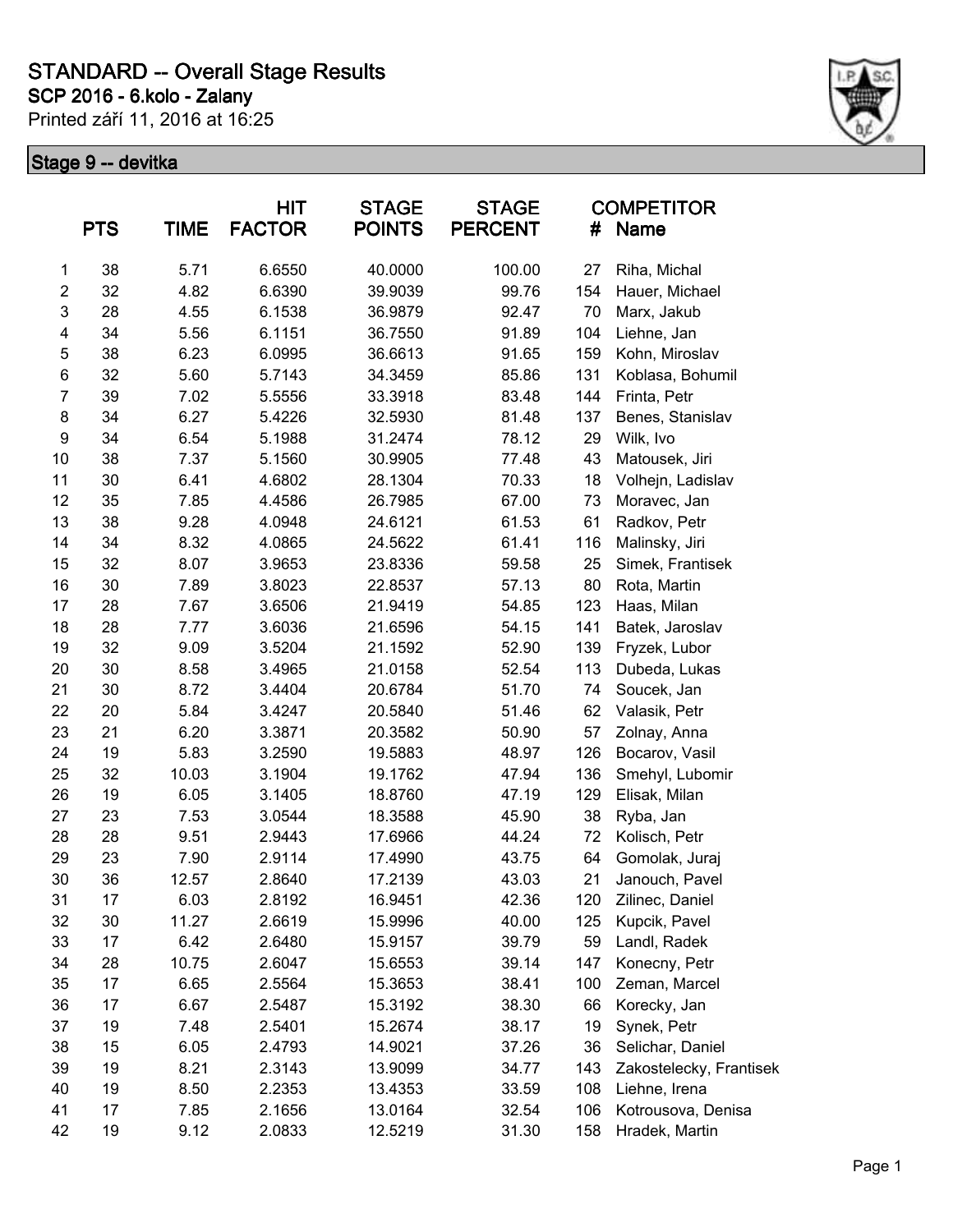

|    | <b>PTS</b>     | TIME  | HIT<br><b>FACTOR</b> | <b>STAGE</b><br><b>POINTS</b> | <b>STAGE</b><br><b>PERCENT</b> | #   | COMPETITOR<br>Name |
|----|----------------|-------|----------------------|-------------------------------|--------------------------------|-----|--------------------|
| 43 | 13             | 6.44  | 2.0186               | 12.1331                       | 30.33                          | 99  | Volesak, Jan       |
| 44 | 15             | 7.63  | 1.9659               | 11.8162                       | 29.54                          | 133 | Fiala, Milan       |
| 45 | 15             | 8.46  | 1.7730               | 10.6570                       | 26.64                          | 94  | Elstner, Marek     |
| 46 | 19             | 11.88 | 1.5993               | 9.6128                        | 24.03                          | 155 | Krystof, Jan       |
| 47 | 9              | 5.72  | 1.5734               | 9.4571                        | 23.64                          | 101 | Dvorak, Petr       |
| 48 | 13             | 11.16 | 1.1649               | 7.0015                        | 17.50                          | 138 | Jadrny, Milos      |
| 49 | 10             | 12.28 | 0.8143               | 4.8946                        | 12.24                          | 112 | Ulman, Tomas       |
| 50 | 6              | 9.11  | 0.6586               | 3.9586                        | 9.90                           | 52  | Panek, Roman       |
| 51 | $\overline{2}$ | 3.72  | 0.5376               | 3.2315                        | 8.08                           | 41  | Krejci, Martin     |
| 52 | 0              | 5.52  | 0.0000               | 0.0000                        | 0.00                           | 71  | Tucek, Jiri        |
| 53 | 0              | 9.98  | 0.0000               | 0.0000                        | 0.00                           | 115 | Simecek, Jiri      |
| 54 | 0              | 7.92  | 0.0000               | 0.0000                        | 0.00                           | 39  | Stahl, Robert      |
| 55 | 0              | 5.97  | 0.0000               | 0.0000                        | 0.00                           | 135 | Kocandrle, Petr    |
| 56 | 0              | 6.78  | 0.0000               | 0.0000                        | 0.00                           | 50  | Veselka, Jaroslav  |
| 57 | 0              | 6.14  | 0.0000               | 0.0000                        | 0.00                           | 55  | Zolnay, Pavol      |
| 58 | 0              | 6.38  | 0.0000               | 0.0000                        | 0.00                           | 81  | Mladek, Petr       |
| 59 | 0              | 8.96  | 0.0000               | 0.0000                        | 0.00                           | 149 | Vltavsky, Miroslav |
| 60 | 0              | 10.21 | 0.0000               | 0.0000                        | 0.00                           | 77  | Hrubesova, Helena  |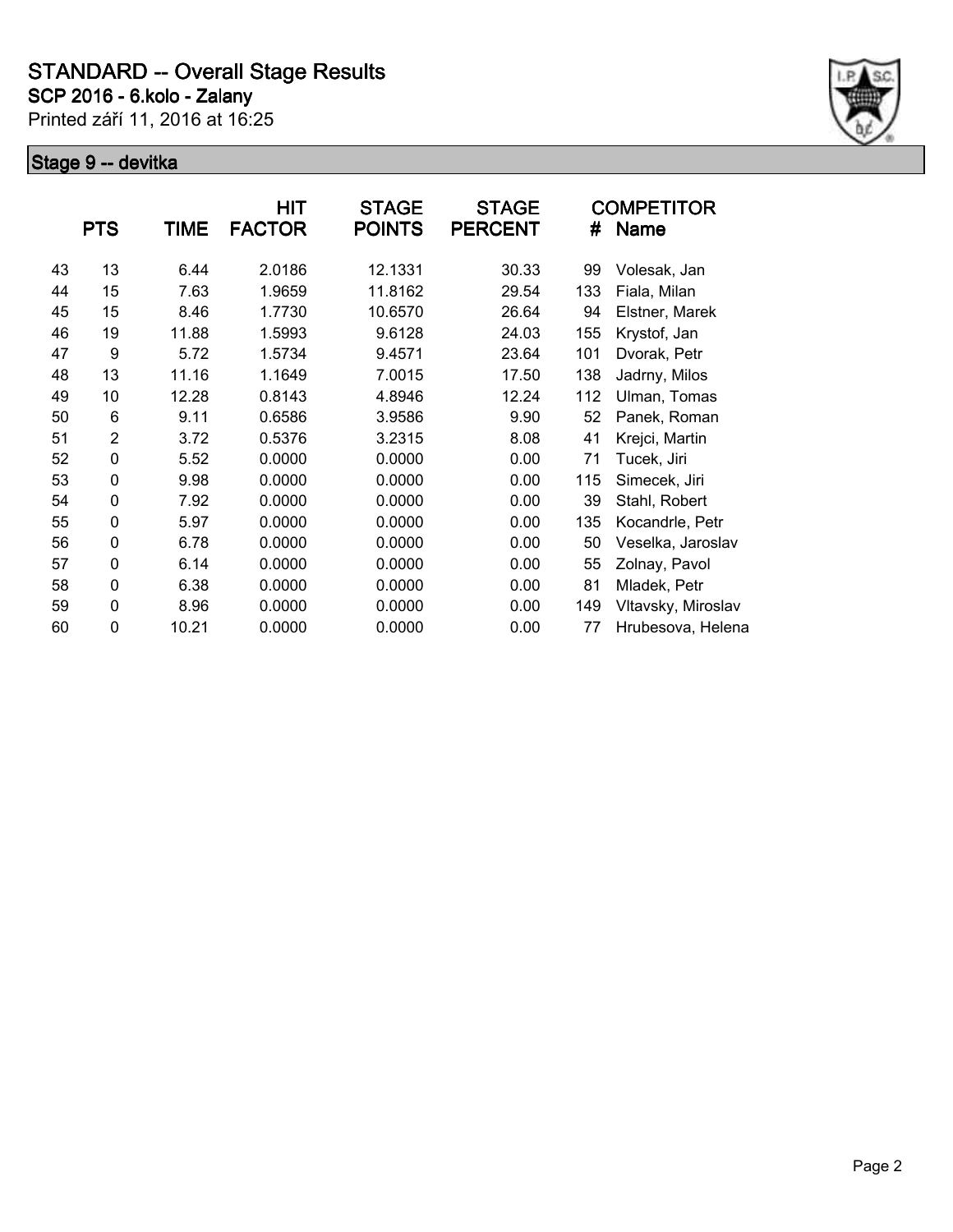**SCP 2016 - 6.kolo - Zalany**

Printed září 11, 2016 at 16:25



|                  | <b>PTS</b> | <b>TIME</b> | <b>HIT</b><br><b>FACTOR</b> | <b>STAGE</b><br><b>POINTS</b> | <b>STAGE</b><br><b>PERCENT</b> | #   | <b>COMPETITOR</b><br><b>Name</b> |
|------------------|------------|-------------|-----------------------------|-------------------------------|--------------------------------|-----|----------------------------------|
| 1                | 38         | 6.09        | 6.2397                      | 40.0000                       | 100.00                         | 153 | Doubrava, Jan                    |
| $\overline{c}$   | 30         | 5.10        | 5.8824                      | 37.7090                       | 94.27                          | 22  | Hakala, Jiri                     |
| 3                | 28         | 5.34        | 5.2434                      | 33.6132                       | 84.03                          | 105 | Manolevski, Michael              |
| 4                | 36         | 6.96        | 5.1724                      | 33.1579                       | 82.89                          | 148 | Hnatko, Jindrich                 |
| 5                | 38         | 7.55        | 5.0331                      | 32.2649                       | 80.66                          | 54  | Tichak, Pavel                    |
| 6                | 24         | 4.91        | 4.8880                      | 31.3345                       | 78.34                          | 127 | Tiefenbach, Martin               |
| $\overline{7}$   | 28         | 5.85        | 4.7863                      | 30.6829                       | 76.71                          | 67  | Dusek, Ondra                     |
| 8                | 30         | 6.28        | 4.7771                      | 30.6235                       | 76.56                          | 10  | Jesensky, Petr                   |
| $\boldsymbol{9}$ | 36         | 7.75        | 4.6452                      | 29.7779                       | 74.44                          | 6   | Kysela, Milos                    |
| 10               | 32         | 6.93        | 4.6176                      | 29.6013                       | 74.00                          | 31  | Svoboda, Pavel                   |
| 11               | 34         | 7.54        | 4.5093                      | 28.9069                       | 72.27                          | 9   | Caprata, Jaroslav                |
| 12               | 34         | 8.57        | 3.9673                      | 25.4327                       | 63.58                          | 15  | Richter, Jakub                   |
| 13               | 28         | 7.11        | 3.9381                      | 25.2454                       | 63.11                          | 45  | Louda, Vratislav                 |
| 14               | 34         | 8.87        | 3.8331                      | 24.5725                       | 61.43                          | 53  | Hertl, Roman                     |
| 15               | 32         | 8.60        | 3.7209                      | 23.8531                       | 59.63                          | 82  | Zidek, Milan                     |
| 16               | 24         | 6.52        | 3.6810                      | 23.5970                       | 58.99                          | 78  | Bernard, Petr                    |
| 17               | 34         | 9.25        | 3.6757                      | 23.5630                       | 58.91                          | 11  | Caprata, Jaroslav jun.           |
| 18               | 38         | 10.45       | 3.6364                      | 23.3110                       | 58.28                          | 92  | Kovac, Marian                    |
| 19               | 28         | 7.76        | 3.6082                      | 23.1308                       | 57.83                          | 51  | Travnicek, Pavel                 |
| 20               | 21         | 6.05        | 3.4711                      | 22.2514                       | 55.63                          | 33  | Bohdanecky, Rene                 |
| 21               | 26         | 7.84        | 3.3163                      | 21.2594                       | 53.15                          | 42  | Neumman, Marek                   |
| 22               | 28         | 9.03        | 3.1008                      | 19.8776                       | 49.69                          | 76  | Kovar, Martin                    |
| 23               | 30         | 9.82        | 3.0550                      | 19.5841                       | 48.96                          | 97  | Bahensky, Michael                |
| 24               | 30         | 10.79       | 2.7804                      | 17.8235                       | 44.56                          | 16  | Zicha, Josef                     |
| 25               | 17         | 6.39        | 2.6604                      | 17.0546                       | 42.64                          | 23  | Beran, Jakub                     |
| 26               | 17         | 6.49        | 2.6194                      | 16.7918                       | 41.98                          | 87  | Kadlec, Ales                     |
| 27               | 17         | 6.77        | 2.5111                      | 16.0973                       | 40.24                          | 150 | Pajtl, Martin                    |
| 28               | 36         | 14.46       | 2.4896                      | 15.9598                       | 39.90                          | 95  | Nepovida, Ales                   |
| 29               | 15         | 6.06        | 2.4752                      | 15.8676                       | 39.67                          | 93  | Cehelsky, Petr                   |
| 30               | 34         | 14.38       | 2.3644                      | 15.1570                       | 37.89                          | 14  | Tichy, Lukas                     |
| 31               | 21         | 9.25        | 2.2703                      | 14.5536                       | 36.38                          | 35  | Zaruba, Petr                     |
| 32               | 15         | 6.65        | 2.2556                      | 14.4598                       | 36.15                          | 152 | Netolicky, Pavel                 |
| 33               | 28         | 12.43       | 2.2526                      | 14.4404                       | 36.10                          | 69  | Vanek, Robert                    |
| 34               | 19         | 9.08        | 2.0925                      | 13.4141                       | 33.54                          | 34  | Ulehla, Gejza                    |
| 35               | 17         | 8.61        | 1.9744                      | 12.6573                       | 31.64                          | 32  | Smrkovsky, Martin                |
| 36               | 17         | 8.68        | 1.9585                      | 12.5552                       | 31.39                          | 79  | Bernatek, Ivan                   |
| 37               | 21         | 10.80       | 1.9444                      | 12.4649                       | 31.16                          | 109 | Hynek, Jakub                     |
| 38               | 21         | 11.40       | 1.8421                      | 11.8089                       | 29.52                          | 114 | Dubeda, Jakub                    |
| 39               | 21         | 11.74       | 1.7888                      | 11.4669                       | 28.67                          | 86  | Polacek, Petr                    |
| 40               | 24         | 14.09       | 1.7033                      | 10.9193                       | 27.30                          | 111 | Surmanova, Michaela              |
| 41               | 24         | 16.87       | 1.4226                      | 9.1199                        | 22.80                          | 75  | Seba, Petr                       |
| 42               | 13         | 9.21        | 1.4115                      | 9.0485                        | 22.62                          | 30  | Skorpil, Ales                    |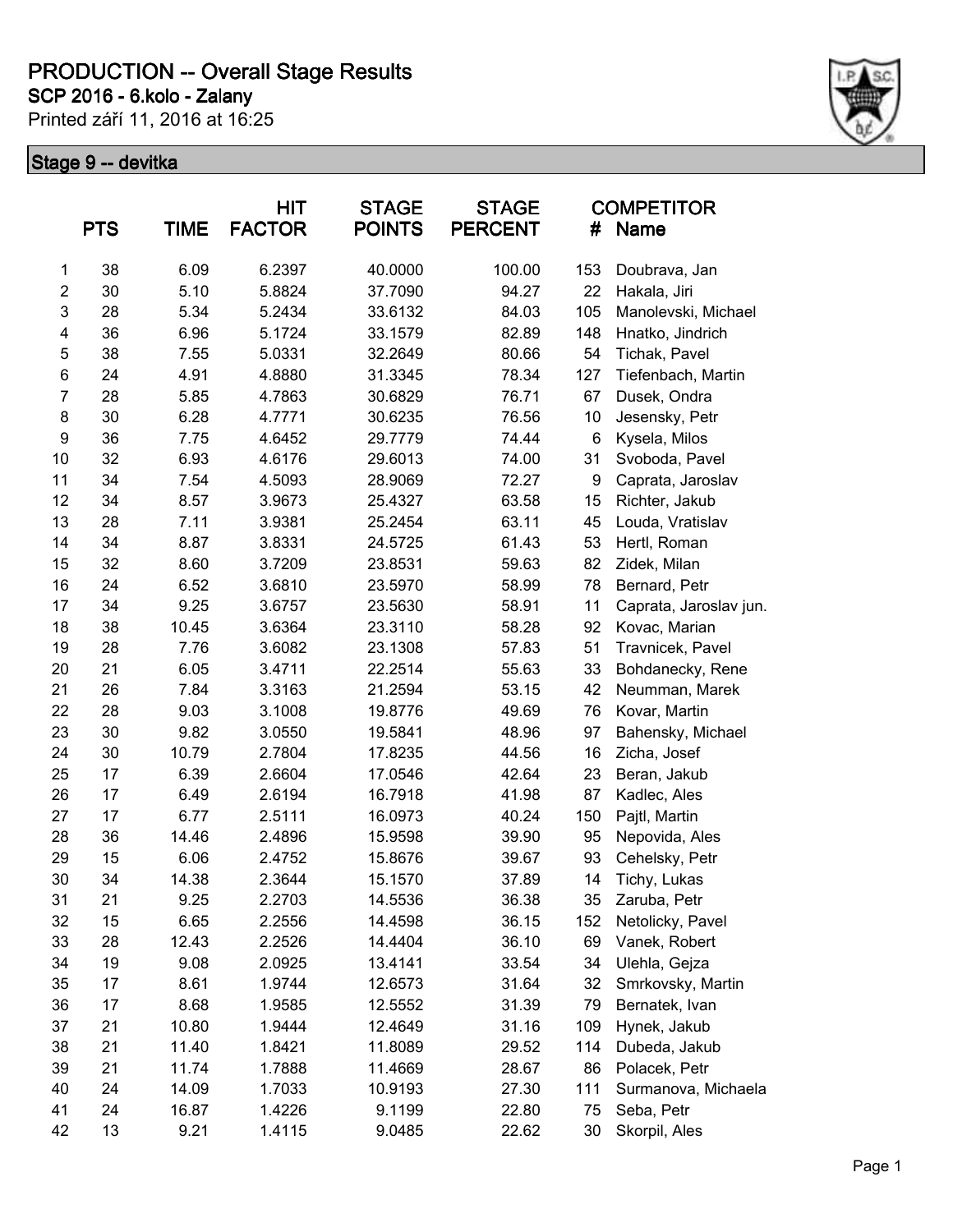**SCP 2016 - 6.kolo - Zalany**

Printed září 11, 2016 at 16:25



|    | <b>PTS</b>     | TIME  | <b>HIT</b><br><b>FACTOR</b> | <b>STAGE</b><br><b>POINTS</b> | <b>STAGE</b><br><b>PERCENT</b> | #   | <b>COMPETITOR</b><br><b>Name</b> |
|----|----------------|-------|-----------------------------|-------------------------------|--------------------------------|-----|----------------------------------|
| 43 | 15             | 10.83 | 1.3850                      | 8.8788                        | 22.20                          | 65  | Bielska, Vera                    |
| 44 | 6              | 6.95  | 0.8633                      | 5.5343                        | 13.84                          | 68  | Censky, Tomas                    |
| 45 | 6              | 8.61  | 0.6969                      | 4.4673                        | 11.17                          | 121 | Bizek, Vojtech                   |
| 46 | 4              | 10.93 | 0.3660                      | 2.3460                        | 5.87                           | 37  | Stejskal, Milan                  |
| 47 | $\overline{4}$ | 12.55 | 0.3187                      | 2.0432                        | 5.11                           | 122 | Becev, Jan                       |
| 48 | $\Omega$       | 8.56  | 0.0000                      | 0.0000                        | 0.00                           | 26  | Oklestek, Tomas                  |
| 49 | $\Omega$       | 6.23  | 0.0000                      | 0.0000                        | 0.00                           | 5   | Jesensky, Daniel                 |
| 50 | $\mathbf{0}$   | 8.30  | 0.0000                      | 0.0000                        | 0.00                           | 49  | Sima, Michal                     |
| 51 | $\Omega$       | 10.23 | 0.0000                      | 0.0000                        | 0.00                           | 48  | Sulc, Vladimir                   |
| 52 | 0              | 0.00  | 0.0000                      | 0.0000                        | 0.00                           | 47  | Sveda, Miloslav                  |
|    |                |       |                             |                               |                                |     |                                  |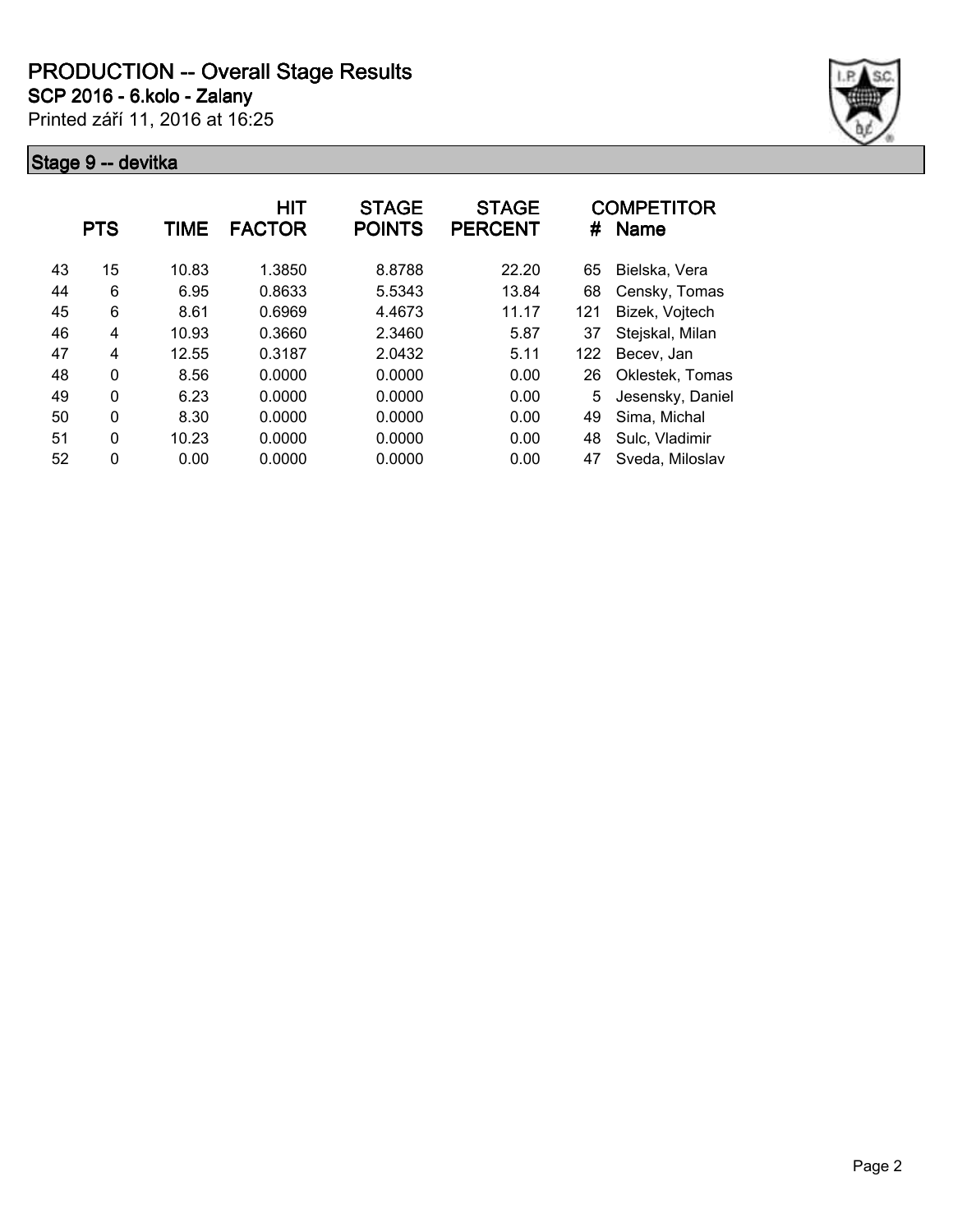

|   | <b>PTS</b>     | TIME  | HIT<br><b>FACTOR</b> | <b>STAGE</b><br><b>POINTS</b> | <b>STAGE</b><br><b>PERCENT</b> | #   | <b>COMPETITOR</b><br><b>Name</b> |
|---|----------------|-------|----------------------|-------------------------------|--------------------------------|-----|----------------------------------|
|   | 32             | 7.62  | 4.1995               | 40.0000                       | 100.00                         | 89  | Chan, Marek                      |
| 2 | 28             | 7.96  | 3.5176               | 33.5050                       | 83.76                          | 84  | Radkovic, Michal                 |
| 3 | 34             | 14.60 | 2.3288               | 22.1815                       | 55.45                          | 119 | Frydl, Vaclav                    |
| 4 | 30             | 16.39 | 1.8304               | 17.4344                       | 43.59                          | 20  | Rehberger, Ivo                   |
| 5 | 13             | 8.74  | 1.4874               | 14.1676                       | 35.42                          | 46  | Weingartner, Tomas               |
| 6 | 21             | 14.15 | 1.4841               | 14.1360                       | 35.34                          | 132 | Musil, Eduard                    |
|   | $\mathfrak{p}$ | 9.13  | 0.2191               | 2.0865                        | 5.22                           | 24  | Marek, Jiri                      |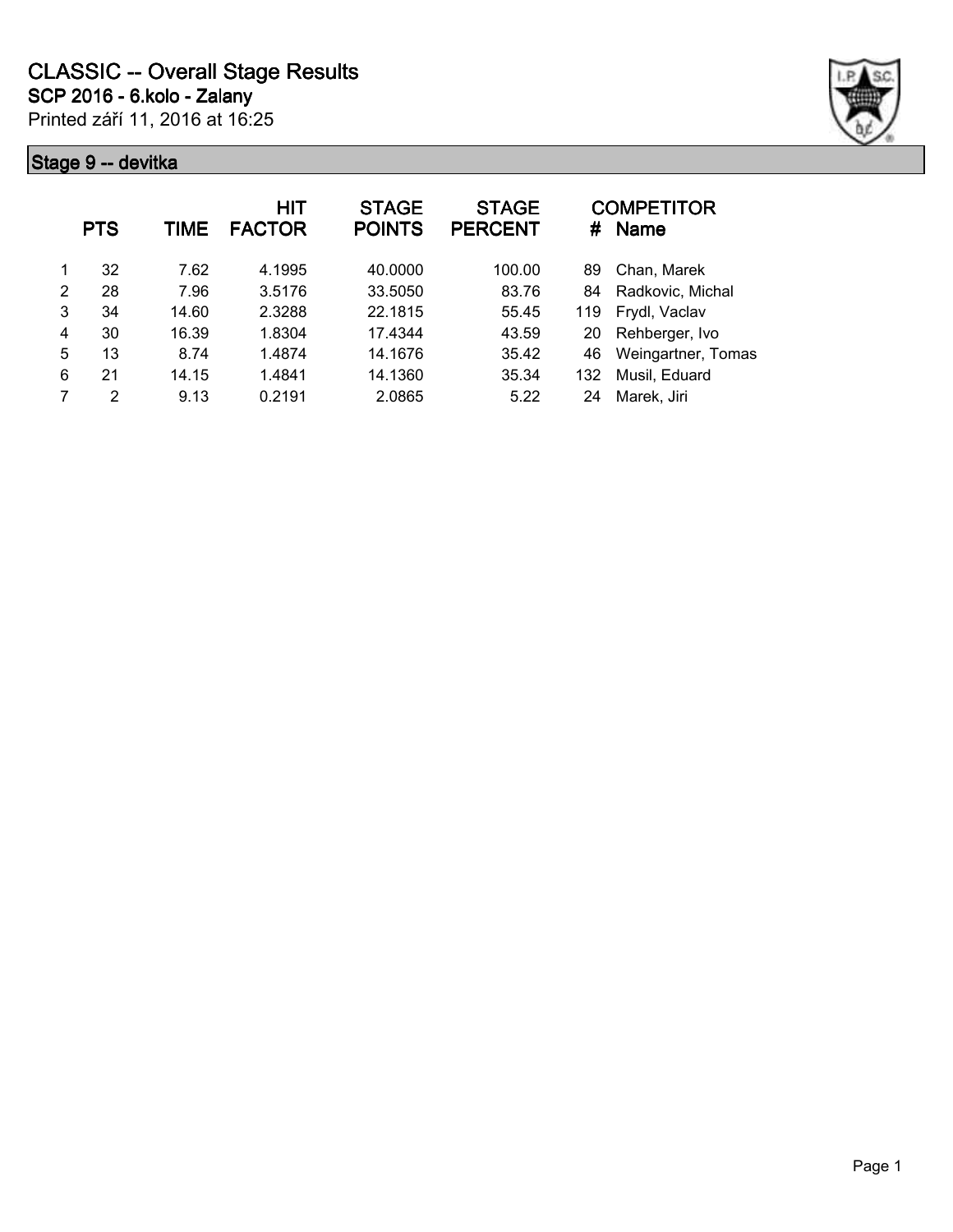

|   | <b>PTS</b> | TIME  | <b>HIT</b><br><b>FACTOR</b> | <b>STAGE</b><br><b>POINTS</b> | <b>STAGE</b><br><b>PERCENT</b> | #   | <b>COMPETITOR</b><br><b>Name</b> |
|---|------------|-------|-----------------------------|-------------------------------|--------------------------------|-----|----------------------------------|
| 1 | 38         | 10.69 | 3.5547                      | 40.0000                       | 100.00                         | 60  | Potuckova, Ludmila               |
| 2 | 33         | 10.11 | 3.2641                      | 36.7297                       | 91.82                          | 88  | Jedlicka, Jiri                   |
| 3 | 39         | 12.77 | 3.0540                      | 34.3659                       | 85.91                          | 90  | Barta, Ondrej                    |
| 4 | 38         | 12.95 | 2.9344                      | 33.0193                       | 82.55                          | 98  | Rossl, Karel                     |
| 5 | 35         | 13.11 | 2.6697                      | 30.0414                       | 75.10                          | 83  | Neumann, Michal                  |
| 6 | 35         | 13.14 | 2.6636                      | 29.9728                       | 74.93                          | 96  | Slovacek, Pavel                  |
| 7 | 24         | 10.38 | 2.3121                      | 26.0176                       | 65.04                          | 107 | Kotrous, Pavel                   |
| 8 | 21         | 14.40 | 1.4583                      | 16.4101                       | 41.03                          |     | Prepletany, Jan                  |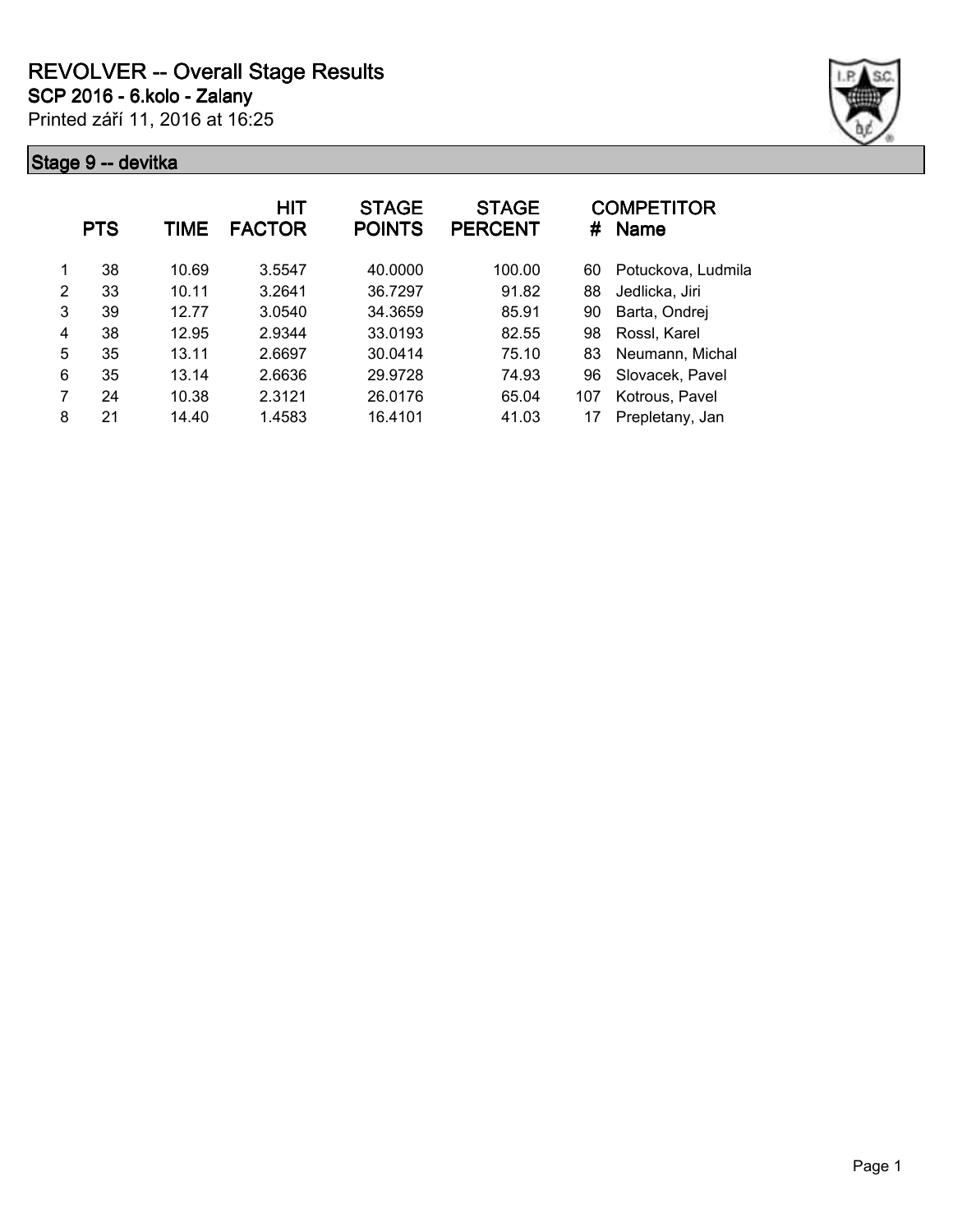

|   | <b>PTS</b> | TIME | <b>HIT</b><br><b>FACTOR</b> | <b>STAGE</b><br><b>POINTS</b> | <b>STAGE</b><br><b>PERCENT</b> | #   | <b>COMPETITOR</b><br><b>Name</b> |
|---|------------|------|-----------------------------|-------------------------------|--------------------------------|-----|----------------------------------|
| 1 | 29         | 4.10 | 7.0732                      | 30.0000                       | 100.00                         | 140 | Kolar, Milan                     |
| 2 | 28         | 4.29 | 6.5268                      | 27.6827                       | 92.28                          | 12  | Rataj, Jan                       |
| 3 | 29         | 4.62 | 6.2771                      | 26.6234                       | 88.74                          | 156 | Marik, Milan                     |
| 4 | 28         | 4.51 | 6.2084                      | 26.3323                       | 87.77                          | 157 | Cerny, Vaclav                    |
| 5 | 29         | 4.88 | 5.9426                      | 25.2049                       | 84.02                          | 1   | Hotra, Tomas                     |
| 6 | 29         | 5.86 | 4.9488                      | 20.9898                       | 69.97                          | 2   | Vohnout, Martin                  |
| 7 | 30         | 7.61 | 3.9422                      | 16.7203                       | 55.73                          | 13  | Safranek, Lumir                  |
| 8 | 24         | 7.36 | 3.2609                      | 13.8306                       | 46.10                          | 142 | Fryzek, Lubor sen.               |
| 9 | 4          | 4.33 | 0.9238                      | 3.9181                        | 13.06                          | 44  | Marousek, Petr                   |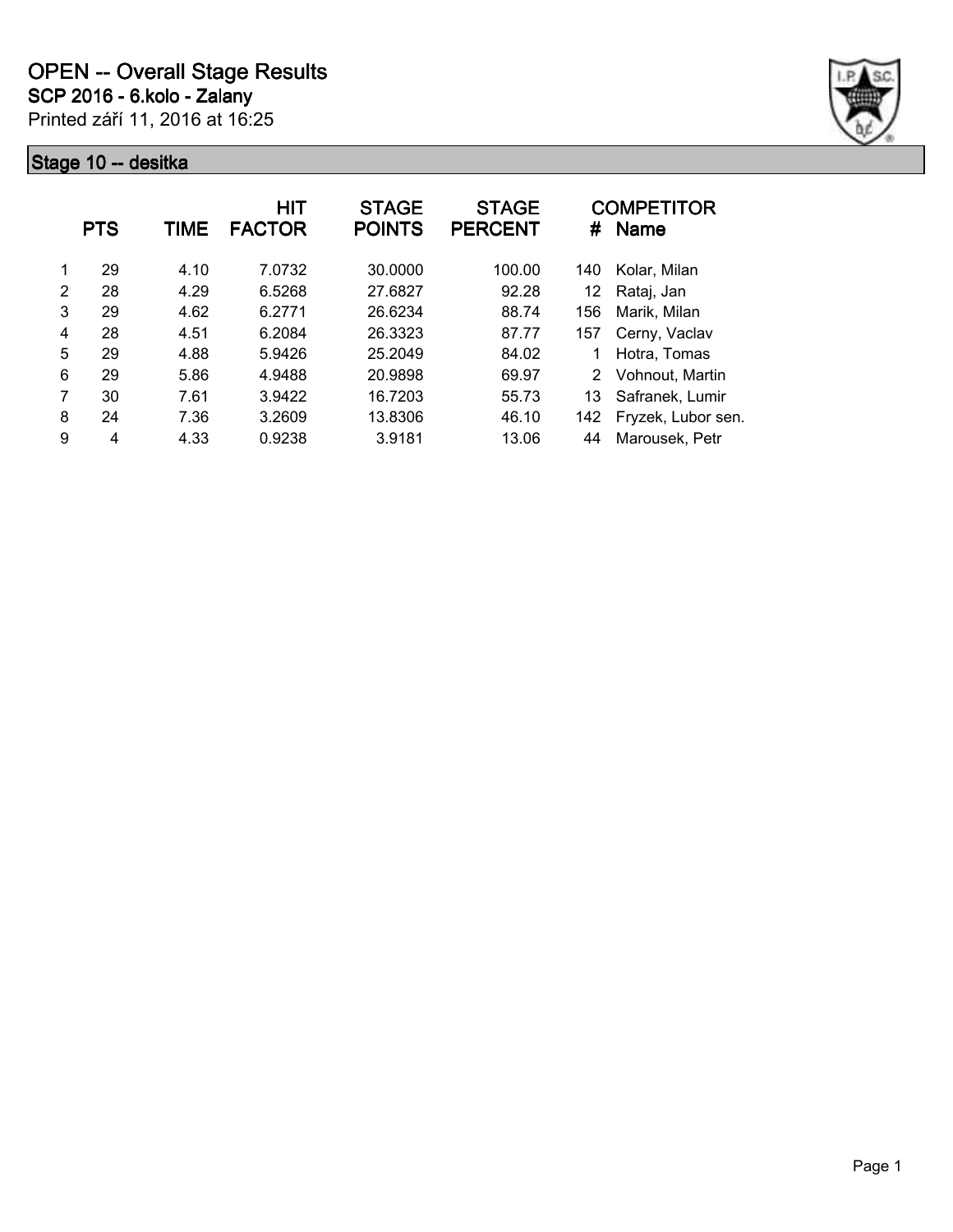### **SCP 2016 - 6.kolo - Zalany STANDARD -- Overall Stage Results**

Printed září 11, 2016 at 16:25



|                  | <b>PTS</b> | <b>TIME</b> | HIT<br><b>FACTOR</b> | <b>STAGE</b><br><b>POINTS</b> | <b>STAGE</b><br><b>PERCENT</b> | #   | <b>COMPETITOR</b><br>Name |
|------------------|------------|-------------|----------------------|-------------------------------|--------------------------------|-----|---------------------------|
| $\mathbf{1}$     | 30         | 4.09        | 7.3350               | 30.0000                       | 100.00                         | 70  | Marx, Jakub               |
| $\overline{c}$   | 30         | 4.28        | 7.0093               | 28.6682                       | 95.56                          | 62  | Valasik, Petr             |
| 3                | 30         | 4.43        | 6.7720               | 27.6975                       | 92.33                          | 18  | Volhejn, Ladislav         |
| 4                | 28         | 4.31        | 6.4965               | 26.5708                       | 88.57                          | 131 | Koblasa, Bohumil          |
| 5                | 28         | 4.34        | 6.4516               | 26.3871                       | 87.96                          | 43  | Matousek, Jiri            |
| $\,6$            | 30         | 4.72        | 6.3559               | 25.9958                       | 86.65                          | 36  | Selichar, Daniel          |
| $\overline{7}$   | 30         | 4.75        | 6.3158               | 25.8316                       | 86.11                          | 41  | Krejci, Martin            |
| 8                | 28         | 4.44        | 6.3063               | 25.7928                       | 85.98                          | 100 | Zeman, Marcel             |
| $\boldsymbol{9}$ | 30         | 4.80        | 6.2500               | 25.5625                       | 85.21                          | 159 | Kohn, Miroslav            |
| 10               | 30         | 4.81        | 6.2370               | 25.5094                       | 85.03                          | 126 | Bocarov, Vasil            |
| 11               | 29         | 4.71        | 6.1571               | 25.1826                       | 83.94                          | 101 | Dvorak, Petr              |
| 12               | 30         | 4.90        | 6.1224               | 25.0408                       | 83.47                          | 59  | Landl, Radek              |
| 13               | 28         | 4.61        | 6.0738               | 24.8416                       | 82.81                          | 108 | Liehne, Irena             |
| 14               | 26         | 4.30        | 6.0465               | 24.7302                       | 82.43                          | 29  | Wilk, Ivo                 |
| 15               | 28         | 4.64        | 6.0345               | 24.6810                       | 82.27                          | 94  | Elstner, Marek            |
| 16               | 30         | 5.00        | 6.0000               | 24.5400                       | 81.80                          | 99  | Volesak, Jan              |
| 17               | 27         | 4.57        | 5.9081               | 24.1641                       | 80.55                          | 27  | Riha, Michal              |
| 18               | 29         | 4.93        | 5.8824               | 24.0588                       | 80.20                          | 144 | Frinta, Petr              |
| 19               | 30         | 5.13        | 5.8480               | 23.9181                       | 79.73                          | 141 | Batek, Jaroslav           |
| 20               | 29         | 4.99        | 5.8116               | 23.7695                       | 79.23                          | 38  | Ryba, Jan                 |
| 21               | 26         | 4.52        | 5.7522               | 23.5266                       | 78.42                          | 104 | Liehne, Jan               |
| 22               | 28         | 4.97        | 5.6338               | 23.0423                       | 76.81                          | 81  | Mladek, Petr              |
| 23               | 28         | 4.99        | 5.6112               | 22.9499                       | 76.50                          | 74  | Soucek, Jan               |
| 24               | 28         | 5.00        | 5.6000               | 22.9040                       | 76.35                          | 106 | Kotrousova, Denisa        |
| 25               | 28         | 5.06        | 5.5336               | 22.6324                       | 75.44                          | 120 | Zilinec, Daniel           |
| 26               | 26         | 4.74        | 5.4852               | 22.4346                       | 74.78                          | 55  | Zolnay, Pavol             |
| 27               | 30         | 5.50        | 5.4545               | 22.3091                       | 74.36                          | 61  | Radkov, Petr              |
| 28               | 30         | 5.52        | 5.4348               | 22.2283                       | 74.09                          | 66  | Korecky, Jan              |
| 29               | 30         | 5.54        | 5.4152               | 22.1480                       | 73.83                          | 154 | Hauer, Michael            |
| 30               | 28         | 5.29        | 5.2930               | 21.6484                       | 72.16                          | 116 | Malinsky, Jiri            |
| 31               | 25         | 4.73        | 5.2854               | 21.6173                       | 72.06                          | 73  | Moravec, Jan              |
| 32               | 26         | 4.93        | 5.2738               | 21.5700                       | 71.90                          | 147 | Konecny, Petr             |
| 33               | 30         | 5.84        | 5.1370               | 21.0103                       | 70.03                          | 133 | Fiala, Milan              |
| 34               | 28         | 5.57        | 5.0269               | 20.5601                       | 68.53                          | 158 | Hradek, Martin            |
| 35               | 30         | 6.04        | 4.9669               | 20.3146                       | 67.72                          | 129 | Elisak, Milan             |
| 36               | 30         | 6.05        | 4.9587               | 20.2810                       | 67.60                          | 123 | Haas, Milan               |
| 37               | 28         | 5.65        | 4.9558               | 20.2690                       | 67.56                          | 21  | Janouch, Pavel            |
| 38               | 30         | 6.10        | 4.9180               | 20.1148                       | 67.05                          | 80  | Rota, Martin              |
| 39               | 26         | 5.29        | 4.9149               | 20.1021                       | 67.01                          | 135 | Kocandrle, Petr           |
| 40               | 26         | 5.30        | 4.9057               | 20.0641                       | 66.88                          | 64  | Gomolak, Juraj            |
| 41               | 30         | 6.25        | 4.8000               | 19.6320                       | 65.44                          | 143 | Zakostelecky, Frantisek   |
| 42               | 28         | 5.96        | 4.6980               | 19.2148                       | 64.05                          | 57  | Zolnay, Anna              |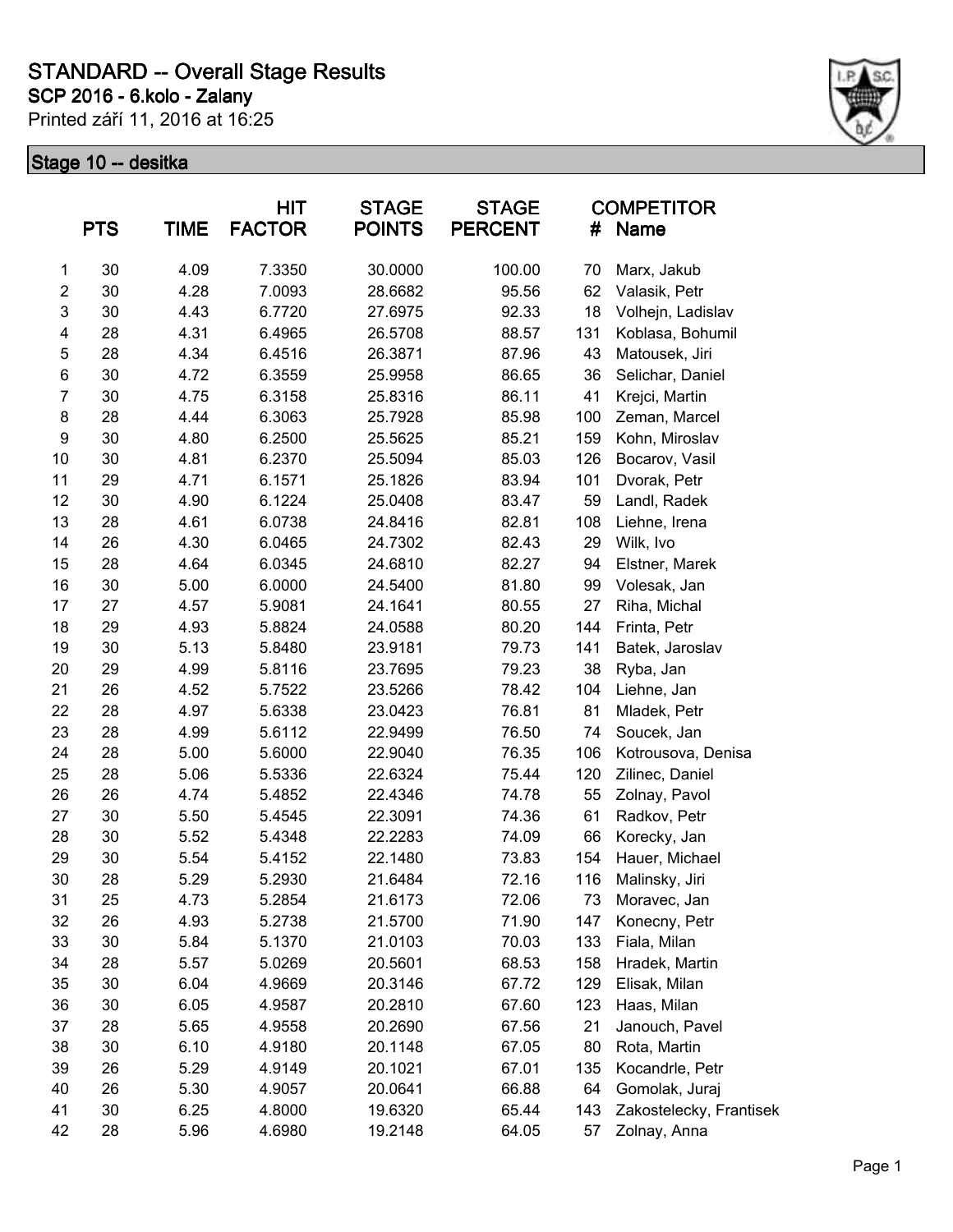

|    | <b>PTS</b> | TIME | HIT<br><b>FACTOR</b> | <b>STAGE</b><br><b>POINTS</b> | <b>STAGE</b><br><b>PERCENT</b> | #   | COMPETITOR<br><b>Name</b> |
|----|------------|------|----------------------|-------------------------------|--------------------------------|-----|---------------------------|
| 43 | 30         | 6.44 | 4.6584               | 19.0528                       | 63.51                          | 77  | Hrubesova, Helena         |
| 44 | 28         | 6.18 | 4.5307               | 18.5307                       | 61.77                          | 50  | Veselka, Jaroslav         |
| 45 | 30         | 6.76 | 4.4379               | 18.1509                       | 60.50                          | 125 | Kupcik, Pavel             |
| 46 | 30         | 6.78 | 4.4248               | 18.0973                       | 60.32                          | 139 | Fryzek, Lubor             |
| 47 | 30         | 6.83 | 4.3924               | 17.9649                       | 59.88                          | 71  | Tucek, Jiri               |
| 48 | 30         | 6.86 | 4.3732               | 17.8863                       | 59.62                          | 137 | Benes, Stanislav          |
| 49 | 22         | 5.11 | 4.3053               | 17.6086                       | 58.70                          | 72  | Kolisch, Petr             |
| 50 | 28         | 6.66 | 4.2042               | 17.1952                       | 57.32                          | 155 | Krystof, Jan              |
| 51 | 28         | 7.06 | 3.9660               | 16.2210                       | 54.07                          | 138 | Jadrny, Milos             |
| 52 | 24         | 6.06 | 3.9604               | 16.1980                       | 53.99                          | 39  | Stahl, Robert             |
| 53 | 26         | 7.19 | 3.6161               | 14.7900                       | 49.30                          | 52  | Panek, Roman              |
| 54 | 27         | 7.76 | 3.4794               | 14.2307                       | 47.44                          | 25  | Simek, Frantisek          |
| 55 | 24         | 6.95 | 3.4532               | 14.1237                       | 47.08                          | 19  | Synek, Petr               |
| 56 | 30         | 8.79 | 3.4130               | 13.9590                       | 46.53                          | 113 | Dubeda, Lukas             |
| 57 | 30         | 9.02 | 3.3259               | 13.6031                       | 45.34                          | 112 | Ulman, Tomas              |
| 58 | 30         | 9.11 | 3.2931               | 13.4687                       | 44.90                          | 115 | Simecek, Jiri             |
| 59 | 28         | 9.41 | 2.9756               | 12.1700                       | 40.57                          | 136 | Smehyl, Lubomir           |
| 60 | 16         | 5.70 | 2.8070               | 11.4807                       | 38.27                          | 149 | Vltavsky, Miroslav        |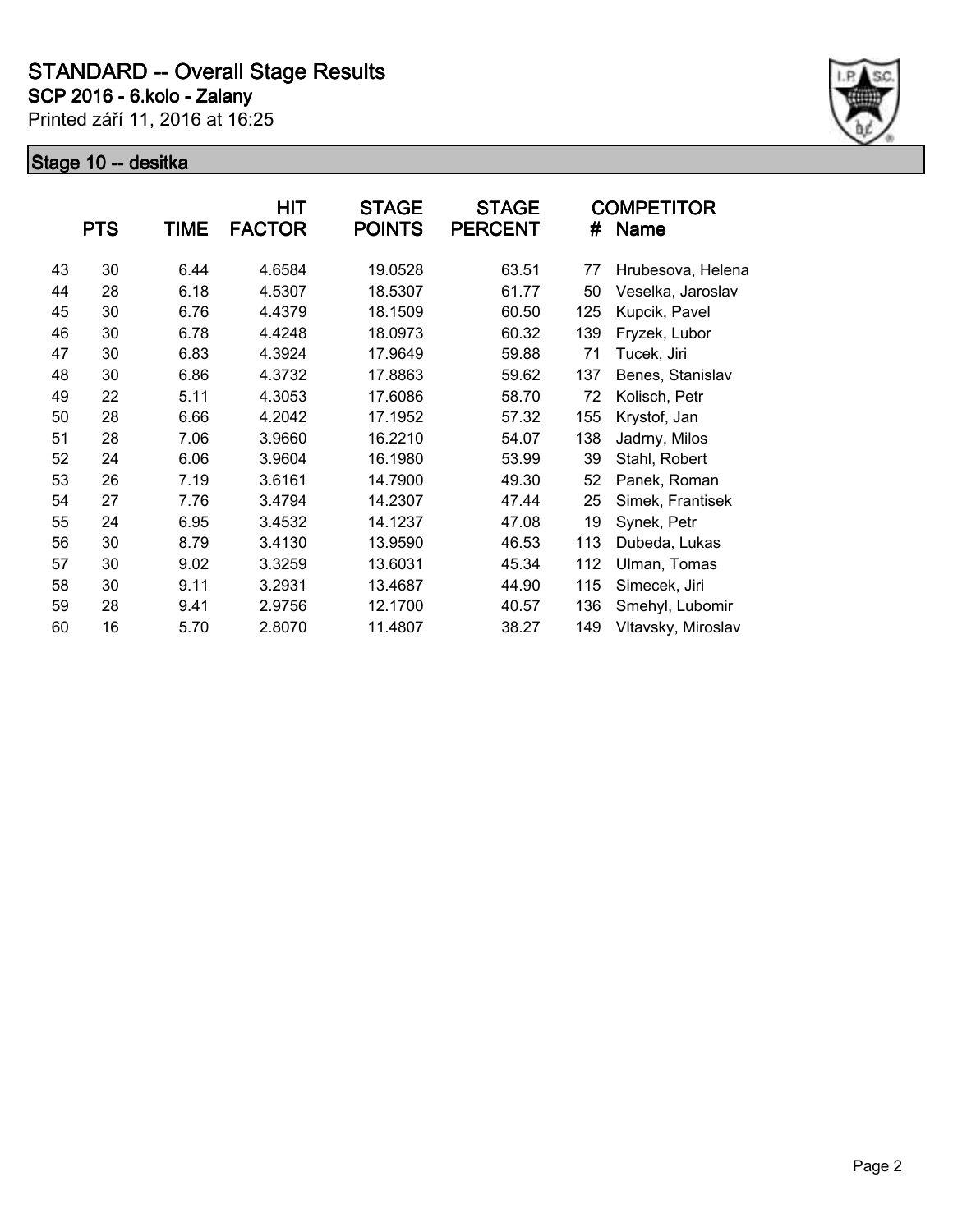**SCP 2016 - 6.kolo - Zalany**

Printed září 11, 2016 at 16:25



|                | <b>PTS</b> | <b>TIME</b> | HIT<br><b>FACTOR</b> | <b>STAGE</b><br><b>POINTS</b> | <b>STAGE</b><br><b>PERCENT</b> | #   | <b>COMPETITOR</b><br><b>Name</b> |
|----------------|------------|-------------|----------------------|-------------------------------|--------------------------------|-----|----------------------------------|
| 1              | 26         | 3.80        | 6.8421               | 30.0000                       | 100.00                         | 22  | Hakala, Jiri                     |
| $\overline{c}$ | 30         | 4.47        | 6.7114               | 29.4270                       | 98.09                          | 45  | Louda, Vratislav                 |
| 3              | 28         | 4.45        | 6.2921               | 27.5886                       | 91.96                          | 23  | Beran, Jakub                     |
| 4              | 30         | 4.81        | 6.2370               | 27.3469                       | 91.16                          | 97  | Bahensky, Michael                |
| 5              | 30         | 4.98        | 6.0241               | 26.4133                       | 88.04                          | 34  | Ulehla, Gejza                    |
| $\,6$          | 26         | 4.43        | 5.8691               | 25.7336                       | 85.78                          | 105 | Manolevski, Michael              |
| $\overline{7}$ | 26         | 4.44        | 5.8559               | 25.6757                       | 85.59                          | 31  | Svoboda, Pavel                   |
| 8              | 30         | 5.26        | 5.7034               | 25.0073                       | 83.36                          | 5   | Jesensky, Daniel                 |
| 9              | 30         | 5.35        | 5.6075               | 24.5866                       | 81.96                          | 152 | Netolicky, Pavel                 |
| 10             | 28         | 5.12        | 5.4688               | 23.9784                       | 79.93                          | 42  | Neumman, Marek                   |
| 11             | 24         | 4.40        | 5.4545               | 23.9161                       | 79.72                          | 51  | Travnicek, Pavel                 |
| 12             | 24         | 4.42        | 5.4299               | 23.8079                       | 79.36                          | 53  | Hertl, Roman                     |
| 13             | 28         | 5.17        | 5.4159               | 23.7465                       | 79.15                          | 68  | Censky, Tomas                    |
| 14             | 26         | 4.81        | 5.4054               | 23.7006                       | 79.00                          | 9   | Caprata, Jaroslav                |
| 15             | 30         | 5.59        | 5.3667               | 23.5310                       | 78.44                          | 127 | Tiefenbach, Martin               |
| 16             | 30         | 5.77        | 5.1993               | 22.7970                       | 75.99                          | 87  | Kadlec, Ales                     |
| 17             | 24         | 4.66        | 5.1502               | 22.5817                       | 75.27                          | 67  | Dusek, Ondra                     |
| 18             | 30         | 5.85        | 5.1282               | 22.4852                       | 74.95                          | 54  | Tichak, Pavel                    |
| 19             | 28         | 5.63        | 4.9734               | 21.8063                       | 72.69                          | 150 | Pajtl, Martin                    |
| 20             | 30         | 6.04        | 4.9669               | 21.7779                       | 72.59                          | 32  | Smrkovsky, Martin                |
| 21             | 28         | 5.65        | 4.9558               | 21.7291                       | 72.43                          | 15  | Richter, Jakub                   |
| 22             | 30         | 6.12        | 4.9020               | 21.4932                       | 71.64                          | 92  | Kovac, Marian                    |
| 23             | 28         | 5.72        | 4.8951               | 21.4632                       | 71.54                          | 78  | Bernard, Petr                    |
| 24             | 30         | 6.18        | 4.8544               | 21.2845                       | 70.95                          | 49  | Sima, Michal                     |
| 25             | 28         | 5.77        | 4.8527               | 21.2772                       | 70.92                          | 35  | Zaruba, Petr                     |
| 26             | 30         | 6.25        | 4.8000               | 21.0462                       | 70.15                          | 14  | Tichy, Lukas                     |
| 27             | 30         | 6.25        | 4.8000               | 21.0462                       | 70.15                          | 121 | Bizek, Vojtech                   |
| 28             | 30         | 6.27        | 4.7847               | 20.9790                       | 69.93                          | 76  | Kovar, Martin                    |
| 29             | 28         | 5.86        | 4.7782               | 20.9504                       | 69.83                          | 65  | Bielska, Vera                    |
| 30             | 30         | 6.33        | 4.7393               | 20.7802                       | 69.27                          | 30  | Skorpil, Ales                    |
| 31             | 28         | 5.99        | 4.6745               | 20.4957                       | 68.32                          | 11  | Caprata, Jaroslav jun.           |
| 32             | 28         | 6.05        | 4.6281               | 20.2924                       | 67.64                          | 153 | Doubrava, Jan                    |
| 33             | 30         | 6.87        | 4.3668               | 19.1468                       | 63.82                          | 16  | Zicha, Josef                     |
| 34             | 20         | 4.59        | 4.3573               | 19.1051                       | 63.68                          | 93  | Cehelsky, Petr                   |
| 35             | 30         | 7.08        | 4.2373               | 18.5789                       | 61.93                          | 82  | Zidek, Milan                     |
| 36             | 24         | 5.70        | 4.2105               | 18.4615                       | 61.54                          | 148 | Hnatko, Jindrich                 |
| 37             | 30         | 7.16        | 4.1899               | 18.3713                       | 61.24                          | 37  | Stejskal, Milan                  |
| 38             | 30         | 7.24        | 4.1436               | 18.1683                       | 60.56                          | 95  | Nepovida, Ales                   |
| 39             | 28         | 6.88        | 4.0698               | 17.8444                       | 59.48                          | 10  | Jesensky, Petr                   |
| 40             | 28         | 7.07        | 3.9604               | 17.3648                       | 57.88                          | 33  | Bohdanecky, Rene                 |
| 41             | 24         | 6.29        | 3.8156               | 16.7299                       | 55.77                          | 26  | Oklestek, Tomas                  |
| 42             | 26         | 6.96        | 3.7356               | 16.3793                       | 54.60                          | 109 | Hynek, Jakub                     |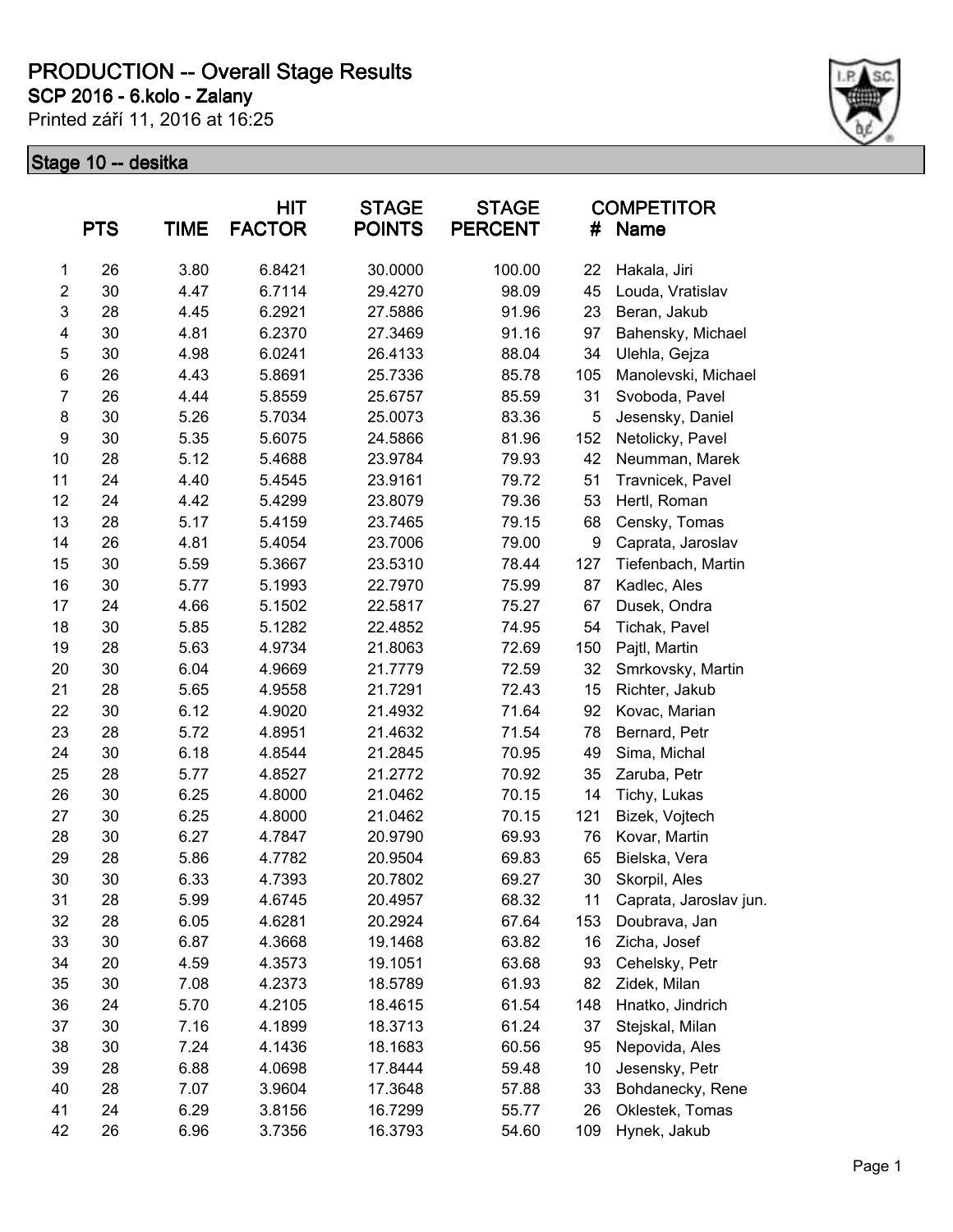**SCP 2016 - 6.kolo - Zalany**

Printed září 11, 2016 at 16:25



|    | <b>PTS</b>   | TIME  | <b>HIT</b><br><b>FACTOR</b> | <b>STAGE</b><br><b>POINTS</b> | <b>STAGE</b><br><b>PERCENT</b> | #   | <b>COMPETITOR</b><br><b>Name</b> |
|----|--------------|-------|-----------------------------|-------------------------------|--------------------------------|-----|----------------------------------|
| 43 | 30           | 8.18  | 3.6675                      | 16.0805                       | 53.60                          | 75  | Seba, Petr                       |
| 44 | 30           | 8.58  | 3.4965                      | 15.3308                       | 51.10                          | 79  | Bernatek, Ivan                   |
| 45 | 22           | 6.30  | 3.4921                      | 15.3114                       | 51.04                          | 6   | Kysela, Milos                    |
| 46 | 26           | 7.62  | 3.4121                      | 14.9606                       | 49.87                          | 48  | Sulc, Vladimir                   |
| 47 | 26           | 8.14  | 3.1941                      | 14.0049                       | 46.68                          | 86  | Polacek, Petr                    |
| 48 | 26           | 8.27  | 3.1439                      | 13.7848                       | 45.95                          | 122 | Becev, Jan                       |
| 49 | 26           | 8.28  | 3.1401                      | 13.7681                       | 45.89                          | 111 | Surmanova, Michaela              |
| 50 | 30           | 12.08 | 2.4834                      | 10.8889                       | 36.30                          | 114 | Dubeda, Jakub                    |
| 51 | 26           | 11.66 | 2.2298                      | 9.7770                        | 32.59                          | 69  | Vanek, Robert                    |
| 52 | $\mathbf{0}$ | 0.00  | 0.0000                      | 0.0000                        | 0.00                           | 47  | Sveda, Miloslav                  |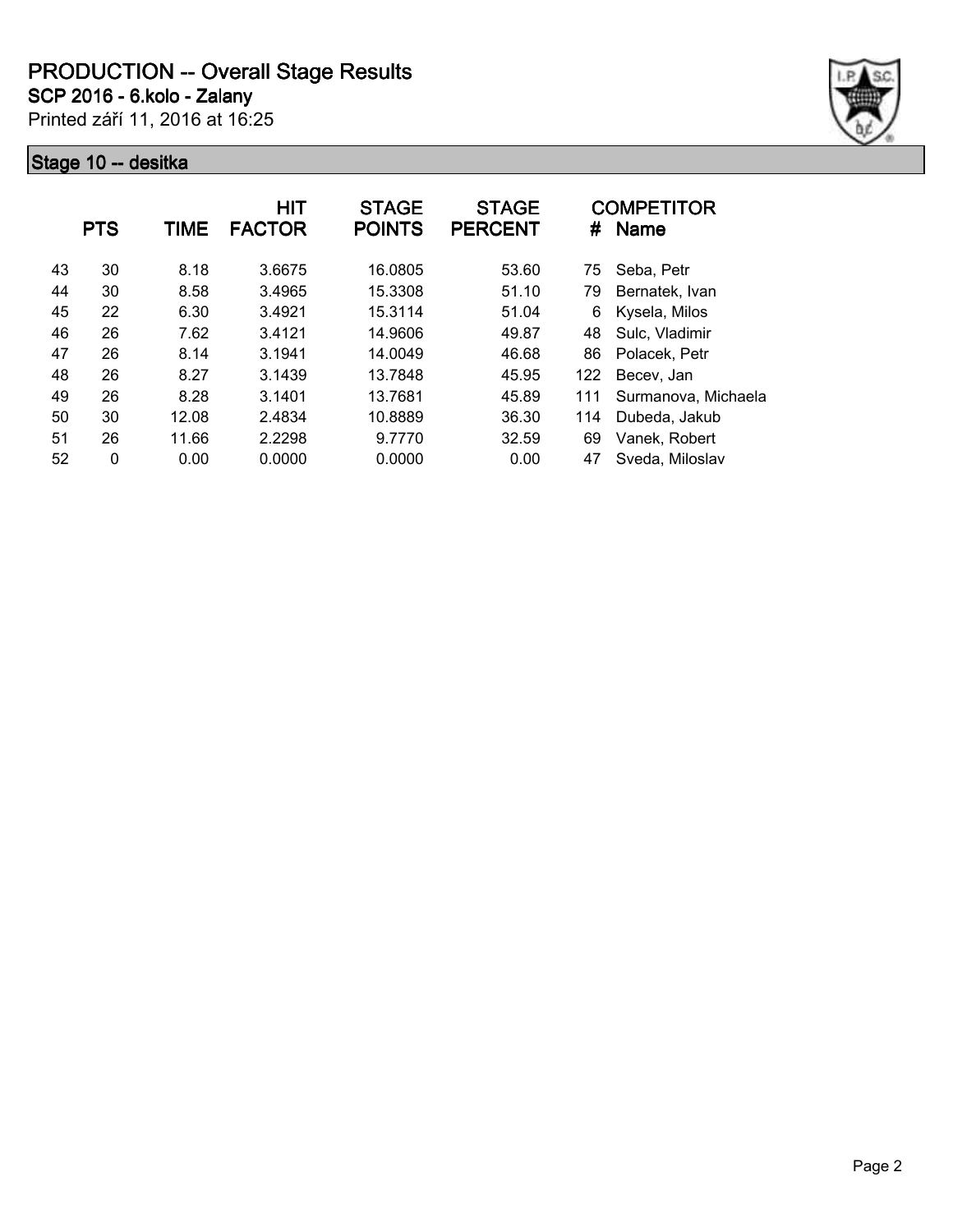

|   | <b>PTS</b> | TIME | HIT<br><b>FACTOR</b> | <b>STAGE</b><br><b>POINTS</b> | <b>STAGE</b><br><b>PERCENT</b> | #   | <b>COMPETITOR</b><br><b>Name</b> |
|---|------------|------|----------------------|-------------------------------|--------------------------------|-----|----------------------------------|
| 1 | 22         | 3.91 | 5.6266               | 30.0000                       | 100.00                         | 46  | Weingartner, Tomas               |
| 2 | 28         | 5.09 | 5.5010               | 29.3302                       | 97.77                          | 24  | Marek, Jiri                      |
| 3 | 26         | 4.81 | 5.4054               | 28.8206                       | 96.07                          | 84  | Radkovic, Michal                 |
| 4 | 30         | 5.88 | 5.1020               | 27.2032                       | 90.68                          | 132 | Musil, Eduard                    |
| 5 | 26         | 5.14 | 5.0584               | 26.9703                       | 89.90                          | 20  | Rehberger, Ivo                   |
| 6 | 30         | 6.08 | 4.9342               | 26.3083                       | 87.69                          | 89  | Chan, Marek                      |
|   | 30         | 7.10 | 4.2254               | 22.5288                       | 75.10                          | 119 | Frydl, Vaclav                    |